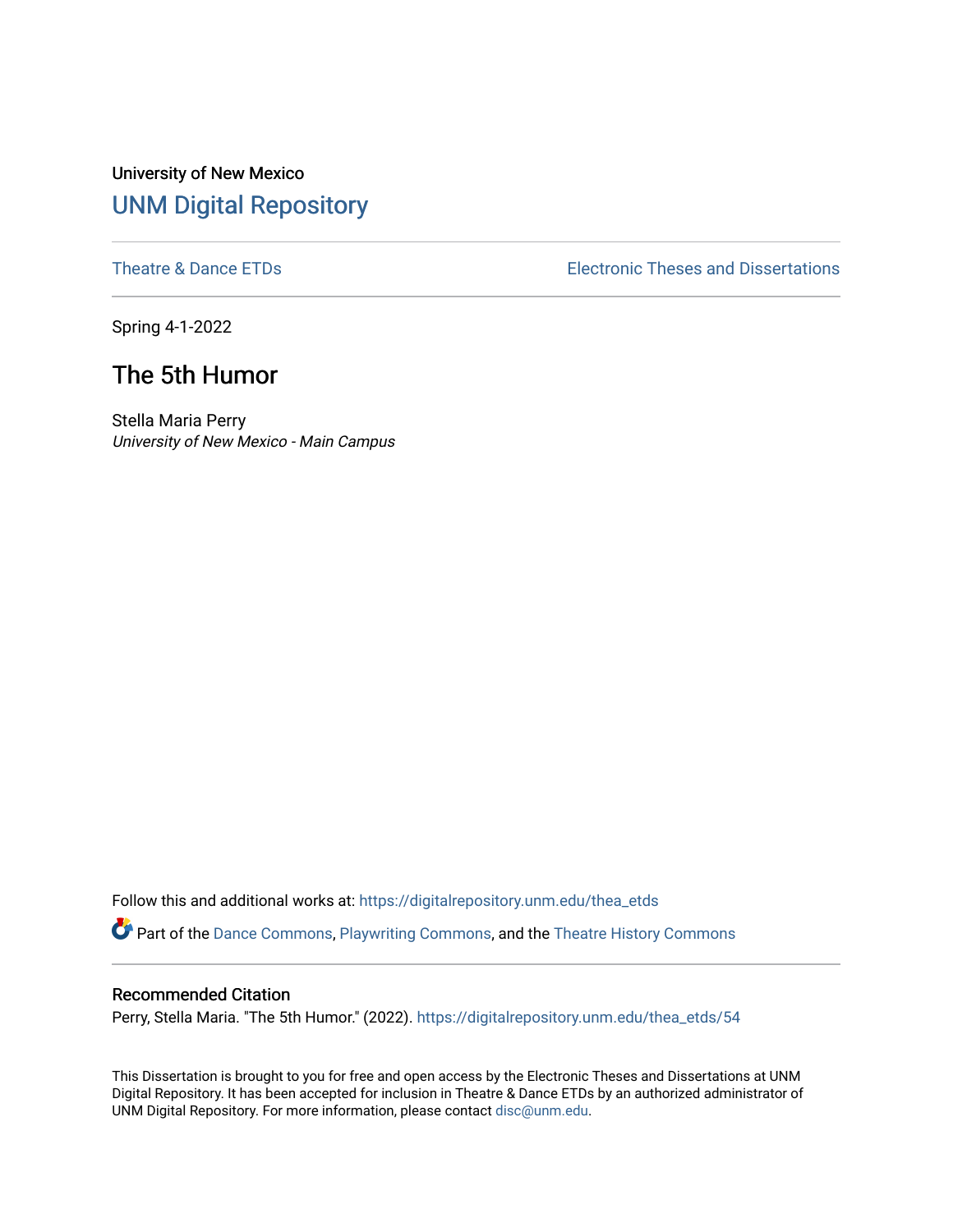#### <span id="page-1-0"></span>Stella Maria Perry

#### *Candidate*

## Theatre and Dance

#### *Department*

This dissertation is approved, and it is acceptable in quality and form for publication: *Approved by the Dissertation Committee:*

Gregory Moss, Chairperson, Associate Professor of Theatre

Donna Jewell, Professor of Dance, Chair of the Department of Theatre and Dance

Deborah Fort, Associate Chair and Associate Professor of Cinematic Arts

Erik Ehn, Visiting Professor in the Department of Theatre and Dance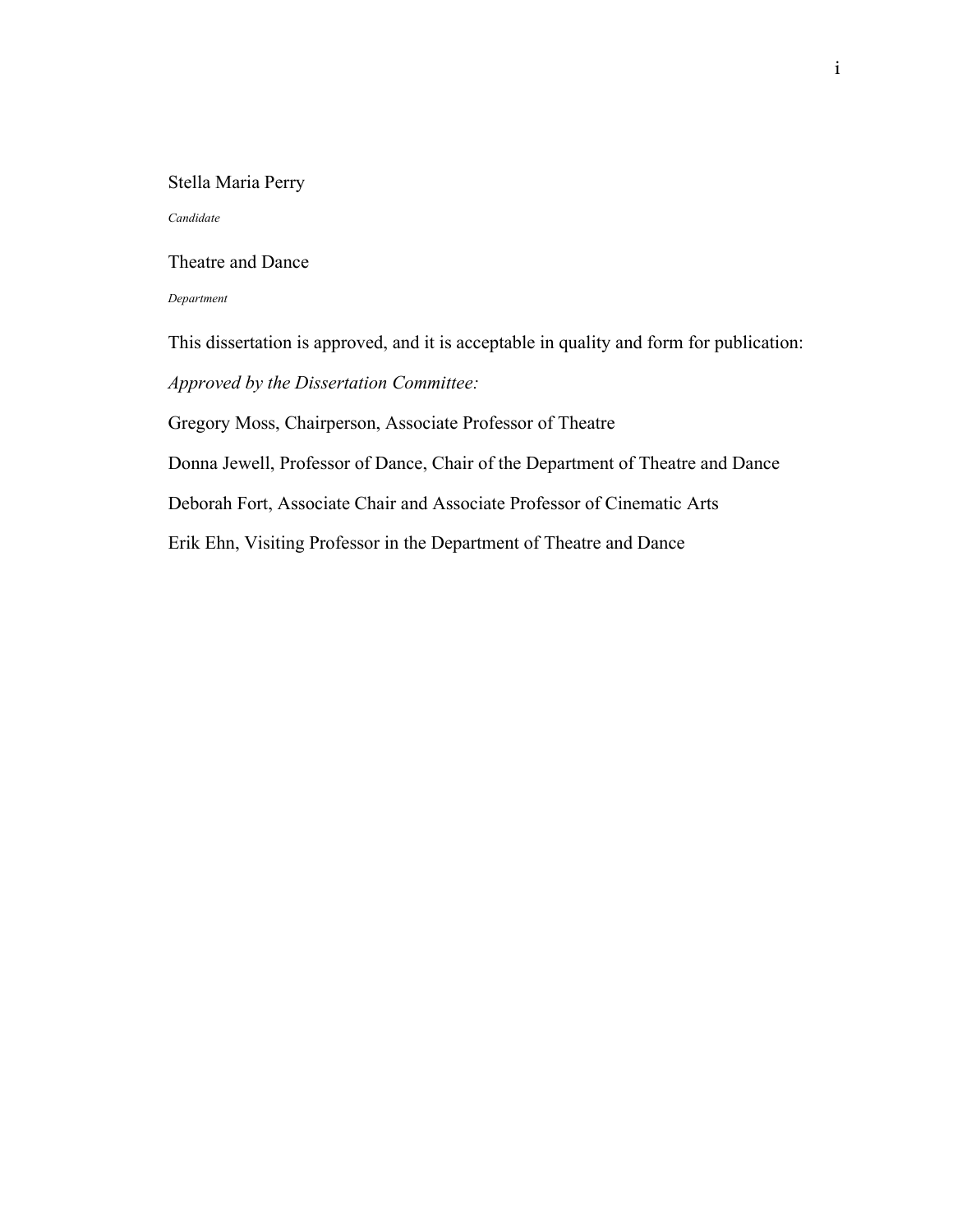# THE  $5^{\text{th}}$  HUMOR

by

## STELLA M PERRY

<span id="page-2-0"></span>B.A., Media Arts, University of New Mexico, 2015

M.F.A., Dramatic Writing, University of New Mexico, 2022

## DISSERTATION

Submitted in Partial Fulfillment of the Requirements for the Degree of Master of Fine Arts Dramatic Writing The University of New Mexico Albuquerque, New Mexico May 2022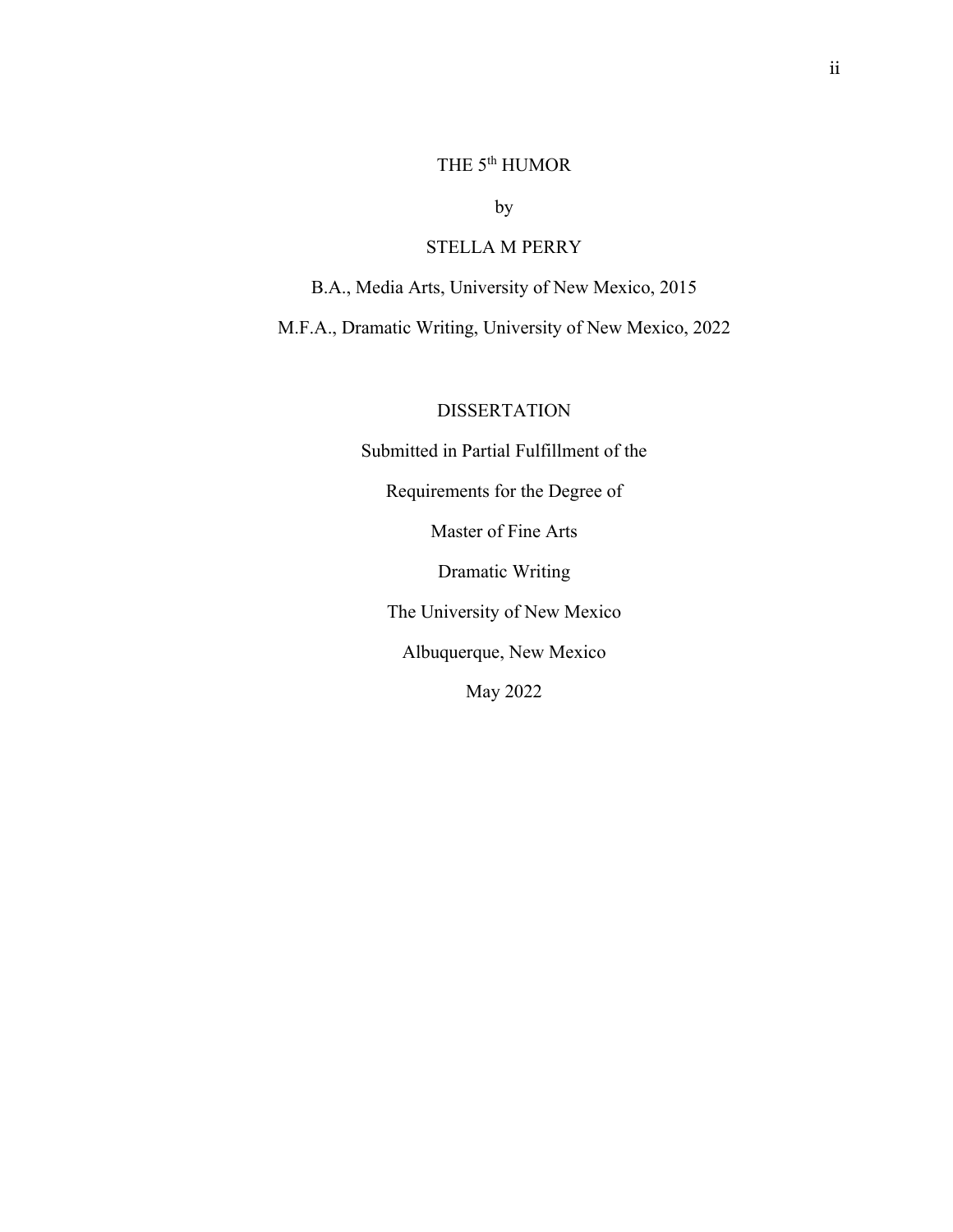## The 5<sup>th</sup> Humor

by

## Stella Maria Perry

B.A., Media Arts, University of New Mexico, 2015 M.F.A., Dramatic Writing, University of New Mexico, 2022

#### ABSTRACT

<span id="page-3-0"></span>I will be using a self-interview as a method of investigating both the origins of myself, the artist, and the work produced I have produced in and out of the MFA Dramatic Writing program with a special focus on my dissertation play, *The Blood Vessel*.

The intention is to investigate how my plays have come into existence and how they inform each other. This is done through a series of questions I ask myself under the pseudonym Penelope Hawkins. Penelope guides me through the investigation as a character, thus becoming part of the work of the self-interview and still a part of me, the artist. This dissertation can then be viewed as art as an investigation of artist and the work that came before it.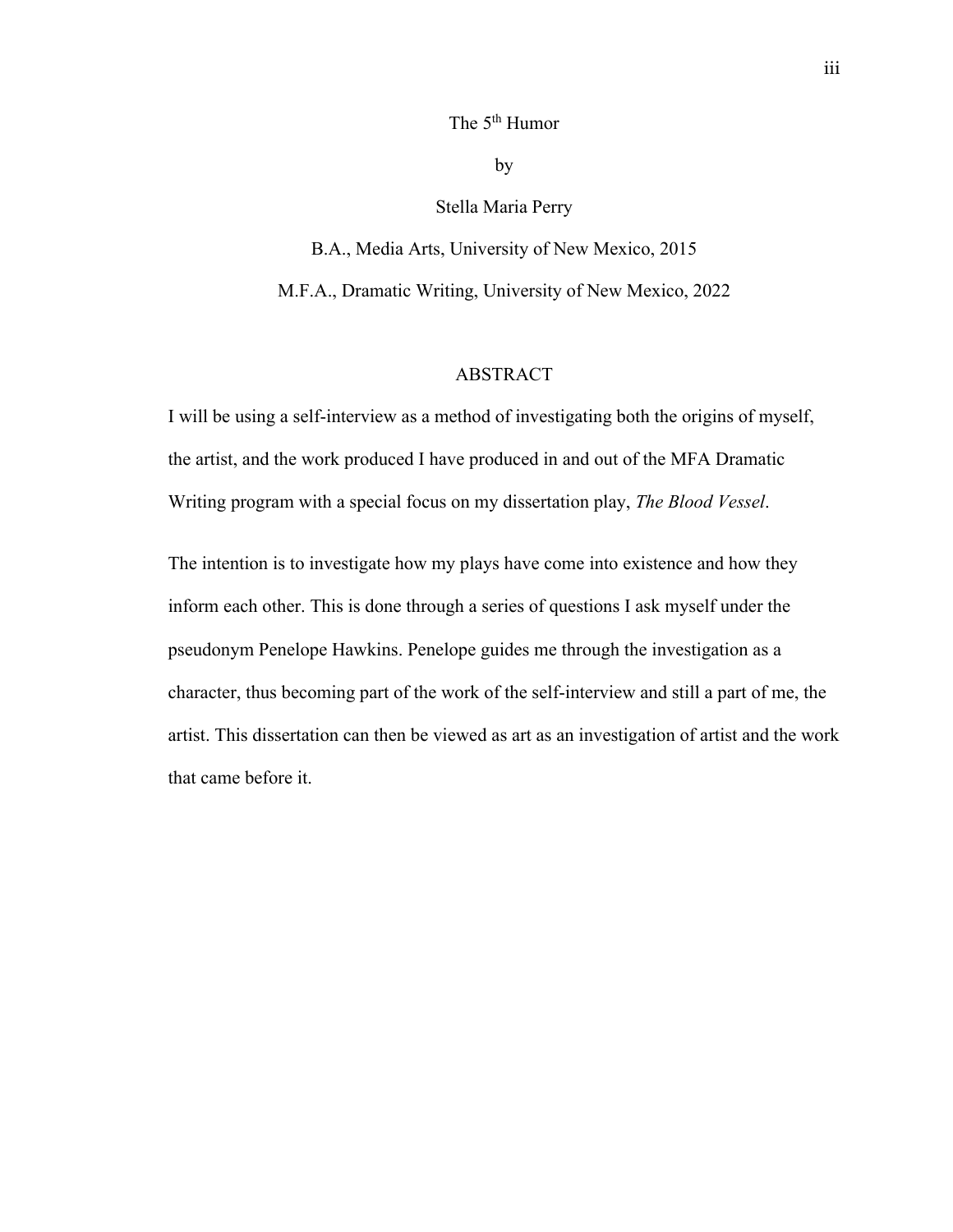## TABLE OF CONTENTS

<span id="page-4-0"></span>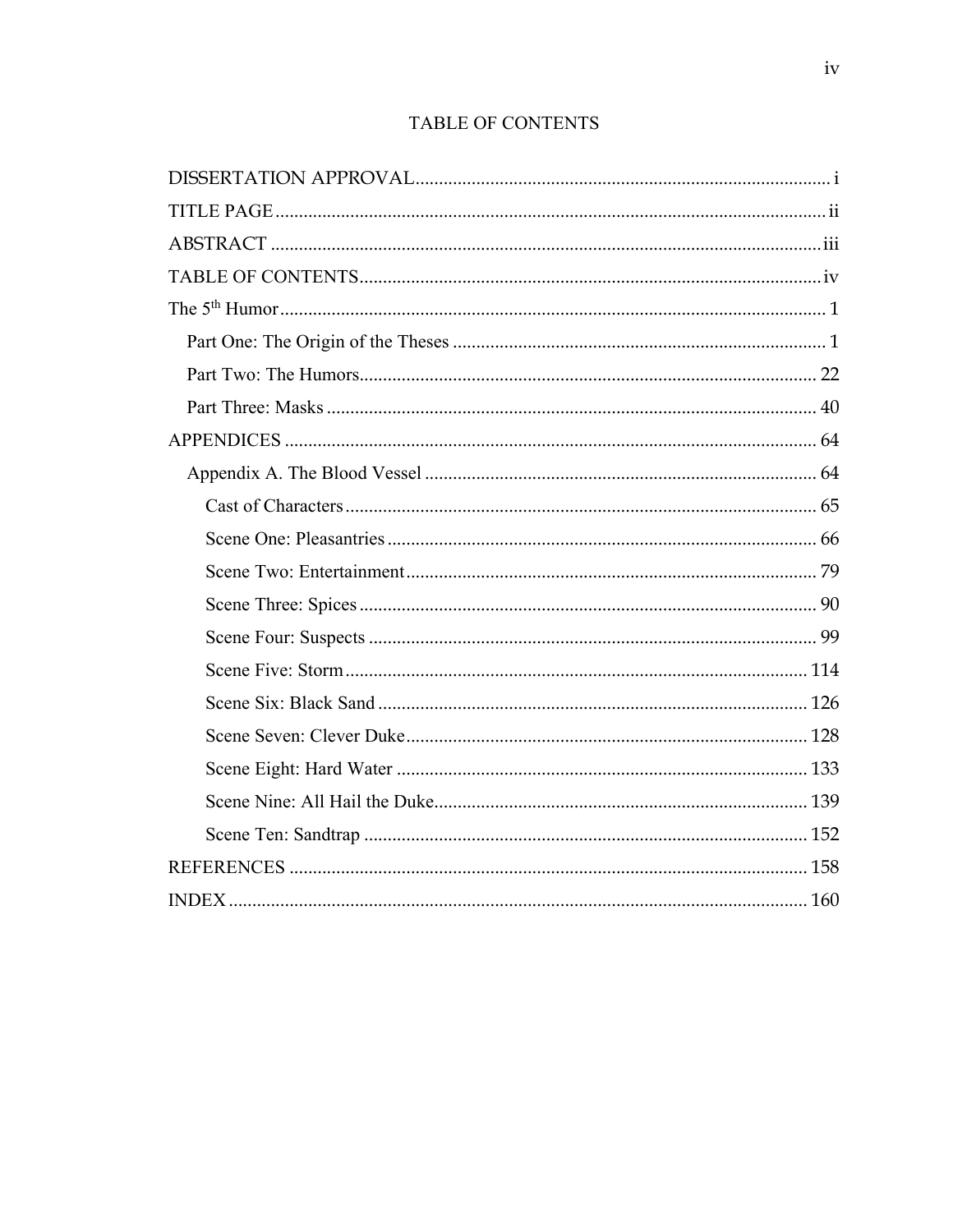## The 5<sup>th</sup> Humor

#### Part One: The Origin of the Theses

<span id="page-5-1"></span><span id="page-5-0"></span>*On February 19, Penelope Hawkins and I sat down together in the Cerulean Lounge of the Carte Blanc estate. Penelope was born quite recently, out of my desire for anonymity. She was the pseudonym I used for The Blood Vessel premiere at the annual Linnell Festival of New Plays in 2022. She had many questions about the nature of writing, roleplaying, masks, and humor. I only had some of the answers.* 

**Penelope:** Where do your ideas come from?

**Stella:** Here we go.

**Penelope:** Oh come on. People always ask that question.

**Stella:** Fine. Let's see… well to start, writers don't write in a vacuum. All ideas come from somewhere. To track any one idea is difficult because there are so many ways to approach it. If I were to consider myself a fictional character – how would I approach myself? I could start from the beginning and follow a linear path. My parents meet, I am conceived, born, grow to adulthood, etc. Isn't it also interesting, the *how* of my parent's meeting? I mean my father was raised in a small town in Ohio, though born ...somewhere else, I can't remember (Norfolk, Virginia?). My mother grew up on a small farm near a very small village outside of a city near an Army Base in Bamberg, Germany.

(*Stella gets up and puts on some music*)

**Penelope:** LCD Soundsystem?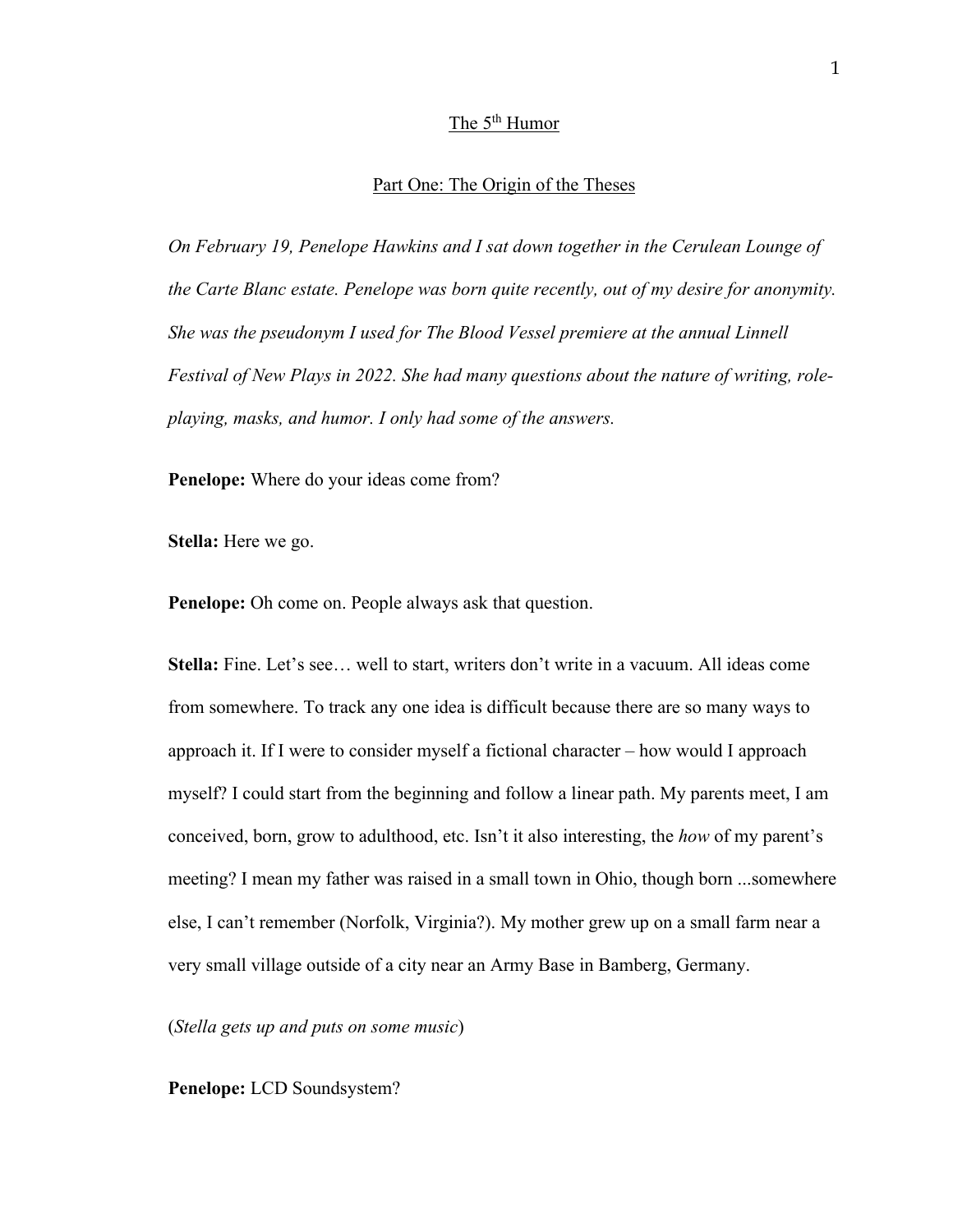#### **Stella:** Ja.

#### **Penelope:** Don't you find that distracting?

**Stella:** Not at all. I like to have a playlist for all my creative work. Where were we? Right! So…my father floundered after high school. He spent his time getting drunk and hitting baseballs. If the mythology serves, someone told him to get his shit together. That's why he joined the Army.

#### **Penelope:** Huh.

**Stella:** It doesn't seem so random if you look at the people he grew up with. He had uncles he admired who returned from Vietnam (Green Berets, Navy, Air Force, etc.). And, being a history nerd, I am sure the idea of touring Europe was a huge sell. I've seen his childhood drawings. Lots of tanks and soldiers. He became one of his own drawings. He became a soldier and drove a tank. The Army stationed him in Germany and he always told us kids that he was a "speed bump for the Russians." This *really* bothered him. It became a rant.

**Penelope:** Why do you think it bothered him so much?

**Stella:** I suppose he wanted his involvement in the military to mean something. His history was a military history on the male side. The women he knew were either homemakers or teachers. The men fought and the women taught. He wanted to get me some kind of "Daughters of the Revolution" college funding. The Perrys fought in the War of 1812, including Oliver Hazard Perry, who was Navy Commander during the Battle of Lake Erie. Perrys fought on both sides of the Civil War.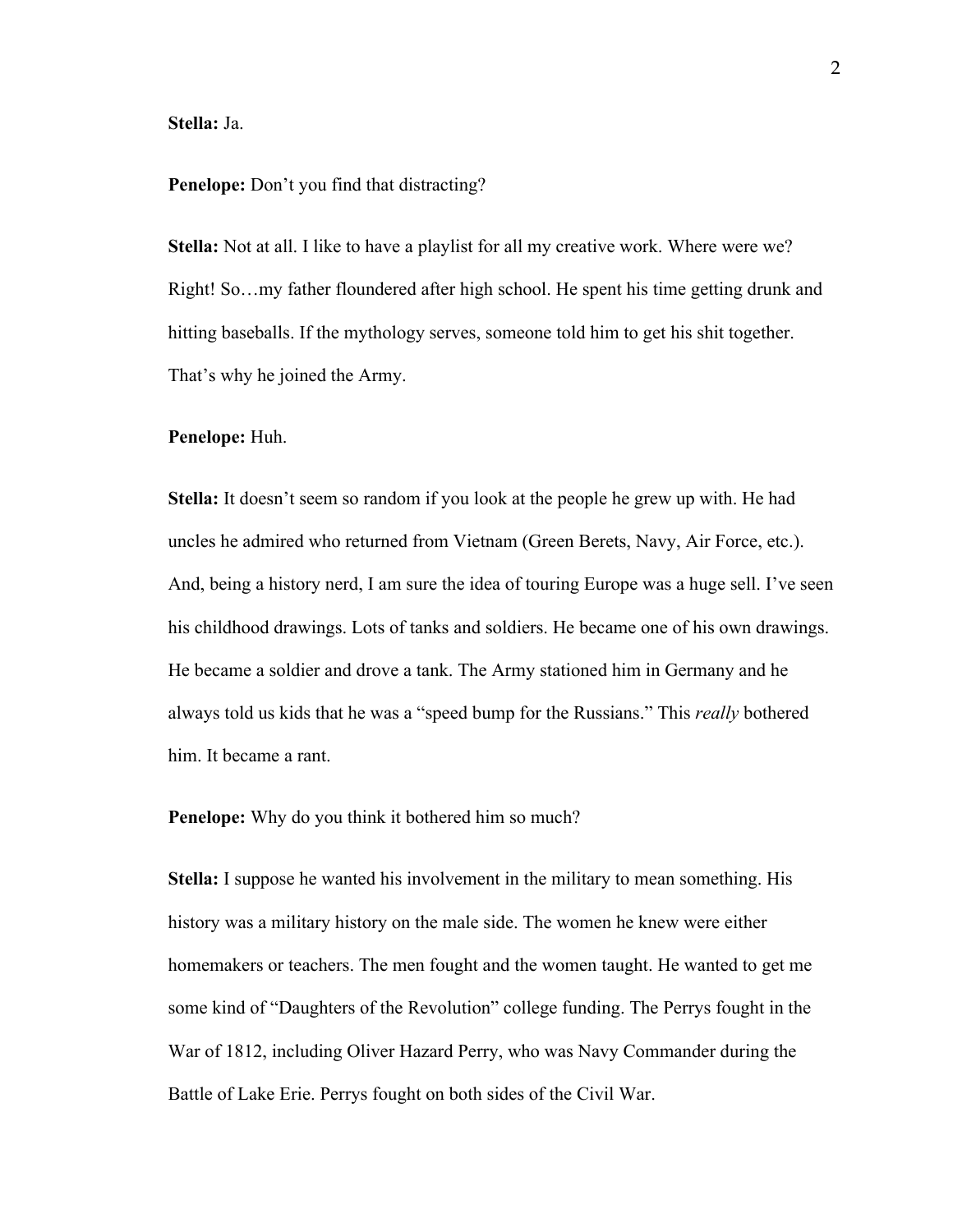#### **Penelope:** No funding?

**Stella:** There's no funding for "Daughter of the War of 1812" I guess. Oliver died from yellow fever anyway. From my own research, he was one of those people determined to die in glory. So, that's funny. Ugh. Why did I start with my father?

**Penelope:** You tell me.

**Stella:** Dominant personality in the household. The first diva in my life. I've been reading *Fences* by August Wilson with a class I'm teaching. The central figure, Troy Maxon, is very similar to my father. Troy is a man full of stories, seemingly larger than life, and everyone around him is in awe. They look up to him. They must – he is a tall tale – casting a long shadow. He has built this mythology around him. The song about his dog "Blue," wrestling with the Devil, playing baseball. All these stories are reinforced by the re-telling. The saddest part of the play for me is when he becomes self-aware. His friend Bono had told him how he looked up to him and modeled himself around Troy. But when Troy cheats on his wife, Rose, Bono speaks up. He tells Troy to come clean to Rose. And he walks off. Their friendship is never the same after that. The myth of Troy breaks, and we see that he is human, flawed like the rest of us. That's the tragedy.

**Penelope:** Do you write tragedies?

**Stella:** I have tried but it just doesn't come out right. Thinking about it now, I realize that my parents do not have a sense of humor. Sure, there was a laugh track – a kind of "let's laugh so he doesn't get pissed." I think at the beginning of my life, my mother was very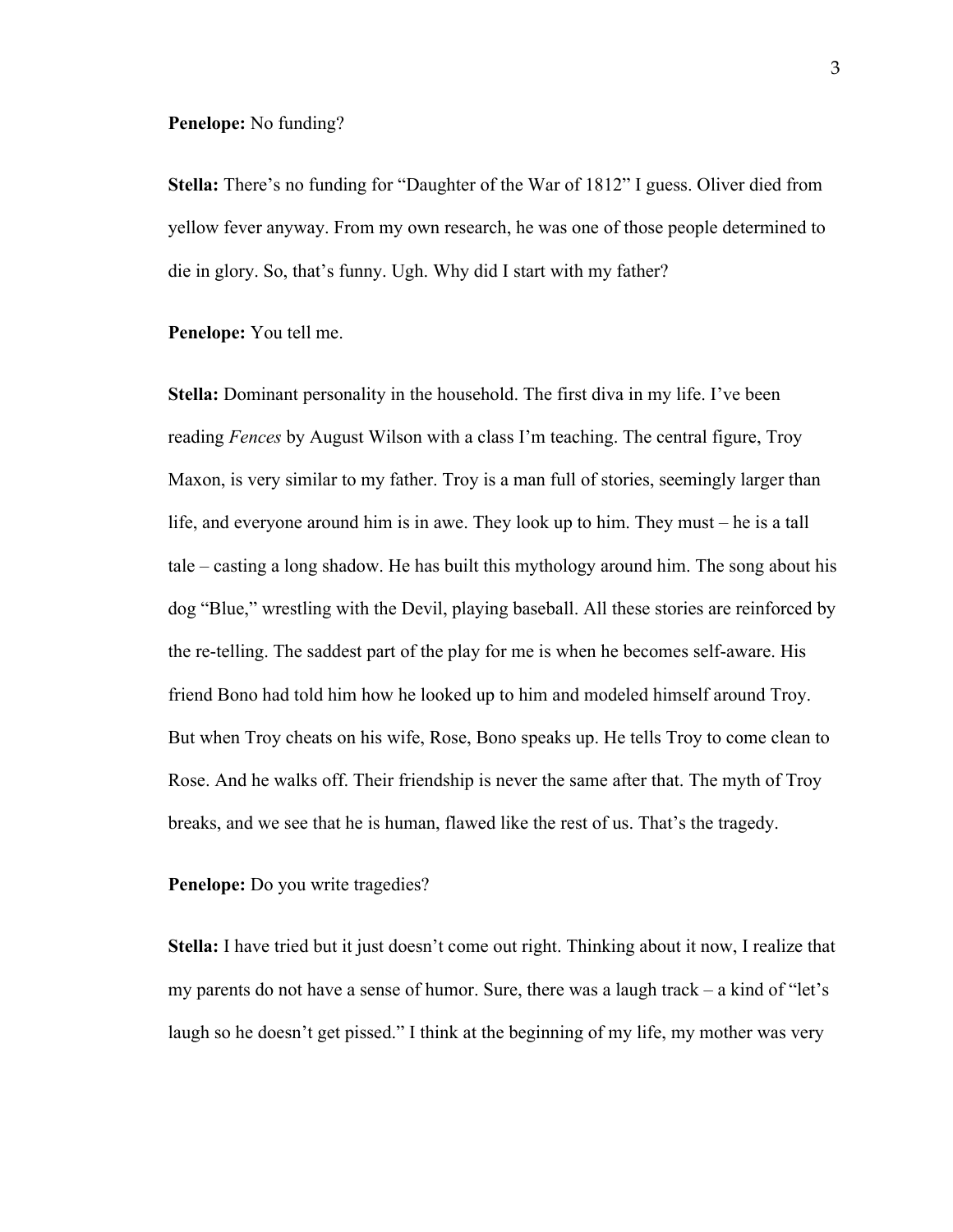funny but that wore away. They both had a sense of tragedy though. I chose a different path.

#### **Penelope:** With comedy?

**Stella:** And art, music. At some point, the pattern must break. Not one of my siblings had any desire to join the military. We all became active in the arts. We didn't give a damn about Oliver Hazard Perry. Except that he looks nearly identical to my brother (let's call him Billy). That was a lark! Billy wanted a painted portrait of himself that was like a portrait of Oliver. We sat him in the armchair, and he mimicked the pose. Except he was in his sporty shorts and sandals. Ha! Billy and I always tried to make each other laugh.

**Penelope:** How do you make a comedy?

**Stella:** The common perception is that inspiration strikes an artist and then they whip up a fully-formed piece of art. Prose fiction writer George Saunders, in his article "What Writers Really Do When They Write," makes the case that art is a result of a process (Saunders n.d.). Guided by intuition and experience, an artist works on the clay of inspiration, adding to it and shaping it until it feels right. Then they do it again and again. They refine their work again and again until it's more nuanced and specific. This increases the "ambient intelligence" and depth of the piece.

Saunders argues that this process has an empathetic motivation. The better you can make your writing, the more respect it shows for the viewer/reader/listener. You're handcrafting a gift for them. For me, it really comes from having a strong grasp of who my characters are. And they are almost always unaware of their behavior. I work at refining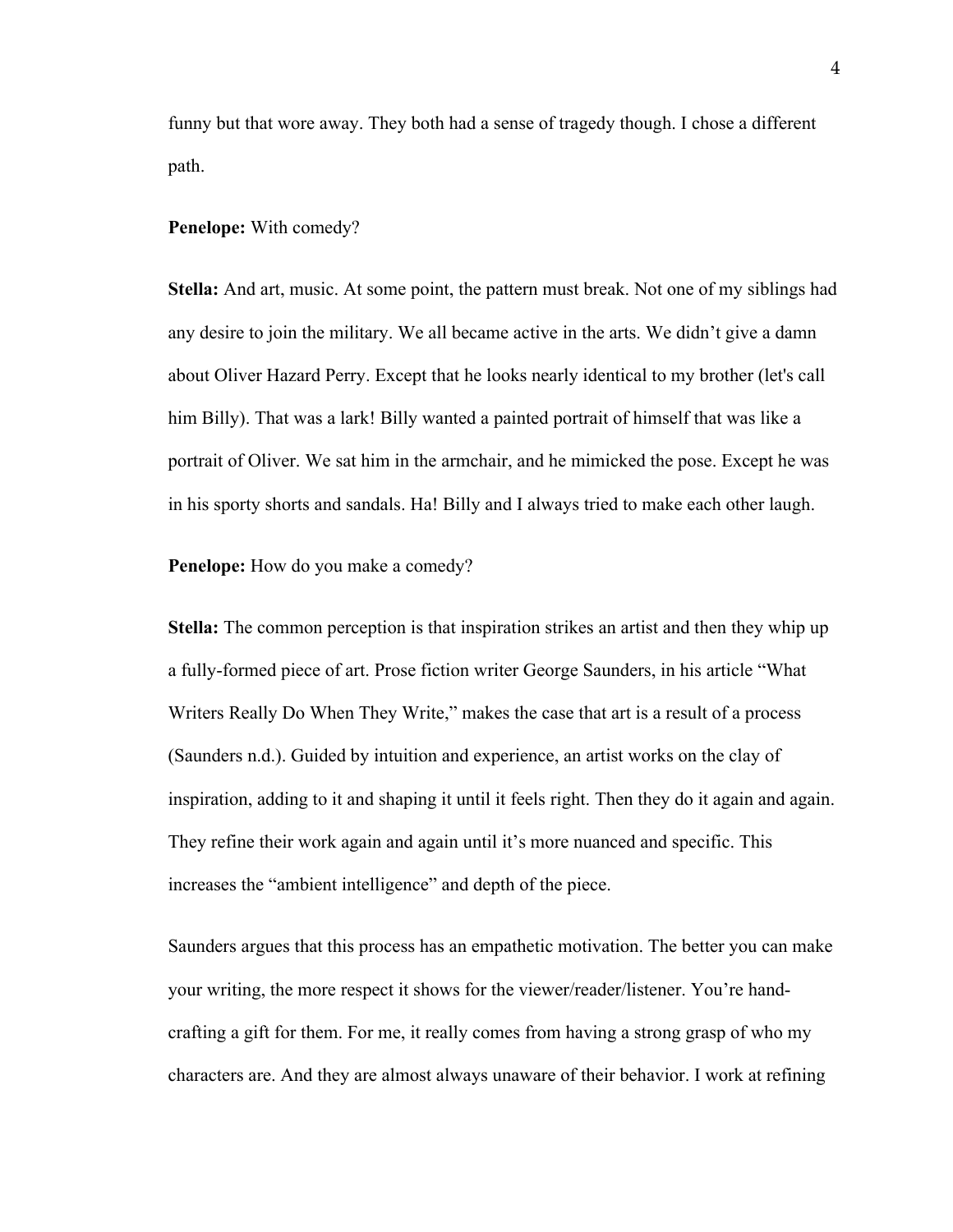their mode of speech, how they move, and in what ways are they absurd? The truth of the character. My first written works are all short stories and character-driven. Silly characters in even sillier situations.

**Penelope:** Tell me about your earliest piece of writing.

**Stella:** Yeah, you weren't around for that. (*internal wink*). Ahhh. Here comes the retelling. I have used this story for many college applications. Every time I write it, it makes me grow even more self-conscious. But it is a true story. I was a hard-core advocate for animal protection and environmentalism at that age. I had this pamphlet with all the animals on the endangered list, listed in order of risk.

Anyway, at age seven, I wrote a short story called "Icy & the Polar Bear." It was about a penguin and a polar bear. They fight over a fish. The fish gets away and sticks its tongue out at them. They laugh and a friendship is born.

I don't know why, but there was something funny about a polar bear and a penguin becoming friends. It seemed very unlikely. And it was. I can't remember who but someone I knew scoffed and said how that would never happen. These animals live on opposite ends of the earth.

**Penelope:** Tough break.

**Stella:** I wrote a lot of academic essays and book reports after that. It took me a very long time to accept that a story can do anything. It didn't have to be factual but there had to be a truth in it.

## **Penelope:** When did you realize that?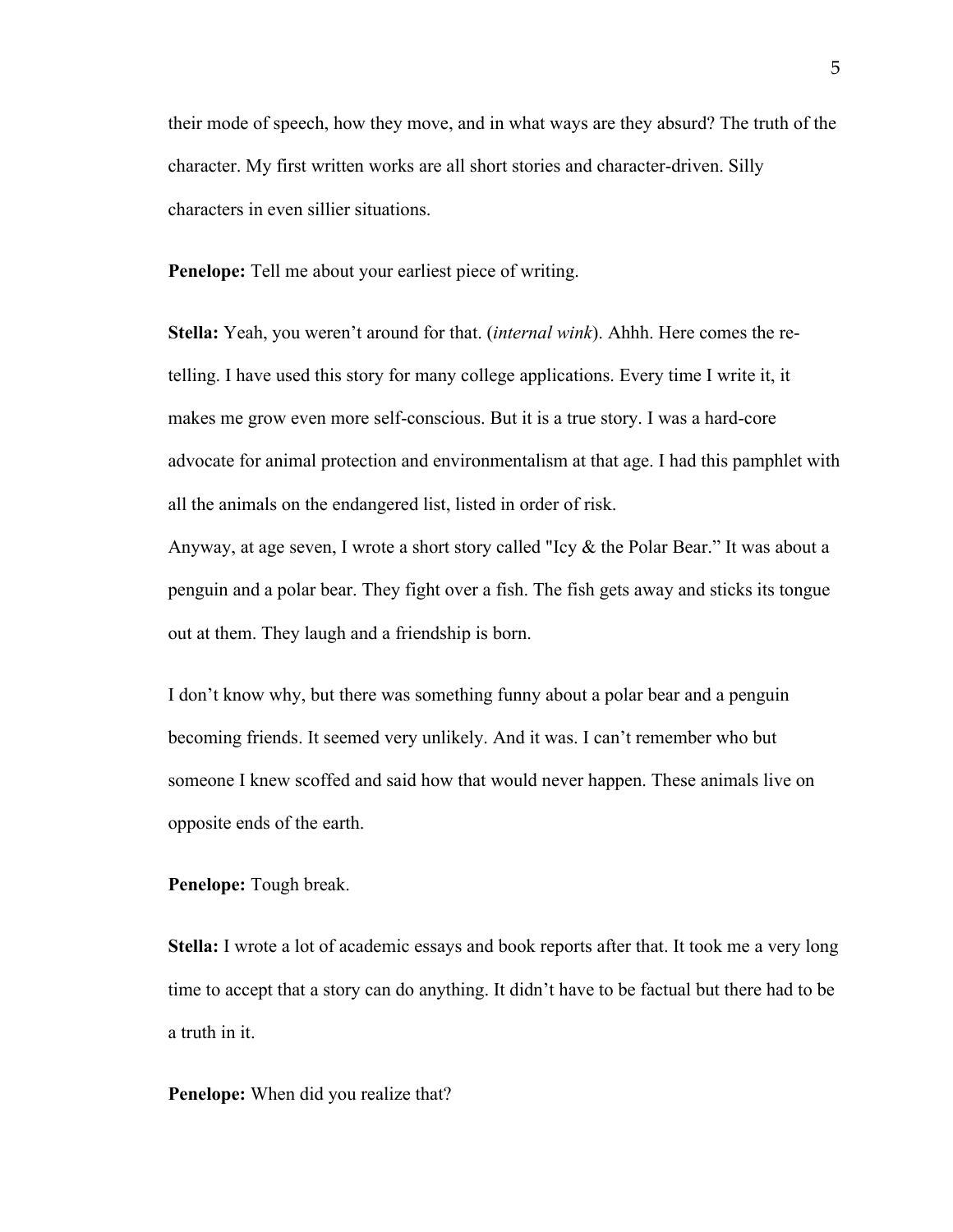**Stella:** Late teens. When I read my first "absurdist" plays. When I first read *The Architect and Emperor of Assyria* and *The Maids.* I found them at a community college library – in a collection with Samuel Beckett's *Endgame* (*makes an explosion sound from the top of her head*). Atomic.

**Penelope:** What was it about these plays that excited you?

**Stella:** Everything. I wondered where they had been my whole life. I had read and been in plays in high school. You know, Shakespeare. Miller. Ibsen. Chekhov. That real serious shit. The big guns; the standards – the "greatest hits." The Elizabethan and Modern Tragedies of our time. Don't get me wrong, there is nothing wrong with writing tragedy. Many do and they do it REALLY well. But I loved the "absurdist" plays. They were subversive and transgressive in their form, language, and content. It was fun and it gave me confidence that I could write my own plays. There are wrongs ways to solve math problems, to mix cakes, and to create atomic bombs. There is no wrong way to write a play.

**Penelope:** Did you start writing plays at that time?

**Stella:** No. I did not write my first play until 2009.

#### **Penelope:** Oh.

**Stella:** It was a very short one-act called *How One Twin Absorbed the Other*. It is about two entities who awaken in a dark limbo. They play with language, power dynamics, and possible life roles. Then they come to realize only one can move on into The World.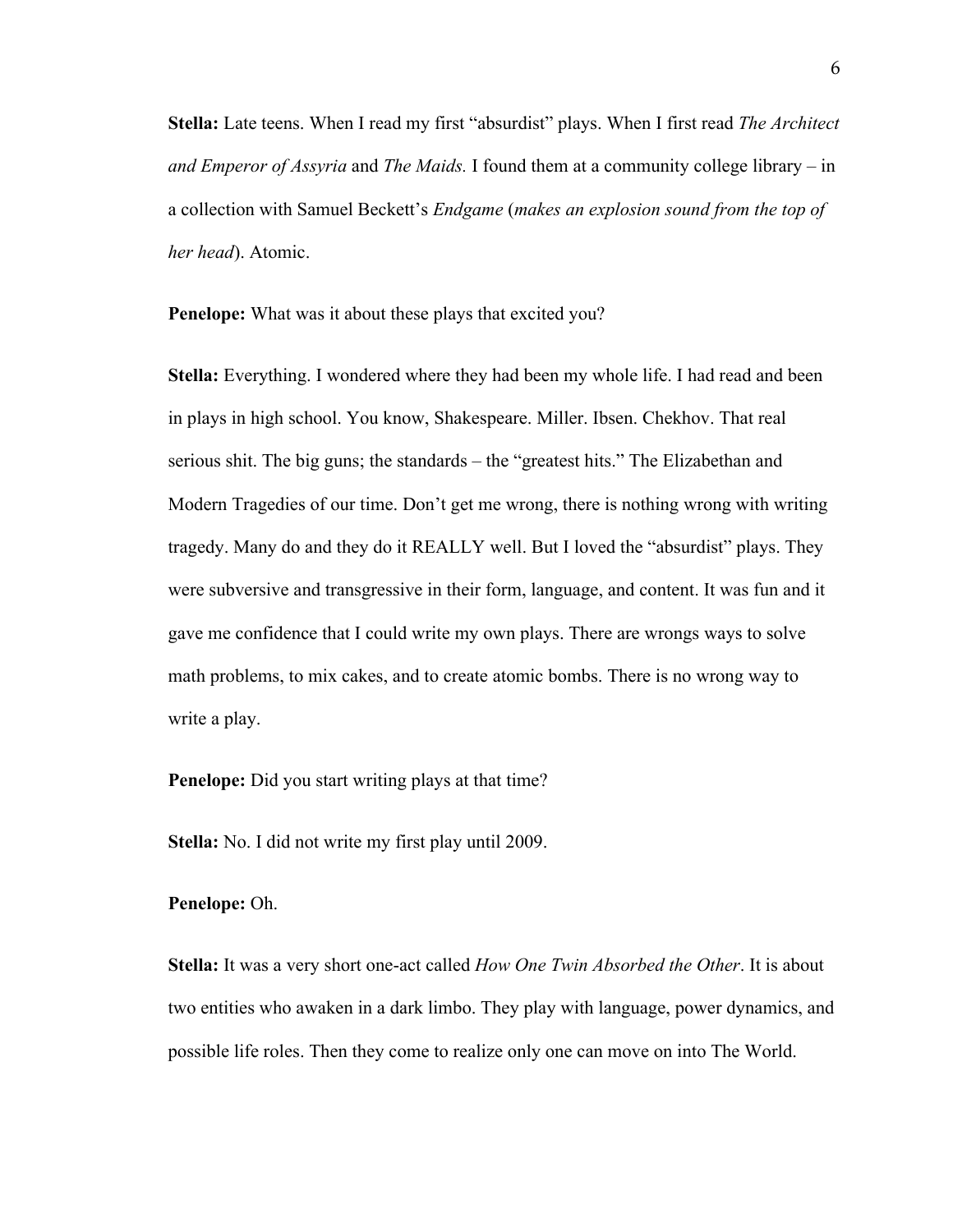I submitted it to the Border Theatre's first annual "Exhibitions in Dis/Connection" in 2010. They accepted it and, along with two other pieces, three production teams staged it. They developed the productions in isolation, resulting in three distinct interpretations. That was an eye-opening experience.

I completely revised and expanded *Twin* in the Dramatic Writing program. The result was *Womb Eye*, a 45-minute one-act that premiered (as a virtual staged reading) at the 2020 Linnell Festival of New Plays.

**Penelope:** Why all the gaps?

**Stella:** Drama. Life.

**Penelope:** Such as?

**Stella:** Skip! Haha. Although I did keep theatre around me. I spent a lot of that time acting in a community theatre. I mostly auditioned for comedies, no surprise there. Basic, run-of-the-mill stuff for the blue hairs. That's what the theatre called its main demographic. It was all very polite comedy. Every now and then, there was a bawdy one thrown in. You know, for variety.

**Penelope:** Did you have a favorite part?

**Stella:** Two. The butler/Felicity in *The Farndale Avenue Housing Estate Townswomen's Guild Dramatic Society Murder Mystery* and the martian/Felicity in *They Came from Mars and Landed Outside the Farndale Avenue Church*. It was the same character in the two plays. So, one part.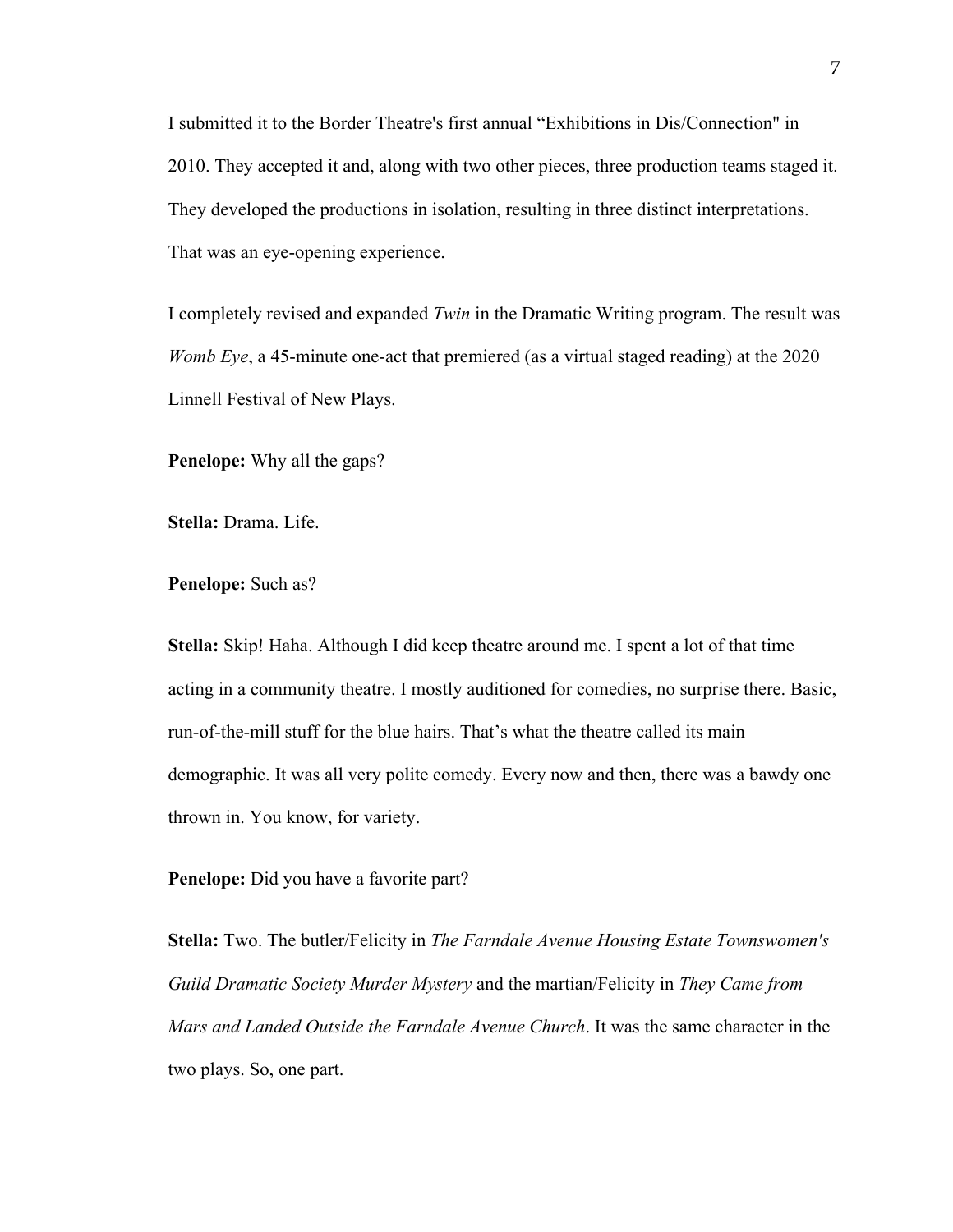**Penelope:** What did you like about it?

**Stella:** The physicality of the role. The character of Felicity is a member of this "dramatic society" and is cast in both plays as the antagonist. She plays the butler who committed the murder and the Martian who attacked the church. The nature of these plays is that the town's dramatic society attempts to put on a play, and it always falls apart. Everything. The set starts to break down. The actors forget their lines and break the fourth wall. And in the middle of all that, the president of the townswoman's guild interrupts the narrative to present a talent show, a murder mystery quiz, or a flower arrangement competition. Felicity is nearly killed every time. Whether it's a stage flat that falls around her (ala Buster Keaton) or a handrail that breaks. I enjoyed the physical comedy of that role. If a director needed an actor to do a fall, that was me. I nearly perfected the stage fall in a production of *Rumors* (Neil Simon).

**Penelope:** You mentioned Buster Keaton. Was he an inspiration for you?

**Stella:** Definitely. I loved Keaton's mind – the way he understood how the joke would play out and his sense of where the camera needed to be. And also also the Marx Brothers. It was so satisfying to watch a Marx Brothers film and get a little of every humor. You've got the silent clown Harpo and the verbose Groucho. There's Chico who plays at stereotypes and is kind of an everyman and Zeppo, the straight man.

But their films would be nothing without Margaret Dumont. She was the perfect foil for Groucho. Even after appearing in seven of their films, she apparently did not quite get their jokes. It's what made her so funny!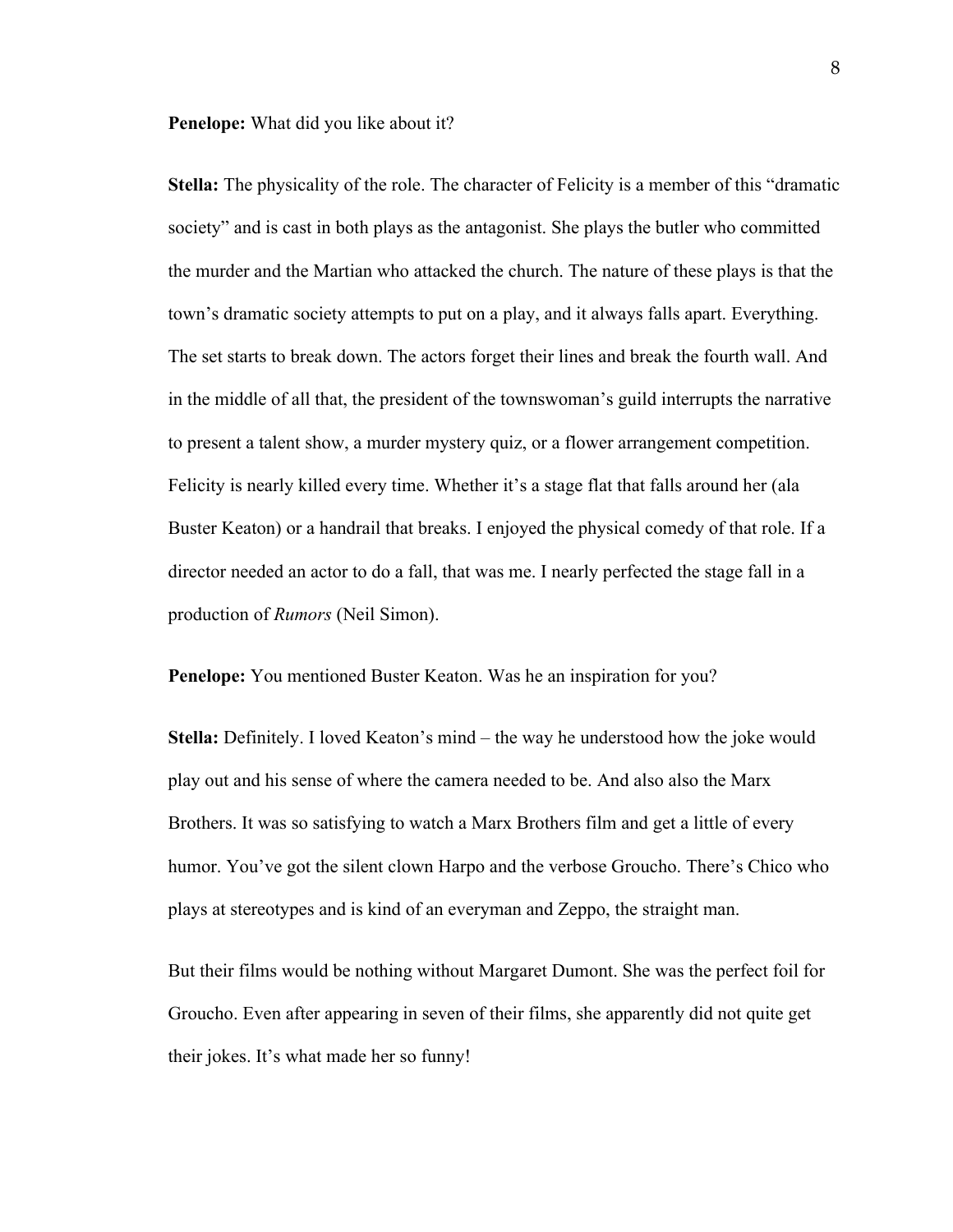Both Keaton and the Marx Brothers came from the vaudeville stages. It's what gives the Marx Brother's film *Animal Crackers* (1930) that raw energy. From verbal banter tosuddenly – a harp solo! Then some more plot development and then – piano shenanigans! Most of my plays have song, dance, and physical antics built into them because of these influences.

#### *(Silence. Madame Carte Blanc has just walked into the room.)*

### *(Ding! Ding! A small bell.)*

**Penelope** *(internal monologue)*: And then, there's HER. I squint through sweaty eyes at the horror coming my way. From this distance, she looks like an upright larva wobbling along the walkway. Behind her, Bernard, the aging butler with a desperate comb-over ambles over with an ice bucket. A green glass bottle of liquor juts out from the bucket. It is eight thirty a.m. A martini glass in her hand. In earnest locomotion, the larva inches closer. Each segment of her silk-swathed body lengthens and shortens: The Silkworm. In its pupa phase. Under a crinoline brim hat with white silk flowers, a bleached smile cracks across her hardened clay face. It is a lopsided smile, an involuntary result of morning gin and prescription pills. The Silkworm plants her high-class heels in the ground…

Her left ankle buckles with the uneven weight distribution. I despise silkworms. Christian monks smuggled them out of China and sold them to the Byzantine Empire. They're only economically beneficial for those that produce the silk. The silk is then only beneficial to the vain and status-conscientious. Silkworms cannot survive without humans. They enjoy the leaves of mulberry trees. Mulberry trees! Mulberry trees that give us fruit for tea and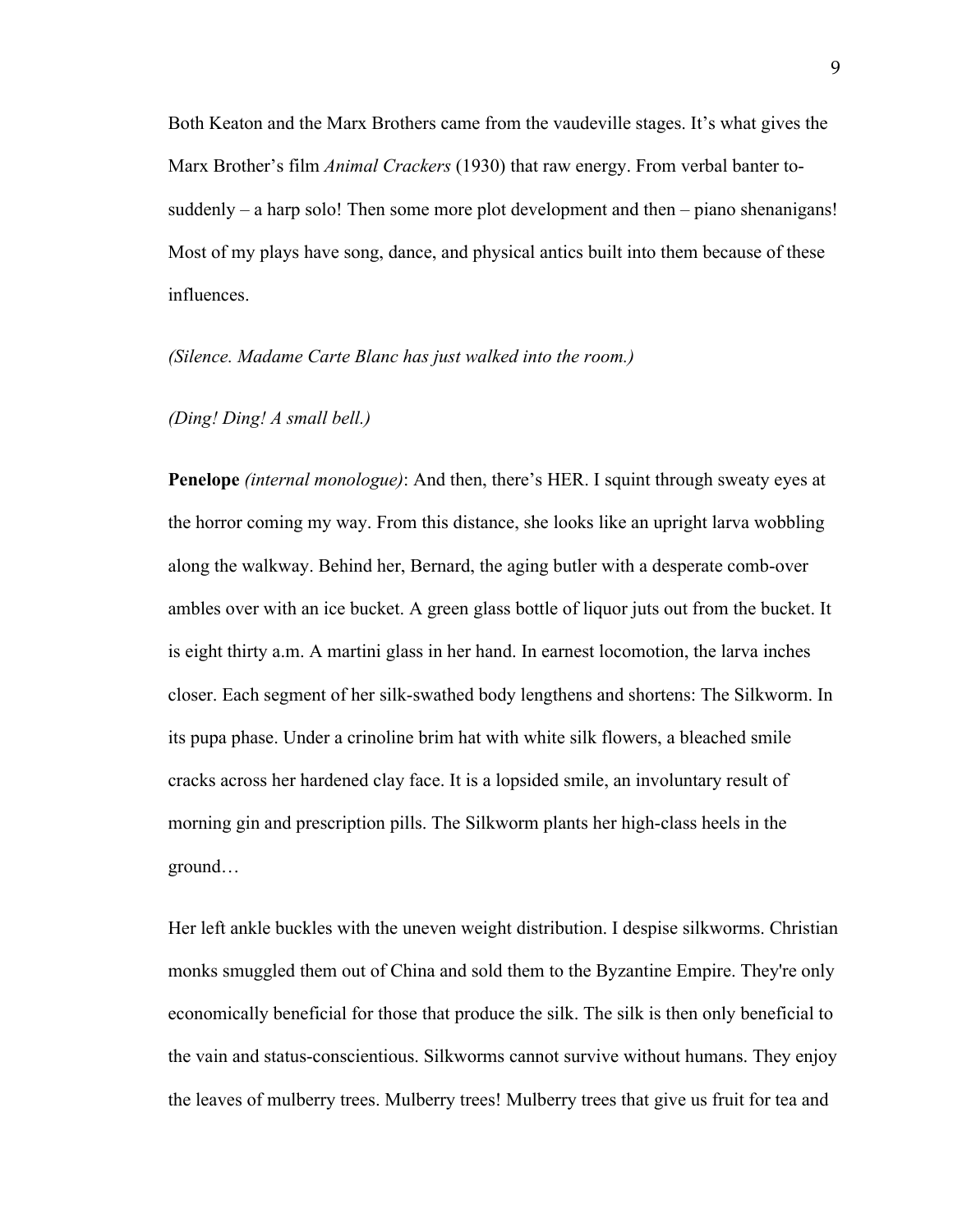pie and jam! It's not the silkworm's fault at all. If they had a choice, they'd become Silk moths. No glamor in being a moth.

**Madame:** Leave the drink cart and go back to your cellar.

*(Bernard shuffles off, his pant legs too long and dragging under his shoe heels.)*

**Madame:** Well, well, well. What do we have here?

**Penelope:** We are in the middle of an interview.

**Madame:** Mhm. What about?

**Stella:** About my origins. Where my ideas come from, stuff like that.

**Madame:** Yes, well. Here I am.

**Penelope:** Where were we?

**Stella:** Um…

**Madame:** Let us talk about my origins, shall we? It seems my story arc was written out of order.

**Penelope:** How's that?

**Madame:** It all began with *Maids of Honor* – a play I wasn't even in!

**Stella:** You were in it.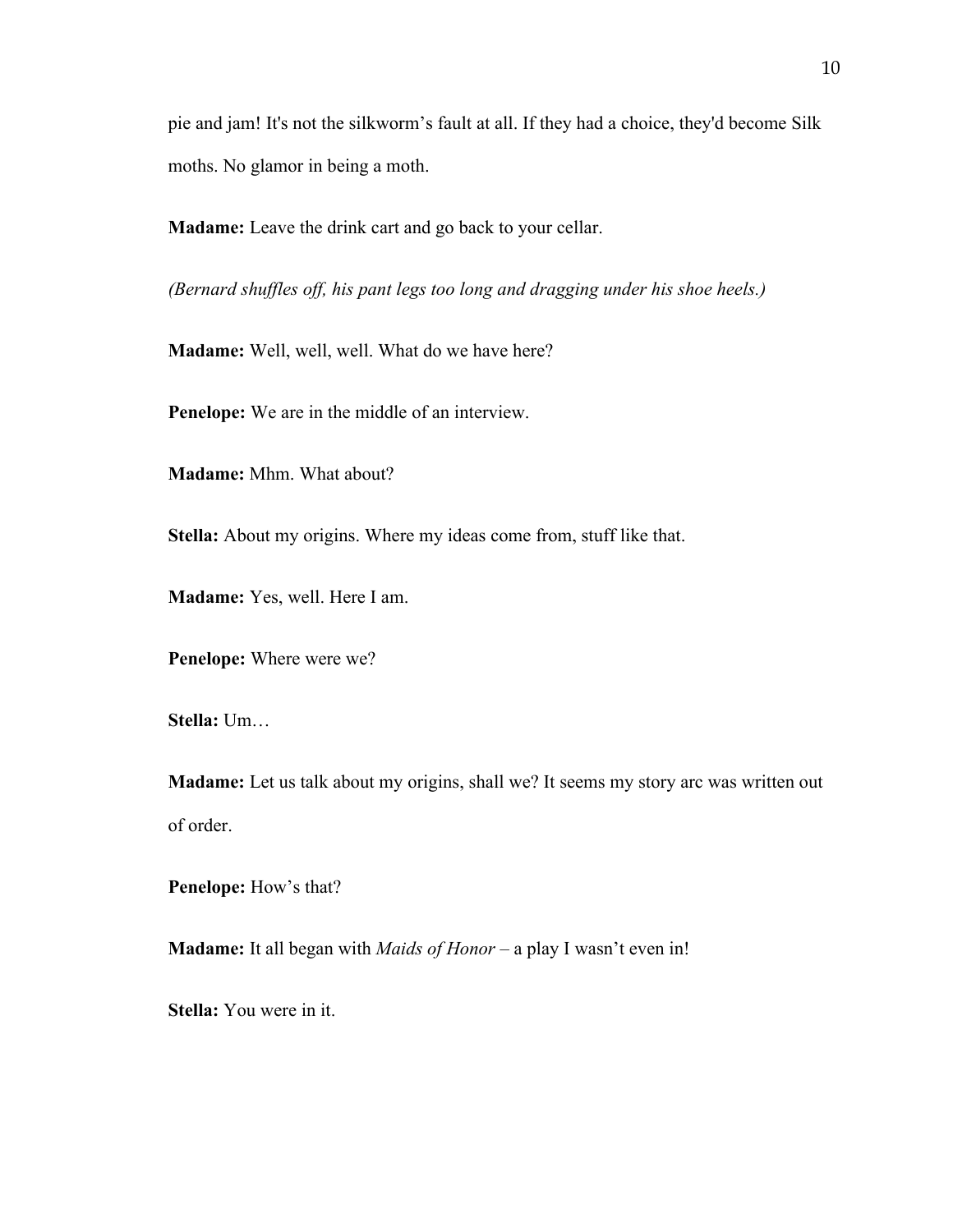**Madame:** Yes, yes. I leave a few voice messages. The entire play is my two servants talking about me behind my back!

**Stella:** That was the point.

(Beat.)

**Madame:** They also do very poor impressions of me.

**Penelope:** Role-playing is a feature in many of your plays.

**Stella:** Yes. *Maids of Honor* could be seen as a conversation with French writer Jean Genet's 1947 play *Les Bonnes* (*The Maids*). In both, the protagonists are housemaids who role-play as their mistress and take turns dominating each other. Madame eventually comes home. In my work, the lady of the house is never seen, only discussed. The maids discover a bit of suspicious scalp in the bathtub and debate whether to turn Madame in. This role-play between the two maids also echoes that of *How One Twin Absorbed the Other*. In both, the characters are two halves of a whole, neither good nor bad, always struggling for control.

**Madame:** Playing? Hardly. It is very hard WORK being me.

**Stella:** Madame likes to forget where she came from.

**Madame:** I can't forget what was never there to begin with.

**Stella:** She had very humble beginnings and an overbearing mother.

**Madame:** I made myself. I had no mother!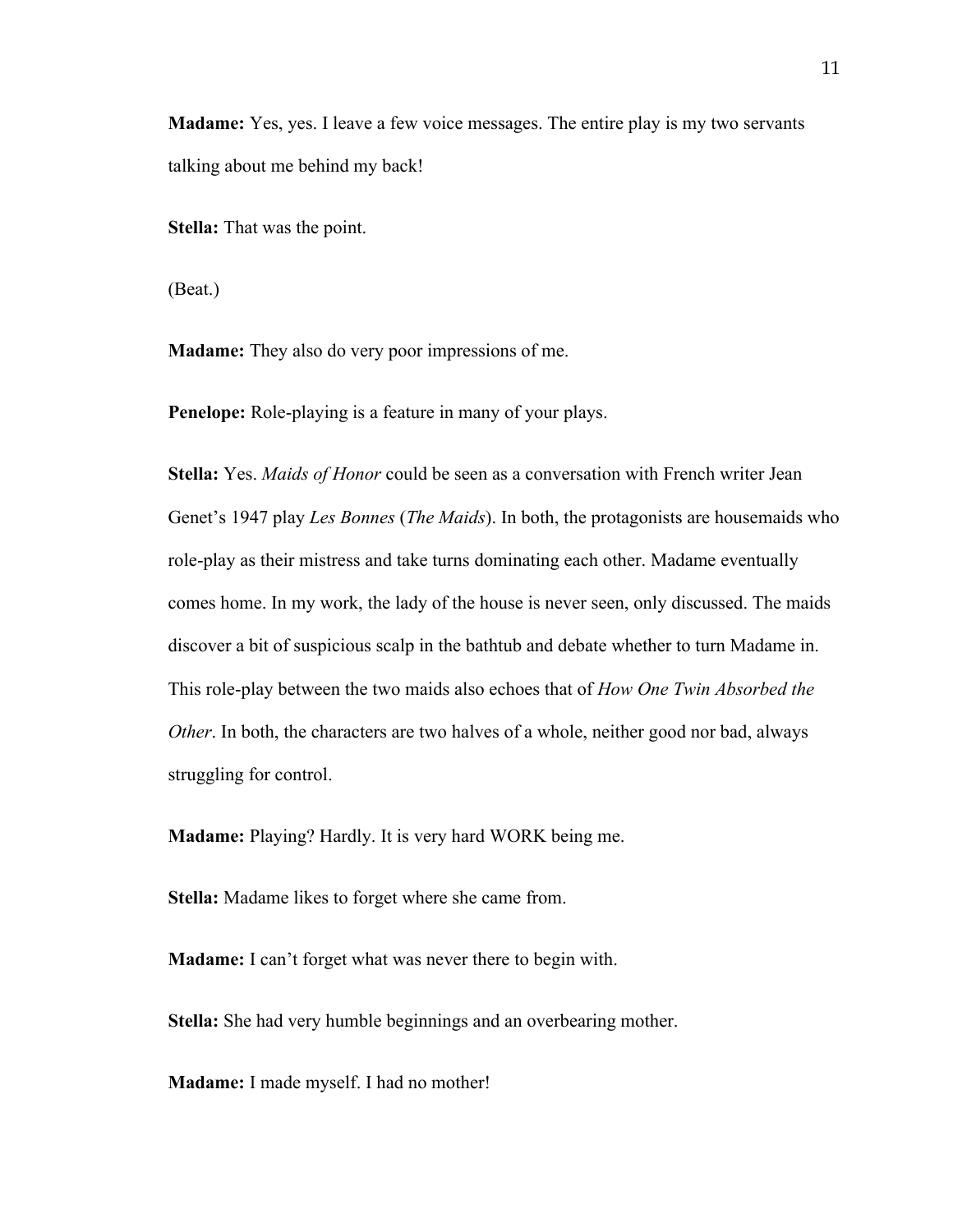**Penelope:** In another play, *Carte Blanc*, you tackle Madame's origins. She arrives at the House of Carte Blanc as a young and impressionable mail-order bride carrying a single suitcase. She is greeted by Libby, a brusque middle-aged Russian woman with a missing left-thumb. Soon Amador, the hyperactive master of the house bursts in "a flurry of animal fur and gun-metal." Amador examines the young woman and finds her to be satisfactory. She only requires a bath and the addition of a mole. Libby draws one in the proper place and Amador skips off happily.

**Stella:** This opening scene establishes the tone for what is to come. Libby prepares the new Madame for a savage wedding night ceremony and describes the conditions of her life at the estate. Most importantly, she is not to gain weight. That was the downfall of the previous Madame, who gorged on Gorgonzola cheese until she died. But soon the dynamics of power begin to shift, and the young Madame decides to change her role. All it takes is a little murder.

**Madame:** Yes. Libby, the one-thumbed widow.

**Penelope**: Not Amador?

**Madame**: He was a man-child, controlled by the Libby.

**Penelope:** In *Carte Blanc* you suggest other Madame before this one.

**Stella:** *Carte Blanc* was loosely inspired by the (Alfred) Hitchcock film *Rebecca*. This idea of entering another person's habitat and assuming their role to make it your own. I don't know. It's kind of what we do in this modern era. We move into an apartment, once occupied by countless others, forward mail that isn't yours. We find a job, assume that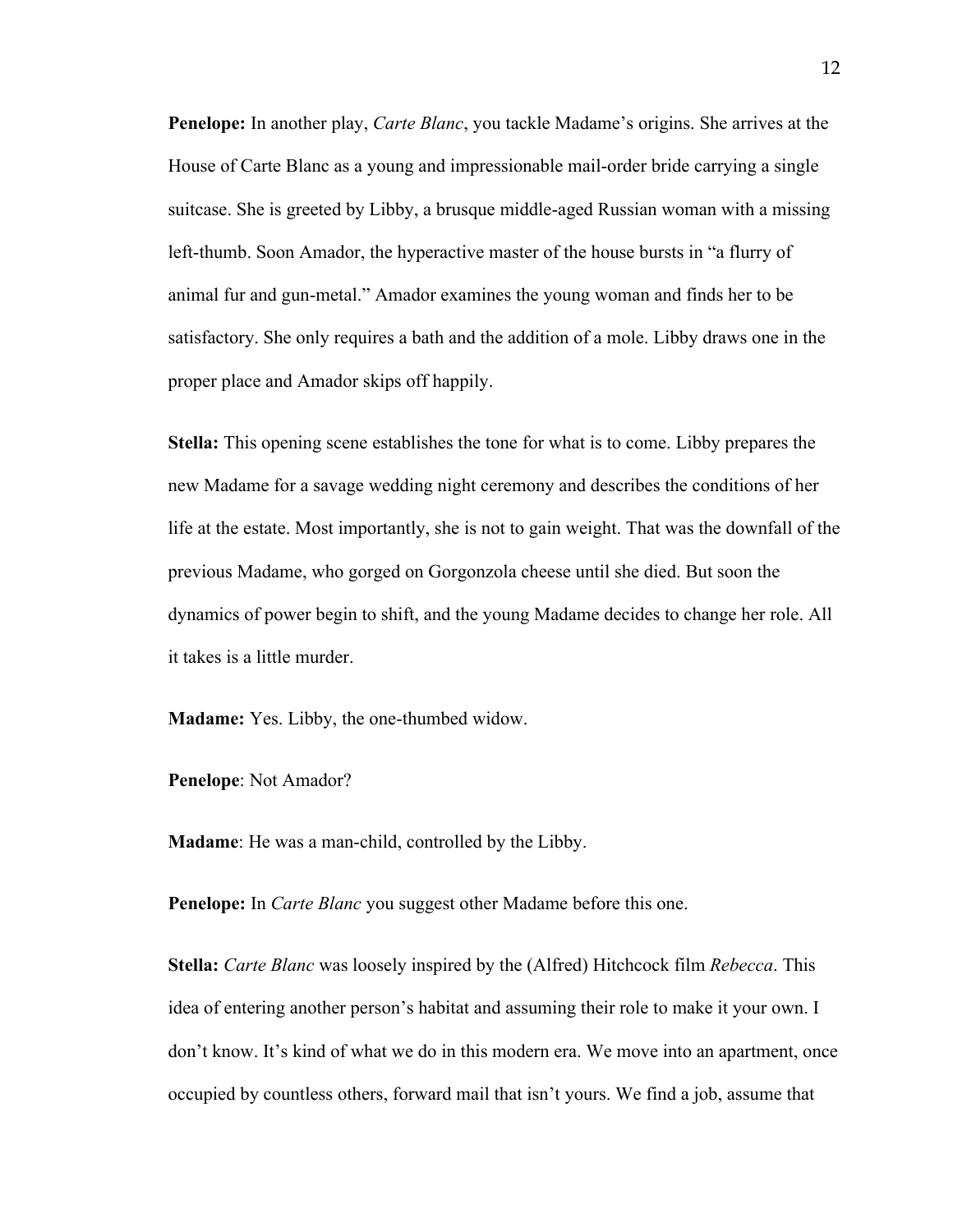role. We establish a radius of day-to-day activities around that apartment. Then we pack it all up and do it again. Somewhere else. Some other apartment where someone else has moved on. How many different lives have I had?

**Madame:** Five?

**Stella:** More than that.

**Madame:** Six?

**Stella:** I don't know. A lot.

**Penelope:** Aren't you the same person?

**Stella:** I think I am. I have the same name that I was born with. If that's the same, I must be the same. This what I play with when I have all these different women playing Madame... and Libby.

**Madame:** There must always be a Libby.

**Stella:** But they are not the same people. There was the original Libby (from *Carte Blanc*). She was from Russia and once had a family. The Libby from *Maids of Honor* is not the same Libby from another play called *Raoul & the Art of Eating Pansies*.

**Madame:** I preferred Libby number two.

**Stella:** In fact, the Madame that is here now is a former Libby.

**Penelope:** You are referring to *The Blood Vessel* Libby?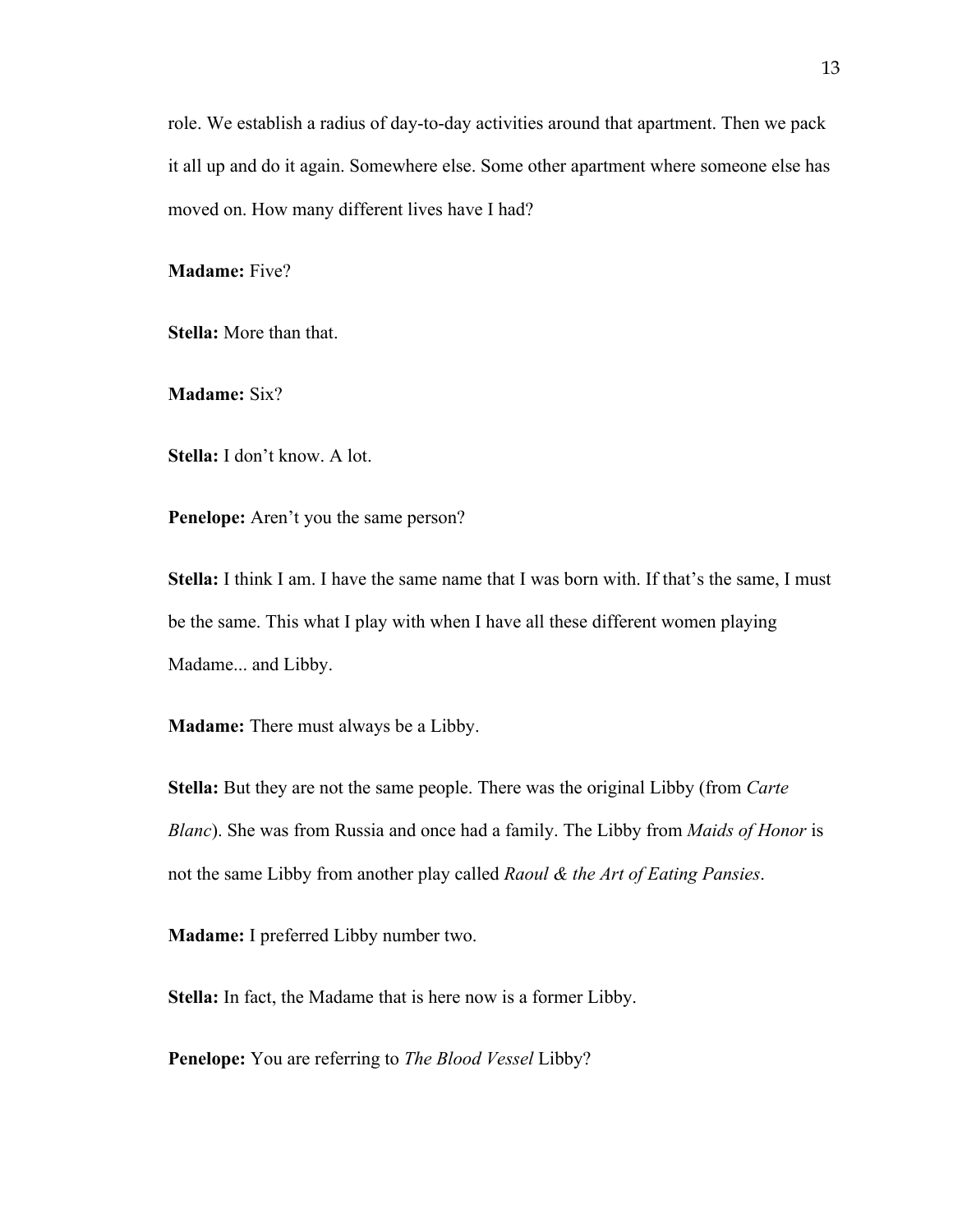**Stella:** When I wrote *The Blood Vessel*, I decided to finally have Madame and Libby role-playing. I have never done this with the other plays. This is also the first "Madame" play that is a full-length, features a host of characters, and isn't set on the estate (the "House of Carte Blanc").

**Penelope:** What inspired these choices?

**Stella:** I just wanted to break out of that intimate mold of Madame, Libby, and a third, other character. The earlier plays were set in a single room of the estate, you know, the Fuchsia bathroom (also called the Vagina Dentata Bathroom), the Kitchen, the Garden… No, I decided. Let's move away from the estate. Let's put Madame's household on a boat. Get the uninvited Duke onboard somehow to upstage her. Throw in a premeditated murder, an execution, the tango, some drinking and drugs –then! Bam! A storm. The whole ship sinks. Now, we are on an island. It's the castaway story with the Duke and Madame and their servants. What happens now?

**Madame:** Terrible.

## **Penelope:** Why the castaway story?

**Stella:** I've been doing a lot of research on island tropes in literature and theatre. And, as I mentioned, Arrabal's *The Architect and Emperor of Assyria* was a major inspiration. But that play begins and ends *on* the island and the two characters (the Emperor and the Architect) have formed a kinship. The kinship is a result of the role-playing and gameplaying they do during their time on the island. "As the Emperor is transformed into the Architect and the Architect into the Emperor – as one plays wife, the other husband  $(\ldots)$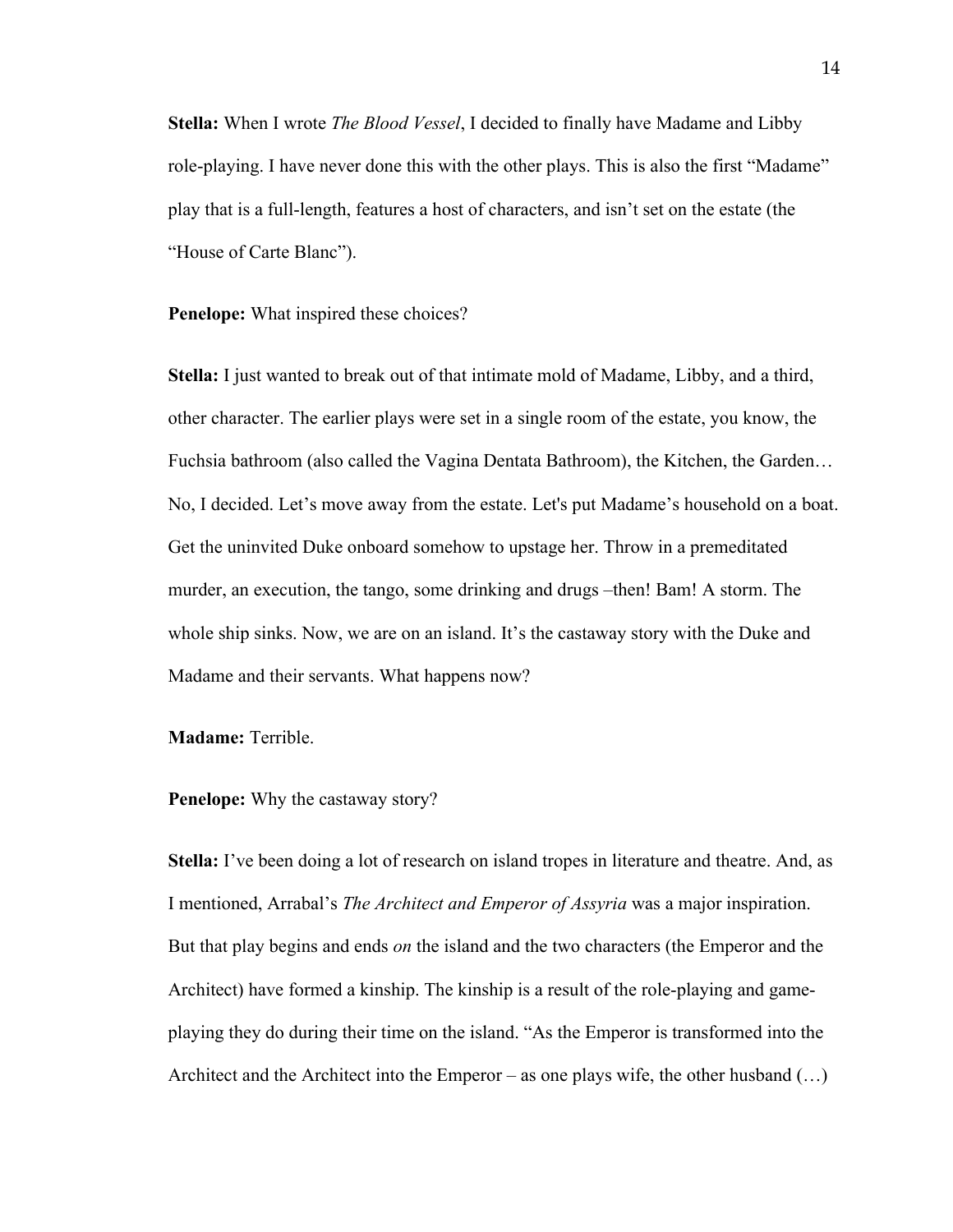one the master, the other the slave – we are conscious of their condemnation to each other, but we are also aware of the joy they experience in having each other" (75).

**Penelope:** You don't think there is a kinship between Madame and Libby?

**Stella:** No.

**Madame:** Yes.

**Penelope:** How about Madame and the Duke?

**Madame:** Absolutely not.

**Stella:** Yes.

**Madame:** He is a party pirate!

**Stella:** That is all part of the game that the two of you play.

**Madame:** Nonsense.

**Penelope**: There is a lot of game-play in this play. Can you speak to that?

**Stella**: When I started work on *The Blood Vessel*, it became clear that the role and game play in *The Architect and Emperor of Assyria* had found its way into my work. In fact, so much of his dramatic work has characters playing games like running, wrestling, fighting, word games to "fill the idle hours of the adult children" (Donahue, 63).

Fantasy and illusion are considered solitary activities, but when the illusion is "actualized and given rules and structure" it becomes a game (Donahue, 62). The game then becomes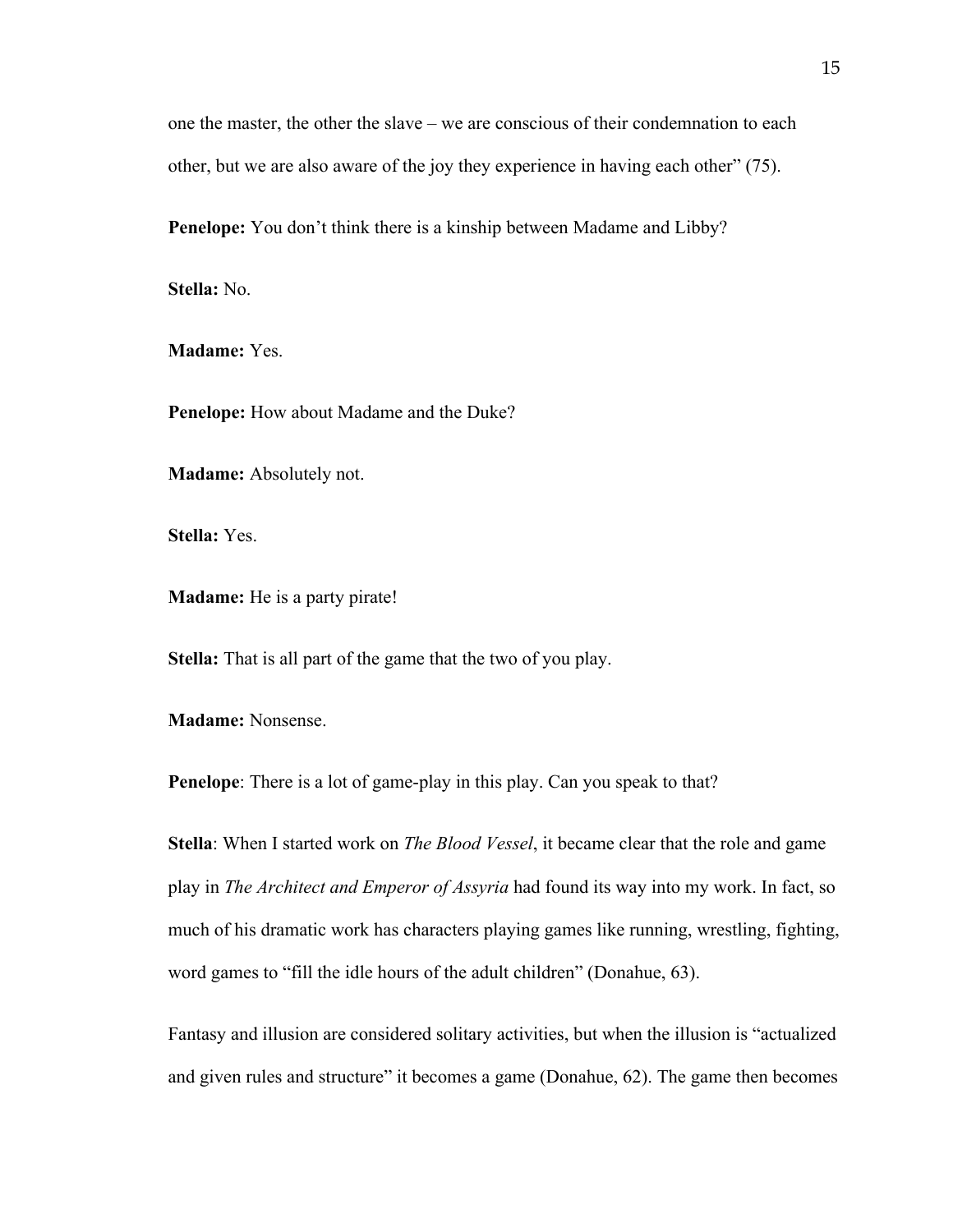a "communal illusion" (there is a close association of the Latin verb 'to play' with the word 'illusion'). A dramatic text has its own rules and structure as set forth by the writer. Consciously or not, writers develop an internal logic for their dramatic world.

The rules of my game are simple. I invite the audience on a journey. You can see this in the blurb Juli and I wrote to promote the piece:

**Madam Carte Blanc welcomes you aboard** *the Blood Vessel***. The ship will embark on its virginal voyage through the dark & mysterious waters of vodka, sweat, servitude, and cuttlefish stew.** 

**Come settle yourself on the main deck with a beverage in hand and watch the comedy unfold.** 

#### **Masks have never been this fun.**

Juli added the "masks have never been this fun" part because well, we have masks in the play. More on those later. Back to the game: We begin with a party. We are introduced to Madame, the host of the party. She lays out the order of the party. These are the meal courses and this is the entertainment, etc.

I give the audience clues that this party is actually a charade orchestrated by Madame with the intention of killing one of the guests. That's the second layer. The communal illusion here is that everyone at the party is a wealthy member of the elite class. Madame's household staff, Daisy and Bernadette, are playing the millionaires Mr. and Mrs. Vandervelt. Another female servant is playing the boat's male captain. I let the audience in on the joke by letting the servants, Daisy and Bernadette, break character to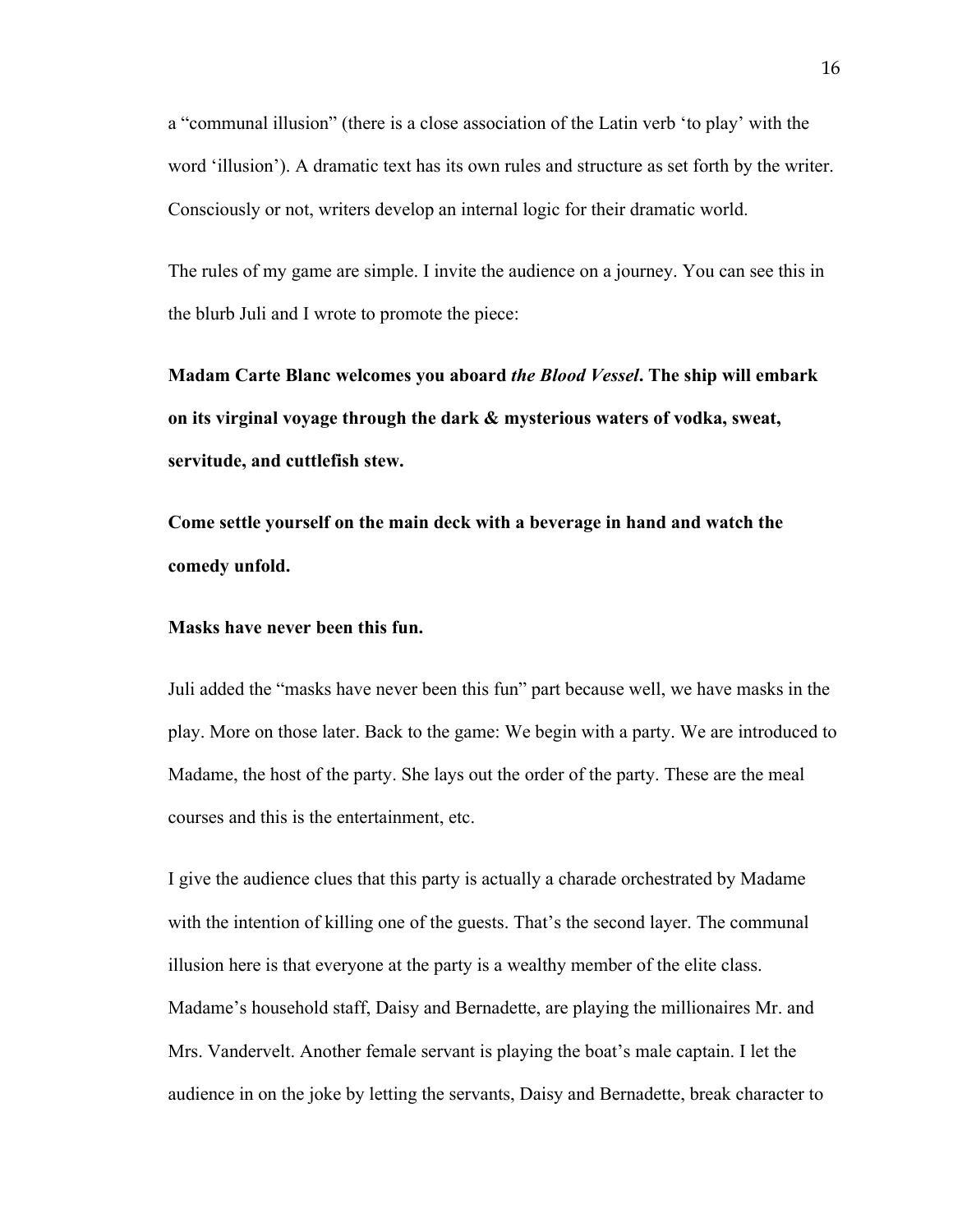be their actual selves.

This, of course, is still all an illusion. The rules of the stage are that actors are *playing* the characters and the stage is not *actually* a boat but a representation of the boat. The audience, for the most part, knows this rule and thus, they are also a part of the overarching illusion. This is a play. The characters are being played by actors. Some characters are also playing a fantasy character.

There is one solitary illusion at play that isn't part of Madame's orchestration but becomes a private game separate from the party game. This is when Libby decides to dress up and pretend to be Madame. By doing this, she demonstrates agency in her own illusion. Madame witnesses Libby pretending to be her and decides to pretend to be Libby. I wanted this to be their little secret, a way to illustrate the special relationship of mistress and servant. They amuse each other by playing at the other.

Of all his plays, this is most obvious in *The Architect and Emperor of Assyria.* That "entire play is in fact a creation of a second reality by the two characters, whose sole past-time is the game of mimicry" (Donahue, 66). I carry this second reality between Madame and Libby through the party, the storm, until it becomes a complete reality for Libby. That's when she strangles Madame on the island and assumes the role of Madame herself.

**Penelope:** But you disrupt the party game with the Duke and his personal attendants?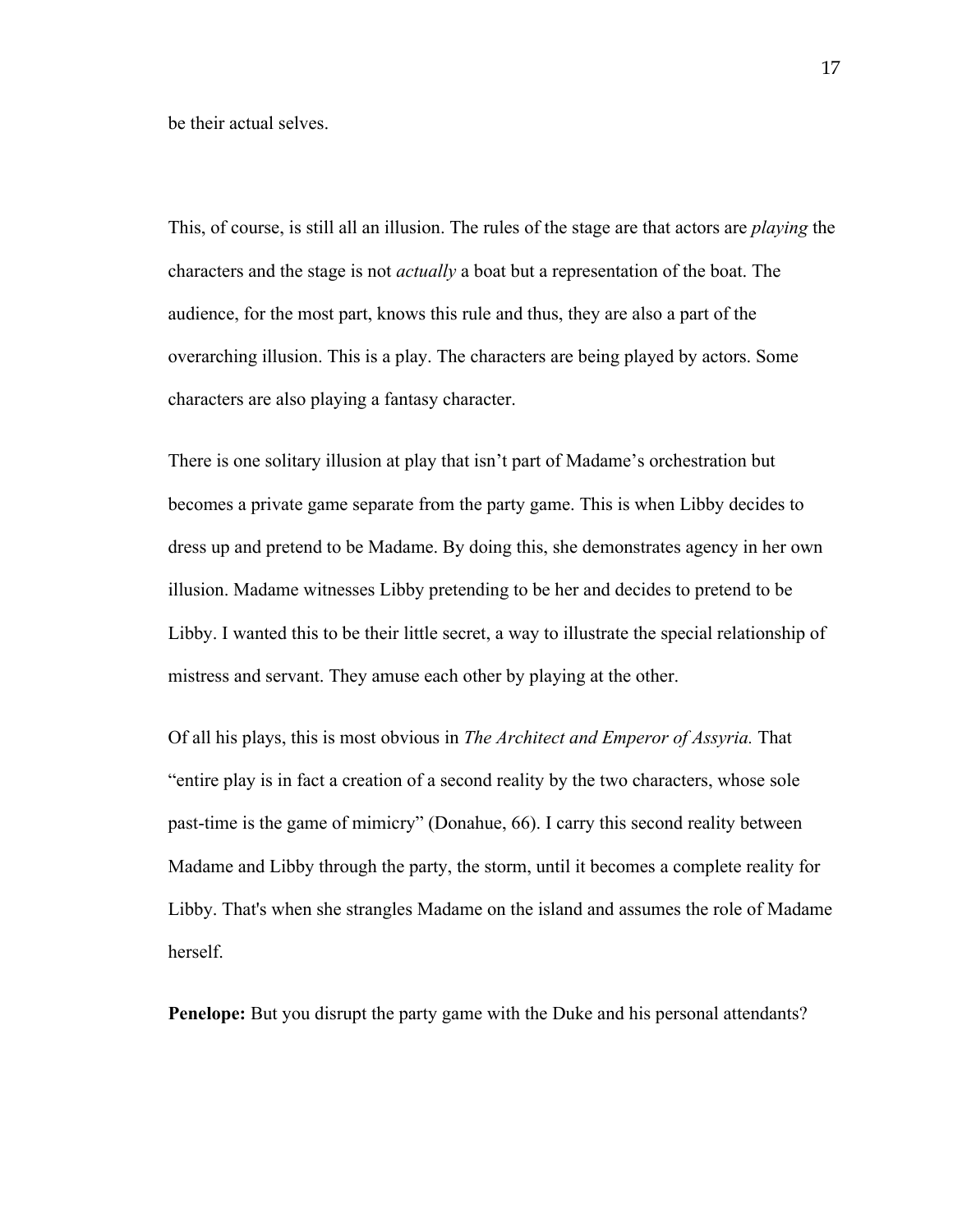**Stella:** Yes. He is the wild card. Monetarily, he is Madame's equal. But he is also there to upstage her. I wanted to suggest that they are competitors in all games; social and private. They know each other's dirty secrets. The Duke is fun because he adds more games to the party game. He is unaware of the communal illusion of servants playing fantasy characters. He is too focused on upstaging Madam at her own party.

## **Penelope:** Upstaging?

**Stella:** Yes. Oh, yawn…Madame's entertainment is so boring, let's tango! His servant witnesses the Baroness' murder, and he takes that knowledge and makes it into a detective game, as a way of tormenting Madame. The meal courses are bland, let's spice things up! Oh, the boat is sinking? Let me put on my diving gear and go for a swim. Oh, I'm stranded on an island? Let me put a seaweed crown on my head and play charades with my servants. Now let's play 'Death Circle'!

#### **Penelope**: Death Circle?

**Stella:** Everything is a game to the Duke. Death Circle is a game of life and death that he invents on the island. He seems jaunty and full of ideas. So it is through his servants' behavior and reactions to him that we get a sense of his darkness. Because it is there. For the Duke, servants are interchangeable: "This one [meaning the servant] only knows the word Satchmo and St. James. And some colors? Or was that the other one? Anyway, that's as far as we got. Tedious, teaching the lower classes to speak."

He also considers the servant as having no gender. To him, they are all one: "Libby is not a woman, she is a servant."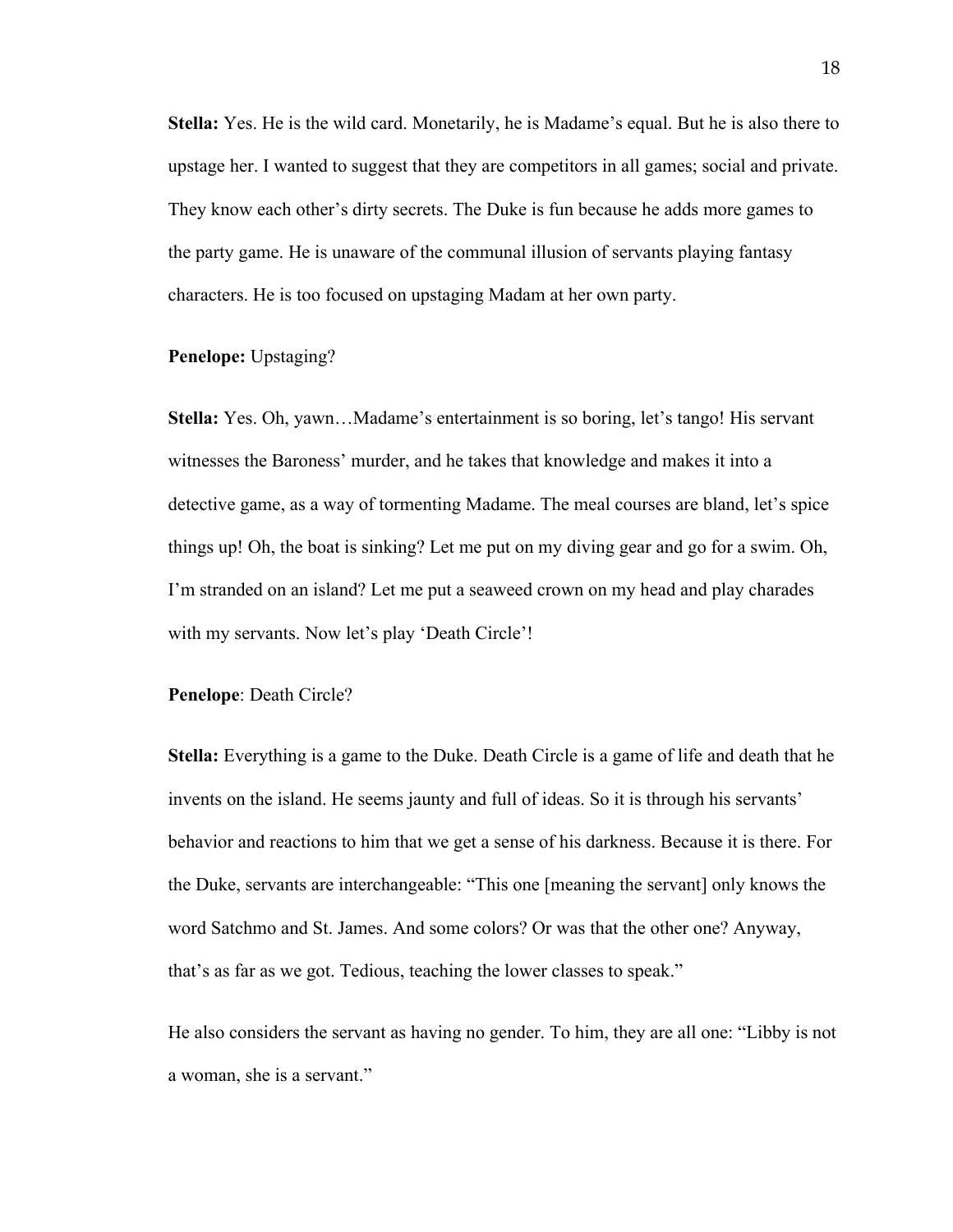Physically, I originally envisioned a Duke of 'Orson Wellsian Proportions'. I even wrote this in an earlier character list. But when I saw Curtis Madden audition for the Linnell Festival, I knew that he had to play the Duke. No doubt. Juli saw it too. This casting choice made me re-think how I wanted characters to be cast, specifically with the Duke. In the final draft of this play, I changed "of Orson Wellsian" to "strong physical presence." That leaves it open to director's interpretation.

**Penelope**: Were there other choices the director made that changed your mind about how the work could be interpreted?

**Stella**: Yes. Juli and I went to the auditions and callbacks together. We had a huge turnout, which was great. However, I had it in my head that I wanted whomever played Madame and Libby to be the same height and weight. You know, similar enough that they could 'pass' for each other. Maybe the same timber in their voices? I was vibe-ing off of Igmar Bergman's film *Persona* (1966) and David Lynch's *Mulholland Drive* (2001). This idea of interchangeability.

Juli was interested in how the students moved. How did they carry themselves? She had movement exercises for them to explore at the auditions. Students who did not do so well with the monologue portion of the audition came alive during these exercises.

A lot of the students had put down how they wanted a "dramatic role" or an "emotional role" on their audition forms. But when they were working with Juli, these students turned out to be very funny.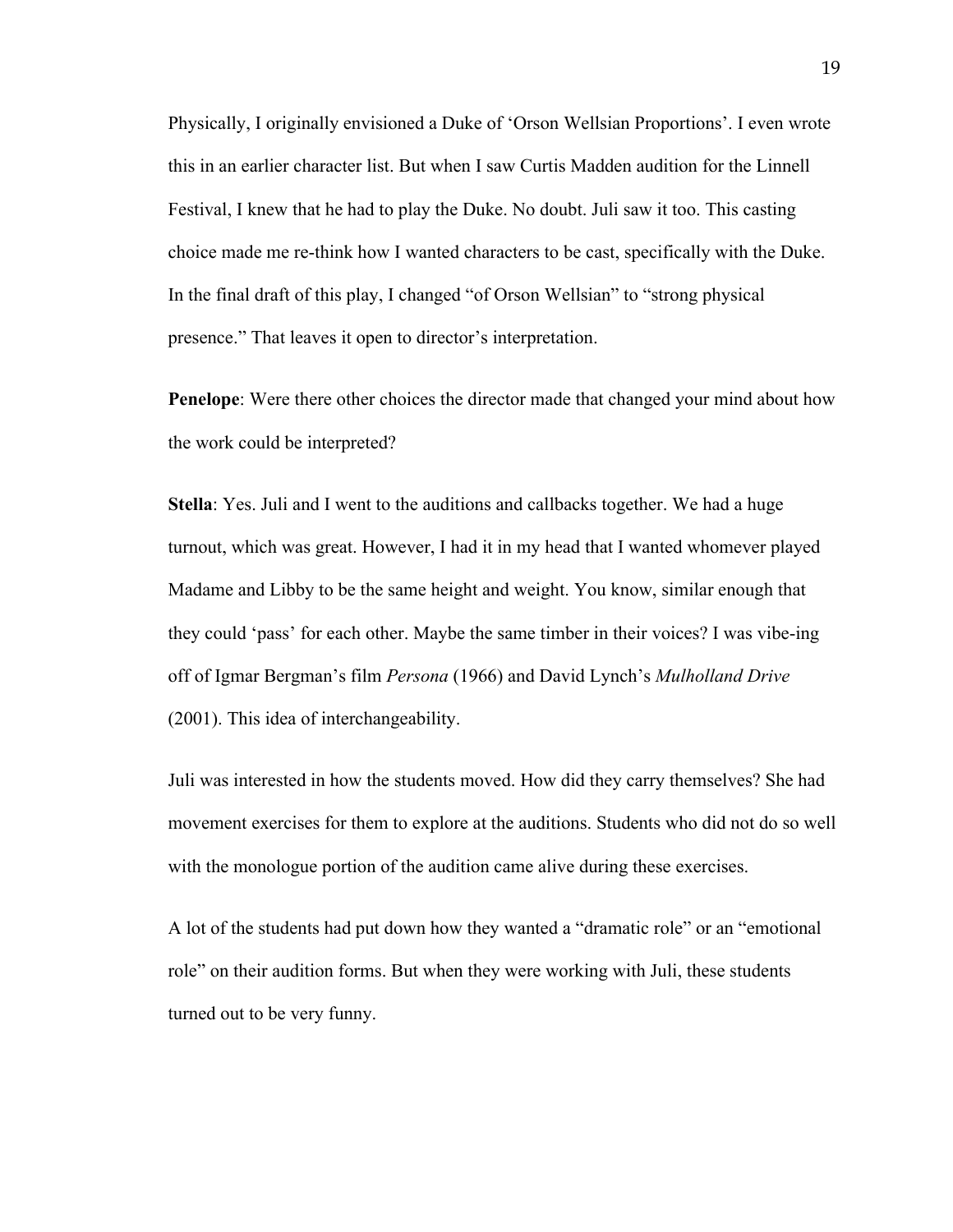Madame was a tough decision for me. There was a student I wanted who completed this vision of Madame and Libby looking the same. Deep down, I knew Andy Gustke was the best choice and I let Juli convince me of that. They were amazing as Madame. I don't think it mattered that Andy and Rose Meizlesh (who played Libby) were very different in appearance. The audience is smart. They figured it out.

The two roles we were not able to cast at that time were the Duke's Servants. I had rewritten those roles to be played by anyone. Juli had two women in mind and when it was discovered that they could work aerial silks too…Bam. She had her clowns.

**Penelope:** And a (nearly) all female cast! How did that happen?

**Stella:** Aubrey Sandoval, who played Bernadette, had some concerns when she was first cast because the role was male-identifying and originally called Bernard. I had by then decided that Madame would have a mostly female household staff on her boat to play her little dress-up game. So, I changed Bernard to Bernadette.

There was a point when Curtis got sick with COVID and we didn't have a Duke. Juli brought a lady friend in to help out and step into that role. For some reason, I didn't want the Duke to be a female in drag. That was my limit, I think. It seemed okay, narratively, for Madame's staff to be in drag --- because that was the plan. But if the Duke was actually a woman in drag, too – dunno, that would have been confusing for me.

So, there is a script where the Duke is the Duchess. And I am still thinking about making this a permanent revision. What if it was the Duchess and her servants who crash the party? How does this change the story? Would it change the story? I picture a Bette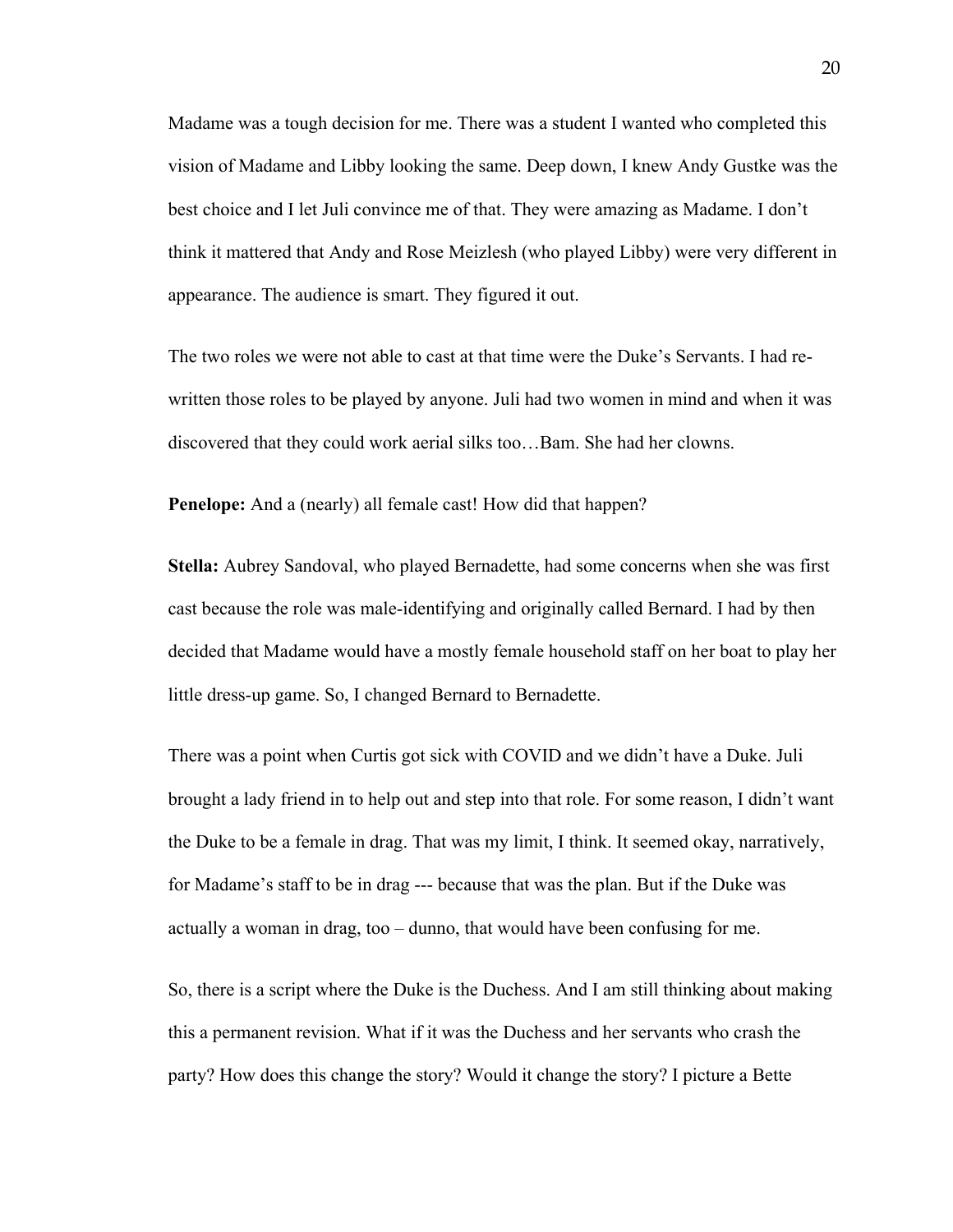Davis/Joan Crawford dynamic here. Two women fighting for the spot light. It is very intriguing to me.

If that were to happen, then the Baron would be the only male. And because he was never invited to the party in the first place, it works!

<span id="page-25-0"></span>(*Madame has fallen asleep; snoring loudly. We tiptoe out of the room and to the garden.*)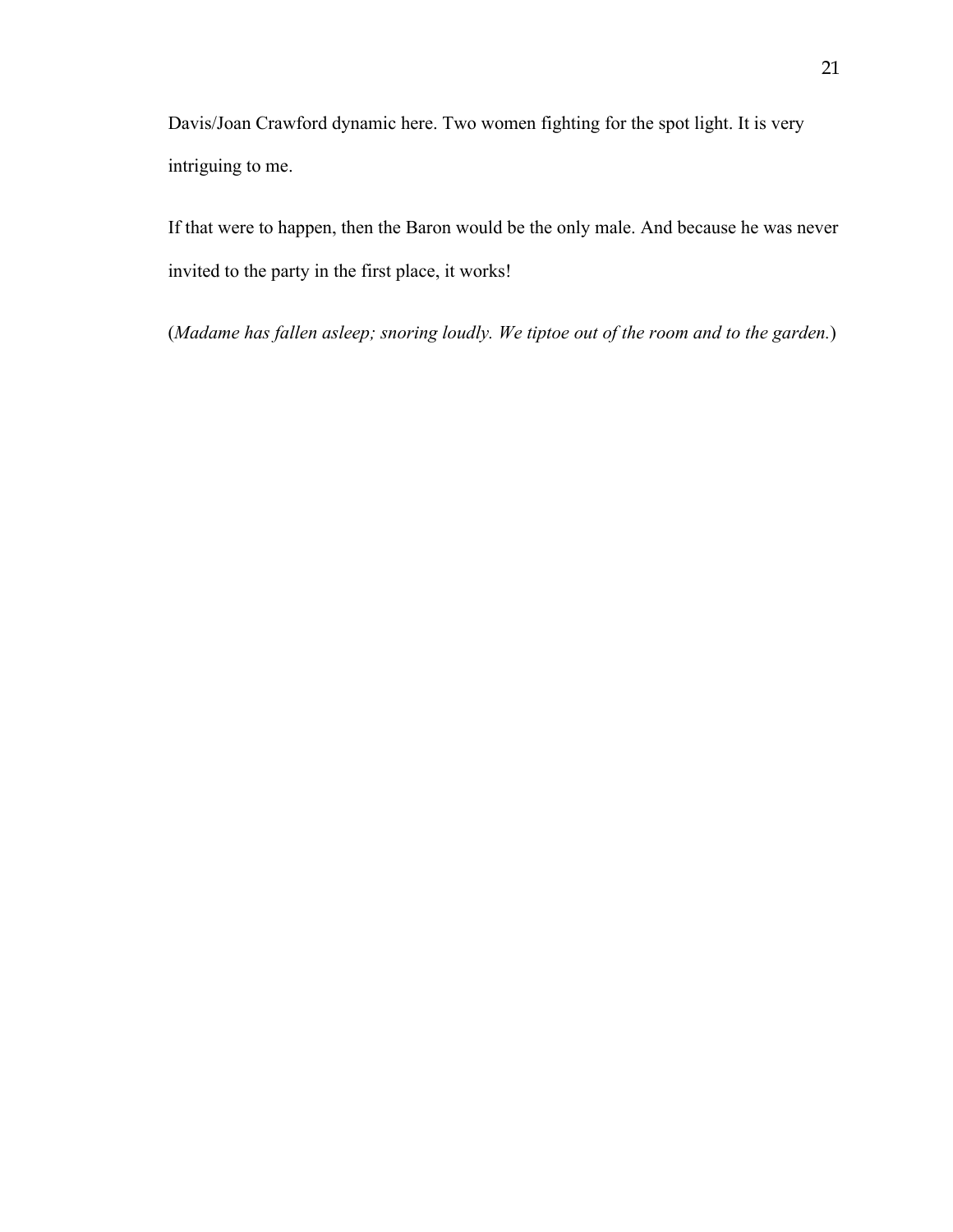#### Part Two: The Humors

"It's better not to know so much about what things mean or how they might be interpreted, or you'll be too afraid to let things keep happening."

### - David Lynch

(*Penelope and I have decided to continue our conversation in the garden.)*

**Penelope:** Why do writers sometimes use a quote at the start of a book or every chapter?

**Stella:** Are you wondering why I used a quote?

**Penelope:** I just don't understand what it gives the reader.

**Stella:** David Lynch has heavily influenced my artistic life over the years. A lot of what he says about creativity and storytelling speaks to me.

**Penelope:** What does this quote mean to you?

**Stella:** Before I decided to use *The Blood Vessel* as my dissertation piece, there was another play, tentatively titled *Verbrannt!* This was a play that began as a story about witch burning in Bamberg, Germany and then became a Cold War anti-romance disaster. But I kept trying to make it work because I felt it was a synthesis of two really interesting ideas I encountered during the Dramatic Writing program.

*Pause.* 

## **Penelope:** Go on.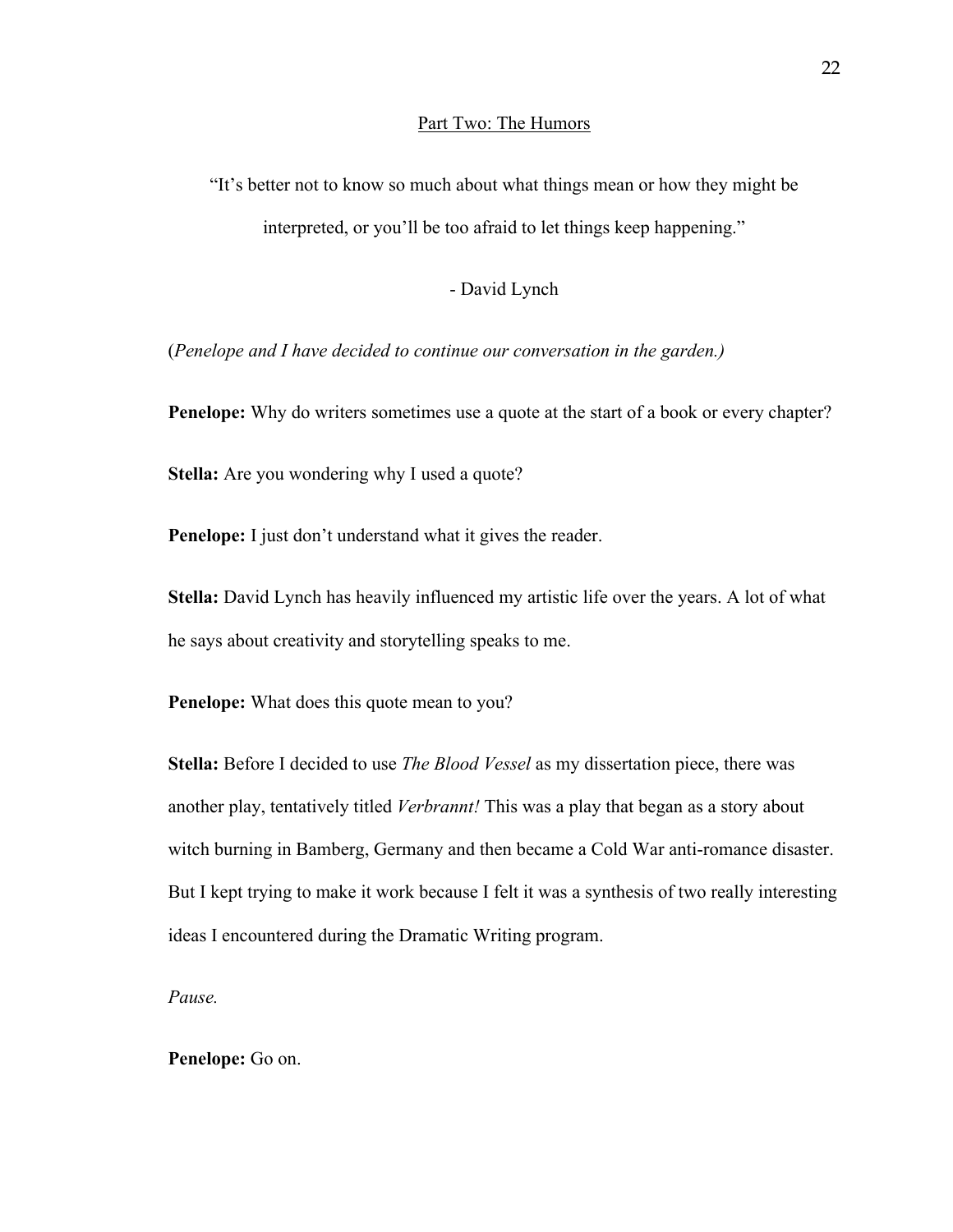**Stella:** So, the first idea came to me when I was reading Heiner Müller's *Verkommenes Ufer Medeamaterial Landschaft mit Argonauten (Despoiled Shore Medeamaterial Landscape with Argonauts).* It is highly anachronistic short play in three parts that is loosely based on Medea by Euripides (scholars would also say it is a re-making of the Medea myth). No scene directions, three characters, and vivid language:

Shredded menstrual napkins The blood

Of the women of Colchis

But you must be careful Yes

YES YES YES YES

Mudcunt I say to her That's my Man

Screw me Come Sweetie

Until the Argo crashes his skull the useless ship

The plays' three parts has a strong female voice – not unlike the Euripides play, which I find to be sympathetic to Medea and the misogynist attitudes of that time – but the imagistic language used by Müller closes that time gap and brings me right into an apocalyptic vision of violence, contradictions, and a confrontation with history and contemporary culture. Menstrual napkins to Argo. It's neither here nor there but in between. Just enough of a critical distance to engage without being too didactic.

**Penelope:** What's wrong with being didactic?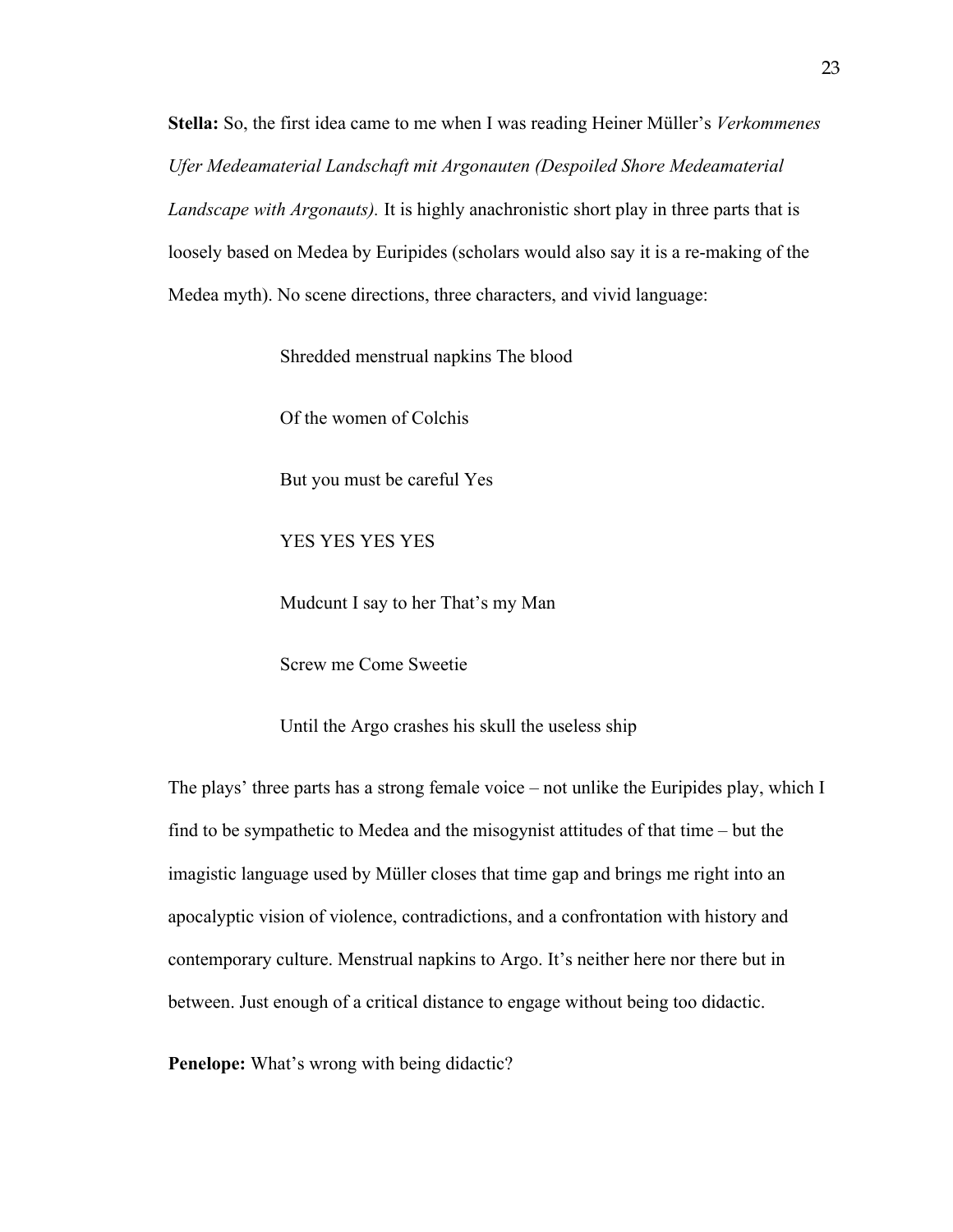**Stella:** I'm just not inclined to instruct others with my work, morally or otherwise.

#### *(Awkward moment)*

#### **Penelope:** Why not?

**Stella:** The meaning we derive from theatrical works originate as thoughts in the writer's mind. These thoughts move from the writer, via the play, to the minds of the audience. In his chapter on "Thought," Sam Smiley maps this "trajectory of thought" (Smiley 2005, 151). First, the playwright puts their ideas into their work via the composition of the play and in the communication of conceptual ideas via the plot and characters (152). The playwright's ideas can be embodied (mimetic) or directly stated (didactic) in the play. Whether or not it's directly stated, the play reveals the playwright's view of human behavior through the speech and actions of the characters. The ideas of a play end their trajectory in the mind of the audience. The play may or may not convey the intended ideas since every audience member's interpretation is unique and personal. I am choosing the embodied, or mimetic.

For example, in *Top Girls* (1982), Caryl Churchill illustrates the effects of patriarchy on women by giving voice to a variety of women of different ages (and of different ages). Churchill's thoughts are embedded in these character's speech and actions. Churchill has created a model of reality, an intensified onstage world where her ideas can be tested. In this way, fiction allows us a clearer understanding of reality.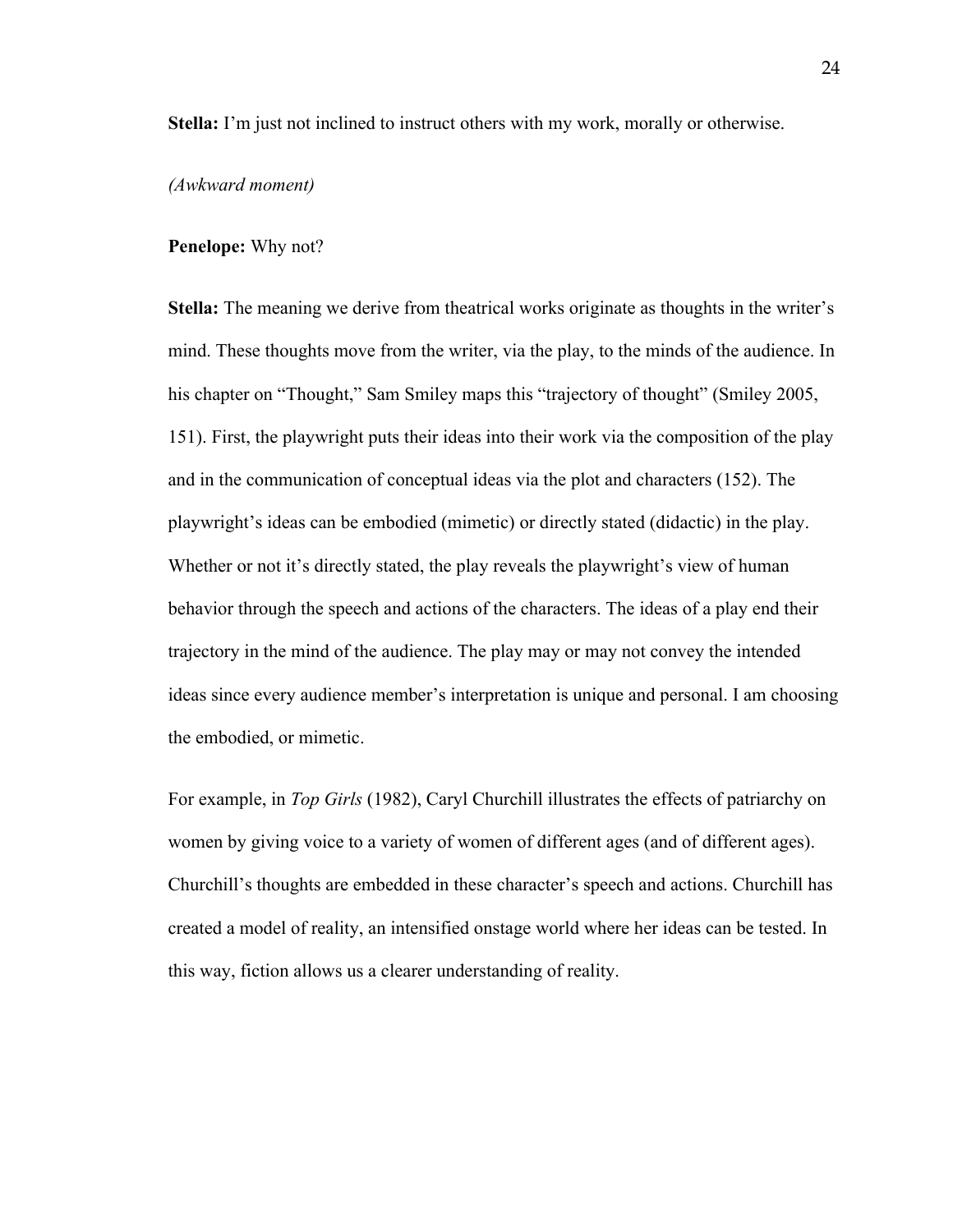When didactic dramatists use characters as mere mouthpieces, they "diminish the effectiveness of the play and even render inconsequential the ideas so delivered" (Smiley 2005, 167). The audience can easily become disconnected from the theatrical illusion.

*Verbrannt!* is a tangled mess. I wanted to mimic the vivid, poetic language of Heiner Müller's piece. And, at the same time, I was incorporating a short play I had written in a Topics class with Dr. Laster. For my final project in this class, I wrote *The Fat Cat Sat on the Mat.* It was inspired by my mother's earnest desire to assimilate and "become an American." Language was sacrificed first. My mom and I would sit down with my firstgrade reading workbook and learn English together.

While it may have been a play that would have been cathartic for me, I think it would have been a disservice to my audience. Back to the George Saunders article, as a way of communicating a "sense of respect for your reader," a writer revises to increase the "ambient intelligence of a piece of writing" – I couldn't just throw *Verbrannt!* out there to the audience; telling them how it was, why it was, and making it all about me.

#### **Penelope:** Why not?

**Stella:** This goes back to the Lynch quote. During the writing process, I was not letting things happen in this play because I was getting hung up on what it meant and how it should be interpreted. I was narrowing the interpretative field for my audience and underestimating their own intelligence. This weird collage thing happened where I was forcing and re-enforcing this idea of 'becoming American' and the persecution of 'difference' – Benjamin Franklin's head would pop up in a suitcase and shout racist epitaphs, witches were being burned for dancing, the American soldier was abusing his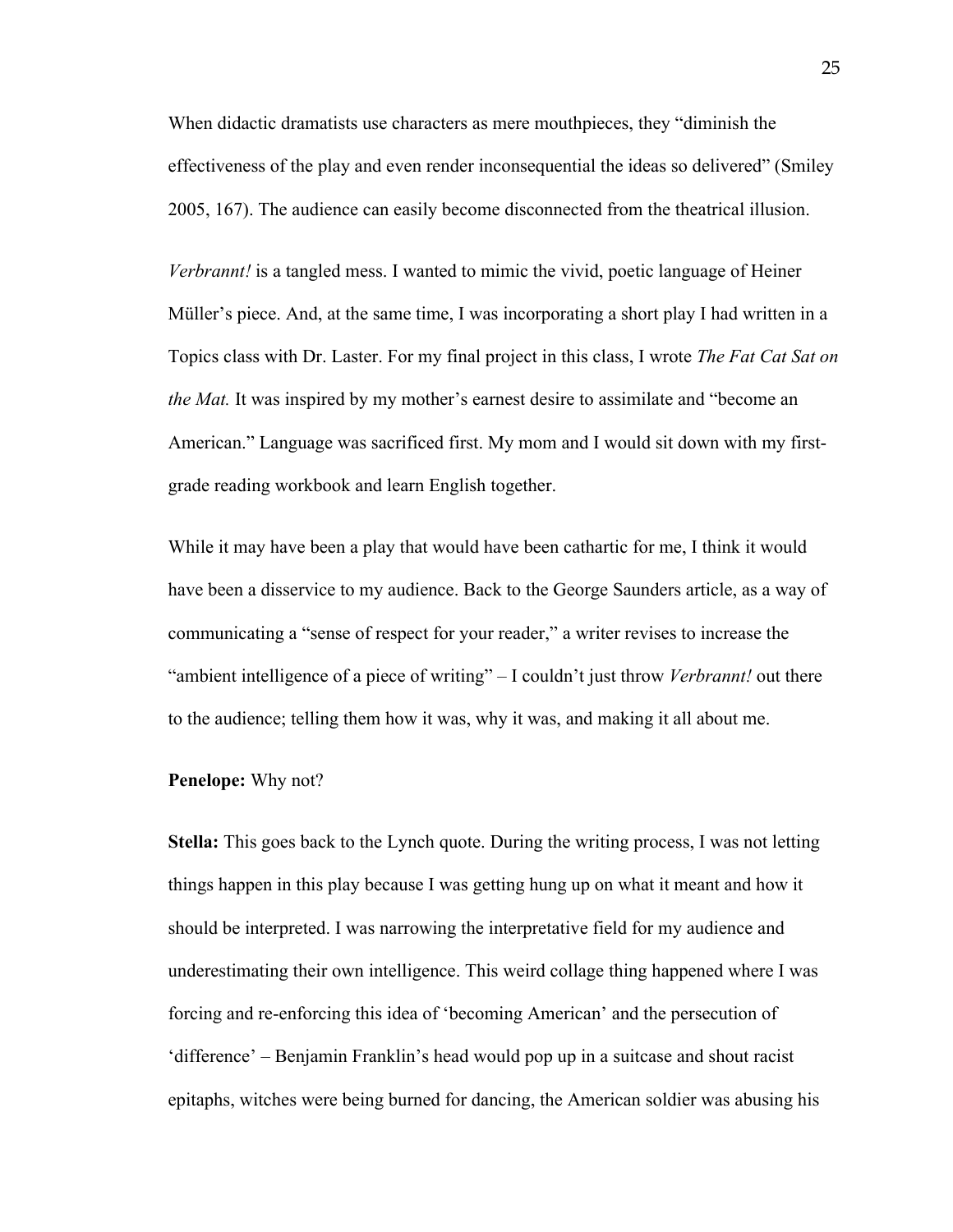wife because he was a "speed bump for the Russians" (my dad's rant) -- it was all so direct. And it felt forced. The characters weren't characters at all but mouthpieces. I was trying too hard.

*The Blood Vessel* just poured out because the characters were clear to me. Through their voice and behavior and the settings, I had the critical distance I wanted. The constant role-playing, the games, the masks, all add to the chaos and help to reinforce the illusion. Like in the Saunders article, I told myself that the audience is "humane, bright, witty, experienced and well-intentioned." I was having a lot of fun writing it. That's always a good sign. Because with *The Blood Vessel*, I made another crucial decision.

**Penelope:** What was that?

**Stella:** Make funny. Activate the 5th humor! "The objectivity that permits laughter also allows for criticism" (Donahue 1980, 45).

**Penelope:** There are only four humors.

**Stella:** Nope. There's a fifth.

#### **Penelope:** Explain.

**Stella:** Okay. Four humors: blood, phlegm, yellow bile, and black bile. The Greek physician, Hippocrates, proposed that our temperament was influenced by the imbalance of these humors. Blood was associated with a Sanguine person whose temperament is sociable, charismatic, disorganized, and impulsive. Phlegm was associated with a phlegmatic person whose temperament was quiet, relaxed, meek, and submissive. Before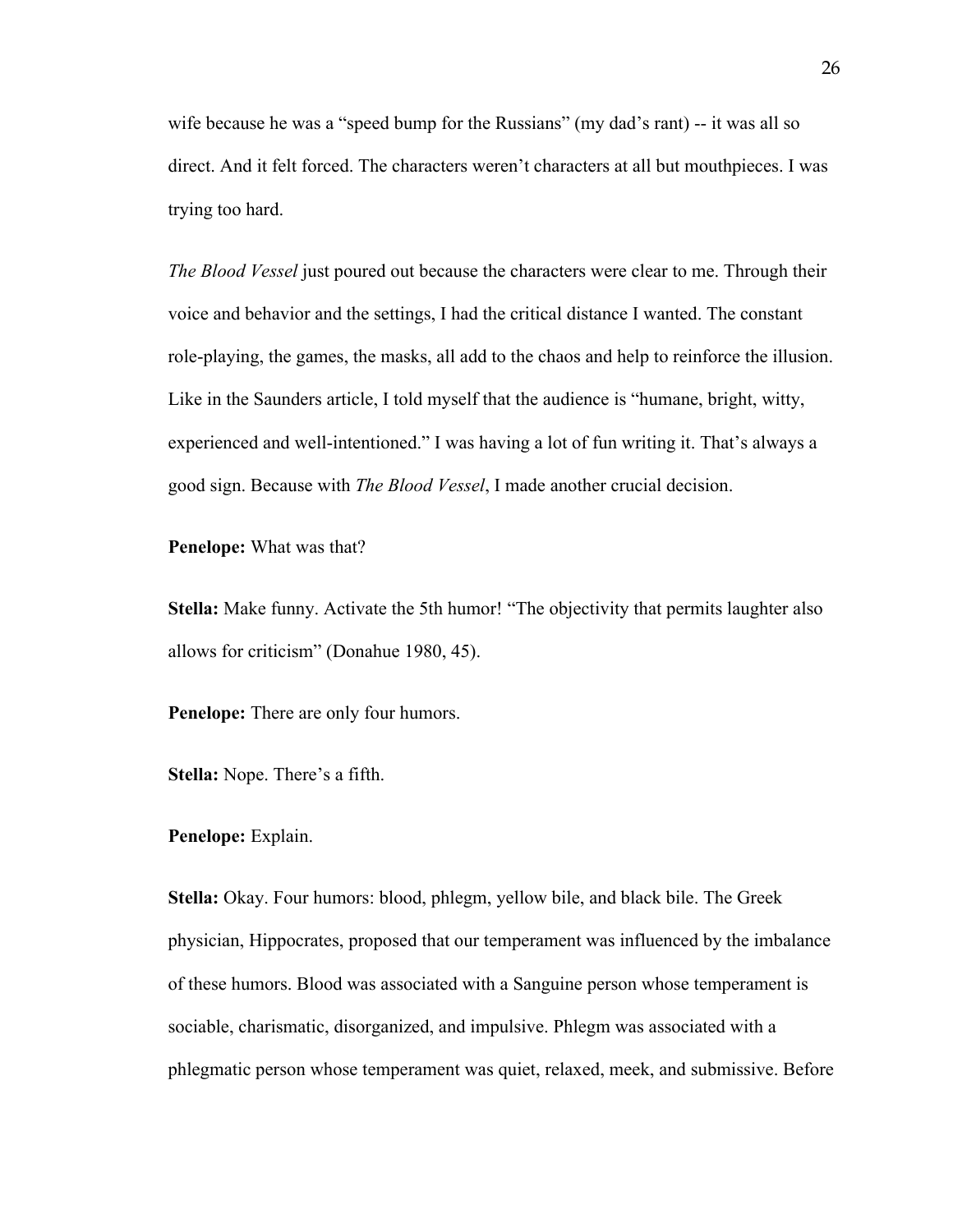I continue, I want to add that this is probably not scientifically sound in any way but serves as prelude to my 5th humor.

#### **Penelope:** Oh.

**Stella:** We'll get there. I promise. So, yellow bile for the choleric person who is energetic and ambitious but also dominant with a quick temper. Finally, an overabundance of black bile in a person leads to melancholy, denoted by moody, sensitive, and perfectionist personality traits. Now, I had to look up whether black bile really exists. I know bile is a digestive juice, but black bile sounds plain scary. Apparently, if you are vomiting black bile then there is blood from the stomach or intestinal lining mixing with enzymes that changes it to a dark color.

#### **Penelope:** Gross.

**Stella:** And yet, somehow, all this talk of juices and bile and blood evolved the word "humor" to mean "the quality that makes something laughable or amusing; funniness" (Merriam-Webster).

**Penelope:** Ancient Greek physiology is pretty laughable.

**Stella**: It carried through to the Medieval ages. Which reminds me of a joke. My favorite joke. What do you call a leper in a bathtub?

**Penelope**: Uh…

**Stella**: Stew. (*laughs with a snort*)

**Penelope**: I don't like how this is going.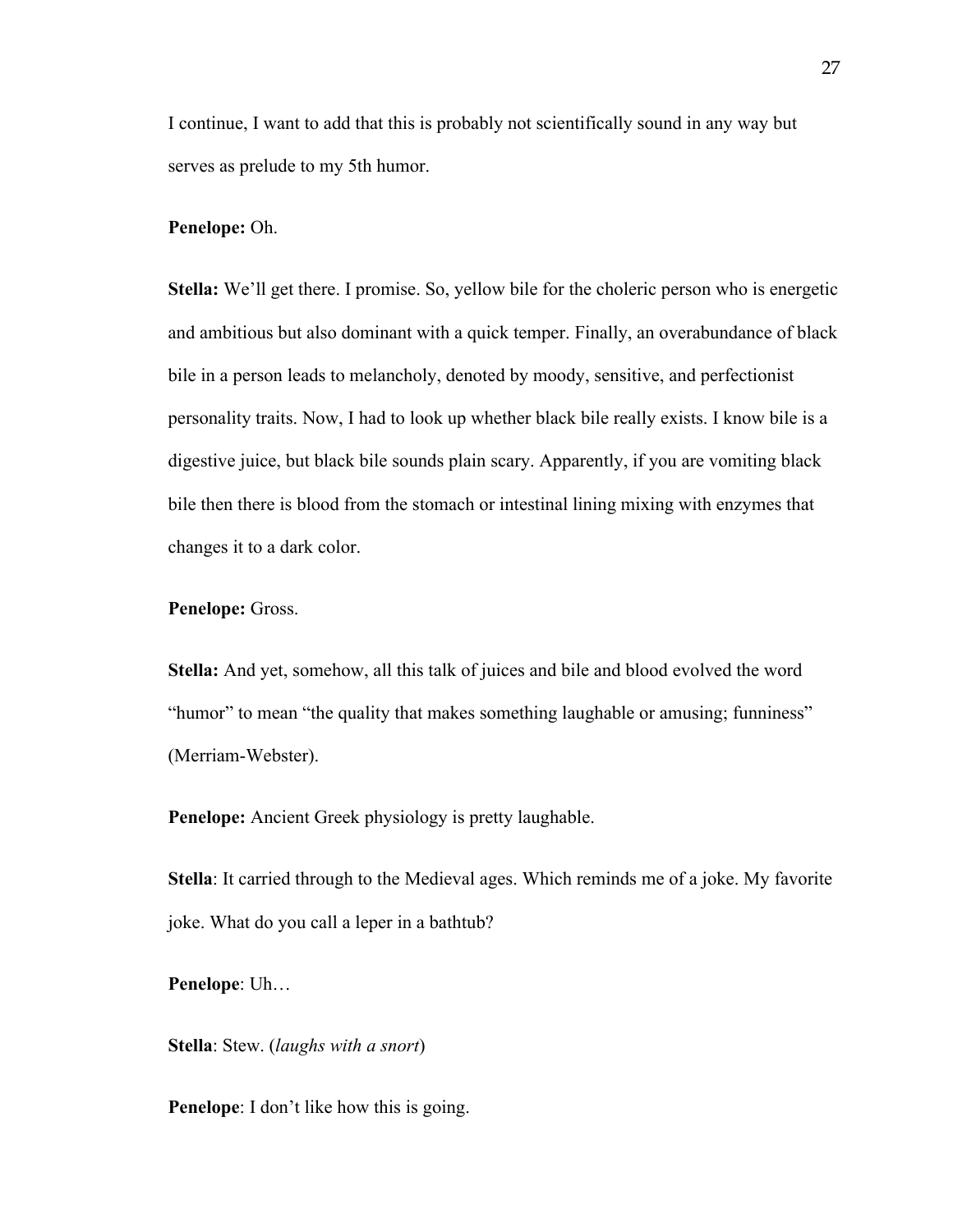**Stella**: My son HATES that joke. I think it is hilarious. Someone told it to me in elementary, or middle, school and here it is. It's comforting to know that someone out there thinks this joke is funny, too.

**Penelope**: It's disgusting. I like this one: what do you call a huge pile of cats?

**Stella**: What?

**Penelope**: A MEOWtain! Har. Har.

*(Crickets)*

**Stella:** See? What people laugh it is a matter of personal taste. Take the 'fart joke' as another example. Recently, I watched a *Jackass* clip with Johnny Knoxville. [*Jackass* is a prank show] He was in a yoga studio, having ingested an incredible amount of "Gas-X," and was letting the farts rip through the studio. People smirked, some grimaced, and others laughed out loud. Not for everyone. But there is something about the 'fart', a bodily function we cannot control, which can induce laughter. Vomiting can also make people laugh. We laugh at things out of our control, we laugh at the incongruity of say, a fart in a yoga studio. Humors are everywhere.

**Penelope:** So, what is the 5th humor?

**Stella:** Cuttlefish stew.

**Penelope:** What?

**Stella:** Cuttlefish Stew. A big pot with squid-y things, spices, tomato juice, wine… I mean, it all sounds really gross. I like to think that *The Blood Vessel* has a humor for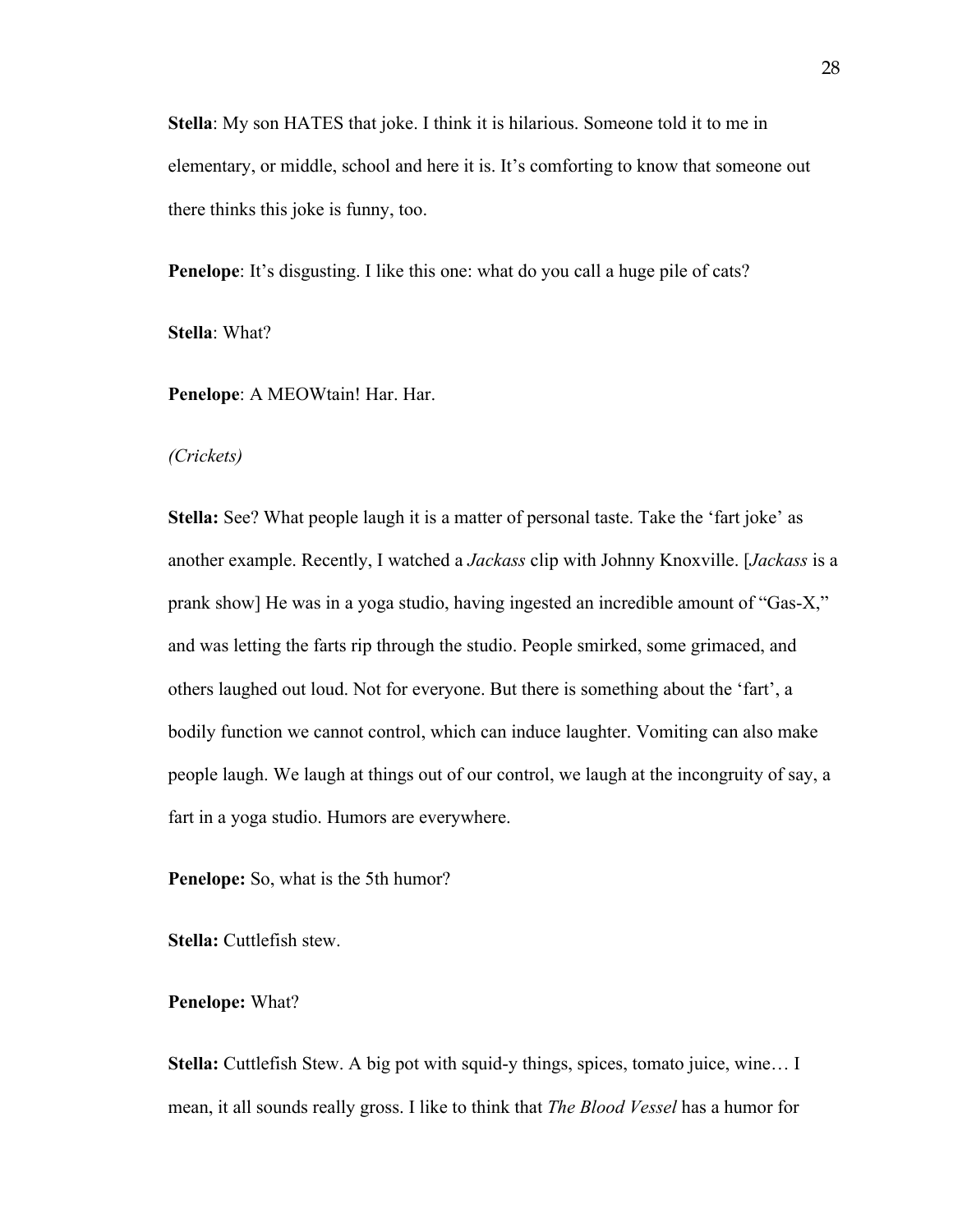every sense of humor. The ridiculous verbal banter between Madame and the Duke. The Baron vomiting overboard. The Duke's servant tasting spoonfuls of stew and spitting into a cup. Snorting spices. Hallucinating from the ink from a cephalopod. Words written with blood on seashells. Death circle. It goes on.

#### **Penelope:** Stew?

**Stella:** And Stewie was his name-o! Sitting in the audience with my fourteen-year-old son, and in my ears, people laughing. My son laughed. I laughed. A lot! It wasn't that canned laughter from 90s sitcoms either. Juli really nailed all those funny moments. The student actors moved in ways that were funny. They articulated the jokes through the body and the head.

**Penelope:** Were you worried that people wouldn't laugh?

**Stella:** Yes. Absolutely. I re-discovered comedy while I was writing this play. I remembered the comedians I liked and why I liked them. All of that and my own weirdness went into it. It is a risk to try out a joke on strangers. But when it works, the reward is so great.

**Penelope:** Explain how it worked.

**Stella:** For my part, it was all done through language. I wanted every character to have their own voice, their own little internal show – and offered a mix of affective and scientific language.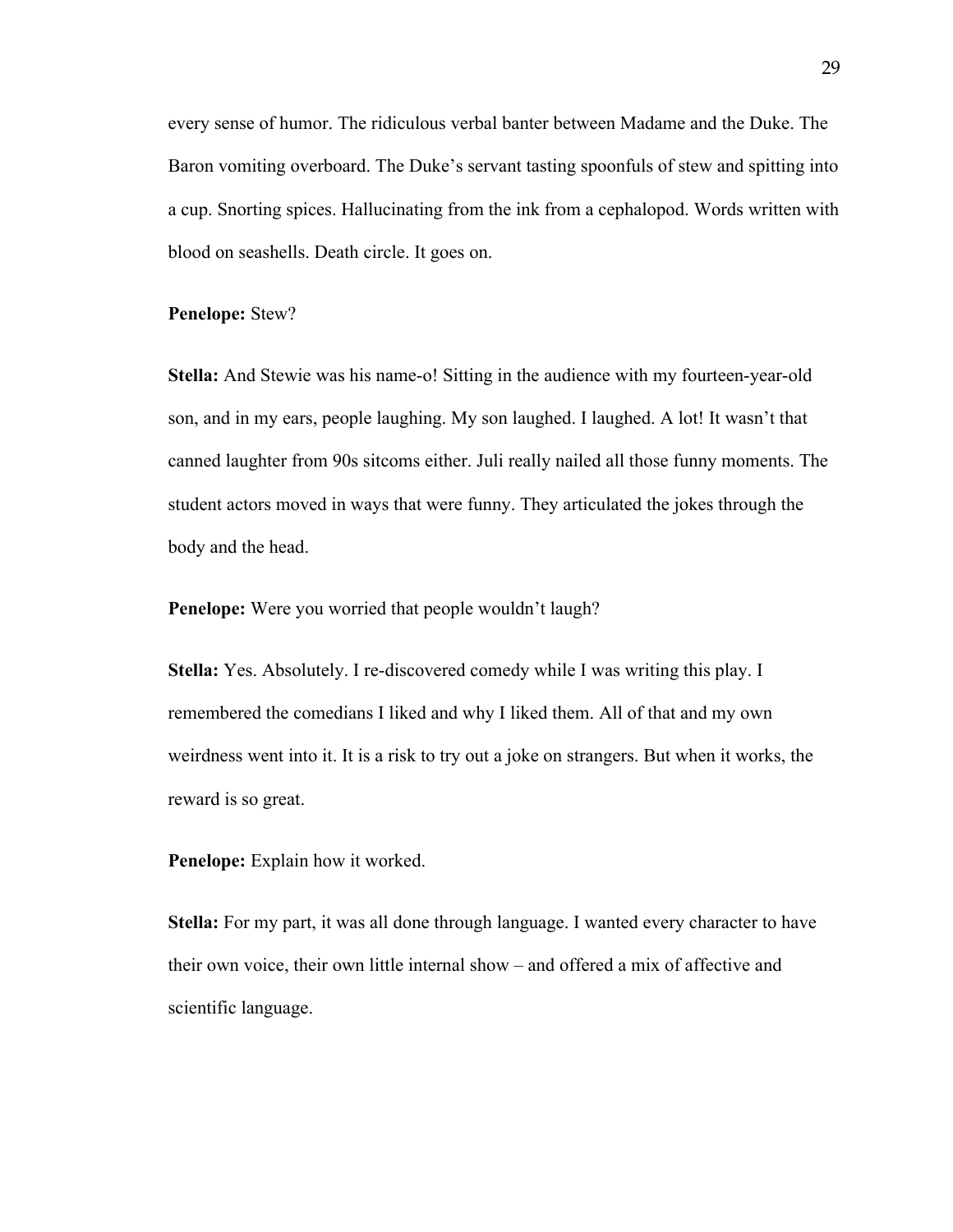There was also variety in the pacing of speech. Some scenes would move in rapid fire (ala *Animal Crackers*) or slow waaaayyy down when Madame is giving a speech or reciting a poem.

And repetition. As an audience member, I love repetition with variation. I think that is an element of comedy, that, when done well, will always illicit laughter. The whole "there was no plus one on the invite" was repeated several times throughout *The Blood Vessel*. If you didn't hear it the first time, you get it the second time. If you heard it the first time, the second time is an inside joke. And hopefully, by the third time and with variation, everyone gets it. Job done.

Body language and gesture was implied in the stage directions which also helped set the tone. The actors didn't have to worry about being 'natural' – the more absurd, the better. Like when Daisy takes some drugs and says:

> It feels like a squid wiggly inside me…mmm… I just want to move.

## *She dances by herself. It looks like squirming.*

In the production, Daisy (played by Jayla Franklin) does this weird little dance across the stage and looks directly at the audience. They laugh because this is a moment where they are let in. Juli made that choice to interact because she was working in a Bouffon style that allows for this direct interaction with the audience.

**Penelope**: Bouffon? What's this?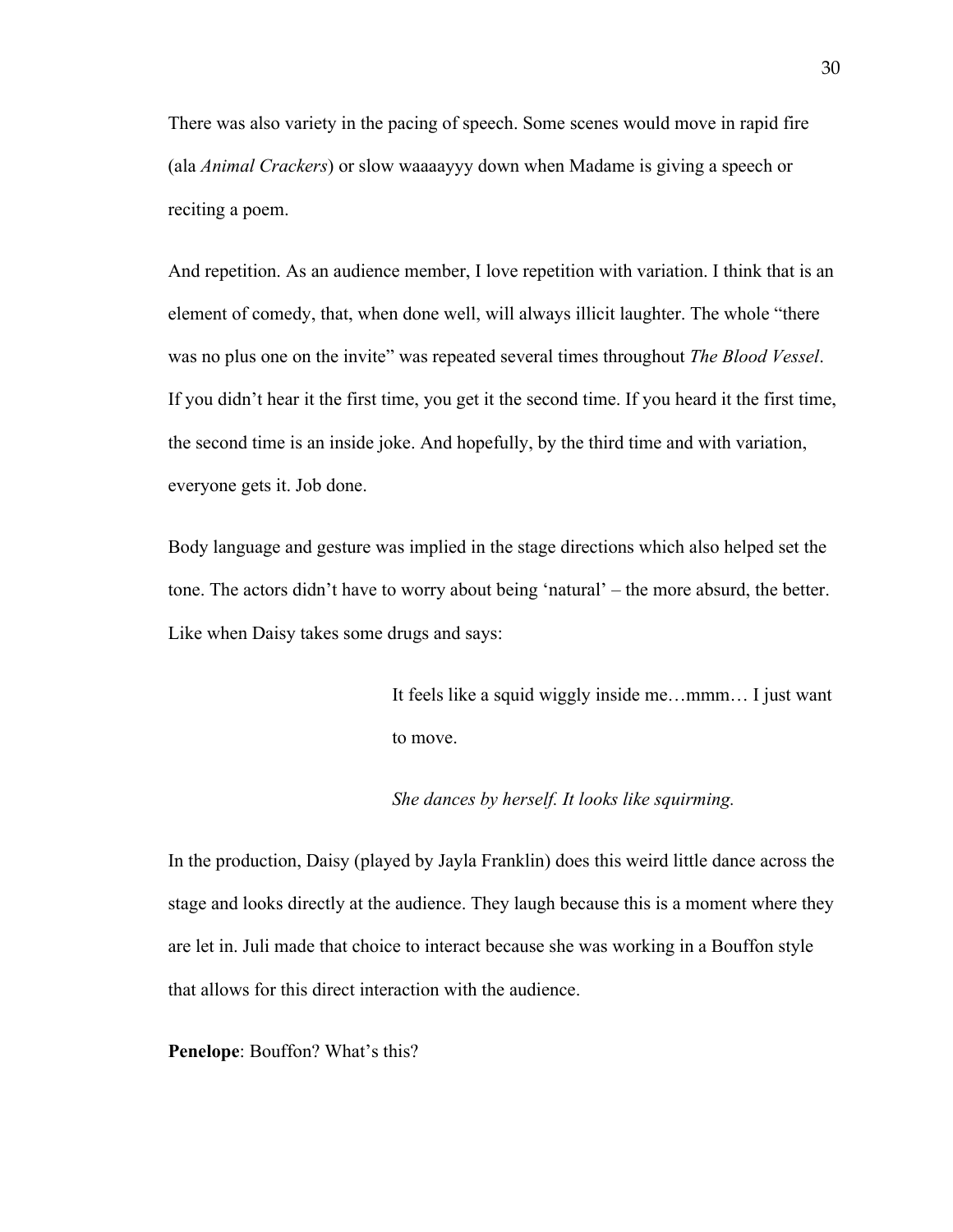**Stella**: She explained that Bouffon was like the "dark clown." It is a specific style of performance work that focuses in on mockery. "Truth in exaggeration," she said, which is very complementary to this piece.

When Juli was in rehearsal, she told me that there was this one line in the play that she felt needed a 'dum da dum' sound effect at the end. It's after Libby, wearing Madame's mask, pushes the Baroness overboard. One of the Duke's servants see this and tells the Duke. Meanwhile, the Baron is looking for the Baroness. The Duke then suggests that Madame had planned more entertainment, a murder mystery. Libby, as Madame, goes along with this and says "Uh. Of course. A Murder Mystery sure to entertain! I, of course, will be playing lead detective." To which the Duke replies that she cannot play lead detective "because you are, I'm afraid, the prime suspect."

## Dum da dum!

I love this aspect of production, the embodiment of character. I don't remember there being an actual 'dum da dum' sound cue but they way the characters react, the sudden intake of air, a hand gesture – that effect was implied.

Would another director approach the play in a different way? Perhaps focusing in on the darker aspects of the work?

### **Penelope:** Such as?

**Stella:** When the Duke slaps his servant. I wanted it to feel like it came of out of nowhere. The Duke has just arrived aboard the Blood Vessel and is introducing himself to the couple he believes to be the billionaires, Mr., and Mrs. Vandervelt. He tries to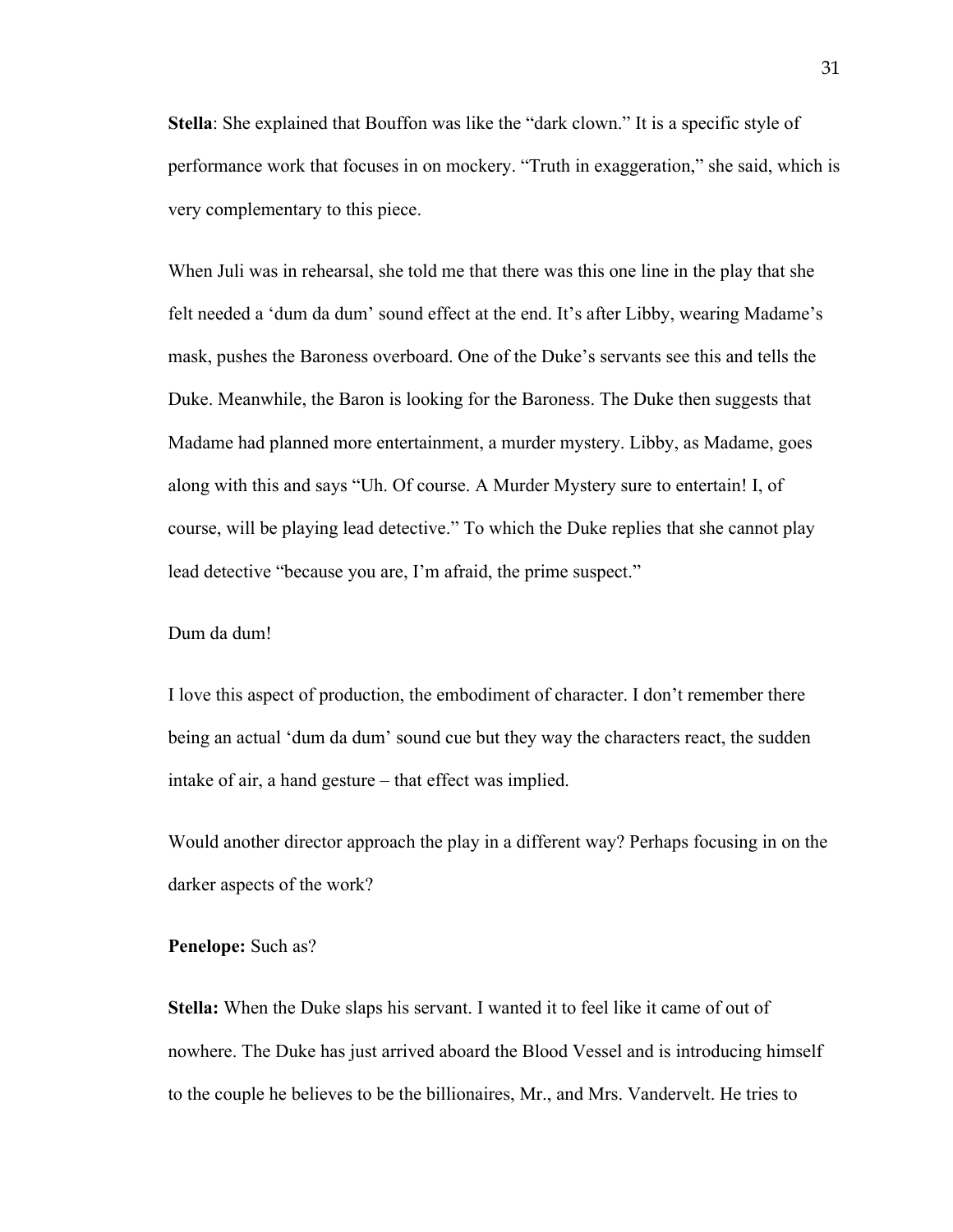regale them with a story of his swim to the boat, claiming that a harbor seal was swimming in his wake:

#### DUKE

Finally, I just slapped the creature –

*He slaps Servant #1.* 

# DUKE

And said: alright you freeloader, I've let you ride my stream now what will you give me in return –

*He snaps at Servant #2, who nods and exits to the FRONT. Servant #2 hoists up a dead baby seal with some netting and carries it back to the Duke.*

# DUKE

No easy feat. Like wrestling an oiled up half-man with no arms or legs, but in the end, I did manage to defeat the creature with my bare hands.

*The seal is dumped on the floor in front of the group. Gasps. Chuckling. Servant #1 rubs the welt on his cheek.* 

### **DUKE**

In return, it gave me its life.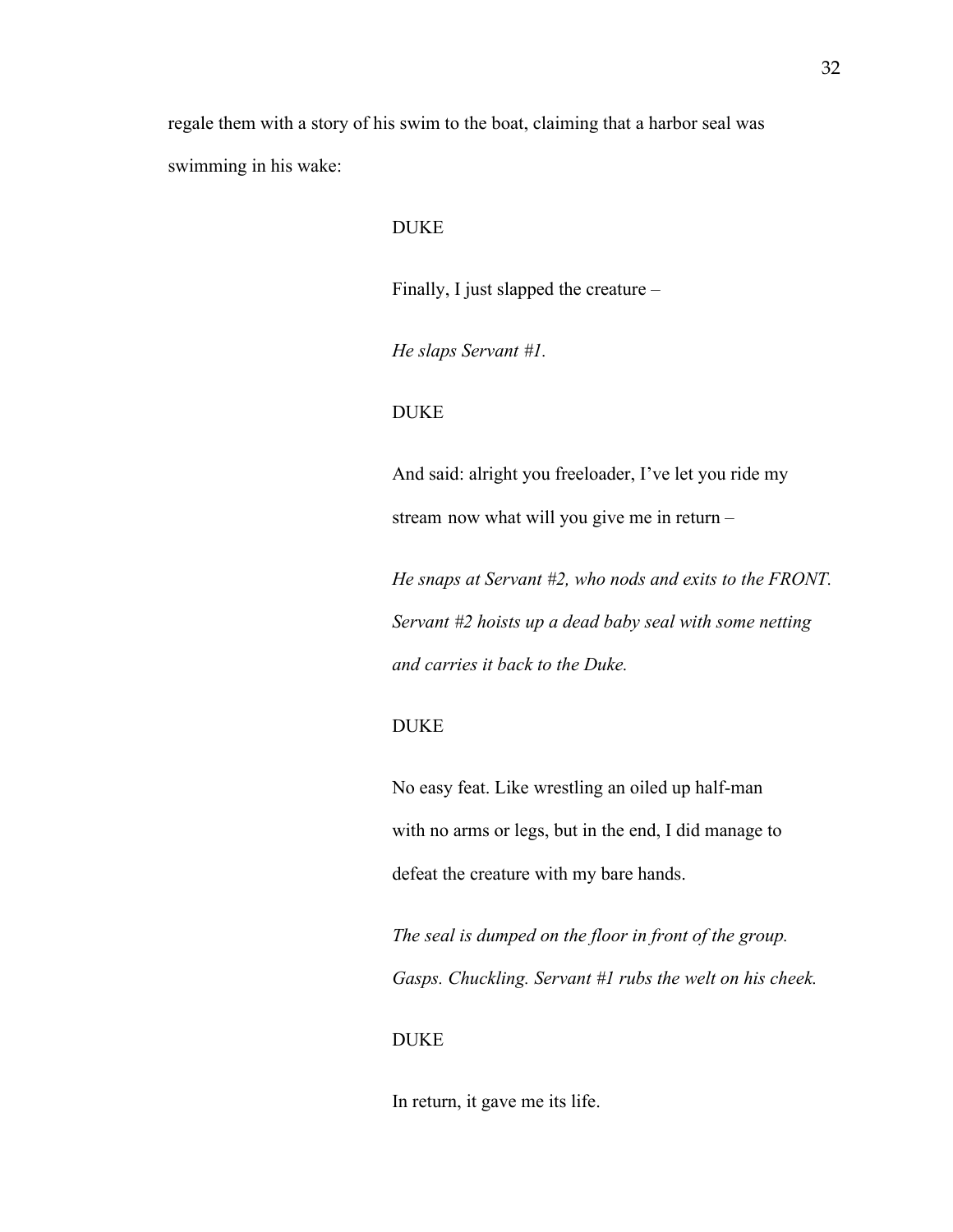**Penelope:** It's not so bad.

**Stella:** I think it is. He slaps the servant without provocation. He doesn't apologize. The other guests on the boat only react to the baby seal being dumped before them. They gasp for the baby seal but not for the slap dealt to the servant. In Jean-Paul Sartre's introduction to *The Maids and Deathwatch: Two Plays by Jean Genet*, he comments on the slap administered between two characters in *Maids* as a "poetic act" that "melts into gesture; the very pain that it causes is lived imaginarily" (Genet 1954, 28). At the same time, "it is slurred over, for this true slap which is felt imaginarily is a fake slap that an actor pretends to give another actor."

There are a few slaps in this first half. Madame slaps her servant, Libby. Libby slaps the Captain of the boat, who is a fellow servant in Madame Carte Blanc's household. The Captain is astonished that Libby would slap her, but Libby diffuses this by suggesting that the Captain likes it so much. The servant, Daisy, slaps the Madame, believing her to be Libby disguised as Madame. Madame slaps Daisy back.

#### **Penelope:** Why so much slapping?

**Stella:** According to Sartre, part of Genet's fascination with the theatre are the elements of "fake, of sham, of artificiality" (Genet 1954, 8). I feel that way, too. A slap is theatrical; it reinforces the illusion. It's not really real.

And who gets to slap whom? If we follow the slap's trajectory, we get a sense of the hierarchy on the boat. So, it's interesting to see how the slapping carries through. The Duke initiates it but Madam gets the final slap when she slaps Daisy. Libby gets to slap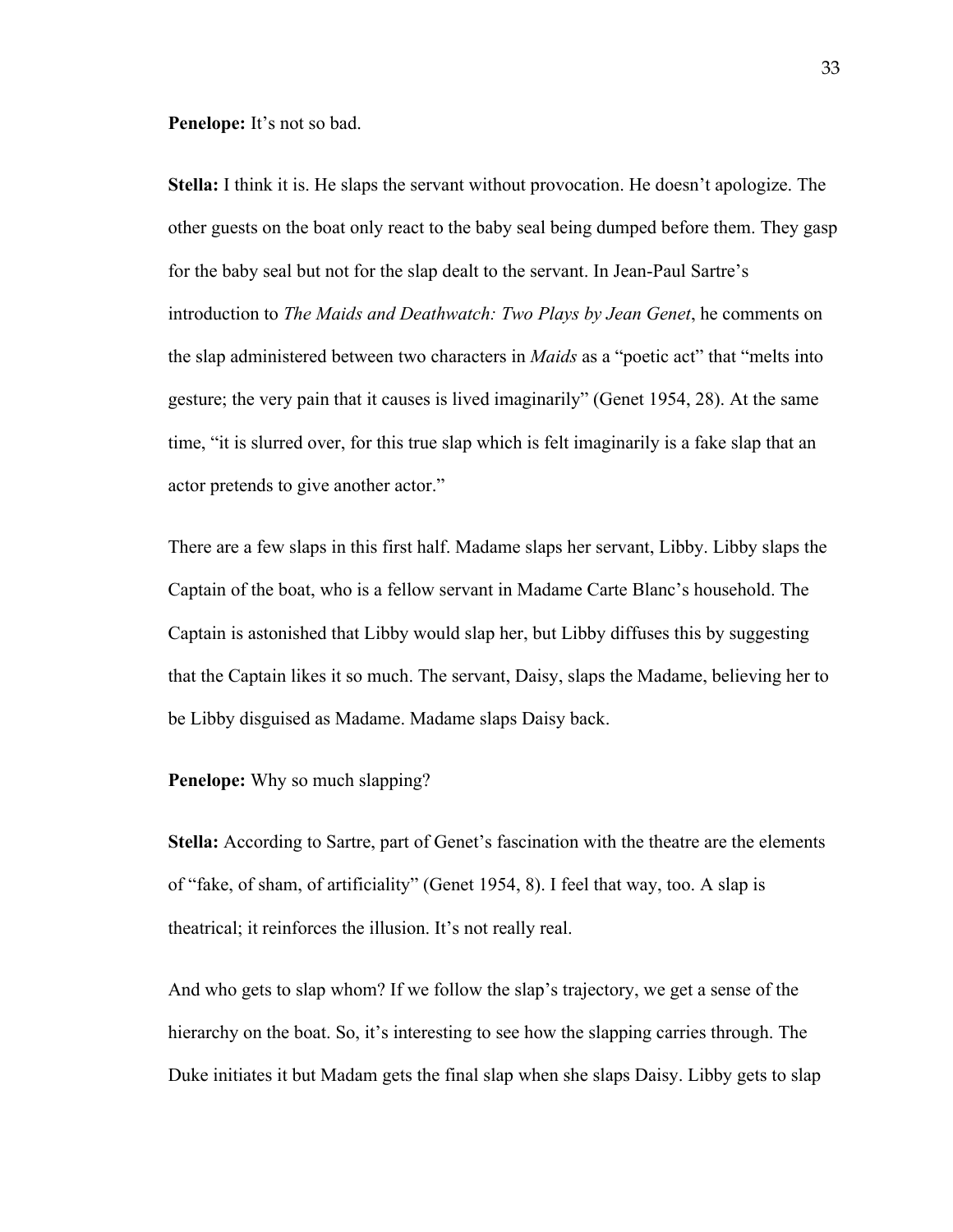the Captain because she is becoming Madame. Daisy only slaps Madame because she thinks Madame is Libby.

Another moment that was intentionally dark was the scene between Libby and the Baroness. Libby is about to push the Baroness overboard (at Madame's request) and the Baroness is a bit mixed up from drugs and her own emotions. Subtle changes were made to the dialogue and actions of the Baroness character. For me, this completed a vision of her as lonely, out of her element, and oscillating between reverie and lucidity:

> *Libby, with Madame's Mask in hand, leads the Baroness through a passage below deck and they come up to the FRONT of the ship. Libby points to show the Baroness something out on the water. The Baroness joins Libby. Libby slips on the mask.*

LIBBY (*as MADAME*) See there? That is my tower. You're not far from the shore at all.

#### BARONESS

Yummy water. I just want to drink it all up!

LIBBY (*as MADAME*)

Oh. Yummy indeed.

# BARONESS

Oh! You've changed faces? Where did Libby go?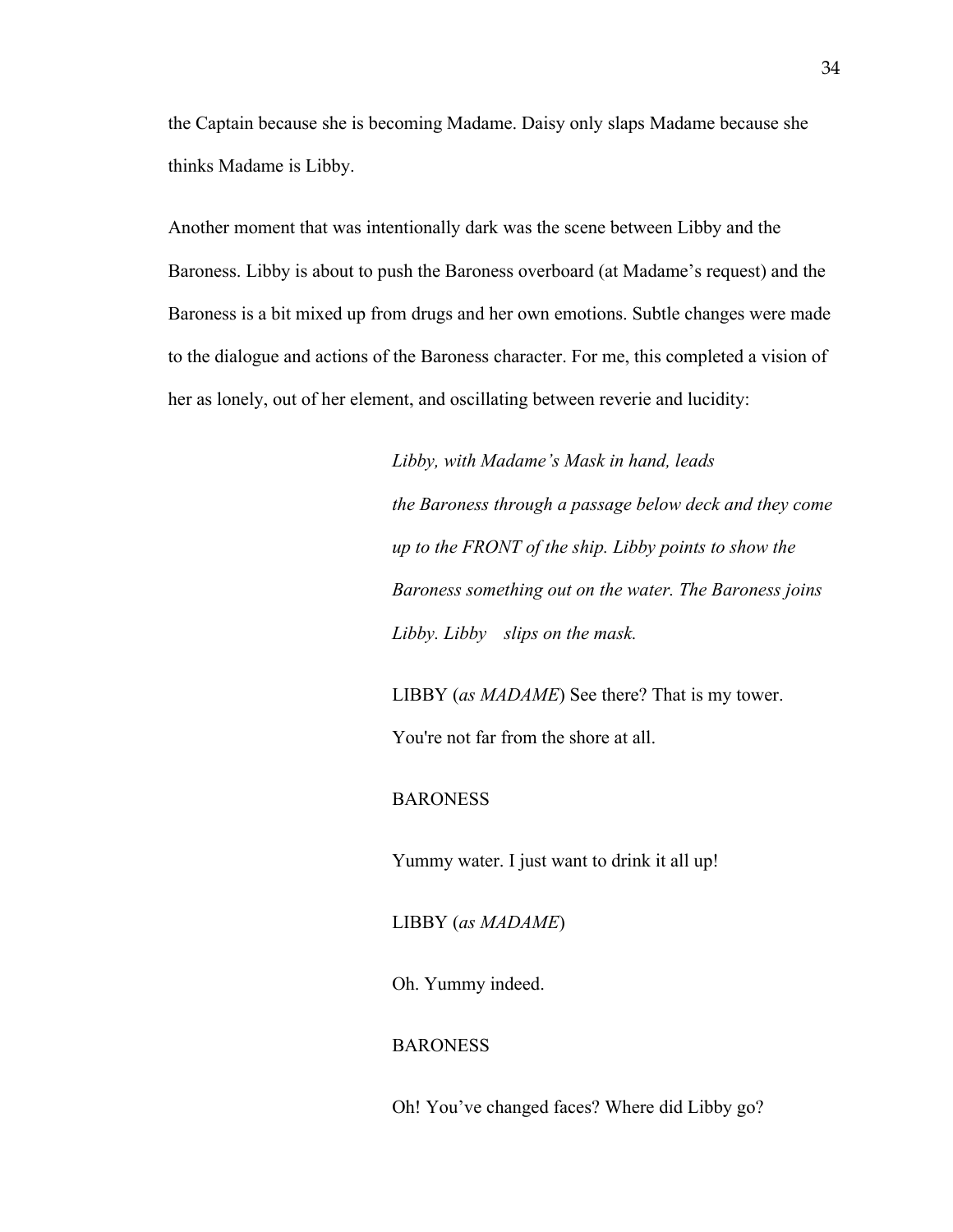#### LIBBY (*as MADAME*)

Libby has gone off to do what Libbys do, I suppose. Fetching drinks, zipping gowns, (quietly) other things.

*Awkward beat. The Baroness stumbles on some netting and slumps to the floor.* 

**Stella**: Awkward beat. How does one portray the awkward beat? Libby is only there for one purpose. The two aren't friends; this isn't a chat about the stars. The Baroness is stumbling around and Libby watches her. To me, this is very awkward. Actually, you know what? No. Not an awkward beat. *A sinister beat.*

> *Sinister beat. The Baroness stumbles on some netting and slumps to the floor.*

# BARONESS

I knew a man named Erich once.

#### LIBBY

Oh?

# BARONESS

Yes, we met in Monte Carlo.

LIBBY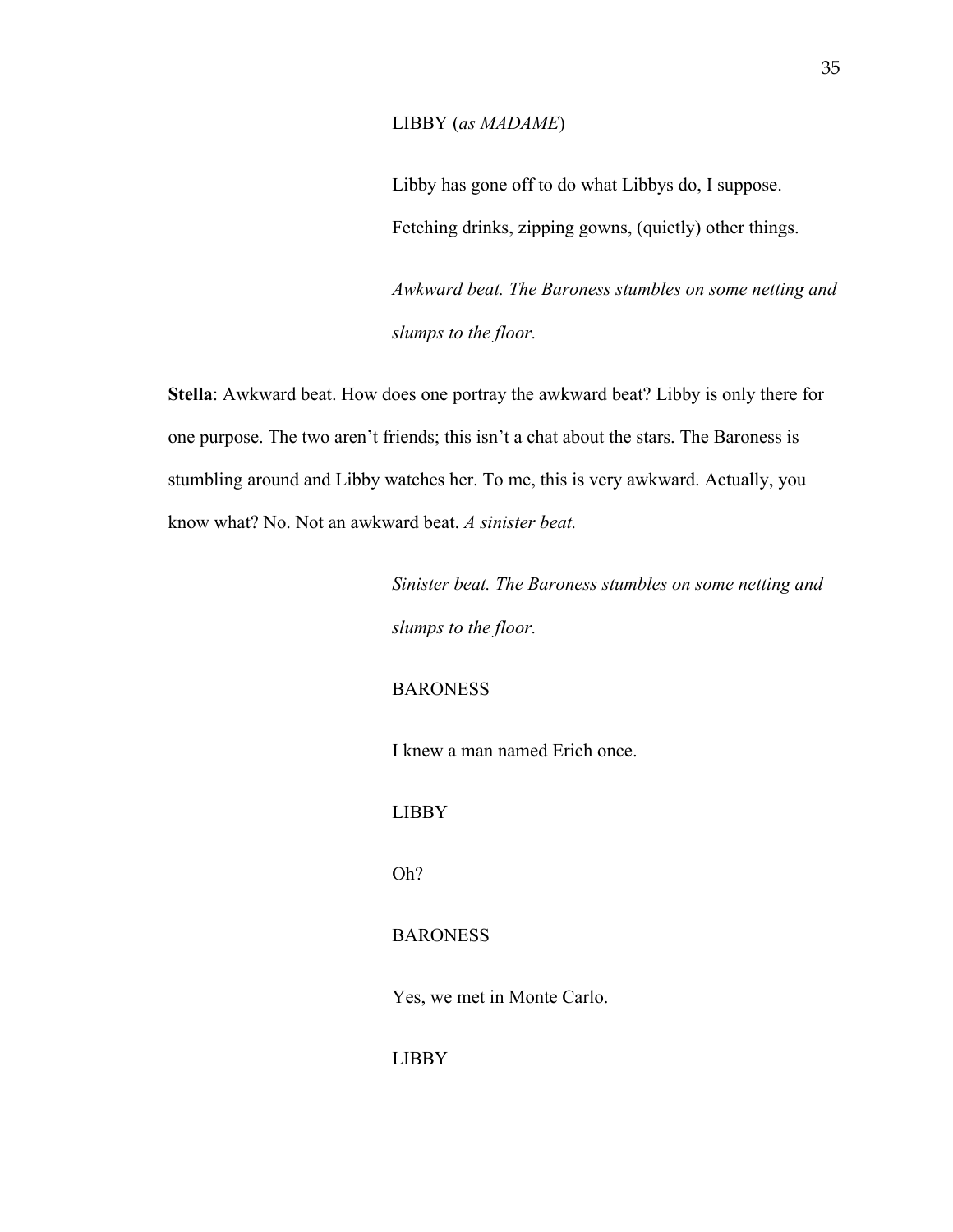As most people do. Come, stand up. You'll get your gown dirty.

**Stella**: It may seem that she is helping the Baroness up out of kindness. I mean, it could be played that way or …?

> *Libby helps the Baroness to stand. She wobbles and occupies herself with smoothing her gown:*

# BARONESS

He told me his story of woe and I immediately fell in love with him. The soft-spoken pirate on a stolen vagina---

oh, hee --- did I say vagina? I meant boat…(wobbles) he had been locked away you see, until some kind servant released him and let him go free

#### LIBBY

Ah.

# BARONESS

And then I watched your play and remembered what he said about the woman with the shark smile. Sharrrkkkss. Oh my (swoons) there aren't sharks down there in the water, are there?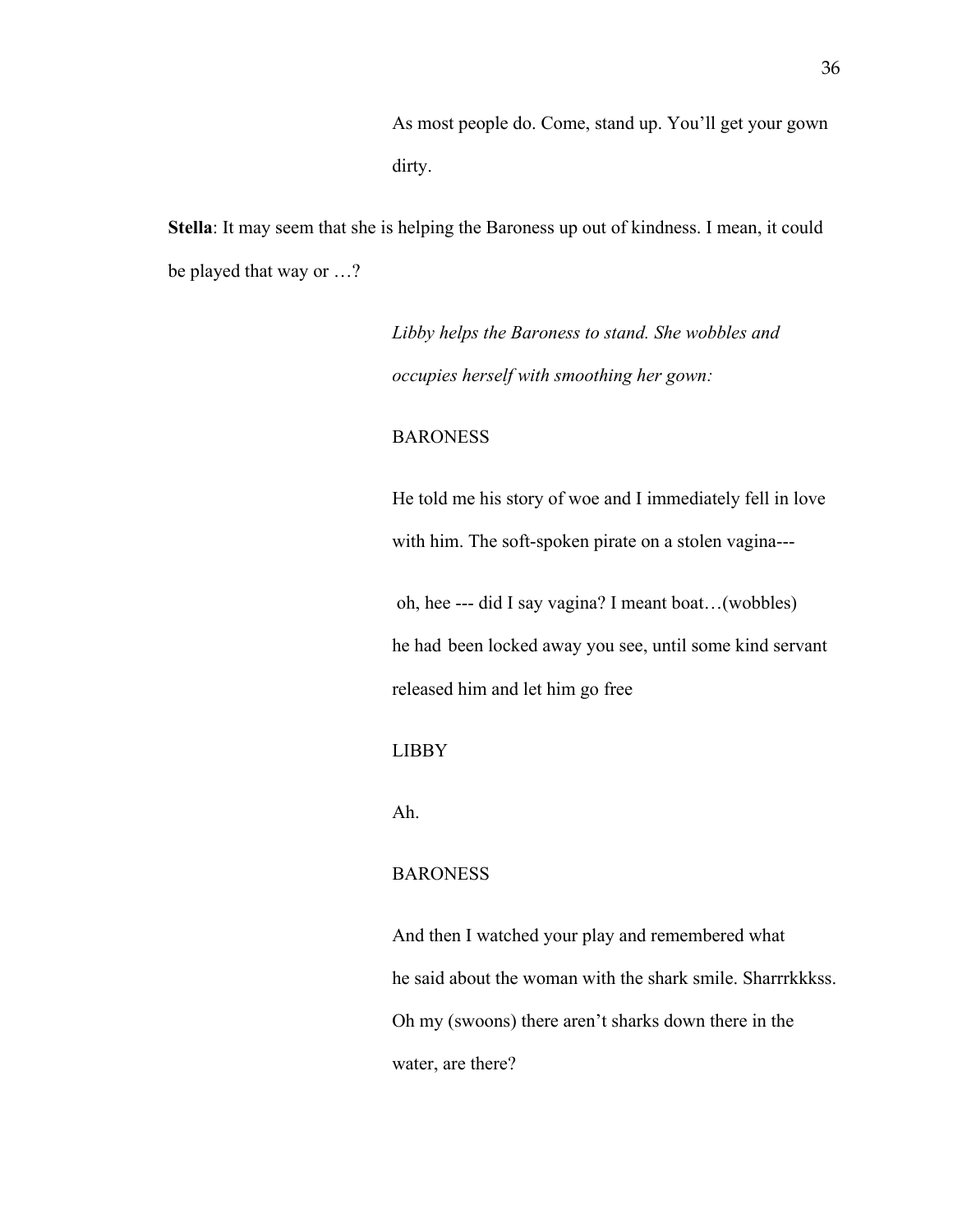*She peers precariously over the railing.* 

LIBBY (*as MADAME*)

No.

# **BARONESS**

Oh, okay. Good. Ever since he told me of that shark smile, I have been haunted by that image.

*A cold wind. The Baroness shivers.*

**Stella:** I added the cold wind to incorporate the coming storm. Murdering the Baroness is a big moment for Libby. The storm is connected to Libby and what she is feeling:

#### BARONESS

It's s-s-s-s-so cold. Do you think it is cold down there on the bottom? Poor, poor Erich. It's so tragic what happened to him. *(beat)* The Baron. He lacks the melancholy that I so crave. Do you know melancholy Madame? Well of course you do. (*licks her lips, dry from the drugs*) And you are s-ss-so forgiving, aren't you? You must be to keep Libby around after she (trails off)

LIBBY (*as herself)*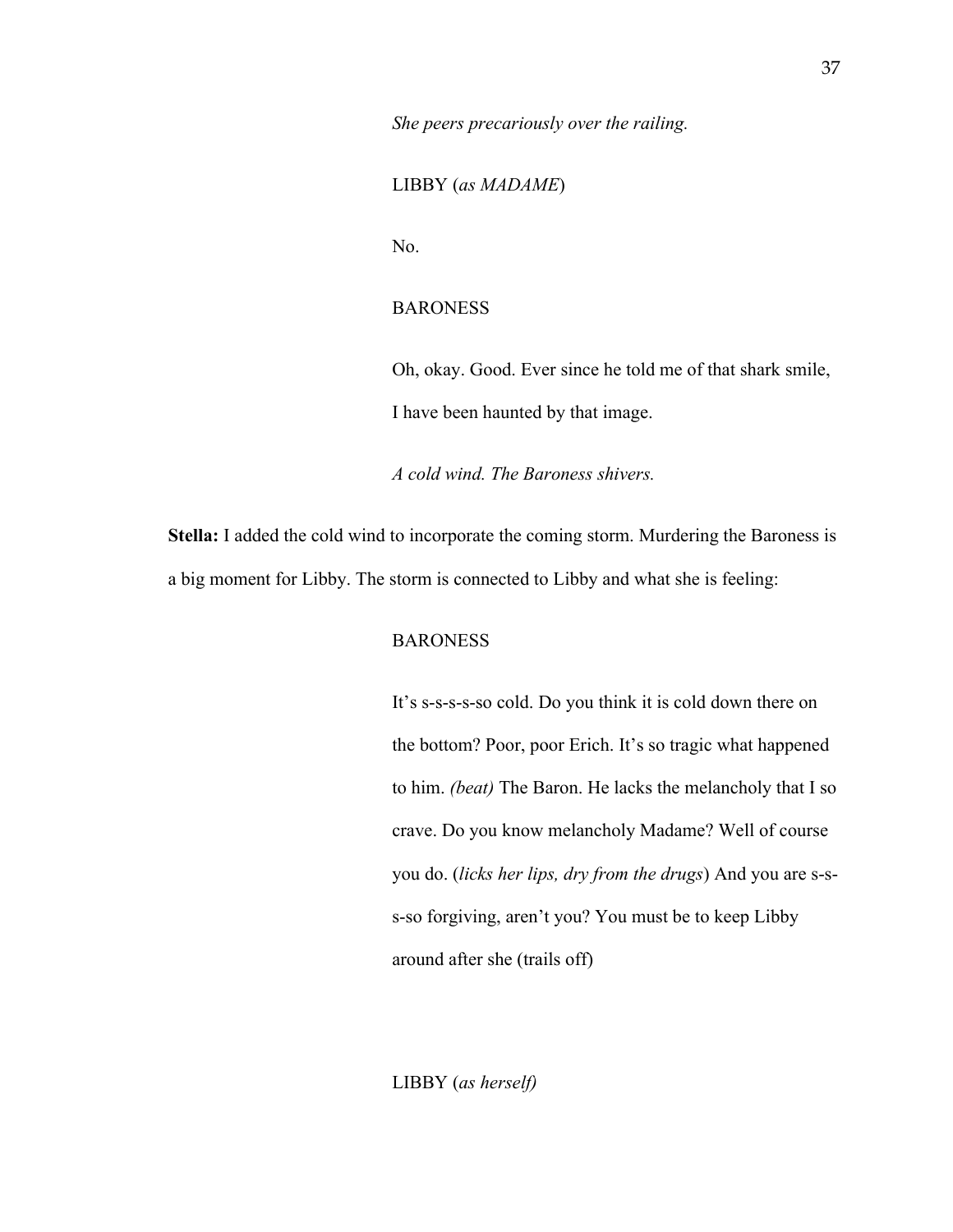She what?

*The Baroness is alert again, slightly.*

**Stella:** This is that moment that happens when one suddenly 'reads the room'. The Baroness senses that something is off. This is due to Libby's voice changing from Madame to her own voice.

## BARONESS

…Erich…. he always said that he would never forget Libby. His key to freedom.

LIBBY (*as MADAME*)

Aw. That's lovely.

*Libby pushes her overboard and watches her drown.*

**Stella**: Or did she stand the Baroness up to make pushing her over easier?

**Penelope:** Is she watching because she is thorough? Or is she watching with regret, or some other emotion?

**Stella:** She is wearing a mask. So, is it Madame pushing the Baroness over or the person behind the mask? I think Libby would like to believe that Madame did it. That's the power of a mask.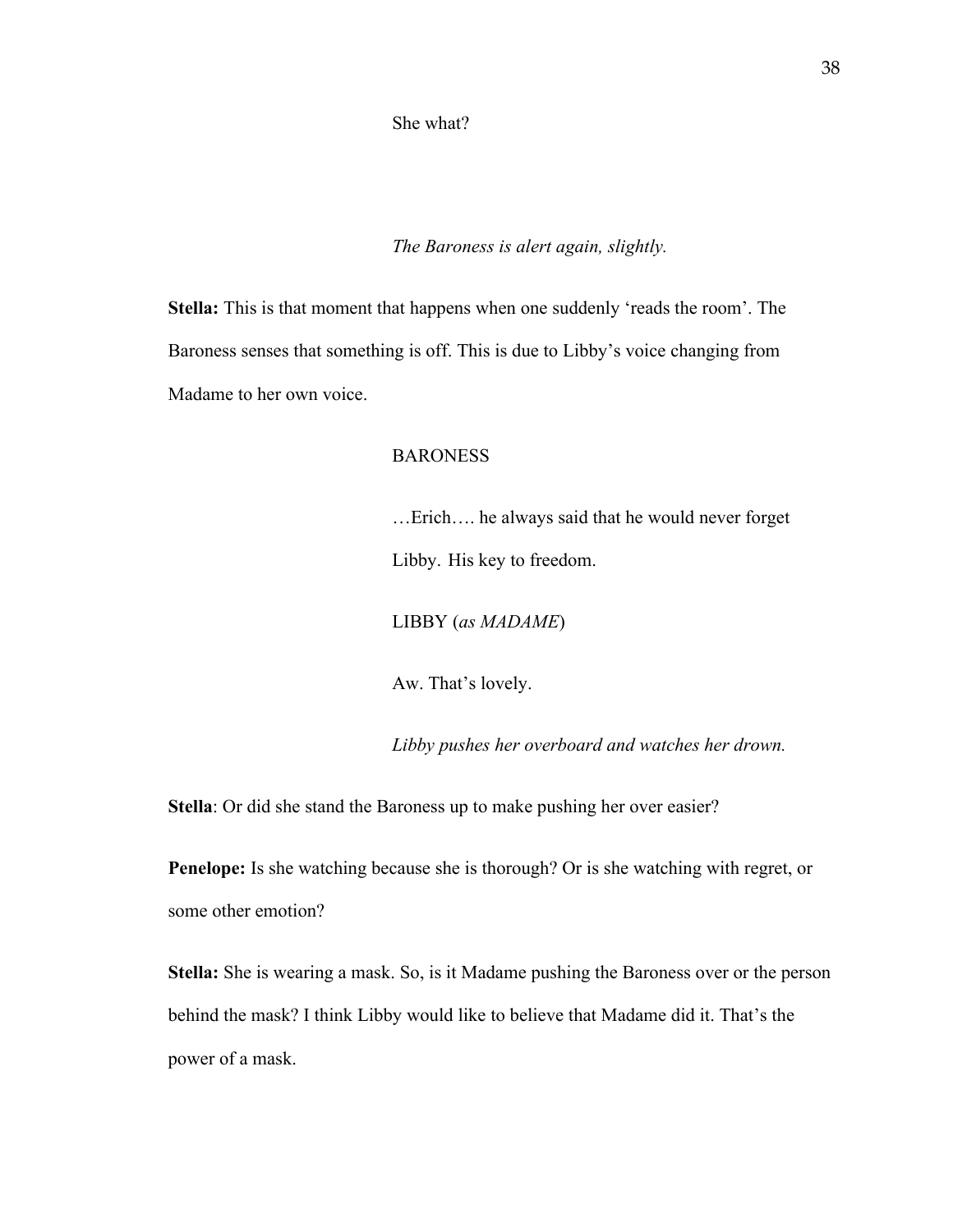*(A mound of dirt stirs. A man, Raoul, the trowel-handed gardener, pulls himself out from deep underground. Collapsing, he rolls over to face the run, his arms stretched out – the DaVinci "Vitruvian Man" on his back, naked to the sun.)*

**Penelope**: What the…?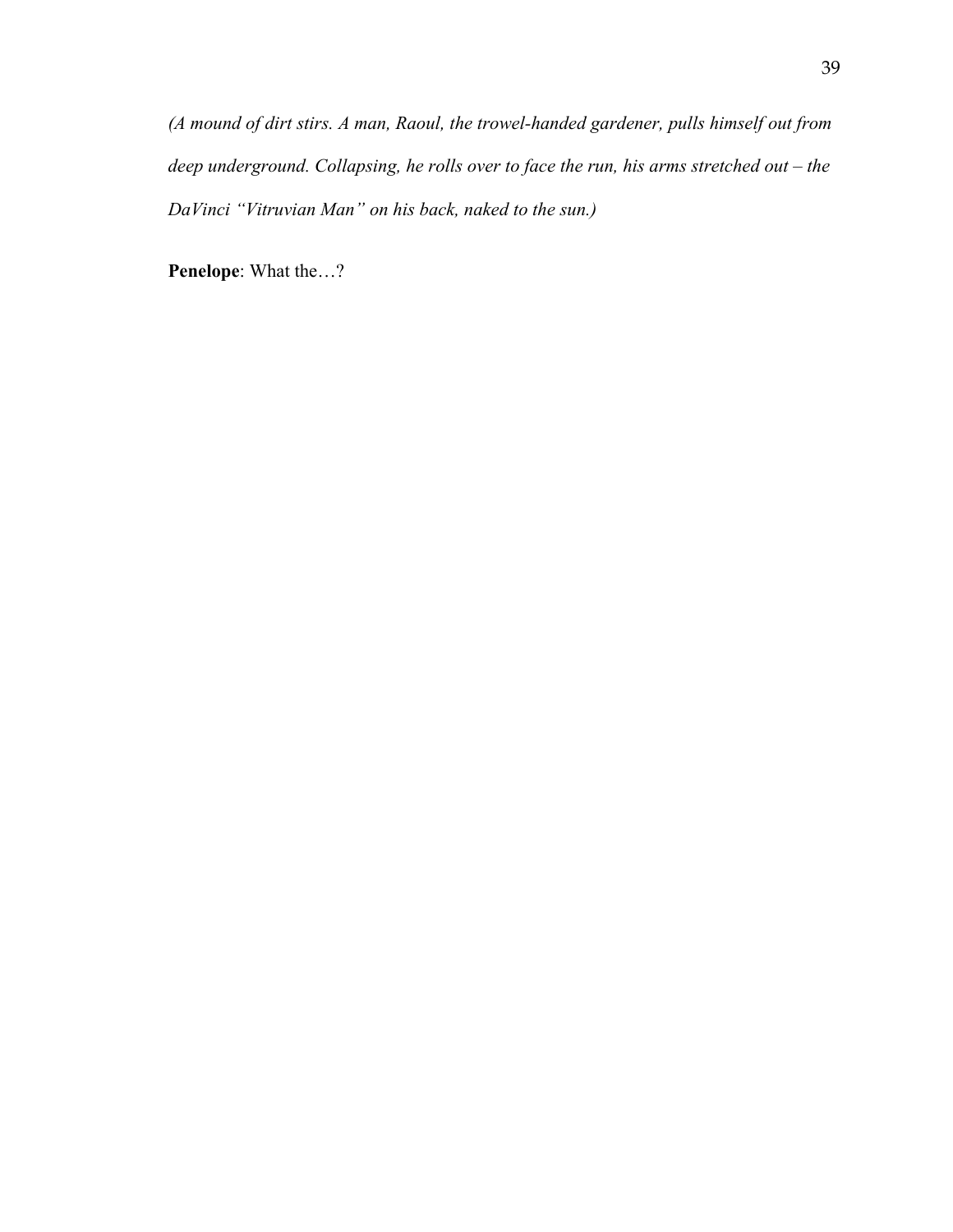#### Part Three: Masks

*"He wears a mask and his face grows to fit it"* 

#### -George Orwell

*(Still in the garden…Raoul is on all fours, whispering to the flowers)* 

**Stella:** I found that quote in some research I was doing on playwright Jean Genet and just loved it. And when I found this quote, I knew how to finally end *The Blood Vessel*.

**Penelope:** The ending that was in the production?

**Stella:** Yes. I struggled most with the ending. Here's why:

I originally ended the play with a scene in which Libby is getting a facelift operation to 'become' Madame. The language is very scientific and technical between the nurse and doctor who are the only other characters in the scene. It was also in a third setting; not the boat and not the island. At its core, the scene was very important to me. I wanted to show the audience the transformation of Libby to Libby as Madame that was unlike the playacting and dress up, they had already experienced throughout the play. An ACTUAL transformation:

#### NURSE

 Anesthesia has been administered. The female is prepped for surgery.

**SURGEON**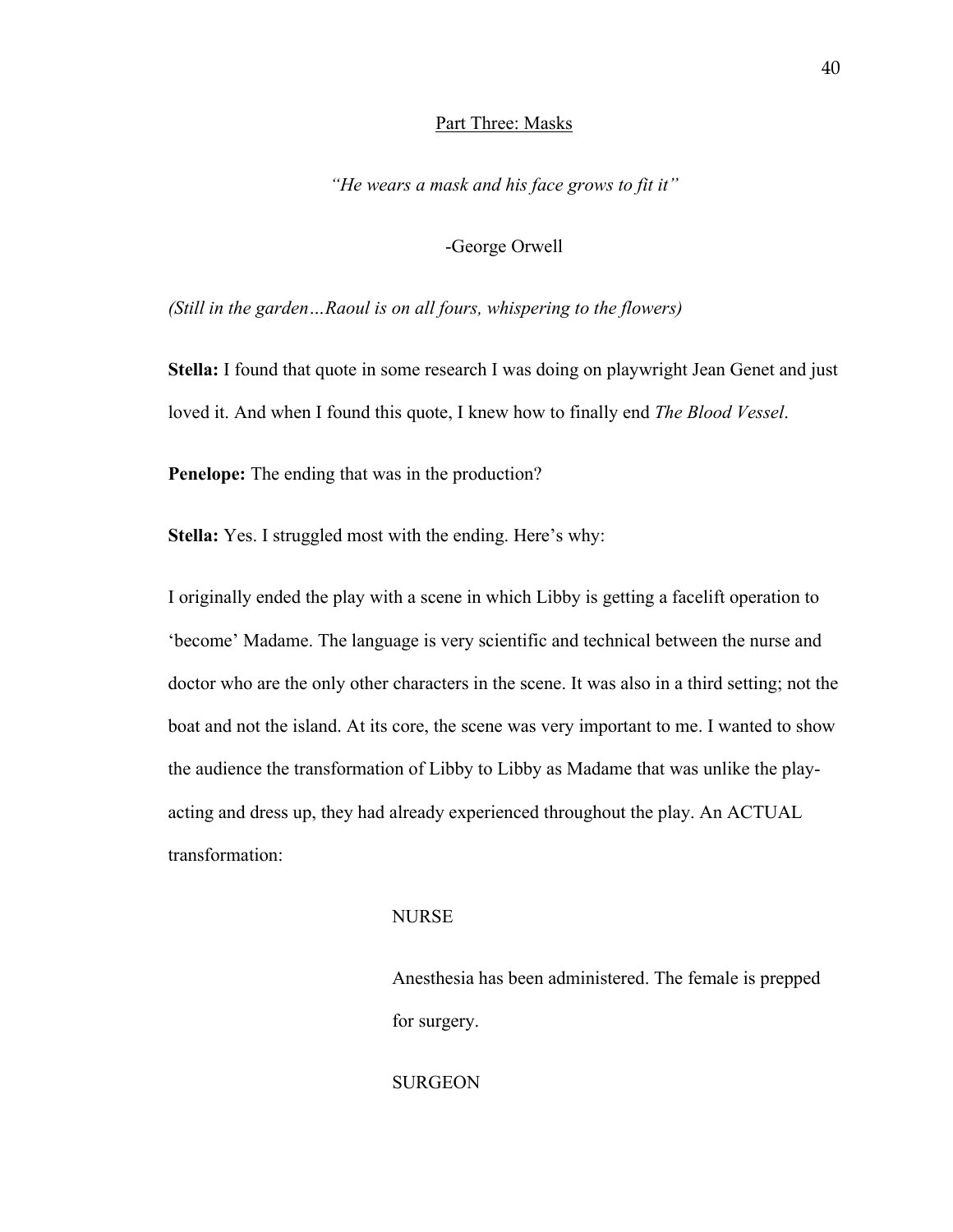I will make the first incision over the edge of the tarsus. Swab. NURSE Swabbing. SURGEON I will now pull back the skin flap to expose the underlying tissue. Swab. NURSE Swabbing. SURGEON Repositioning the muscle. Tissue glue.

**Stella:** Then the lights come up and Libby is standing there, her face wrapped in gauze, talking to the Duke (offstage or in her imagination?):

# **LIBBY (***as MADAME***)**

Well, of course I am back, Duke. I mustn't keep my future party guests waiting. (clears throat) Oh, these. After that terrible ordeal on the island, I really wanted to lift my face again. Recover those lost days and remove the creases from intense worry that vexed me when my Libby ran off.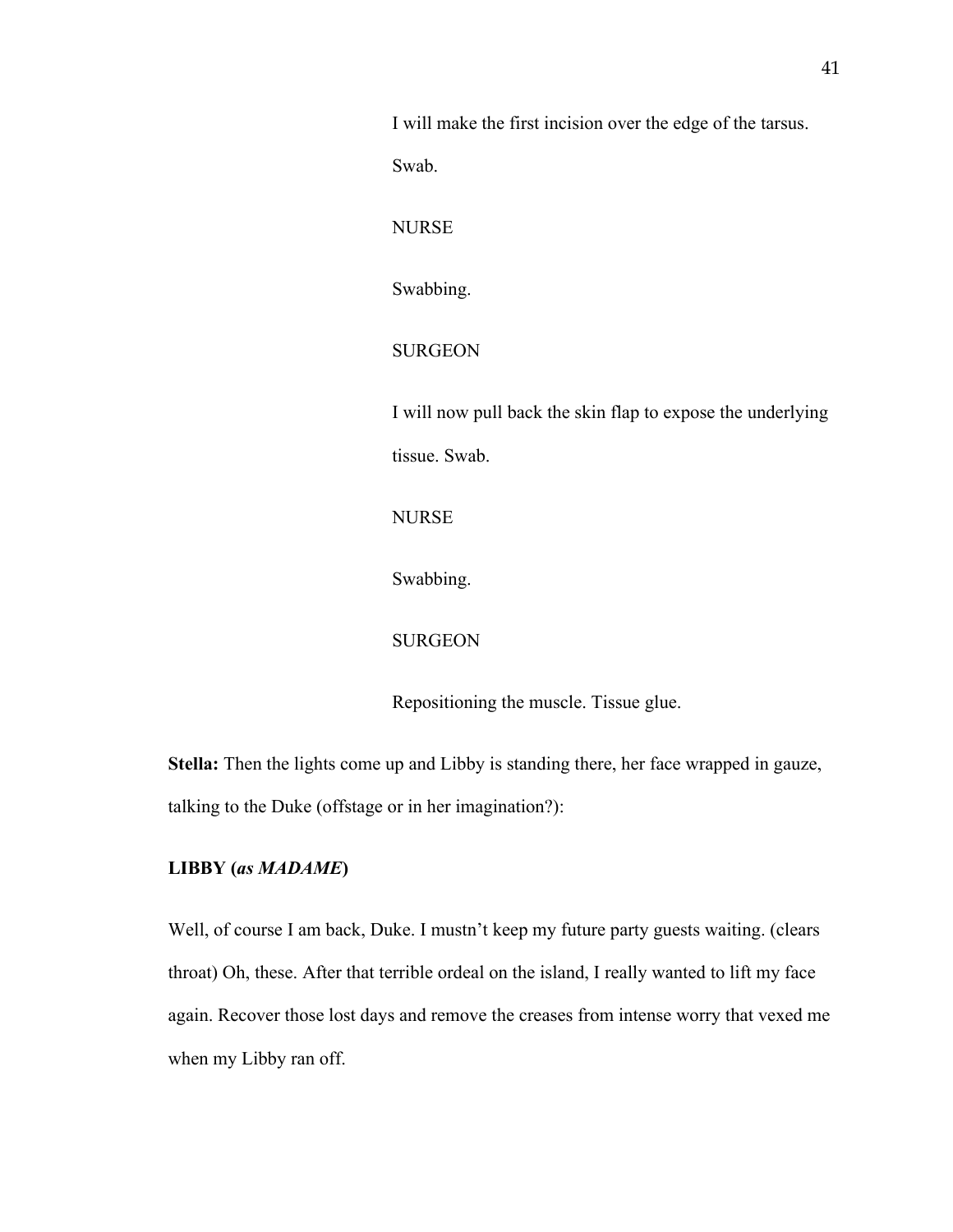Yes, Yes, we must do tea.

**Stella:** This goes back to my "Icy & the Polar Bear" problem – how do I root Libby's transformation in fact? I wanted the ending to seem plausible when it didn't have to be. The audience doesn't need a factual ending. They have been in on this crazy boat ride and now I skip to an ending that says, "See? She becomes Madame. She literally becomes her." Eh? Eh?

Meh.

The second ending I played with had Libby killing Madame on the island (that stayed the same). BUT then I wanted Libby to go a little mad and regard the Mask:

*Holding the mask to face her*:

LIBBY *(screams at the mask, turns to laughter)* You're Dead! Blue but empty Blue but empty *(she pokes her fingers into the empty eye holes)*

Blue empty blurs and blemishes A bruise no one can see, Deep inside-

*(She is about to put the face on – hesitation, an invisible magnetic pull, her spirit resisting perhaps?)*

How now do I assume the role?

The cruel mistress &

the institutional grit

With it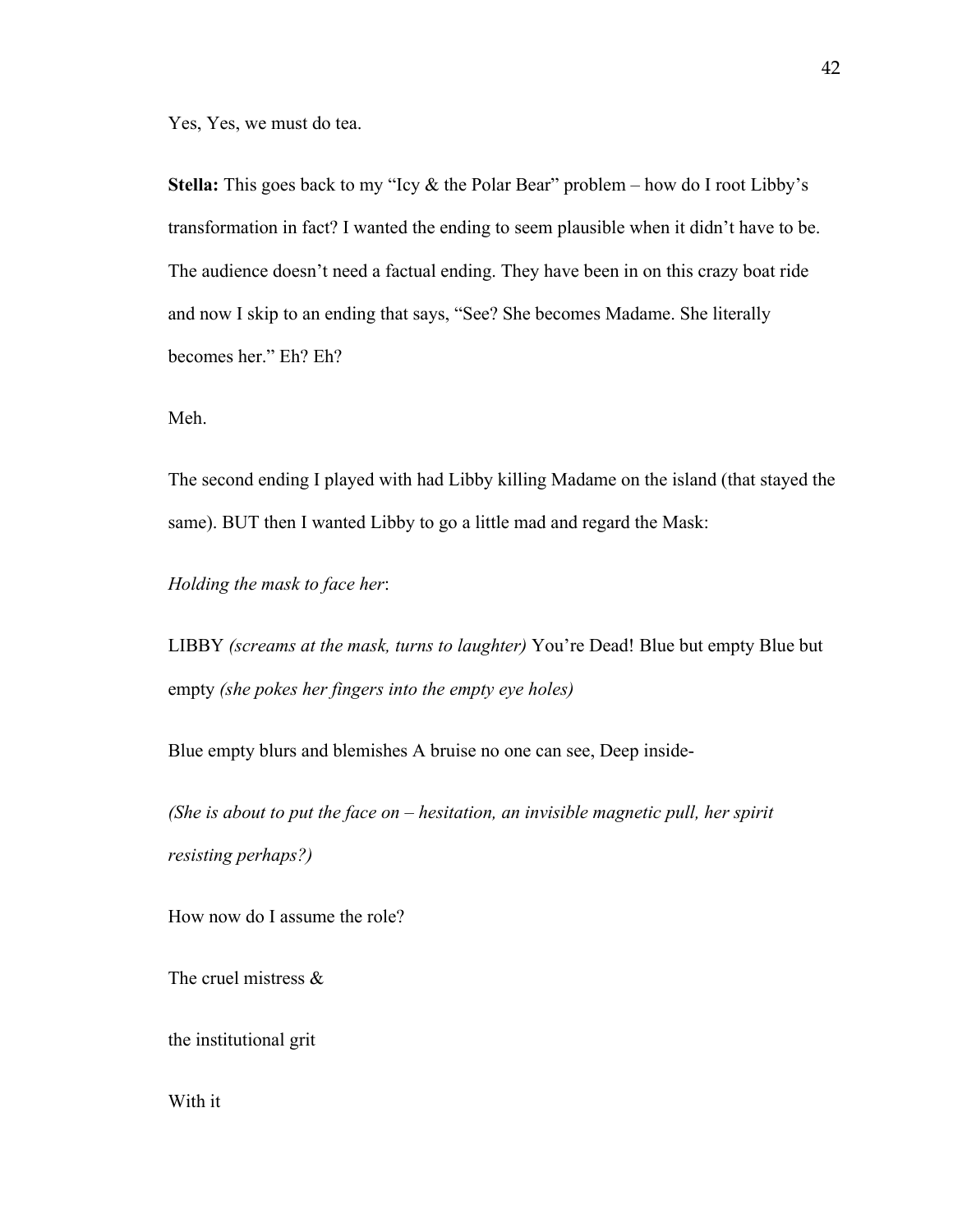#### Grinding in my teeth

No matter how much I swallow

*(holds hand out to pretend guests)*

Kiss the nail

Smell the glove

Eyes down low

Hands up my skirt

Gimme, gimme, gimme

**Stella:** This poetic language is similar to Madame's but fragmented, not full formed. I was thinking of an interview with playwright Mac Wellman in which he elaborated on his "language as gesture idea." Wellman talks about the physical aspect of language, "particularly in theatre, words should be objects flying around the room" (Wellman Jan 1992, 49) . Libby uses words like smell, down, gimme, grit, swallow. I find these to be evocative, physicalizing Libby's interiority, which at this point in the play is breaking apart and re-forming.

I decided to add to this temporary re-building of identity by giving The Mask a voice. I was playing with the notion of the object itself becoming a character. You know, how when you stare long enough at a statue's face, it seems to move? It is alive:

*A cloud covers the sun. The natural world pauses.*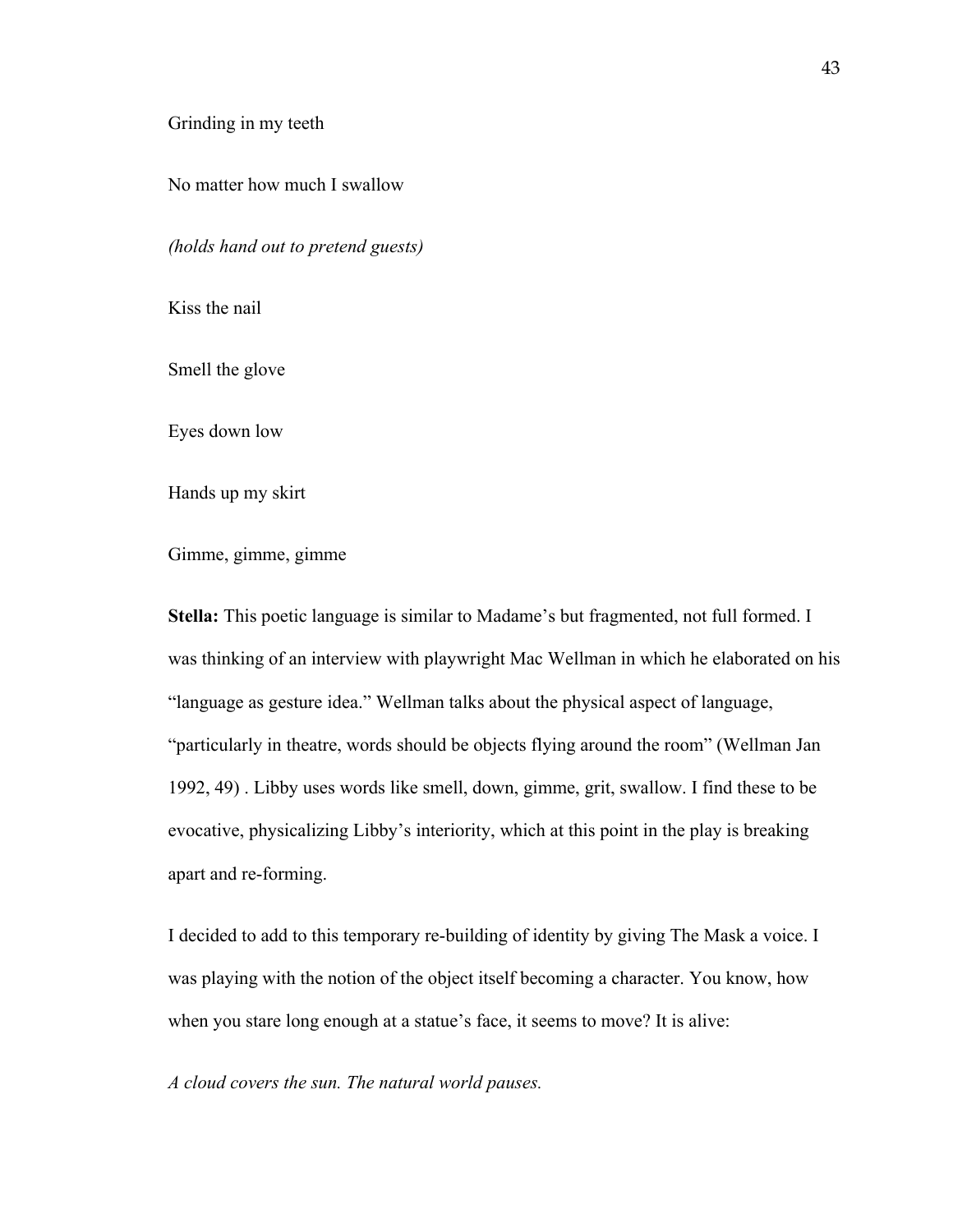*The mask appears to talk:*

# MADAME'S MASK

(*Madame's voice but low, guttural*)

You reject my cruelty

Yet there is nothing in its place

The dryad in the traveler's tree

It watches

It waits

For the world to sigh its last breath &

all the world drains back into the volcanic

hole

backwash lava and algae bile

the primordial soup

on a low simmer

We can gargle the salt

And clean our nails

But underneath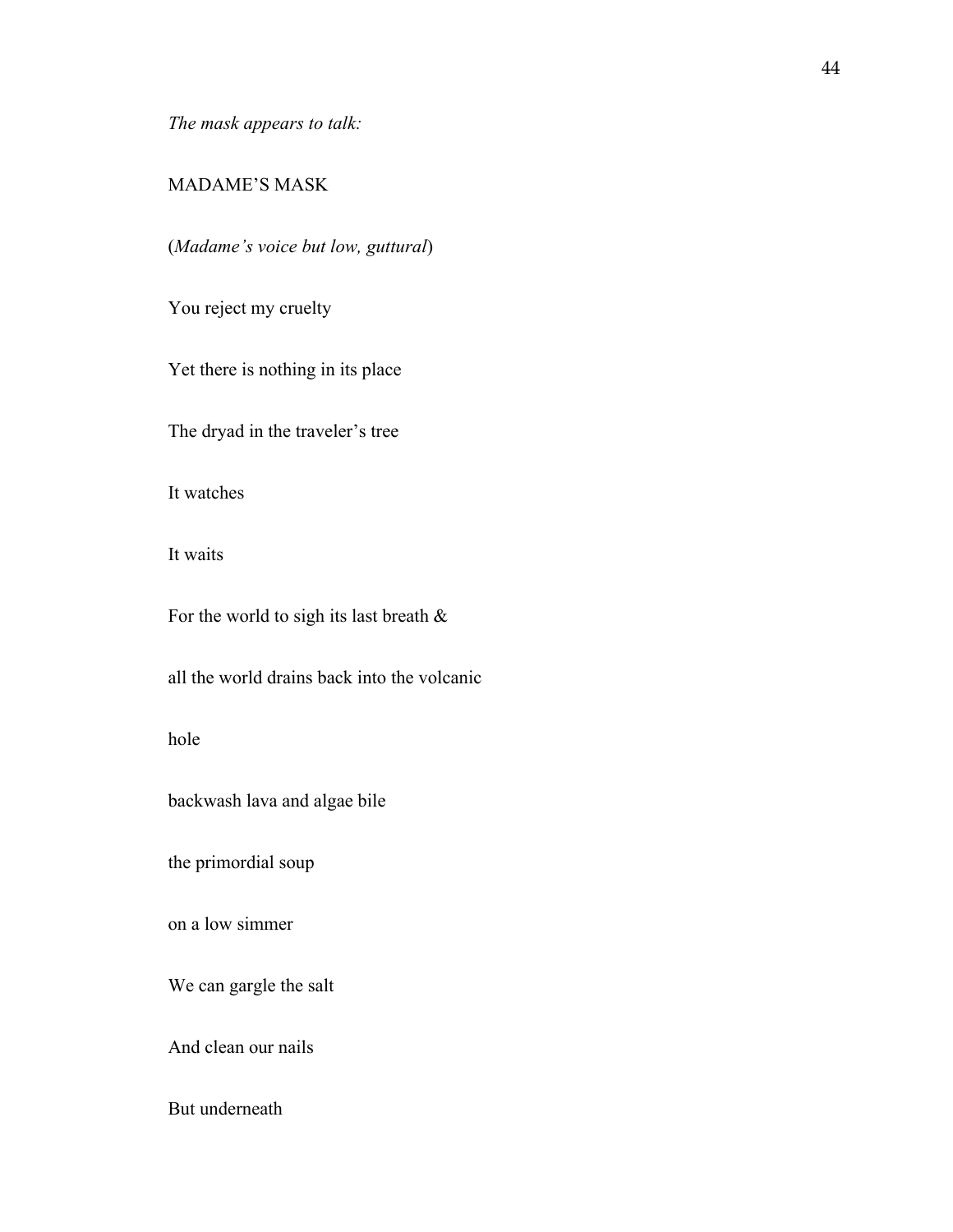# The rug

#### Where the dirty is kept

#### Is this face

**Stella:** The "where the dirty is kept" is a reiteration of something Madame said when she was crawling along the island's sand, after the shipwreck:

*She stops to lie face down.* 

The face dropped to the floor, the face dropped and the maid, she swept, the face under the rug – it lay there, the lump under the rug, trampled underfoot, and cursed to silence, the face – how long had it remained on her shoulders before it fell? How long?

*She licks her finger and sticks it in the sand. She contemplates the sandy finger.* 

Erosion, volcanic glass, over time. Minerals and lava heavily petted by the tide's ebb and  $flow -$ 

#### *She licks her sandy finger.*

Iron. Basalt, fresh by a millennium. A realm without wanting but treaded on like the face. How am I deserving of a fresh martini right now? Libby?

**Stella:** Because the Mask speaks in Madame's voice, I thought it was important to remind the audience of the Face, the Mask, and how they become one. But this is not a voluntary becoming in this ending. I chose to have the Mask force itself onto Libby's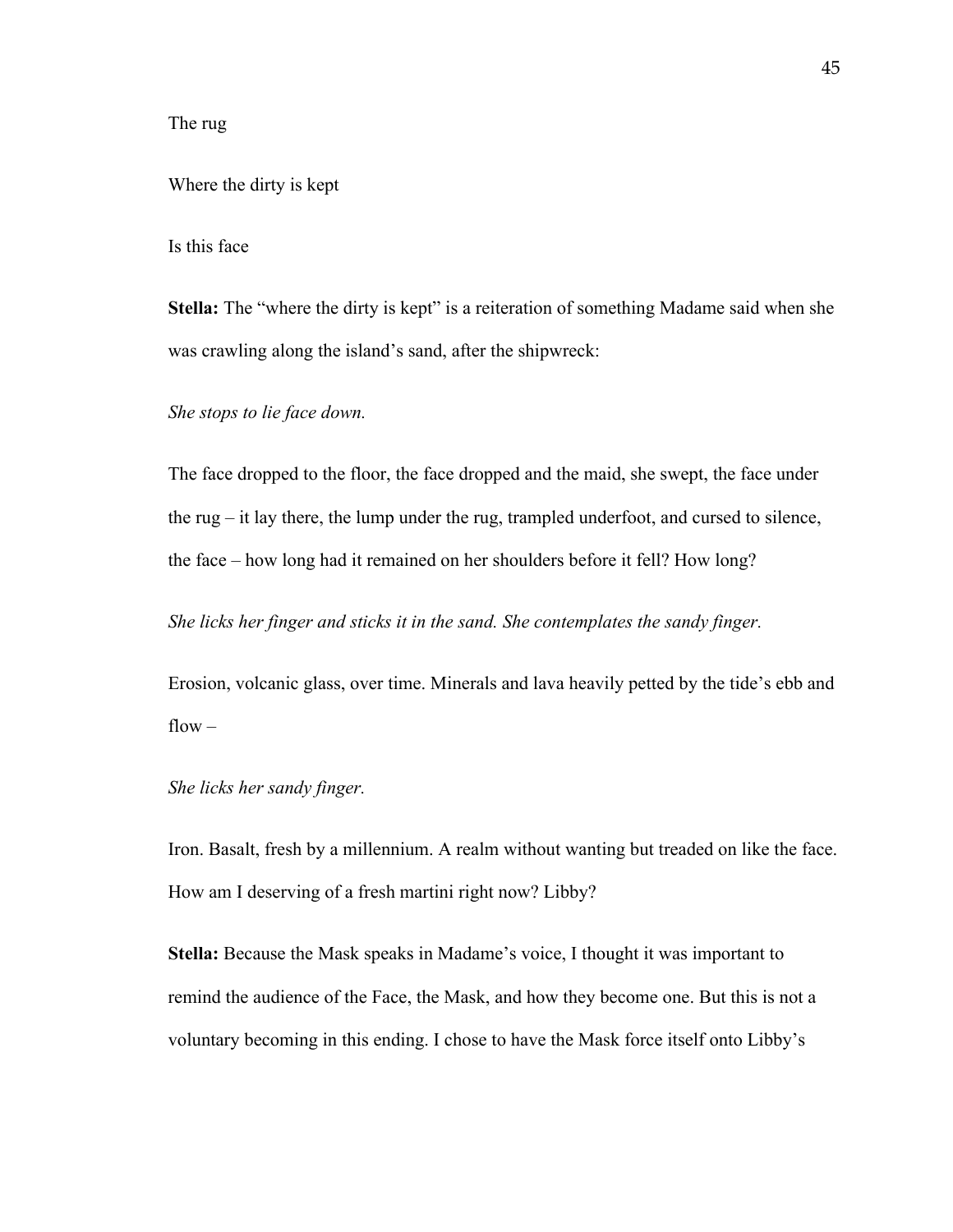face. Libby resists and there is a verbal back and forth until they finally sing "Paper Moon" together:

#### TOGETHER

It's only a paper moon

Sailing over a cardboard sea

But it wouldn't be make-believe

If you believed in me

*Beat.*

LIBBY

He'll be mine now.

# MADAME's MASK

All is yours now

**Stella:** This second ending became all about the Mask and its mysterious power. It still carried the essence of Madame and wanting to exist once more, affixes itself to Libby's face. Libby no longer has agency and becomes a victim of the mask. It felt wrong to me. I wanted Libby to choose to become Madame. Not with face surgery, not with the supernatural, but as a result of something familiar.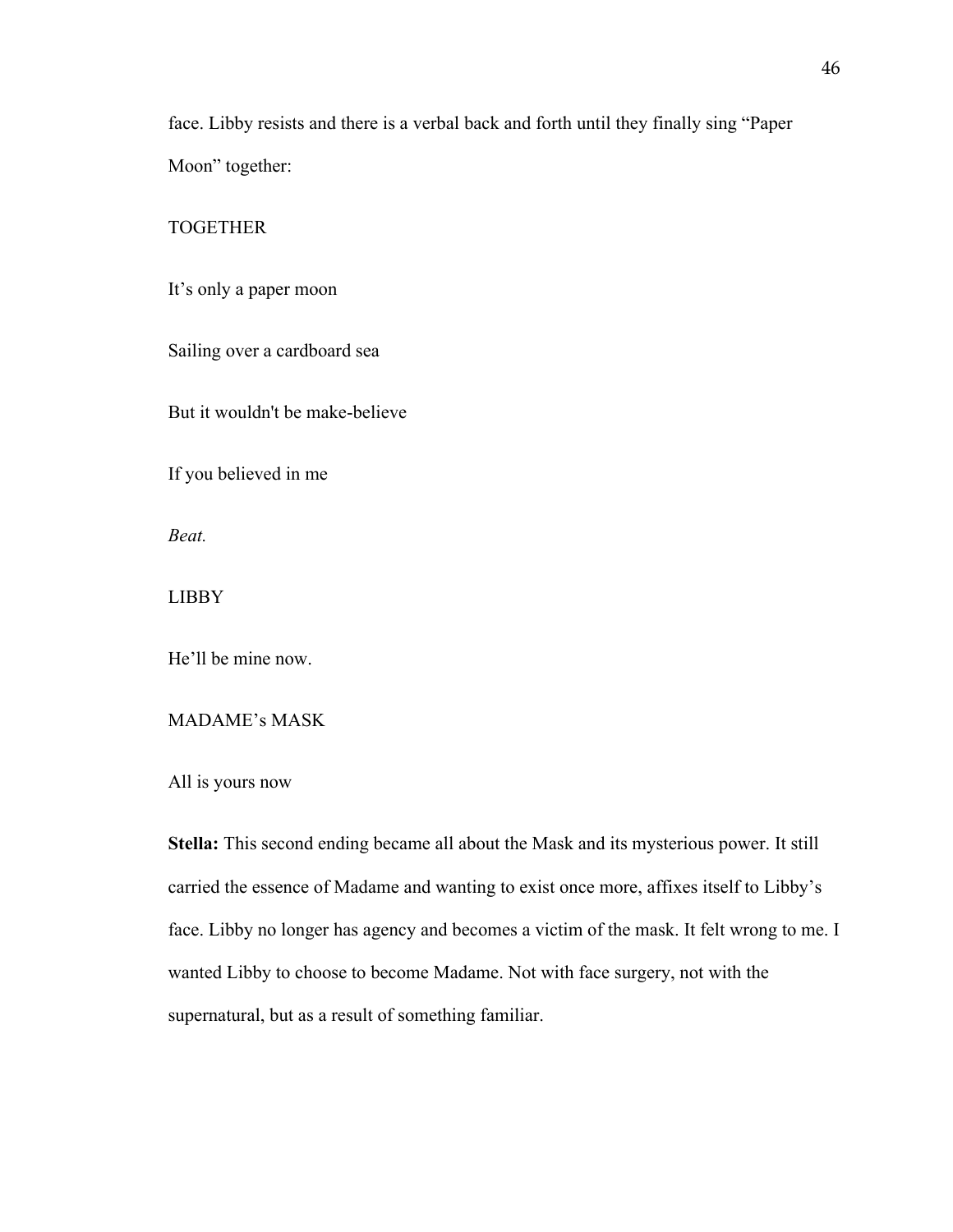I kept throwing out more ideas to Juli because she was already in rehearsal. What about a combination of both scenes? What if we alternate endings for each night?

Juli thought it needed a "button" and I mulled over that. A button? What kind of button? Brass button? Silver button? Gold button?

Finally, I could bring the Duke back for for the ending. Which is what I always wanted! I mean, I just kind of left him at the campfire to eat his own servant.

Madame and the Duke are symbiotic beings. There can't be one without the other. That was the logic of my play world. Thinking about "EF's Visit to a Small Planet" I remembered that "characters mean only as they inhabit, enact, fulfill, engage a succession of sites, actions, and objects under a specific set of conditions (…) constituents of a complex artistic pattern" (Fuchs 2004, 6). I thought about the first and last image of *The Blood Vessel* and how we travel between. We start with a party on a boat and end with Madame & the Duke on an island. How did we go from there to here? What changed? Much of this play is about Libby becoming Madame. But it is also about Madame and the Duke's little game. I thought of it like a new tooth coming in (Libby) and the old one falling out (Madame). The new tooth grows to fit inside the jaw with all the other teeth. The Duke is a tooth and to function as a maw, they must accept each other.

So -the final ending *(below*) retains a bit of the poetical language of the second ending. Also, as in the first ending, I bring the Duke back onstage rather than allude to his real or imagined presence:

*The Duke enters. He is picking his teeth with his pinky nail.*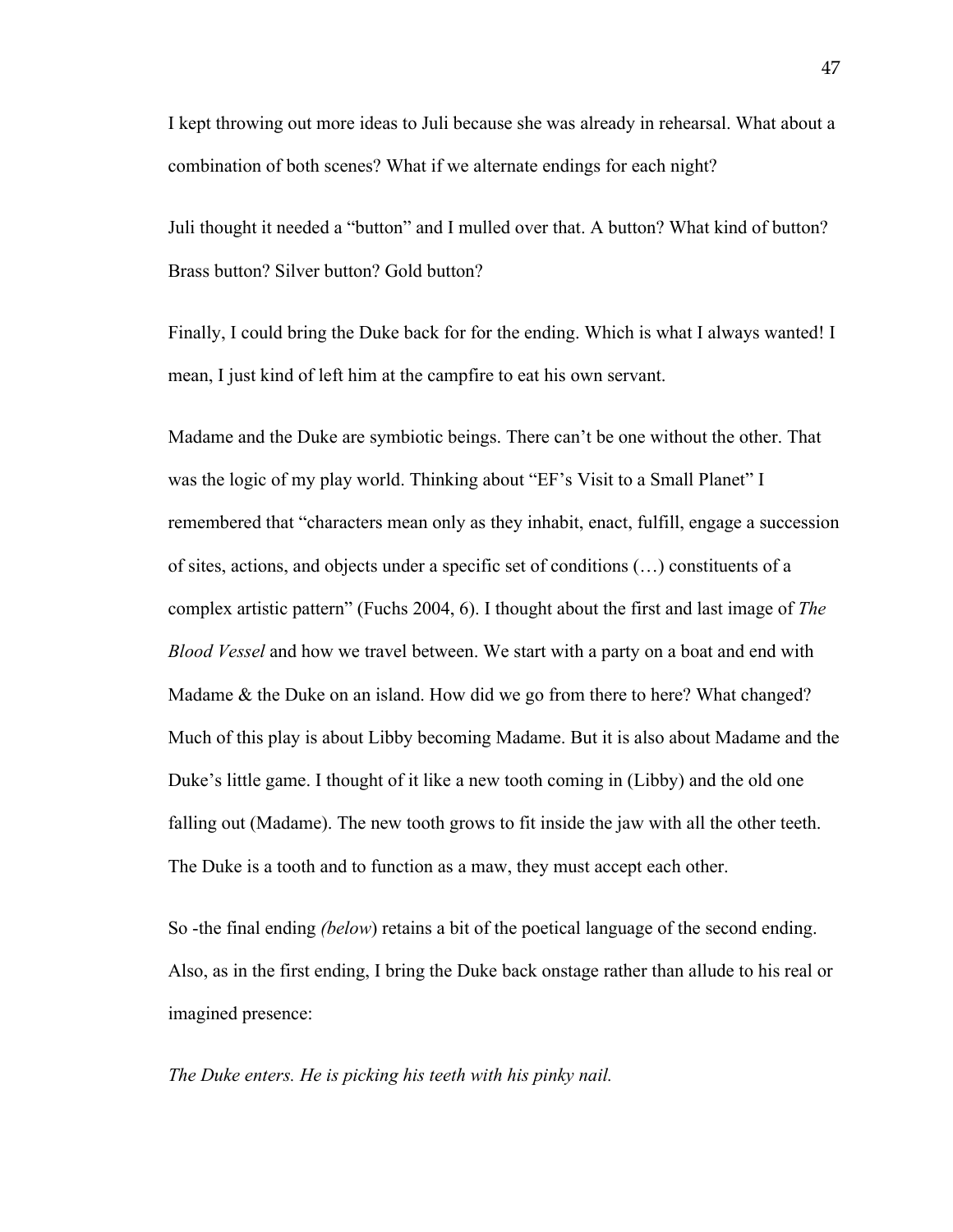# DUKE

You missed supper Madame. A bit gamey but quite tender.

**Stella:** Suggested cannibalism & word-play (gamey). For the darkly humorous folk.

*Libby, her back to him, jumps a little at the sudden arrival. She drops the mask.*

## DUKE

Some seamen must have seen my fire,

And have come ashore to take us home dear.

LIBBY

Ah. Ok.

Let me just gather my things.

*She goes to pick up the mask.* 

#### DUKE

Leave that grotesque thing behind. Come, come. I want to discuss the upcoming boat war. I think your gardener would make a great champion.

*Libby stands on the sand, stiffly*

*After a moment, her body shifts – an arm on the waist*

*The other holding an invisible glass*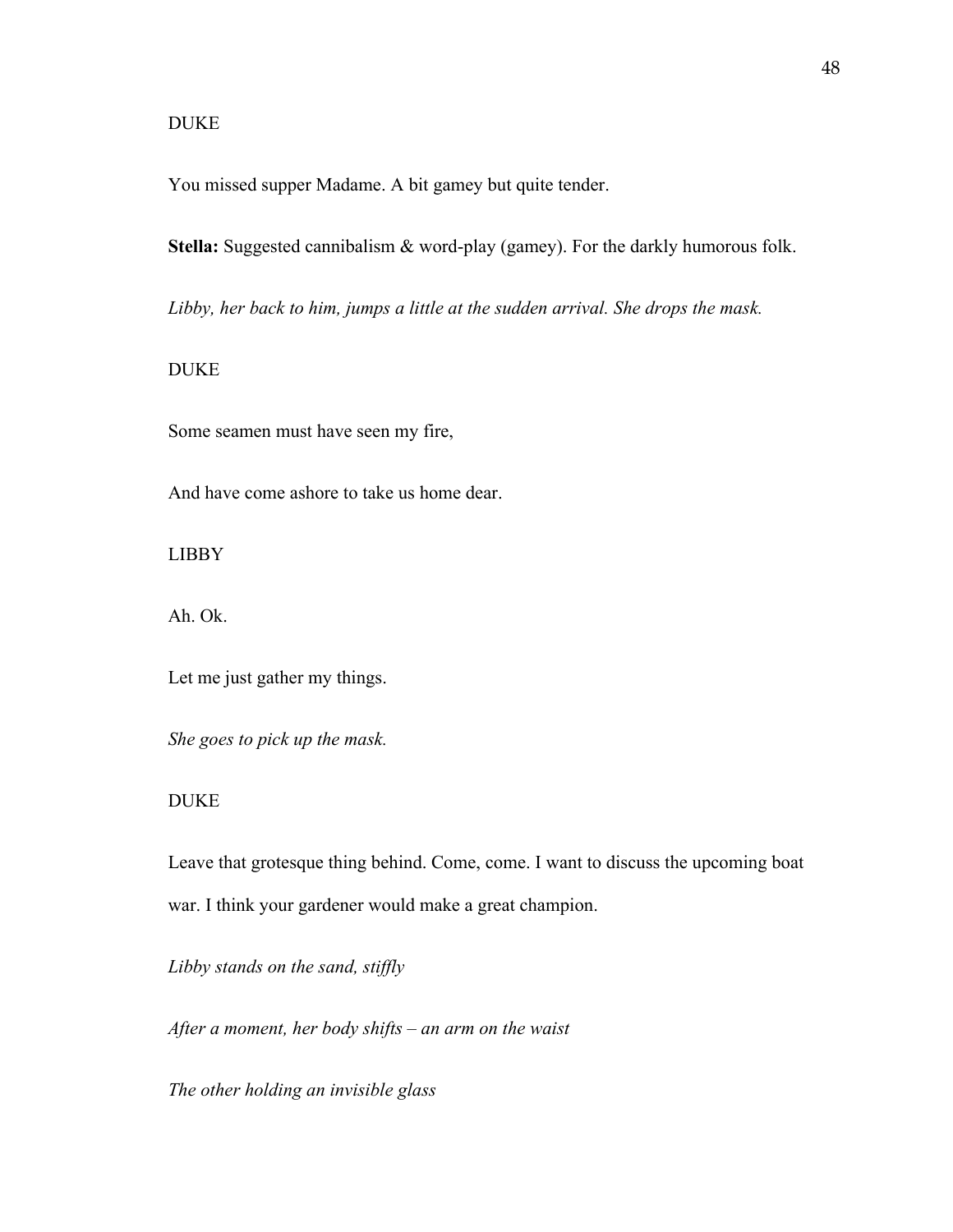*A shark smile crawls across her face.* 

*She throws her head back, laughs and (maybe a wink to the audience)*

Stella: A physical shifting into the role. Rose Meizlesh did this so well!

LIBBY

Ah, Raoul.

The man with the bag of lady bugs

The smell of fresh soil on his breath

I squeeze him between my legs

And make him sing

*The Duke steps in line next to her.* 

**Stella:** Next to her because in no way is she going to upstage him:

DUKE

Of course you do.

LIBBY

Yes.

DUKE

Yes.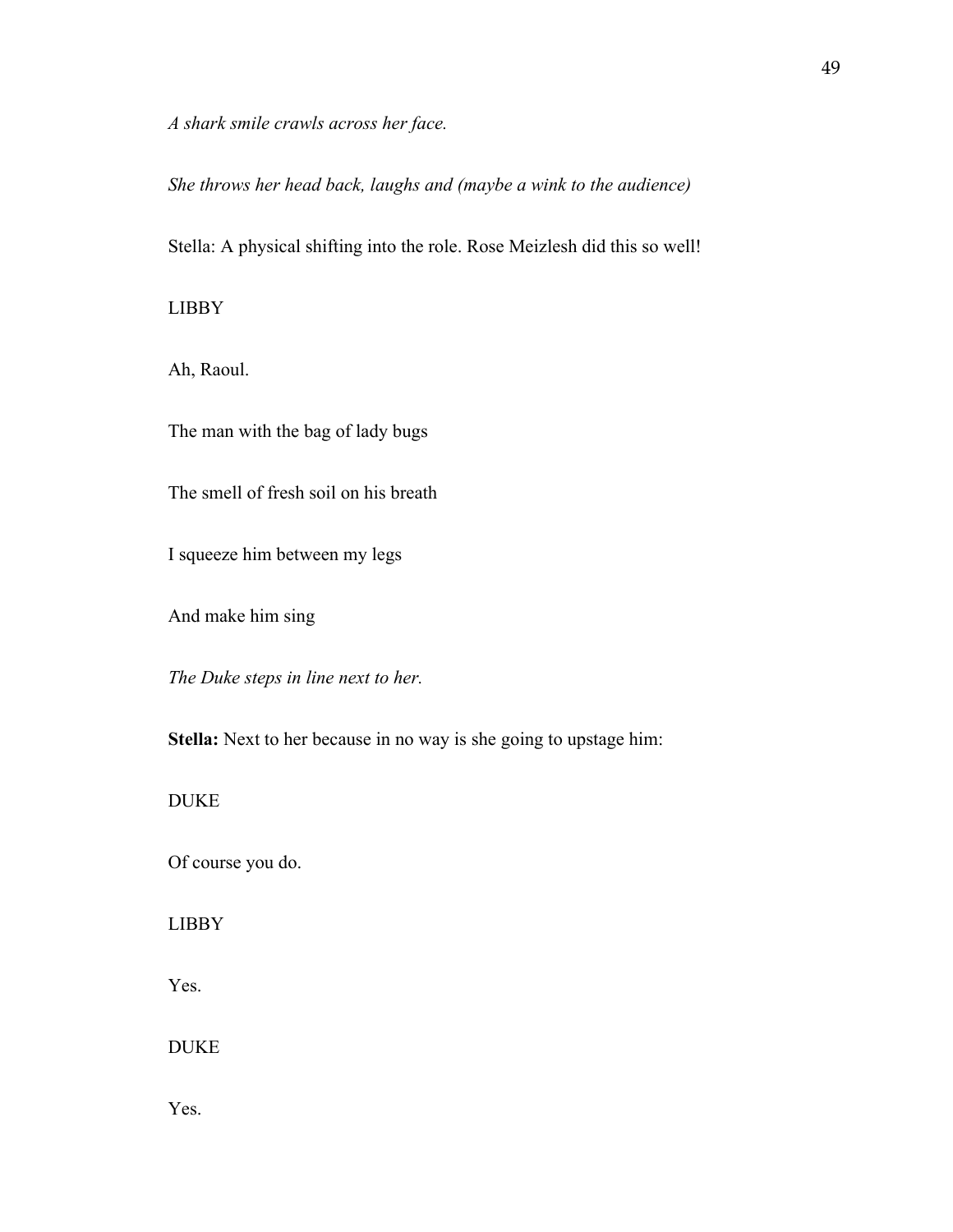#### LIBBY

Why must you always get the final word?

#### DUKE

I am the Duke.

*He holds out his arm and she takes it.* 

LIBBY

I am the Madame.

*The Duke starts to open his mouth –*

LIBBY

Don't. You. Dare.

# *Lights out.*

**Stella:** Libby *is* Madame. She gets the last word. But it is also a reset. There is discussion of another party game, the 'Boat War'. The Duke told the Vandervelts of this at the start of the play. "Good blood sport" he said to them.

Things are mostly back to normal; except I think this Madame is assertive and strong. She carries all the attributes of her former self into this new identity. The Duke has accepted her as Madame, and she can go forth into her new reality with confidence.

**Penelope:** Because the Duke accepts her?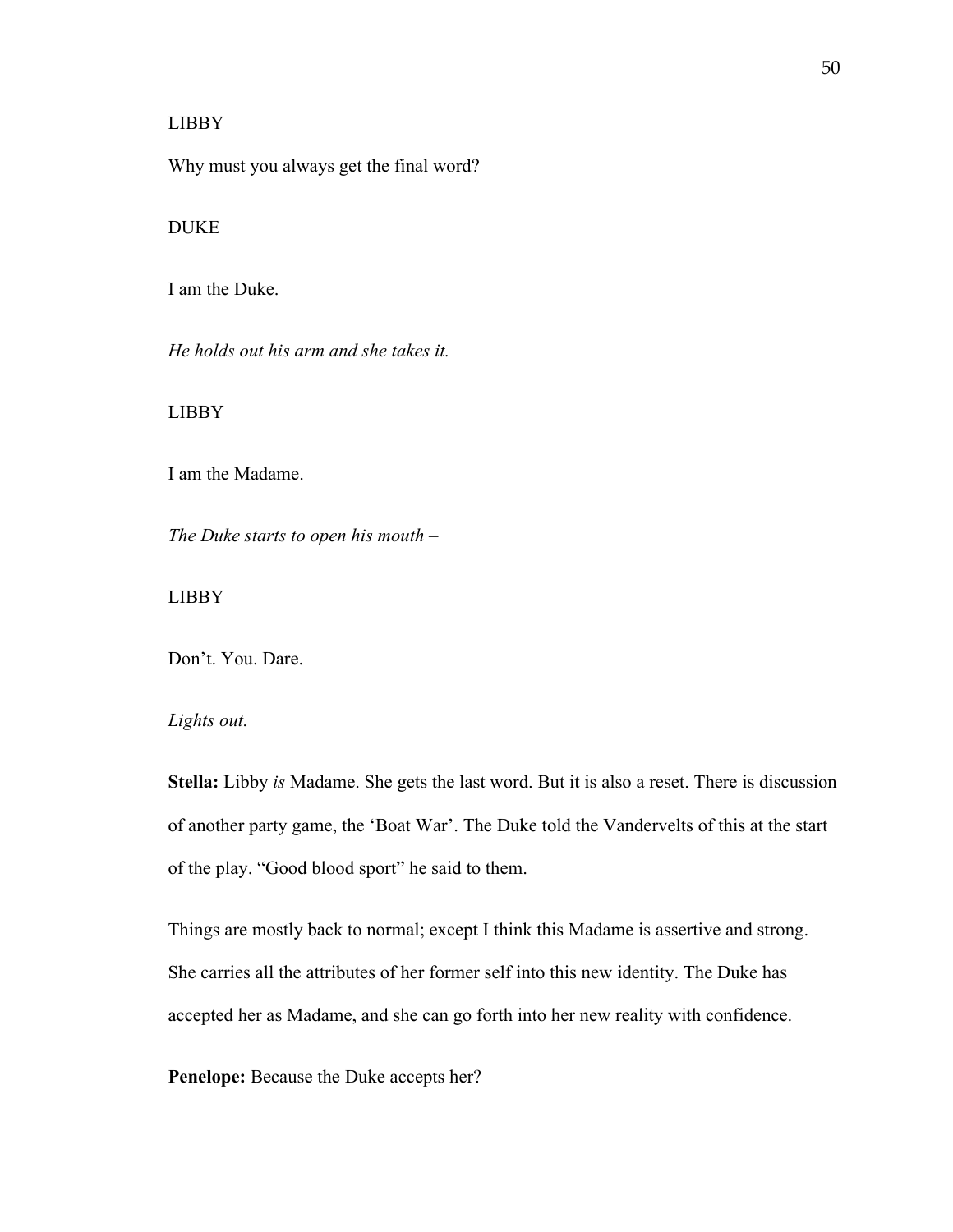**Stella:** No, because she accepts it.

At the end of Arrabal's play, the Architect and the Emperor, having played the games and alternated roles and identities, develop a strong kinship. The two become one. This presents the audience with one complete view of human behavior, what he calls "genuine structure." The master is the servant and vice versa.

At the end of my play, Libby murders Madame. One supplants one. Then, she goes off with the Duke. We are back to the beginning, with one Madame and one Duke. In my world, there can only be one Madame.

I strand them on an island in the second half and we (or at least I) hope the Duke and Madame will change their behavior. But it is more of the same, only slowed down. Time on the island is different than on the boat. There is no alcohol. There is no nosh. The characters are in 'hangover mode' – sluggish, wandering, somewhat reflective. All this could be the conditions for reversal, a social change, right?

But it is the Duke who brings everyone back into 'game mode' by suggesting they play charades. Charades then becomes Death Circle. Libby kills for Madame once again. She realizes that no matter where they are, nothing will ever change because her role is that of a servant. So, she becomes Madame.

The servant class does not rise up with Libby at the helm. Becoming Madame is a selfish act. Which is more honest than everyone skipping off together as friends.

**Penelope:** Why not have Libby kill the Duke so that she and Madame can be together?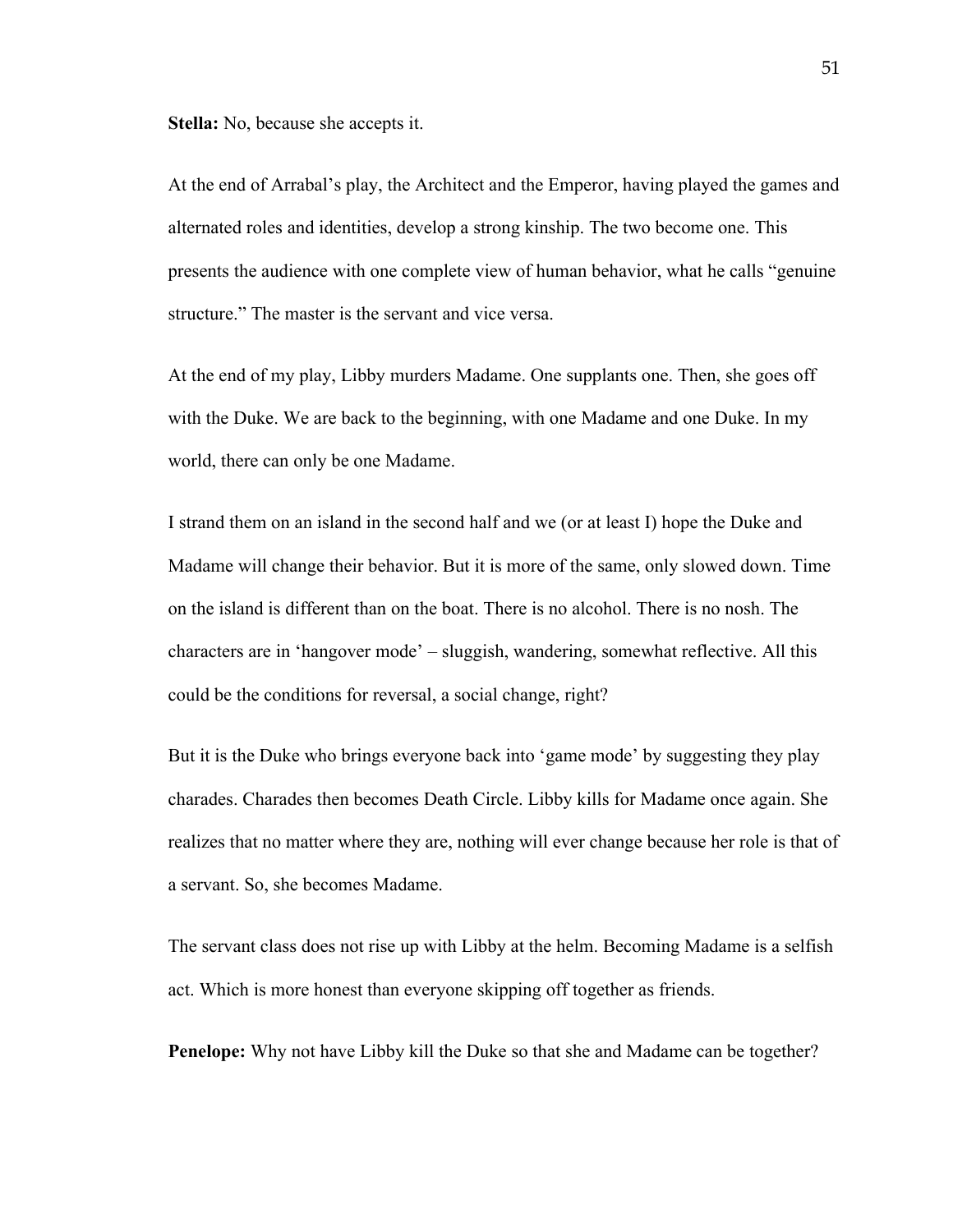**Stella:** I don't think Libby wants to be *with* Madame. She wants to *be* Madame. What they have is a very unhealthy, co-dependent relationship. We see that when we realize Madame cannot pleasure herself without Libby there to do it. She is very attracted to Libby when Libby is pretending to be her. She has her fetch drinks, murder the Baroness, fight for her 'honor' – she gives nothing in return.

Libby seizes an opportunity on the island to end this cycle of abuse. But I wonder, when Madame-Libby returns to the estate, will it be more of the same? Will she hire a Libby and do what Madame did to her?

I mean, we've seen her acting the part already. For Libby, it's like taking a holiday from her real life. Why not make it a permanent vacation?

#### **Penelope:** Would you?

**Stella**: Would I what? Murder someone and take over their life?

**Penelope**: Yeah. If you knew you'd get away with it.

**Stella**: Ah, no. But I have no problem putting that in my work. Like I said, this play poured out of me. One part of it could have been my frustration with COVID, poverty, and isolation. I wanted to laugh again. There were a lot of times in the writing of it that I laughed to myself. Every time I thought of the Duke in his wetsuit, flopping around on the floor, giddy with drugs – I chuckled. It is just so ridiculous!

However, the frustration with COVID also helped me think about theatre in a different way. *Transmission*, another work I developed in the program, was designed specifically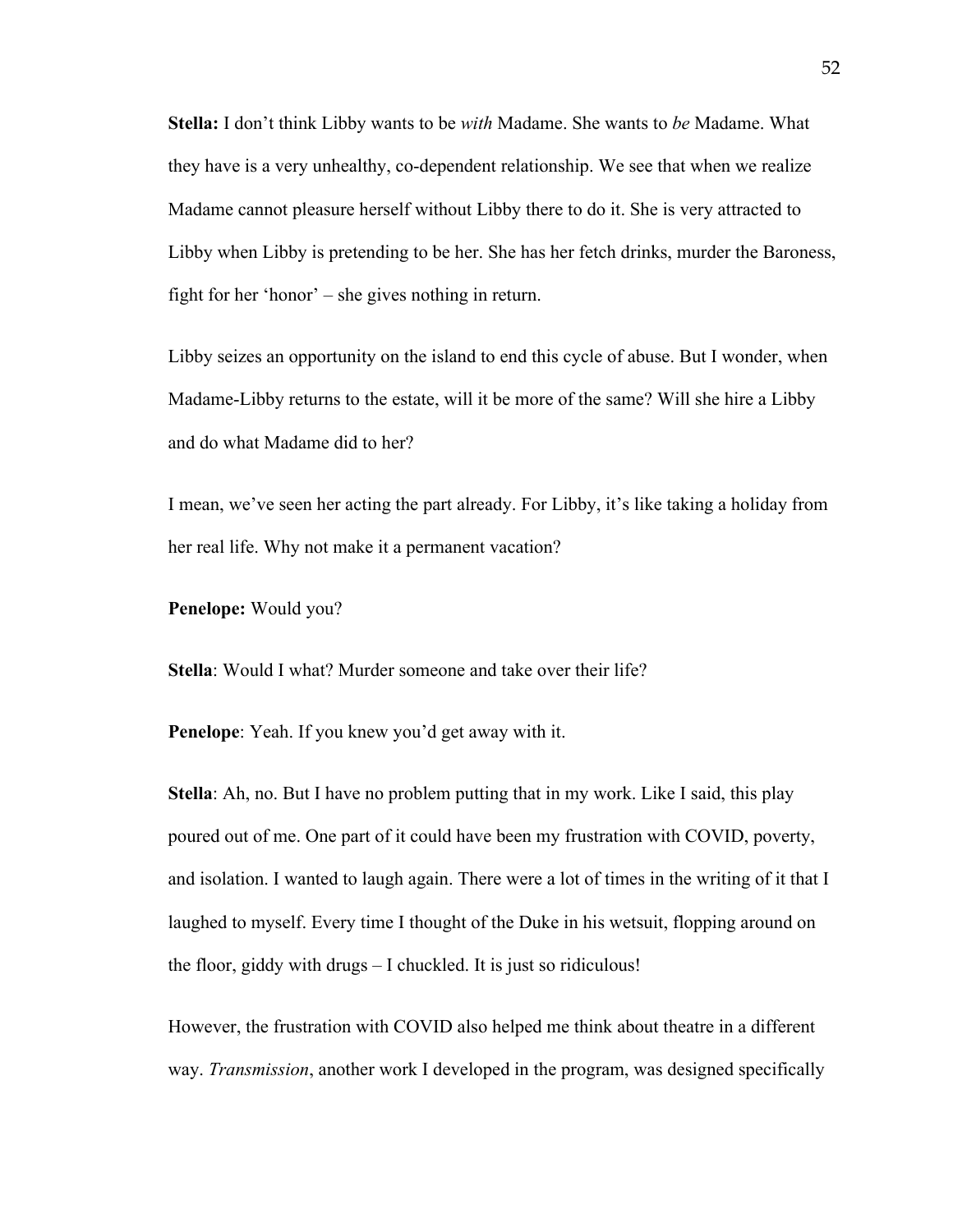for the Zoom format. It was presented at the Fall 2021 Linnell Festival and, in my opinion, received well by the audience.

In *Transmission,* a couple, separated by deep space, struggles with solitude and madness. The one left behind witnesses the collapse of their settlement (apocalyptic time) while the other bears witness to the rise of a new settlement (future time). Ideologies clash as the two deliver status reports and heartfelt sorrow to each other via recorded video messages.

I played with disruptions to the conversation by adding technical glitches. As the Zoom host, I could have all that at the ready. One character's transmission would cut out and the space mission logo would appear. All the actors had to do was set the Space Logo (designed by a friend) as their profile picture and then 'leave the meeting'. I built these instructions as the stage directions of the script.

A transmission from a long dead cosmonaut played in the middle of their conversation. Again, as the host, I kept my screen blank and 'shared screen'. Then, pushed play on the recorded audio of this transmission.

We also had short videos of a shadow-play scarab walking across the screen with static in the background. Again, 'share screen'.

This virtual stage format also gave me the opportunity to collaborate again with Lisbeth Dyer. Lisbeth lives in New York City (and actually played Madame in a few productions*).* She loved that she could be involved in something I was doing many miles away.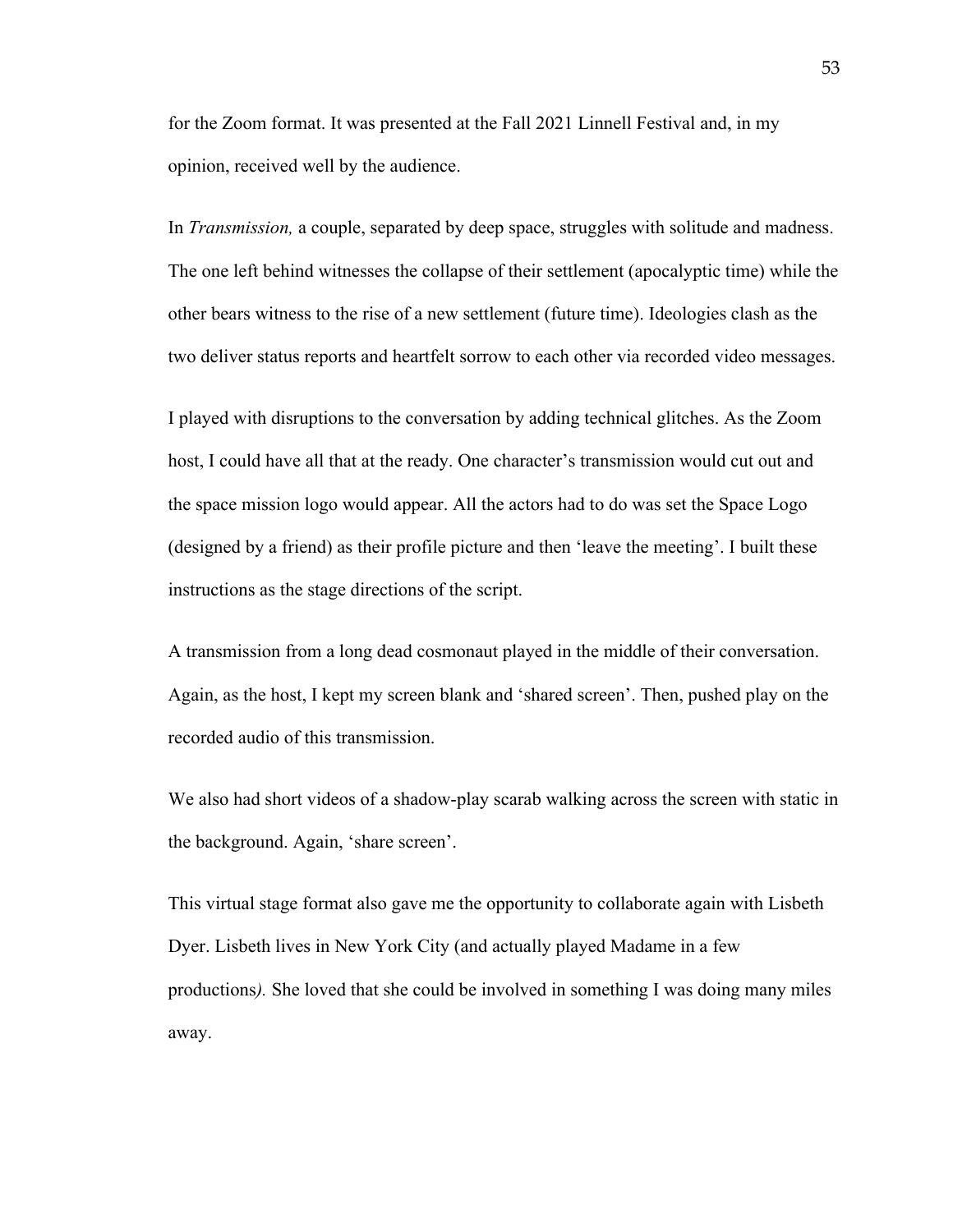The recorded audio transmission was courtesy of Leah Donahue, my friend from Ireland. I found a real recording of a Russian Cosmonaut delivering her last broadcast. Leah translated that into Gaelic.

It was an experiment that I'd like to do again.

**BUT** - When we were told our dissertation play would be live and in the X theatre, I wanted to go all out. I had ditched *Verbrannt!* and decided 'all out' meant *The Blood Vessel*. It may have been too much too soon. A few actors got sick. We didn't have understudies. Everything had to be done in a few weeks' time.

I thought it was important that the theatre department had the live (organized) chaos on stage once again. And let's poke some fun at the rich while we're at it. I mean, not many had the luxury to rent a private island for their friends during a global pandemic? Or could complain about how boring it was to be in their mansion during the mandated lockdowns? I mean, I was living in a travel trailer on a campground so...what the hell?

But there were times when I questioned whether I should have gone with something super minimal like *Transmission*. Then I went to the rehearsals and that question was tossed aside. The students were having so much fun with my piece. Why not give them some wild disaster-piece that is both a verbal and physical workout? These thespians hadn't been on an actual stage for a long time, if at all.

Juli and I were in tune with each other. We had the cast we wanted. She knew how to get them to move. The script felt complete. And - I had finally met someone who loved masks as much as I did!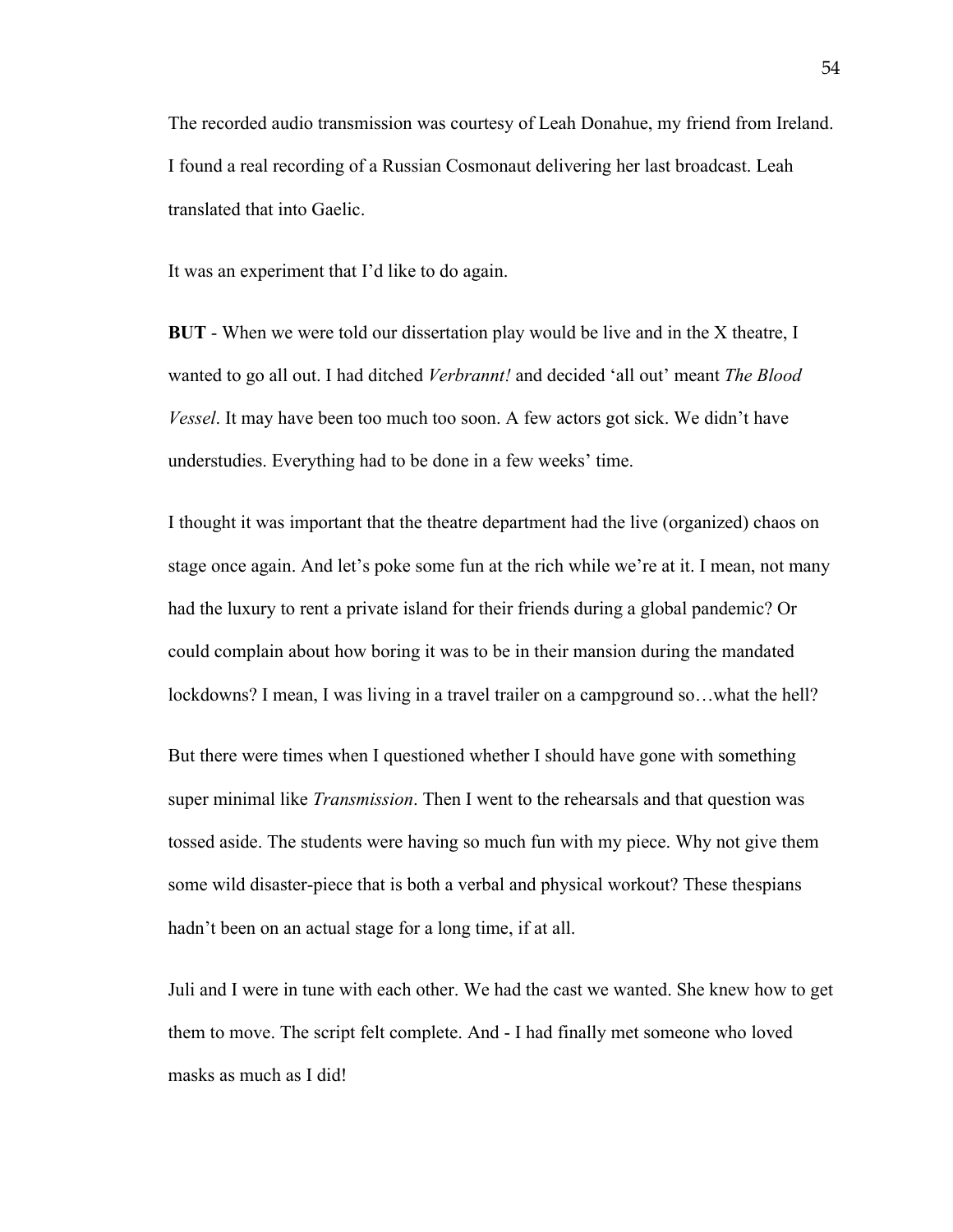**Penelope**: But masks on top of characters playing fantasy roles. Did you think that was too much, this layer of masks?

**Stella:** I don't think there were enough masks! In fact, if we could do it again, I'd want only masks for everyone that looked like the person they were pretending to be! You know, how Michael Myers is wearing a mask modeled after William Shatner's face in the *Halloween* movies. I love masks. I think I have had a mask in just about everything I have written. From papier mâché lion and horse heads to Luchador and ski masks to gauze wrapped around the character's face. My casts often get the pleasure of creating their own masks. We made lovely masquerade masks in a play I did called *Lupercalia Uber Alles*.

I went to the Yōkai art exhibit at the International Folk Museum in Santa Fe twice, maybe three times in 2021. It was an amazing walkthrough of Yōkai (supernatural creatures in Japanese folklore). I was most impressed with their representation on the stage. There is magic with masks. You put one on and no one can see the real you. But the mask becomes another version of you. Personally, it is absolute freedom to wear a mask on stage. You become so much more aware of your body and what you are communicating with that. You become aware of your voice and how little or big you can express the language.

The idea of a death mask is just sublime. I remember seeing a picture of John Keats' death mask and getting goosebumps. I think the first known death mask was the one made of King Tut. They buried his mask with him as it was believed it would help the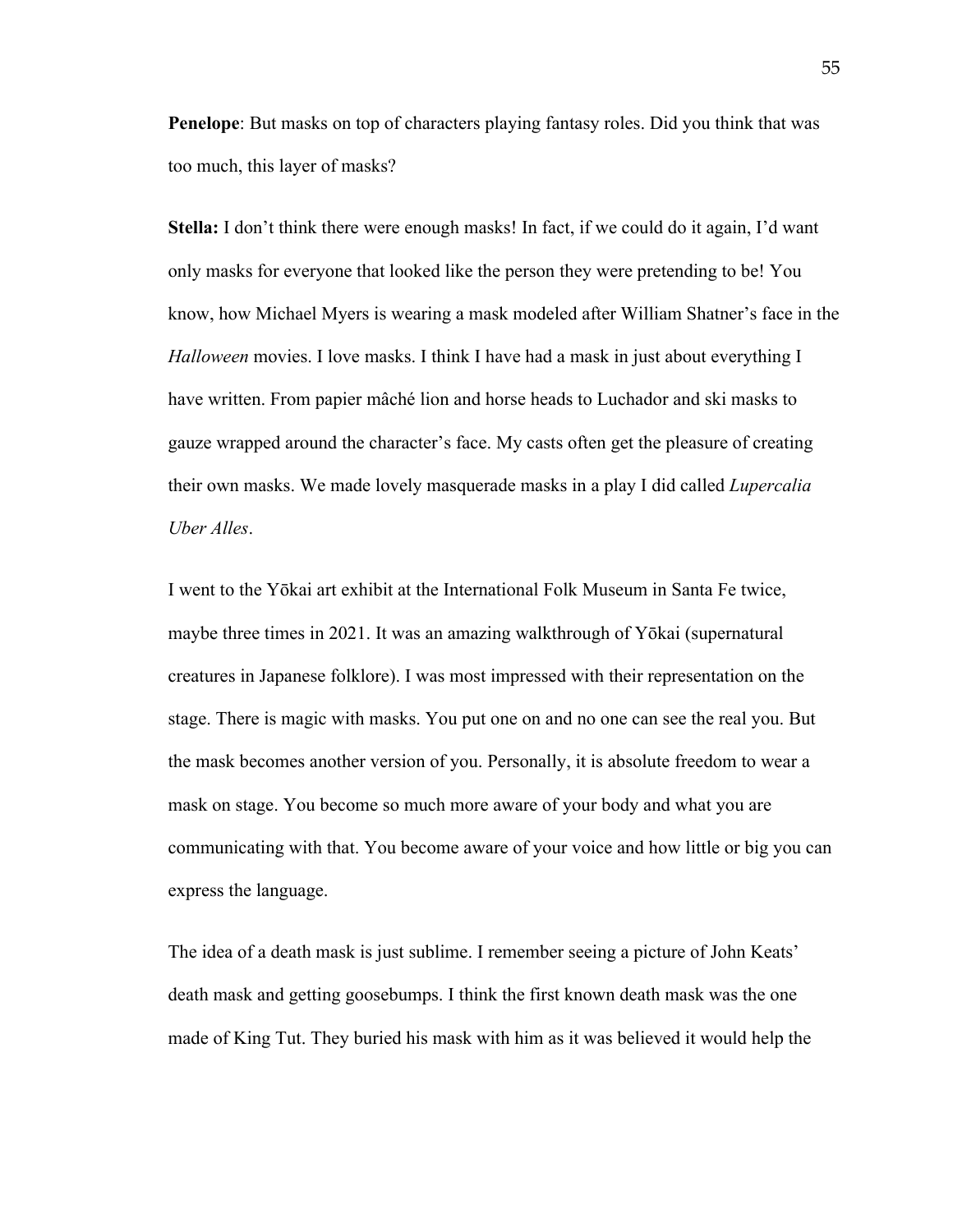face find the body in the afterlife. Other cultures believed the mask would imbue a new wearer with the power of the deceased.

In my play, Madame has a death mask made for a former lover, Erich. She has a mask made for herself but unlike the death mask, her mask has holes where the eyes should be. "My eyes are always open," she says. She uses both masks for her little entertainment piece on the boat. It is a theatrical scene between Madame and Erich. Libby plays Madame in the 'Madame' mask because "Libby looks nothing like me." Francesca the scullery maid played the Dunk... while disguised as the male 'boat captain'.

Madame wrote this theatrical piece with the sole purpose of un-nerving the Baroness. The Baroness, you see, stole Erich away from Madame.

**Penelope:** Why would Madame trigger the Baroness in this way?

**Stella:** Madame is playing with the Baroness like a cat with a mouse. It's a prelude to the kill. The whole party of millionaires was a ploy to get the Baroness to come. It is a game designed to isolate the Baroness (even from the land, by going out to sea) and eventually throw her overboard to drown.

**Penelope:** Pretty elaborate.

**Stella:** The Baroness took her man-toy, Penelope!

Originally, I wrote the play with so much sub-text that a lot of this was unclear. I assumed that if I knew it then everyone would know it too. Telepathy.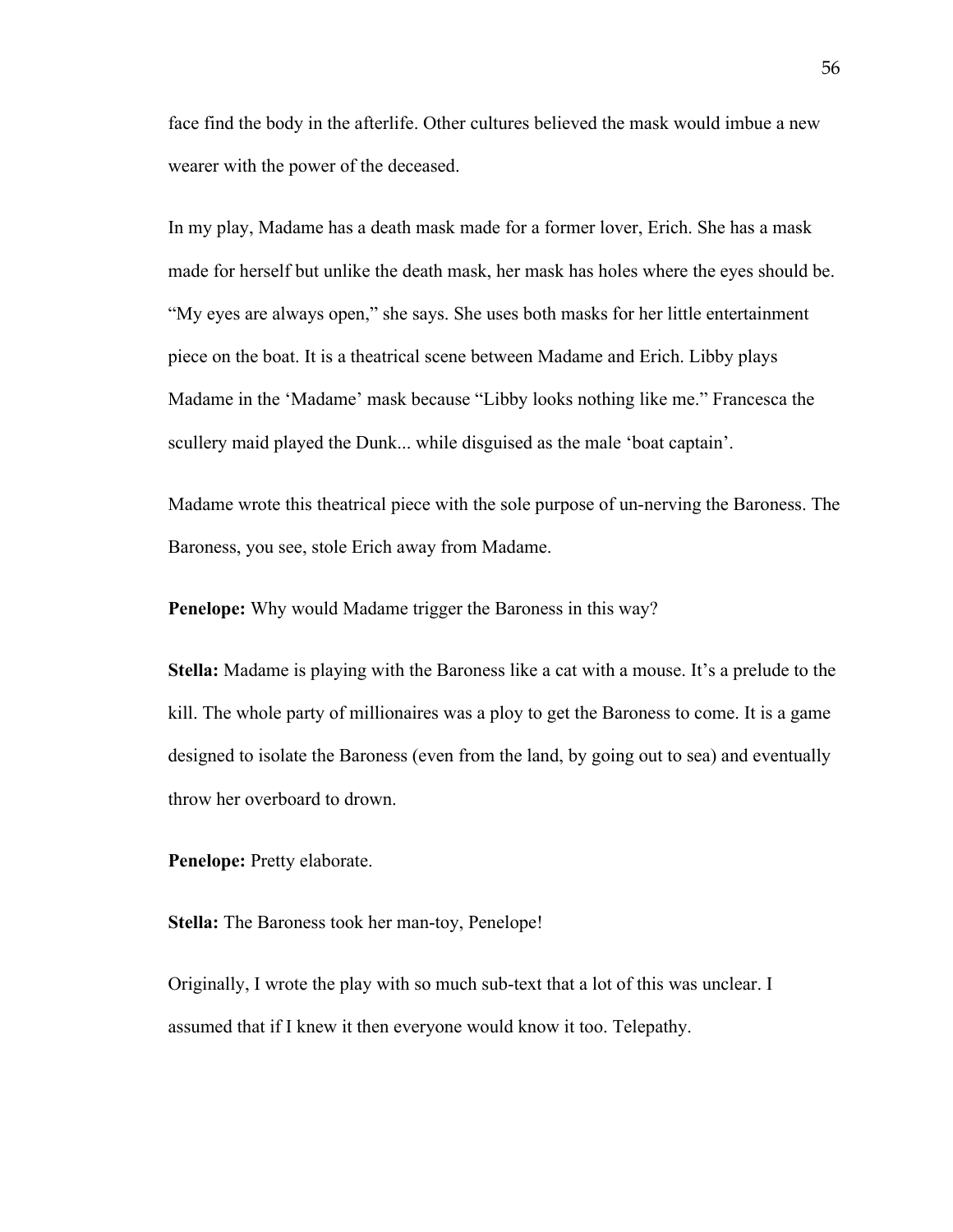I got a lot of solid feedback from my cohorts. So, in a later revision, I let a bit more of the revenge plot show through. When the Duke crashes the party, it makes the servants, Daisy and Bernadette, uneasy. They re-think the game. They discuss with each other (in asides) about whether the Baroness should be murdered. Equally riled is the Captain, who asks Libby if they shouldn't postpone the murder. If the audience catches on, great. If not, due to the pacing of the first half, it's okay. All of it comes out again towards the end, when Madame, Libby, the Duke, and his servants are stranded on the island and have their final confrontation.

**Penelope:** So, it's okay if the audience misses something?

**Stella:** Yes. I want the pacing of the boat party to feel loose, fast, and a bit confusing. The audience has been invited to this party too and they aren't implicit in the murder plot. They are like the Baron. He is the one character closest to the audience. He's not sure what's going on but he's having a good time. He snorts a little spice and does some naughty things.

#### **Penelope:** Such as?

**Stella:** Oh, you know. He gets a blowjob from one of the Vandervelts. To him, that's cool.

**Penelope:** Why put that in?

**Stella:** That kind of thing happens at parties. I've catered some very elaborate, crazy rich people parties way back and you'd be surprised at how much a high-paying doctor will snort. or what people not married to each other will do in a back room somewhere. I've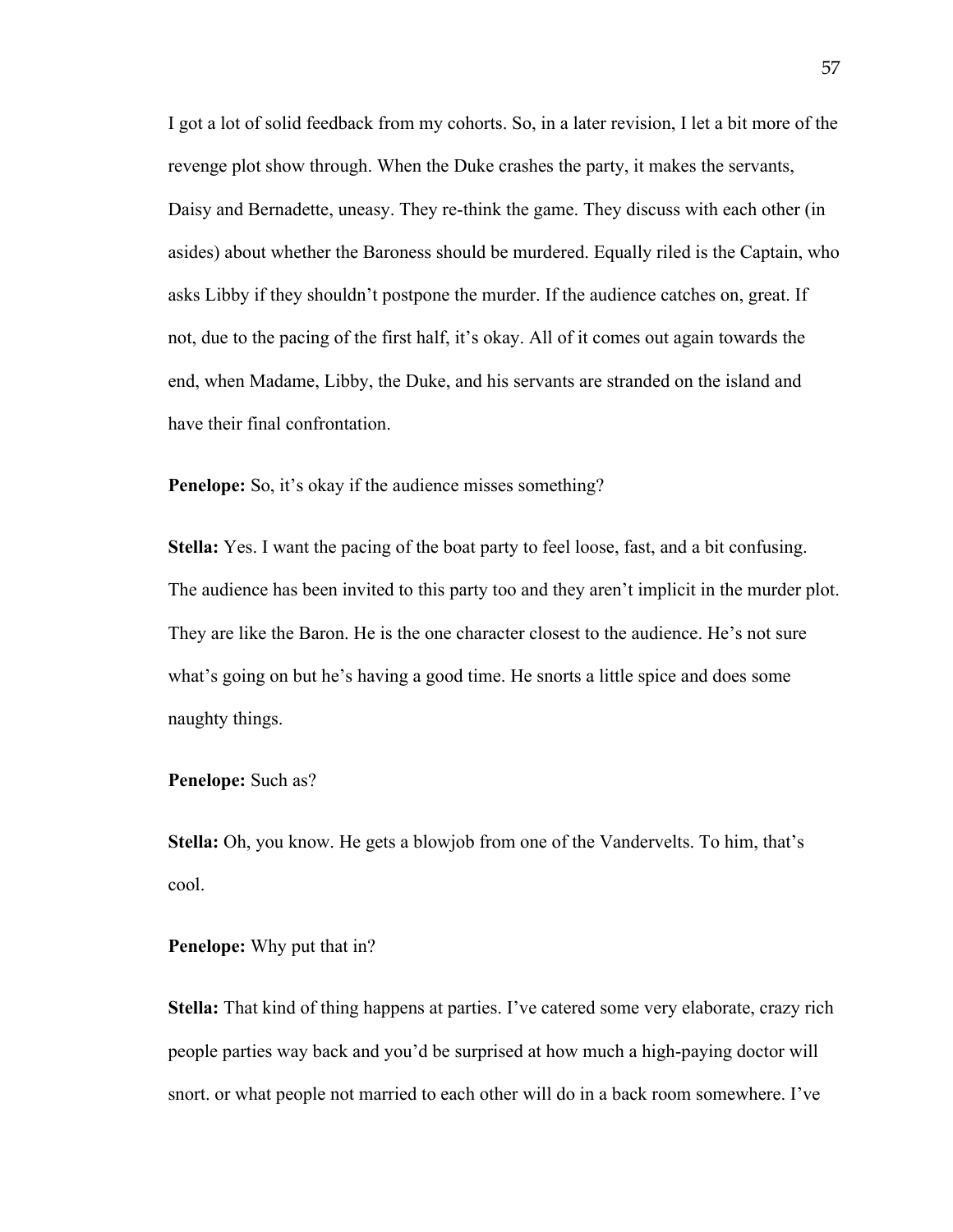cleaned extravagant, lagoon-like pools with archways and slides for police officers and wondered, "Wow. How are they affording all this on a police officer's salary?"

**Penelope:** Do you think these experiences inform the work?

**Stella:** Oh, sure. I was exposed for most of my twenties to the idleness and excess of the wealthier class. I cleaned their saltwater fish tanks, their pools. I poured fifty dollars shots of tequila at country clubs, catered penthouse parties. I lived in their houses and took care of their neglected dogs, cats, birds, fish, twelve-foot pythons. Most of the time I was invisible to them. But there were moments when I thought they liked that I was a voyeur, a trespasser in their private lives, and that maybe they did wild shit for the pleasure of their employees. I sometimes think I should put more of the darker things I've seen into this play. Blowjobs, drugs, food orgasms don't seem like enough now.

#### **Penelope:** Food orgasm?

**Stella:** Yeah. The Duke has his servant feed him fish head ice cream. This is an orgasmic experience for him.

**Penelope:** Do you actually want an actor to feign an orgasm on stage?

**Stella:** I'm on the fence about that. There is a certain campiness written into this thing. You know, that 'dum da dum' aspect. I also have Servants who do not speak so that gives it a clown-like element too. Like Harpo plus one. But I do call it a 'Dark Comedy in Ten Vignettes' and I think I want the dark parts to be, you know, DARK. However, for the Linnell production, it was mostly student actors and I'm not sure it was necessary to literally do some of things written in the play.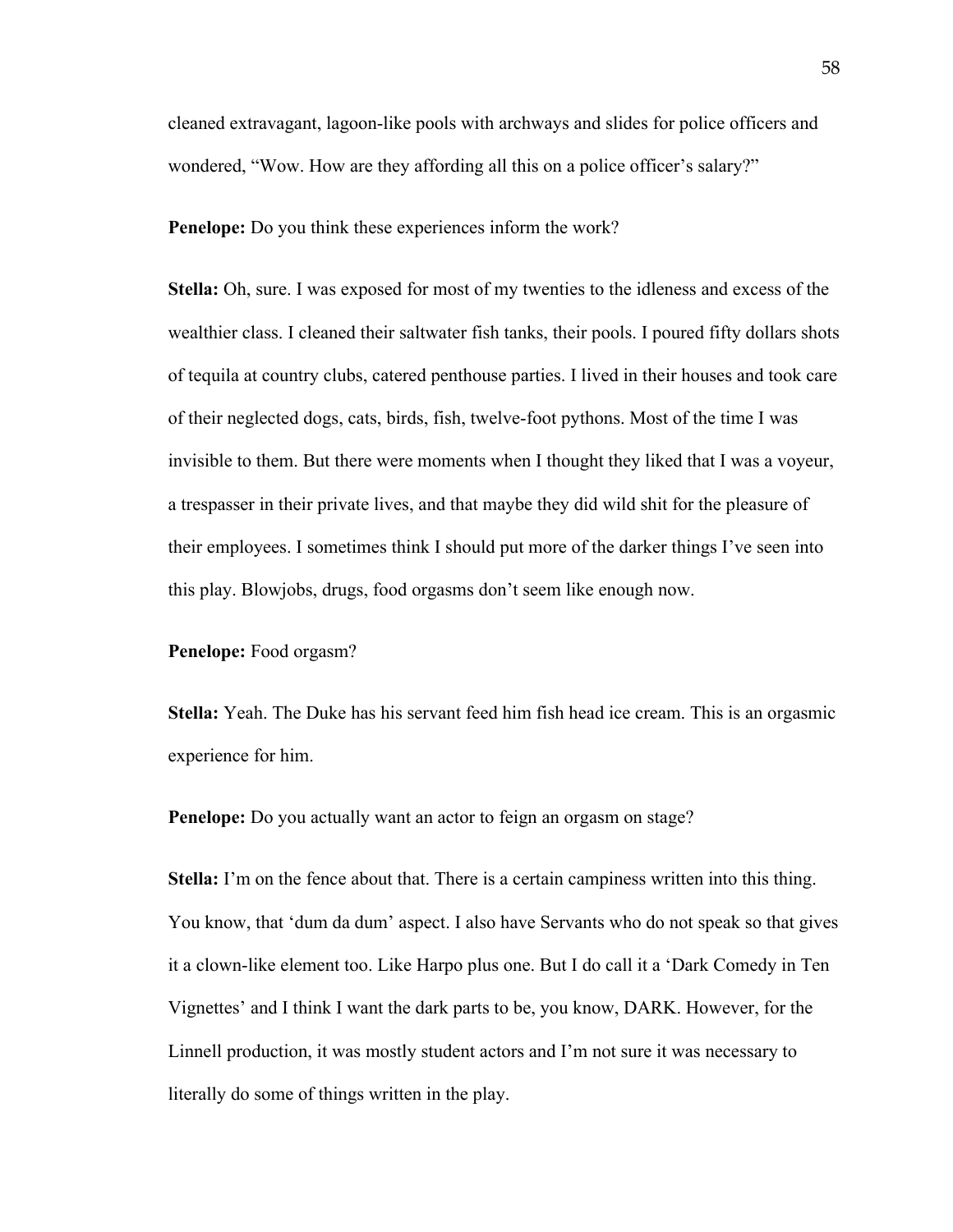Juli focused more on the camp/clown aspects, because that was what she was interested in exploring. I suspect a different director may want to stage the blowjob in a way that makes the audience really uncomfortable. I am thinking of the scene in the film *Brown Bunny*. It has actor Chloe Sevigny giving actor/director Vincent Gallo a blowjob and I kept looking away. It just felt a bit *too* real. (I mean, was it?)

But if that is what a director wants to emphasize in their version of this play, great! That's why it's there. How it is performed is up to a director and the actor. A blowjob can be done with shadows like in *The Rocky Horror Picture Show.* Or there can be a massive fake dildo (I'm thinking of Christopher Durang's 1974 play, *Titanic*). OR you can imply it in the way Juli did – with the Baron zipping up his pants. The fun comes from the 'fellatio – head' word play that happens anyway so the audience will know what went on without actually seeing it. I learned from experience that if it's something you really want in there as the writer, then you must make a character say it. Specific scene design, lighting, costumes…all that is extraneous and a director can veto it. Or the rest of the production team.

I *thought* I wanted the cross section of a real boat on stage. I was so specific in my original script that it had to be a "Gulet Style yacht." Then, I saw Inseung Park's stage design and thought, "Wow. This works. All it needs are some levels." He added in some levels and I realized I didn't need an ACTUAL boat but the expression of a boat. And how does one express a boat? Some sails, a mast, a deck…it was all there. It was beautiful. Plus, in the beginning of the play, Libby explains all the remodeling done on the boat and describes it in such a way that the audience can imagine how it looks. If they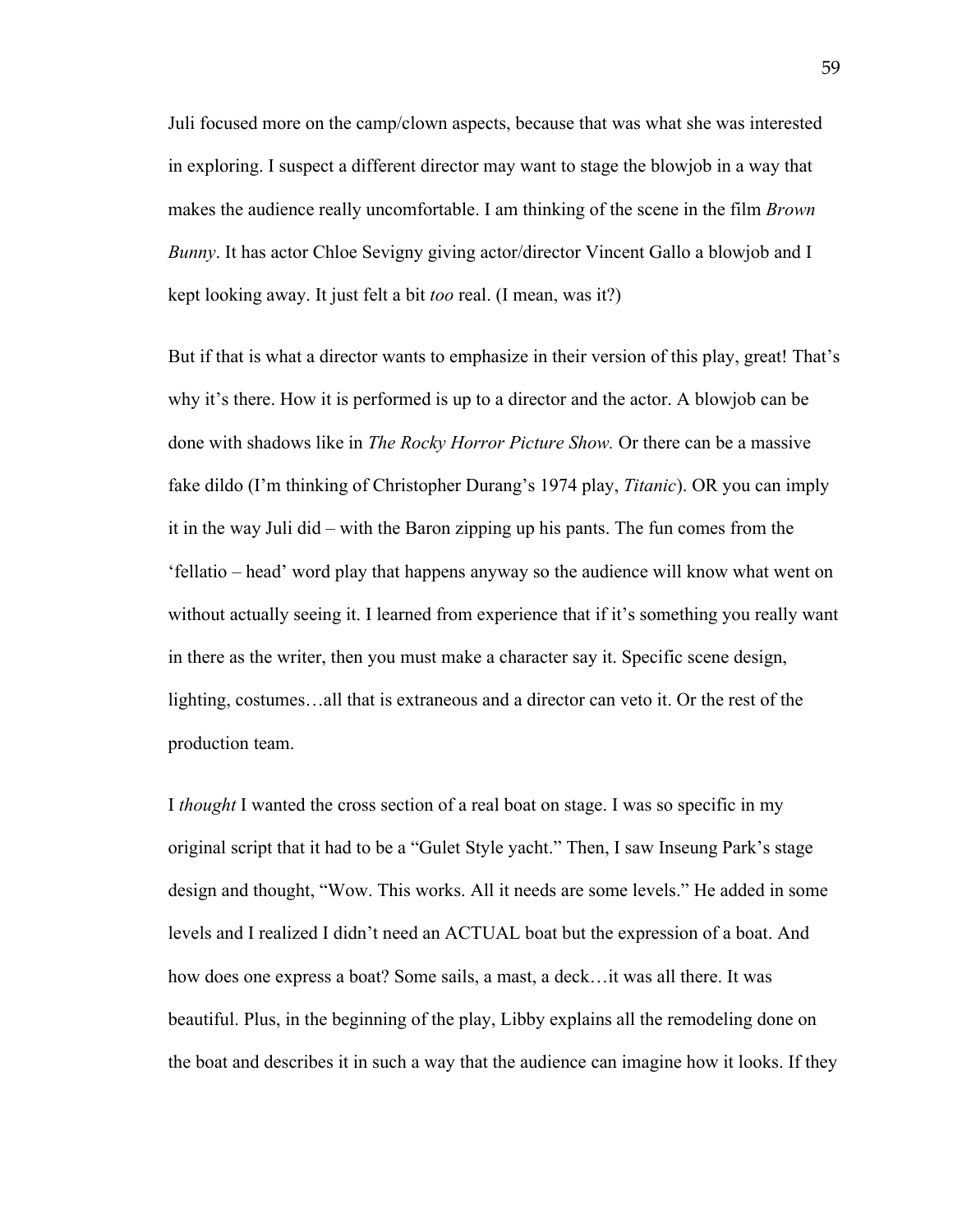can't imagine it, they'll at least understand that A LOT of works has been put into the renovation.

In my stage design vision, the boat is wrecked and physically forms the island. I was imagining, "if Buster Keaton wrecked my boat, how would he do it?" In a way, that transformation happened. Black fabric draped over the deck – the white sails dropped. An island.

**Penelope:** In terms of setting, what do the boat and island mean to you? Could the setting have been, say, a garden?

#### *(Penelope gestures to Raoul who is eating the heads of the flowers)*

**Stella:** Uh. The implication of being at sea is interesting. You are vulnerable to the elements. A storm can create hysteria. I've been through it. The boat dips down and you grip tight – you get sick, you pray to the sea gods, "please, please, don't let me drown today." That can be fun to stage.

For me, the boat is Madame Prime. An old yacht, renovated to look new. This is symbolic of Madame's insecurity about aging. A façade; fresh new wood to hide the rot beneath.

I think of the storm as the manifestation of Libby's frustration with the facade. The cold of the murder task. She wants to tear it all down. The storm does this. It sinks the boat. But it doesn't take away Madame and the Duke. Libby can't have it that easy. There must be a reckoning.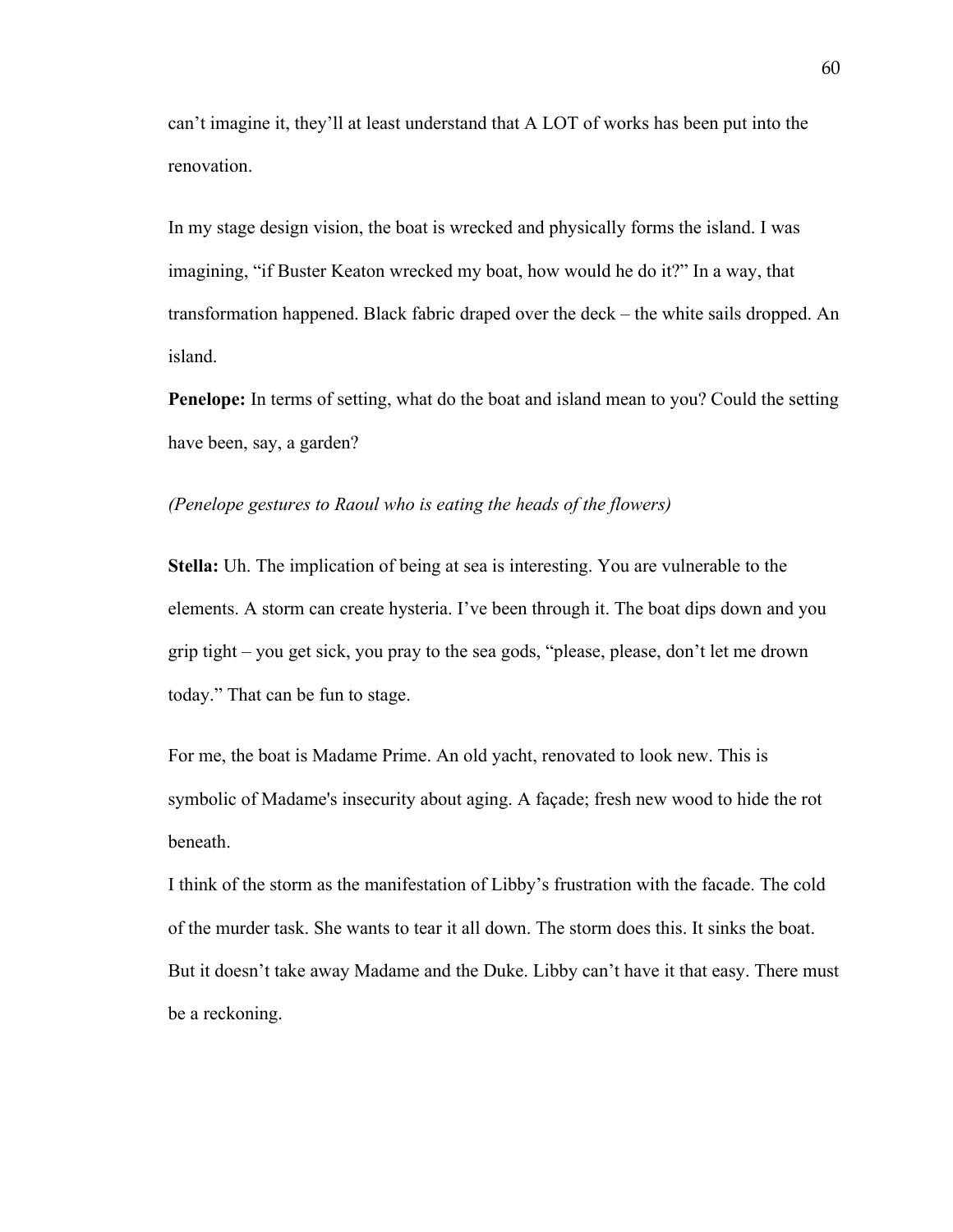If the boat is Madame; the island is all Libby. This is her domain. Black sand, white blazing sun (like a maid's uniform)– a Traveler's Tree which is symbolic of her desire for the gardener.

Everything becomes something else on the 'island'. A diamond dress in the distance appears like a glittering oasis. Oar-weed becomes a crown for the Duke. Seashells are game pieces for the Duke's games. All that remains from the boat is Libby's 'Madame' mask. Which she leaves behind on the island when she and the Duke are rescued. *(Raoul, the gardener looks up, his mouth agape and full of soil. I look behind me. Madame has entered the garden.)*

**Madame**: You're still here?

**Penelope**: Is that a problem?

**Madame (***to Raoul***)**: Why are you eating my pansies???!

**Raoul**: They ruin it.

**Madame**: They are vibrant little muses for my-

**Raoul**: They have no function.

**Madame**: I like them.

**Raoul**: Do you? Do you really? Because every year you order them and I plant them along the walk way- see, this here- the WALK WAY. And you step on them. Crush them underfoot and I can hear their little screams. So, piss on your muses! I'm going to eat them all.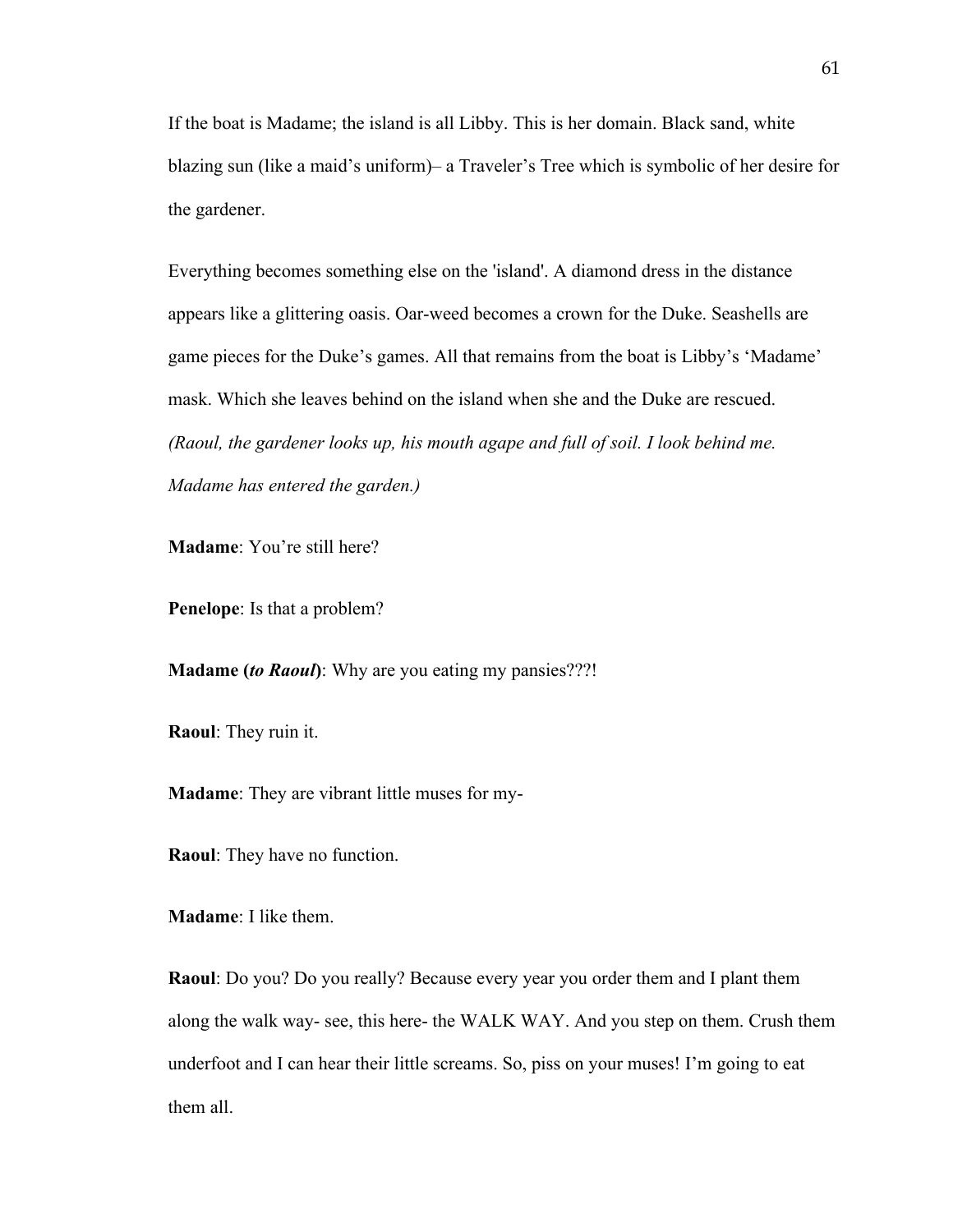**Madame**: Sing to me.

**Raoul**: No.

**Madame**: Sing to me!

**Raoul** (*running off):* No!

*(Madame totters after him.)*

**Penelope**: Jeez.\

**Stella**: They have a complicated relationship. *Raoul & the Art of Eating Pansies* was the third of my Madame one-acts. In this play, we get to see how Madame imposes her will on an employee. She forces Raoul to sing, to make love to her, to wear the boat and compete in the blood sports, and, in the end, Raoul has had enough. He digs a hole deep, deep into the earth. Madame tries to maim him (again) with her machete but he strangles her with a pearl necklace and drags her down into the hole – never to be seen again.

**Penelope**: Is *that* the end of Madame?

**Stella**: Oh no. A small Gingko Biloba plant has the Libby of this play transfixed. She/it manipulates her into 'becoming' Madame.

**Penelope**: There's a pattern here.

**Stella**: Madame is eternal. In my mind, someone will always play the role. I like to think I'll keep working with this character until I can understand her.

*(Penelope and I stare at each other for a long time while the sun sets on the*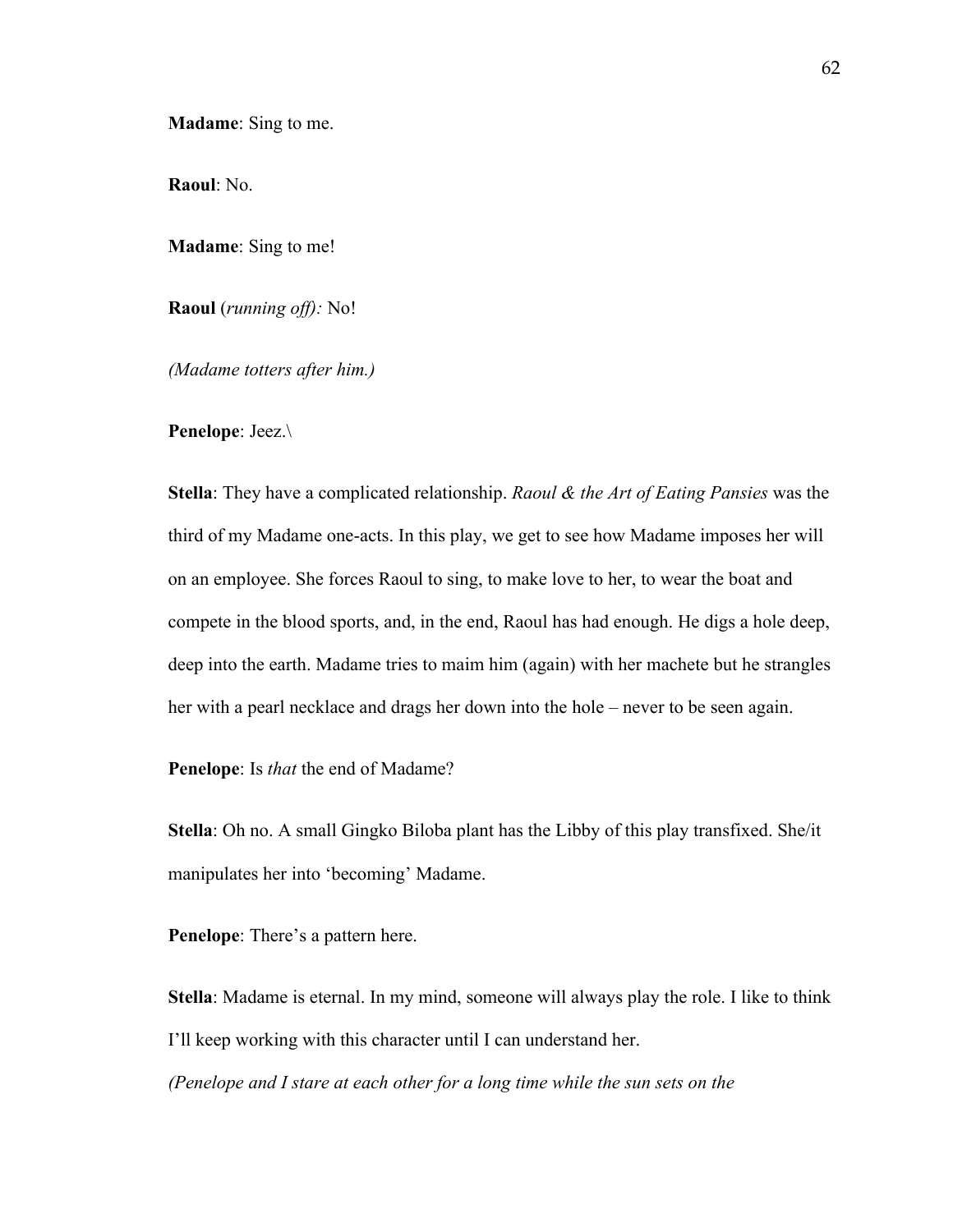# *conversation.)*

[Ha ha. So, I don't know how to end my interview! But nothing really ends, does it? For even more fun, enjoy the latest draft of *The Blood Vessel* (Appendix A)]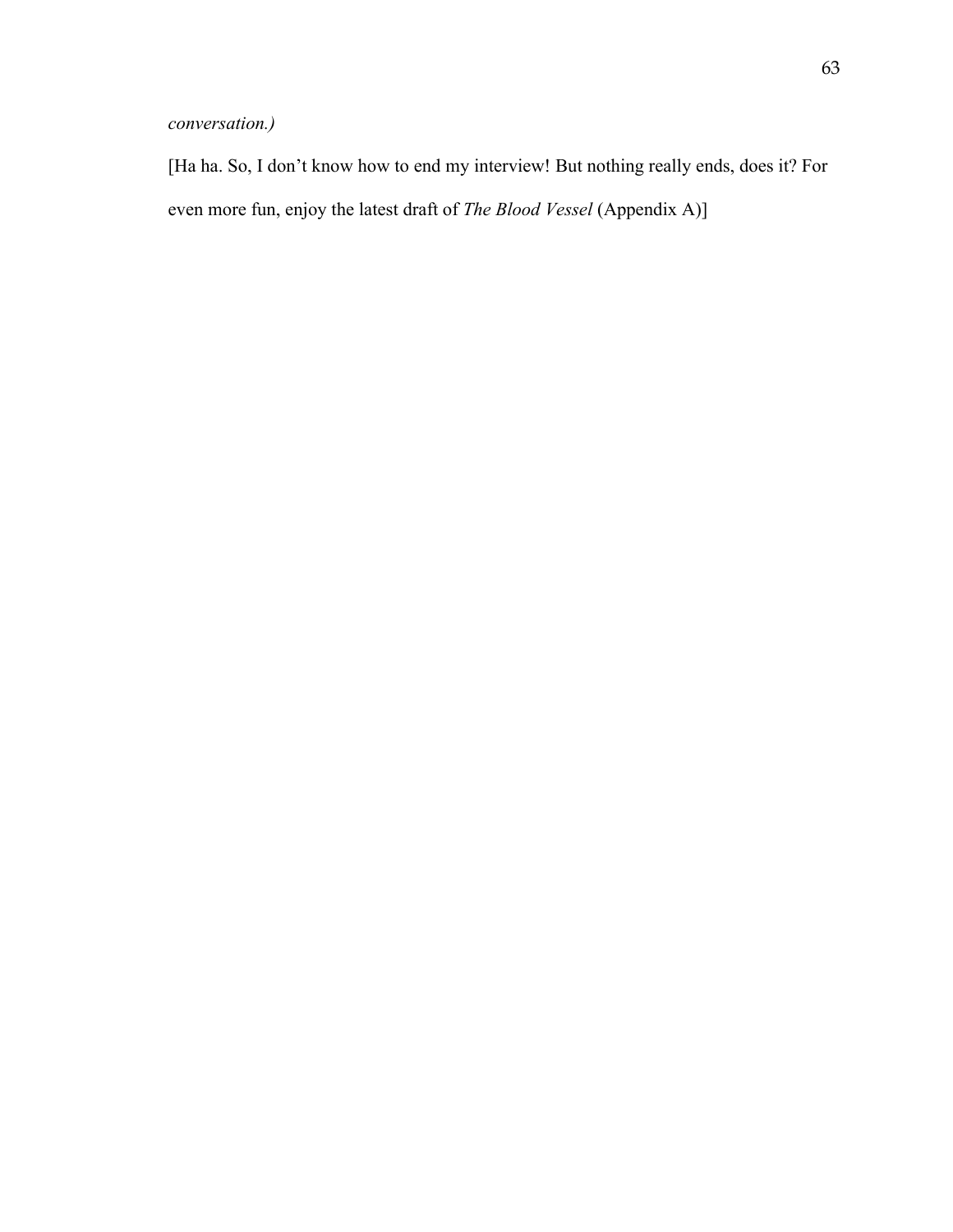# APPENDICES

# Appendix A. The Blood Vessel

# THE BLOOD VESSEL

(a dark comedy in ten vignettes)

by

Stella Perry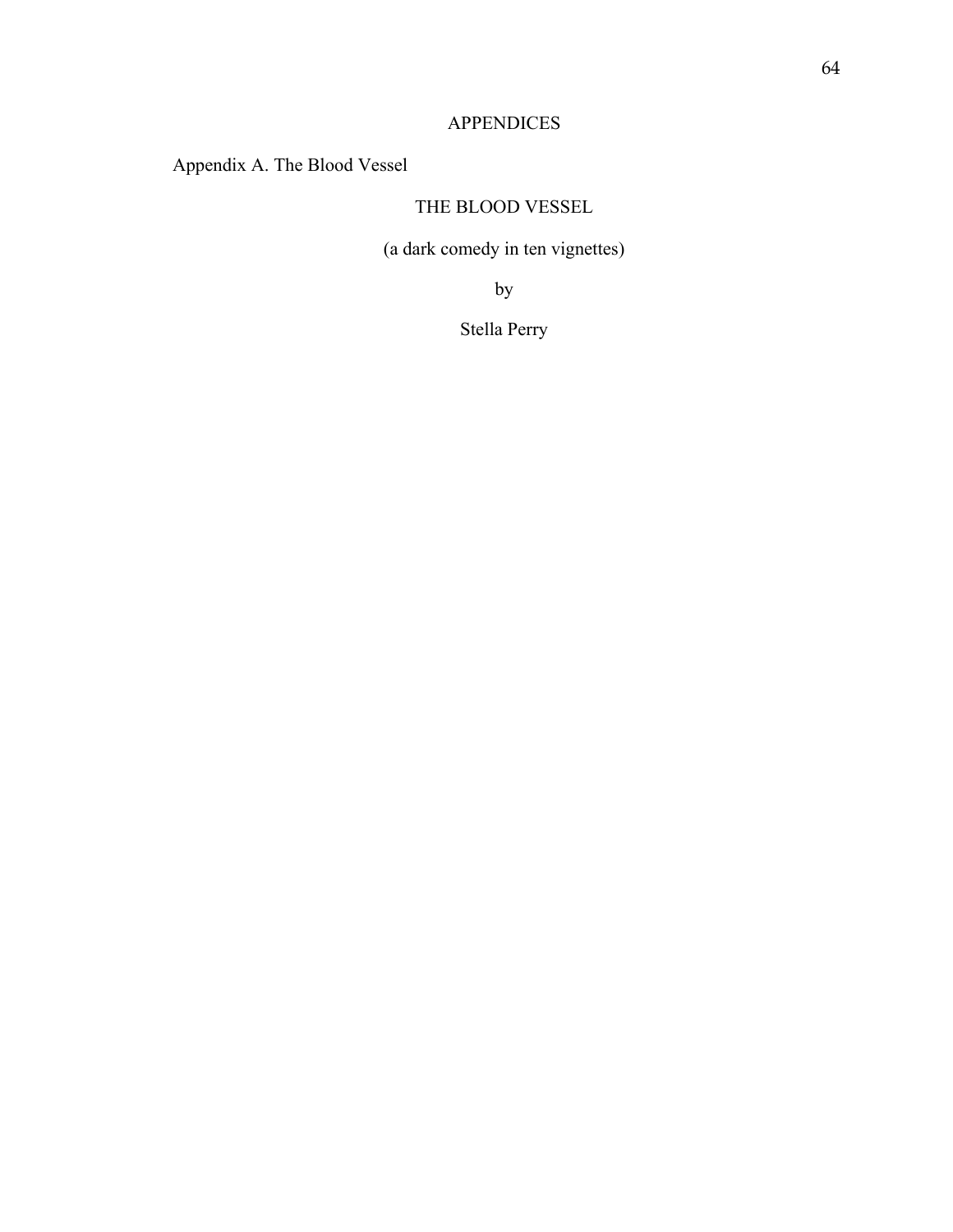# **Settings**

# **For scenes: "Pleasantries" – "Storm":**

Aboard "The Blood Vessel," a Gulet-style Yacht on a balmy summer night

The ship has two masts, vaguely dividing the stage into thirds.

Characters can move between the FRONT, MIDDLE, and BACK thirds of the ship.

At the MIDDLE is a small cabin with large windows, where the Captain is piloting the yacht.

There is also a passage BELOW deck.

# **For scenes: "Black Sand" – "Sandtrap":** an uninhabited island

[Note: There can be an intermission following "**Storm"]**

# Cast of Characters

| <b>MADAME CARTE BLANC:</b> | The very wealthy owner of 'The Blood Vessel'                                    |
|----------------------------|---------------------------------------------------------------------------------|
| THE DUKE:                  | Madame's neighbor and rival. A strong masculine<br>presence and a close talker. |
| MR. VANDERVELT:            | Madame's carpenter, BERNADETTE, disguised as<br>a wealthy philanthropist.       |
| MRS. VANDERVELT:           | Madame's kitchen maid, DAISY, disguised as a<br>wealthy socialite.              |
| <b>MRS. BARONESS:</b>      | Supremely wealthy, the guest of honor                                           |
| MR. BARON (TO BE):         | The Baroness' possible fiancé                                                   |
| THE DUKE'S SERVANTS:       | Two very handsome, almost unearthly, people.                                    |
| LIBBY:                     | Madame's head house maid and personal attendant                                 |
| CAPTAIN:                   | Madame's boat captain & chambermaid named<br><b>FRANCESCA</b>                   |
| THE UNSEEN CHEF:           | Slavishly creating delicious cuisine below deck                                 |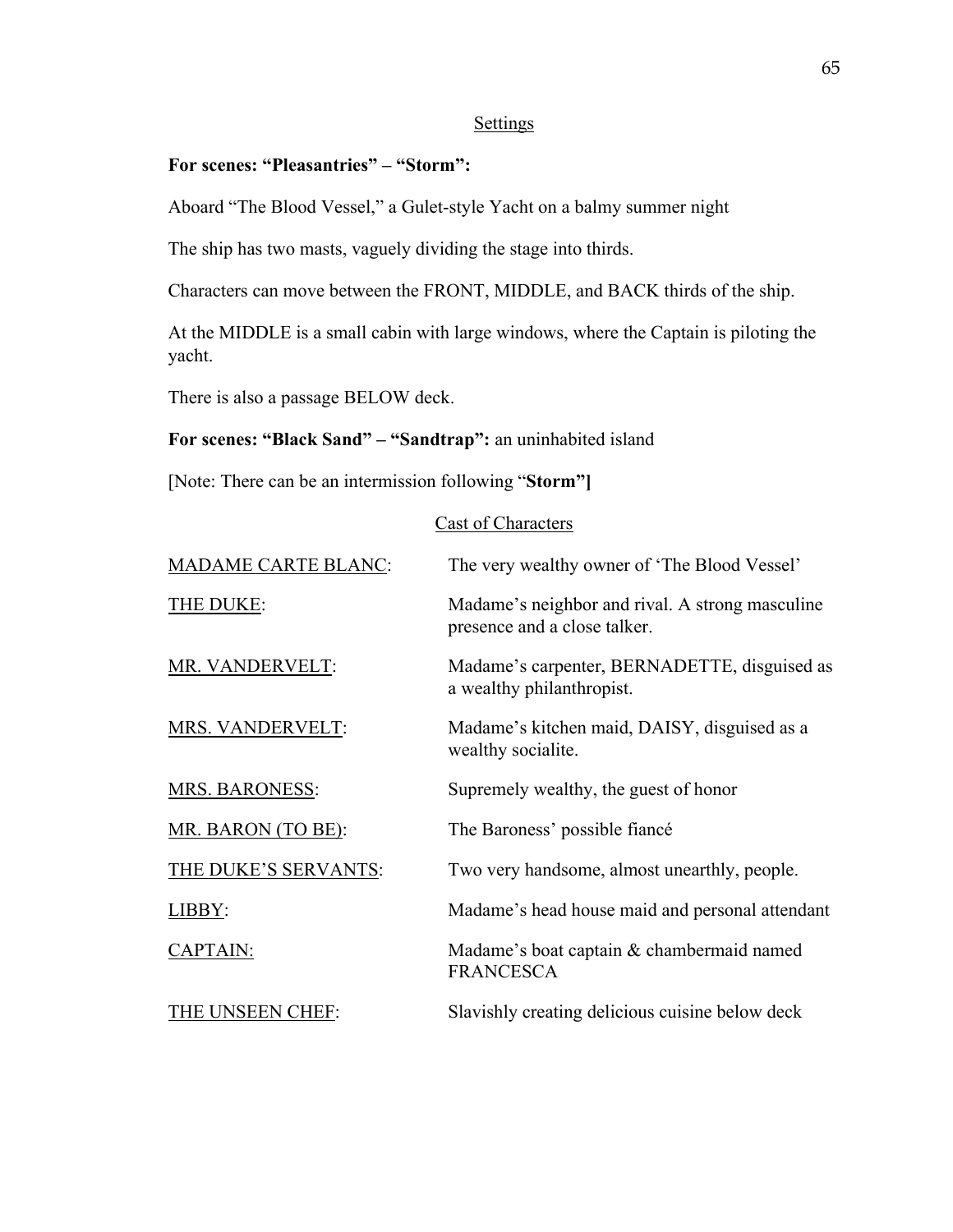#### Scene One: Pleasantries

*Lights up slow to reveal the BARONESS, BARON (to be), Mr. & MRS. VANDERVELT in a tableau vivant, ala an Irving Penn photograph, poised with various drinks in hand.* 

*LIBBY enters from the BACK of the ship in her Victorian Maid's uniform. The BARONESS, seeing her, snaps her fingers. The others turn their heads to look at LIBBY.*

#### BARONESS

Ahoy. You there. May I have a refill?

#### LIBBY

Certainly.

#### BARONESS

After all, I am the guest of honor! Tee-hee. (*she has had a bit too much already*)

*LIBBY takes her empty glass and goes to refill it.*

# MR. VANDERVELT

This is true. Why, when Margery and I were told that the Baroness would be at this gala, I turned to her and I said (*turns to Mrs. Vandervelt*) We wouldn't miss it for the world.

#### MRS. VANDERVELT

Oh yes. Why, I wouldn't have come if the Baroness wasn't going to be here. (*winks at Mr. Vandervelt)*

#### BARONESS

I blush. I blush.

#### BARON

Aw, honey. It's so cute when you blush.

#### BARONESS

Honestly, I haven't a clue who this Madame Carte Blanc is, but when I heard that the illustrious Vandervelts were to be on board – I said, "hoist the main sails!."

MR. V

Yes.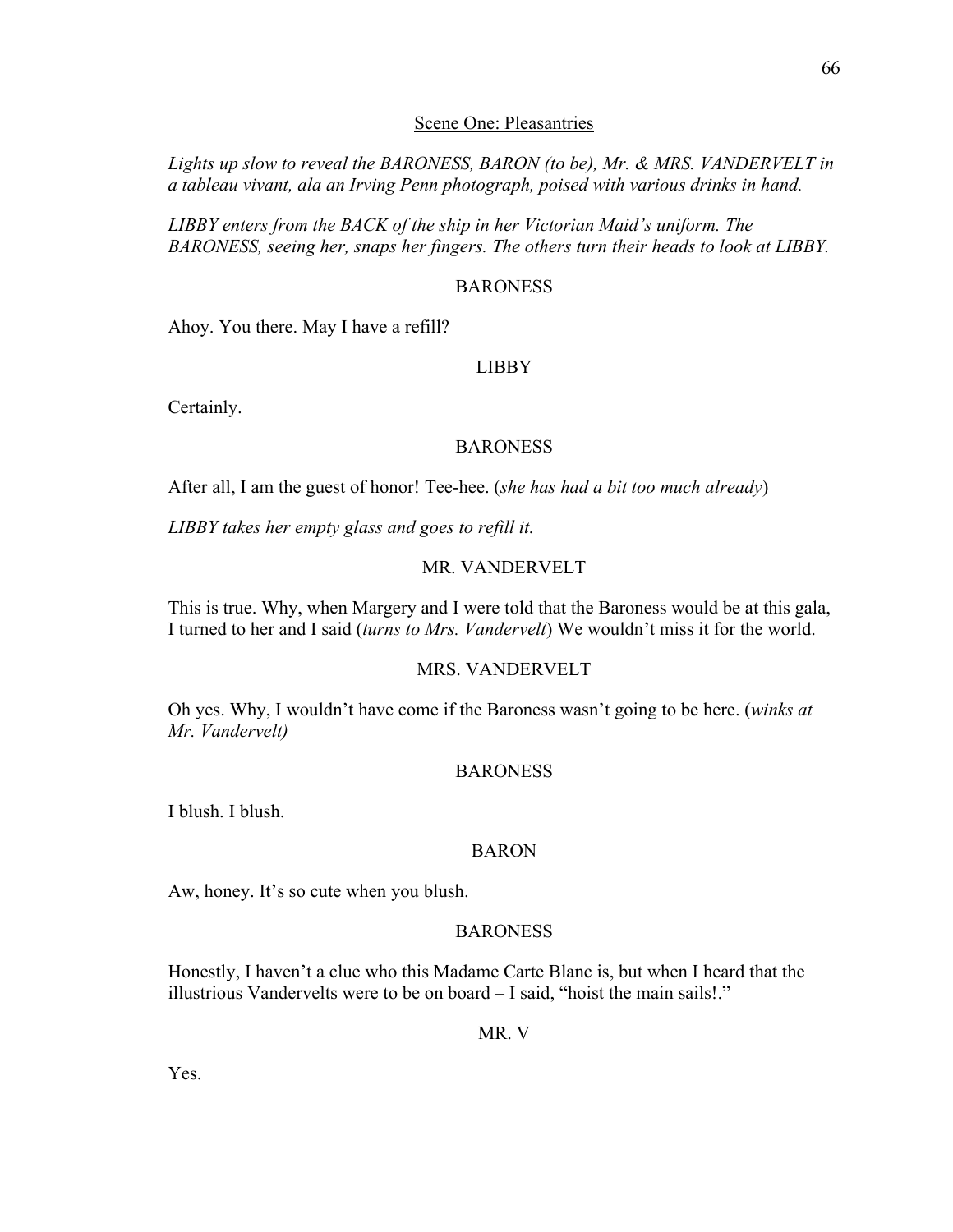#### MRS. V

*(snicker)* 

*Beat.*

#### **BARONESS**

And I just love being the center of attention.

#### BARON

That she does.

*Libby returns with the drink*.

#### LIBBY

Here you are & welcome.

*The sound of a nautical whistle from below.*

# LIBBY

Madame Carte Blanc is delighted to have you aboard 'The Blood Vessel' for its virginal voyage along the coast. She would like you to notice the newly restored and Epoxy laminated salt water resistant mahogany with an astonishing 100 years of sea life. The ship is piloted by Madame's Captain – he has his Inland Waters Certificate of Competency, his Day Skipper Badge, the Local Waters & Coastal Waters license as well as a mastery of underwater welding.

#### MR. V

What does welding have to do with piloting a ship?

# LIBBY

Um…

#### MRS. V

What about his Yacht master Offshore license?

# BARON

Surely, we are staying close to the coast?

#### **LIBBY**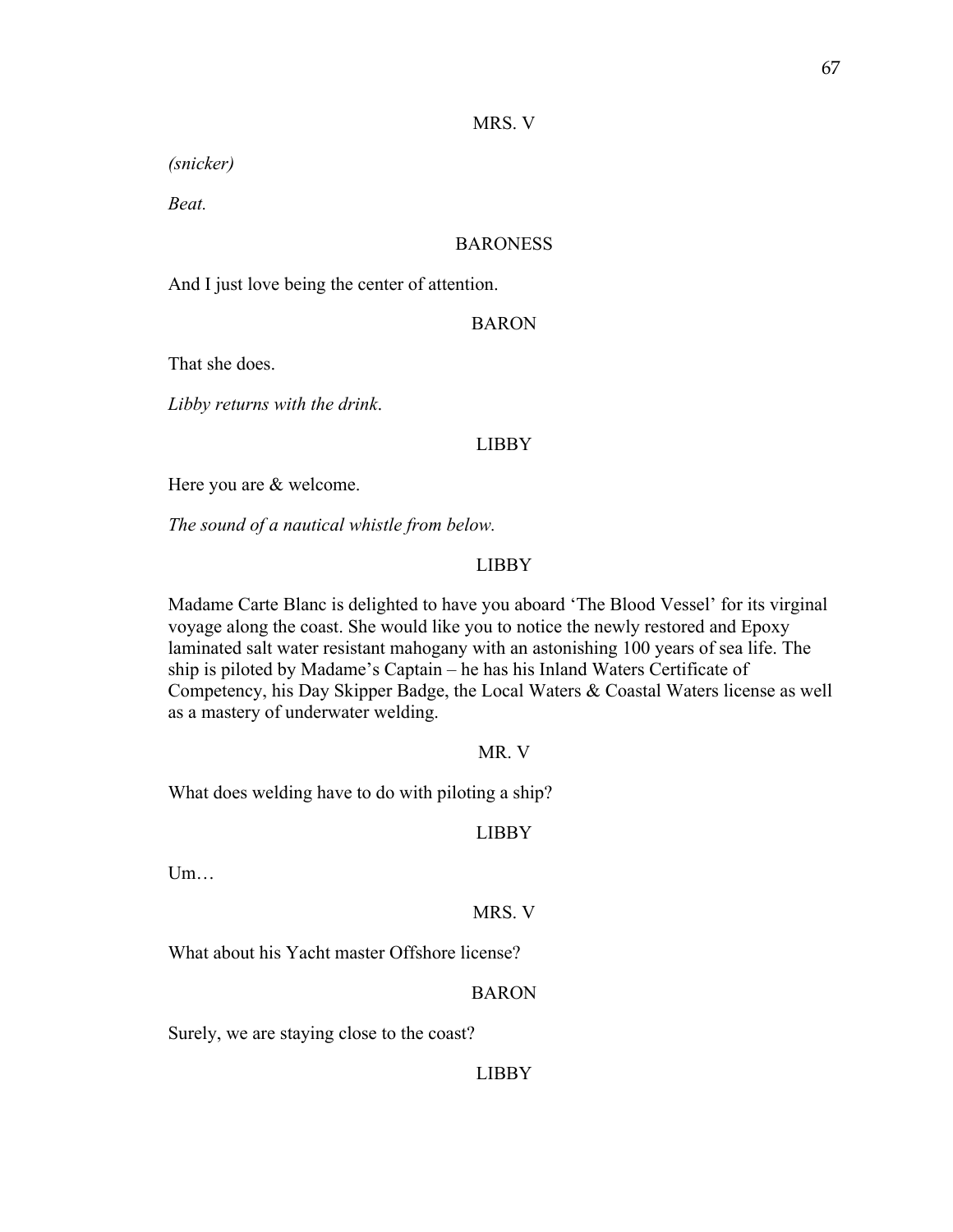Who are you?

#### BARONESS

This is my plus one. Let's call him The Baron.

#### LIBBY

There was no plus one on the invite.

*A pounding from DEEPER below deck.* 

## LIBBY

Ah, ok. Finally, our meals will be provided by Chef. He is a restaurateur, winemaker, chef, and author of three cookbooks: *Table for One*, *Table for Two*, and *Table for Three*. World renowned, yet reclusive, Chef prefers to work unseen. "Let the plate be my face and the taste be my voice."

### **BARONESS**

What does he look like?

### LIBBY

I just said-

#### BARONESS (*interrupting)*

-How do you communicate?

### LIBBY

Eh, a pulley system.

#### BARON

How very mysterious! Why, dearest, you have brought me to the most peculiar boat party.

#### LIBBY

Your name?

#### BARON

Richard Cornelius Hanson, but most people call me Rick, or Ricky, but only my brothers call me Dick, or Dicky...sometimes D or D.J. as in Dick Junior…oh yes, I am a junior.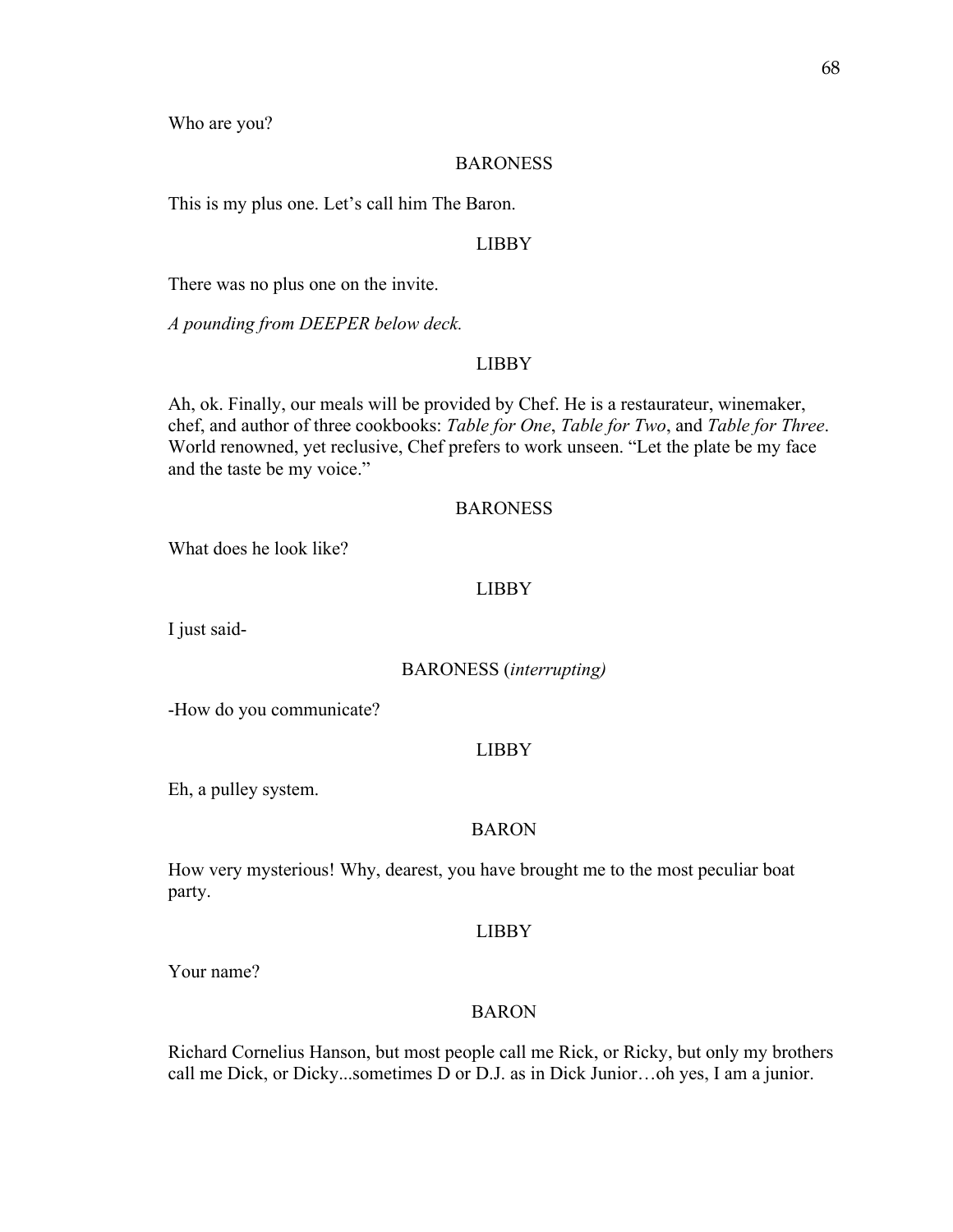*The Baron does an awkward bow.*

|                               | <b>MRS V</b>    |
|-------------------------------|-----------------|
| About twenty years her junior |                 |
|                               | MR V            |
| Now now                       |                 |
|                               | <b>BARONESS</b> |
| He is my Baron to Be!         |                 |
|                               | <b>BARON</b>    |

Or not to be, that is the question.

*The Baroness giggles. The others just stare at her.* 

LIBBY

*(to the Baron)* Do you have any food allergies?

### BARON

I am deathly allergic to shellfish.

LIBBY

Noted. Can you swim?

## BARON

Absolutely not.

*The Vandervelts exchange a look. The sound of a nautical whistle.* 

## LIBBY

And now, may I present to you, the ubiquitous Madame Carte Blanc.

*LIBBY unlatches a door in the floor. She then pulls on a pulley, straining as MADAME rises from below in a glittering diamond dress & Cosmopolitan drink in hand. Her smile more of a grimace and an exaggerated mole on her face. The platform wobbles and stalls for a moment; MADAME only halfway up.* 

# MADAME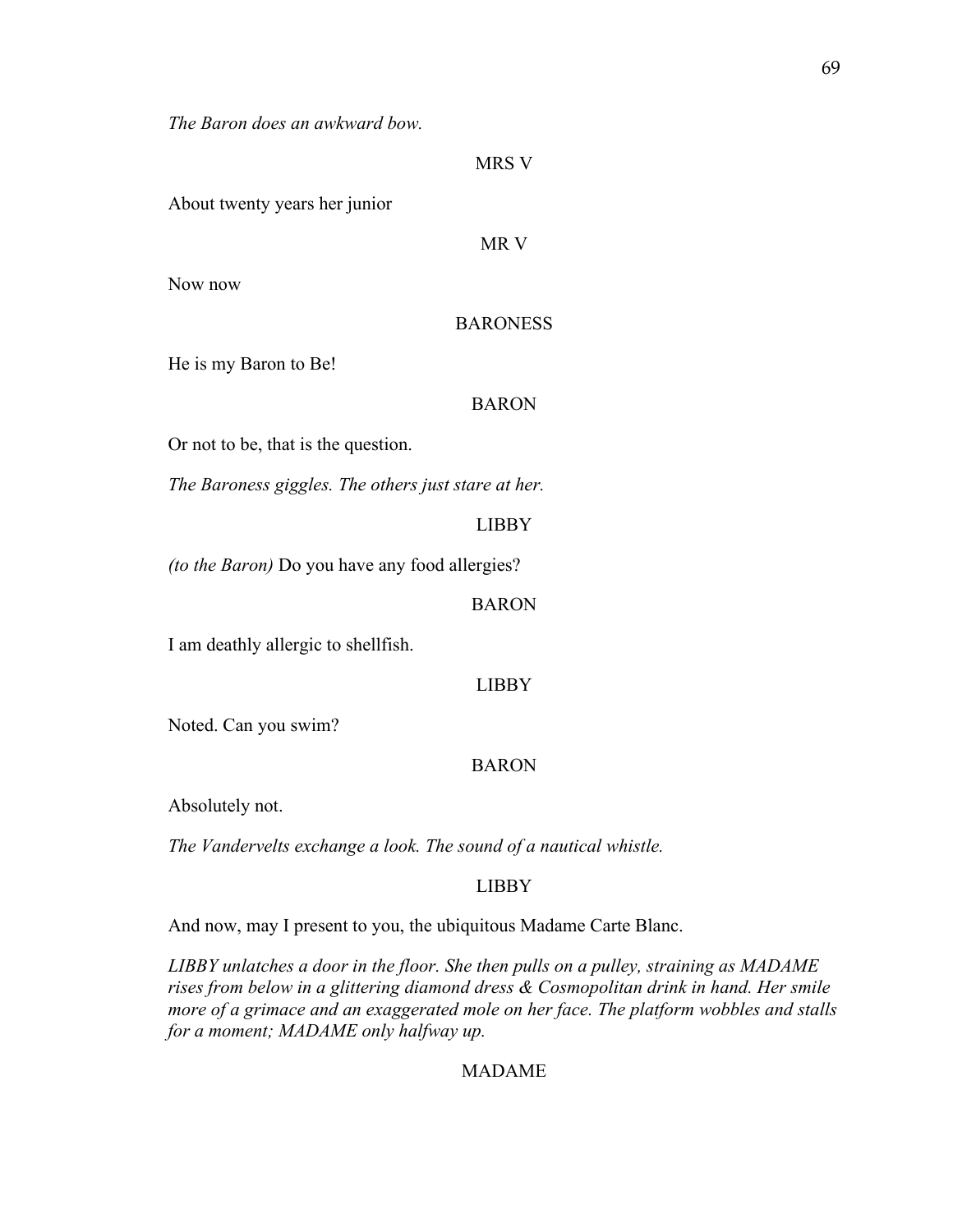Libby.

# LIBBY

# *(out of breath)*

*Libby continues with the pulley system and Madame is finally able to step off her platform, empty glass in hand.* 

## MADAME

Welcome. By now Libby has introduced you to tonight's Captain and Chef. She was quite eager to introduce me to you, but I think it is more appropriate if I tell you a little bit about myself. *(clears throat)* a little speech I prepared. Oh. Where did I put it, Libby?

# LIBBY

Left glove.

*Madame attempts to retrieve it still holding the glass. Libby comes to get the glass from her.* 

## MADAME

A refill, dear. And with a bit more zing and less zang. Capiche?

*Libby nods and exits.* 

## MADAME

*(pulls a scroll out of her gloved hand & unrolls it)* Welcome aboard my gullet or as they say in Italy, "goletta." Once a fishing vessel and now my Blood Vessel, the last gift of a dear lover (*dramatic sigh)* Erich.

Why he left me, alone & heartbroken? Well, only the sea knows.

All I know is that he lost *this* boat at a poker game in Monte Carlo. There he was, out on the pier, as the man who won his boat drifted away into the night. Erich was nursing a tumbler of whiskey and I was nursing the waif "loneliness" -having just lost my husband, Amador.

And so, we met: strangers in the night. I had just docked my own boat, The Vagina Dentata, when I came upon him. We sailed back to my estate and I locked him away in the Nautilus Room – my heart's treasure. Mine. I gave him this whistle should he ever need my warm embrace. (*Sad blow on whistle)*

*At the FRONT of the boat; a grappling hook! The DUKE and his TWO SERVANTS bob up from the sea in diving gear.*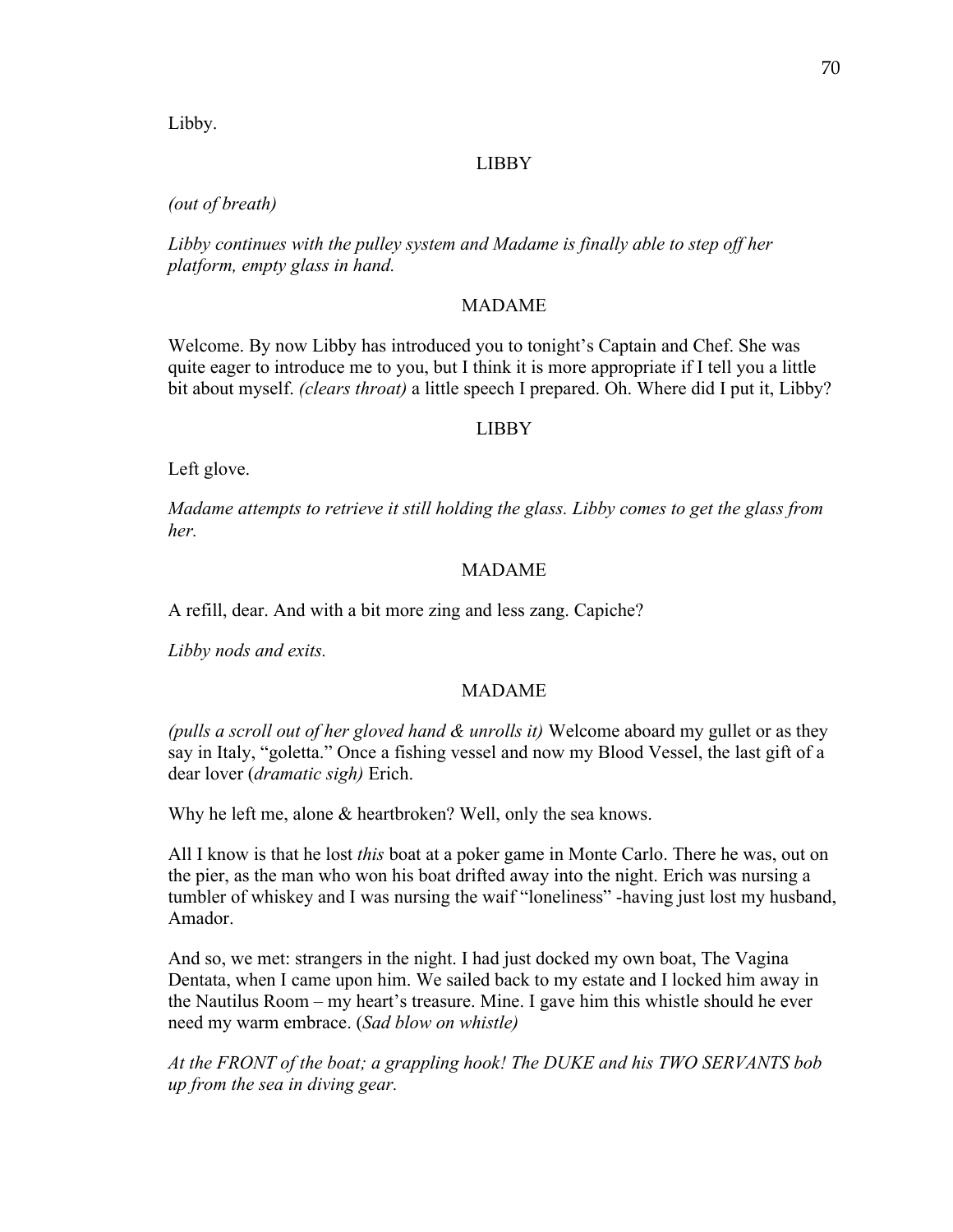## MADAME

Erich & I were inseparable. For a while. Until one day, someone unlocked my heart's treasure. He stole away in the night to take my boat and crashed it against some rocks. To the murky depths, he was lost.

## *(Wipes away a tear)*

For seven days, he was in the Irish Sea, twisting and whipping about. That broken marionette strangled with seaweed- glittering with dinoflagellates, reeking of cuttlefish. My sad little scallop.

Those seven days I wept for I knew a terrible thing had happened to him. In my dreams, he was a merman, singing to me in garbled speech. (*singing an old sea shanty)* Cause her hair was green as seaweed, her skin was blue and pale, I loved that girl with all my heart, I only liked the upper part, I did not like the tail.

*The DUKE and his TWO SERVANTS have now climbed aboard the FRONT. One SERVANT climbs up the mast to release a colorful green, purple, and white parachute.* 

## MADAME

I was there when they fished him out of the sea. *(she blinks hard & wobbles)* Anyway, I found his vessel for sale when I was looking to replace my stolen one. Funny, isn't it? Finding his ship for sale after losing my own? How a ship finds its *true* master? Reminds me of a poem by Lord Alfred Tennyson:

"Sunset and evening star,

And one clear call for me!

And may there be no moaning of the bar,

When I put out to sea,

But such a tide as moving seems asleep,

Too full for sound and foam,

When that which drew from out the boundless deep

Turns again home."

*The parachute lands on the ship's deck near Madame's feet. There is a small gold package attached to the parachute. She ignores it. The guests look up: where did it come from?*

# MADAME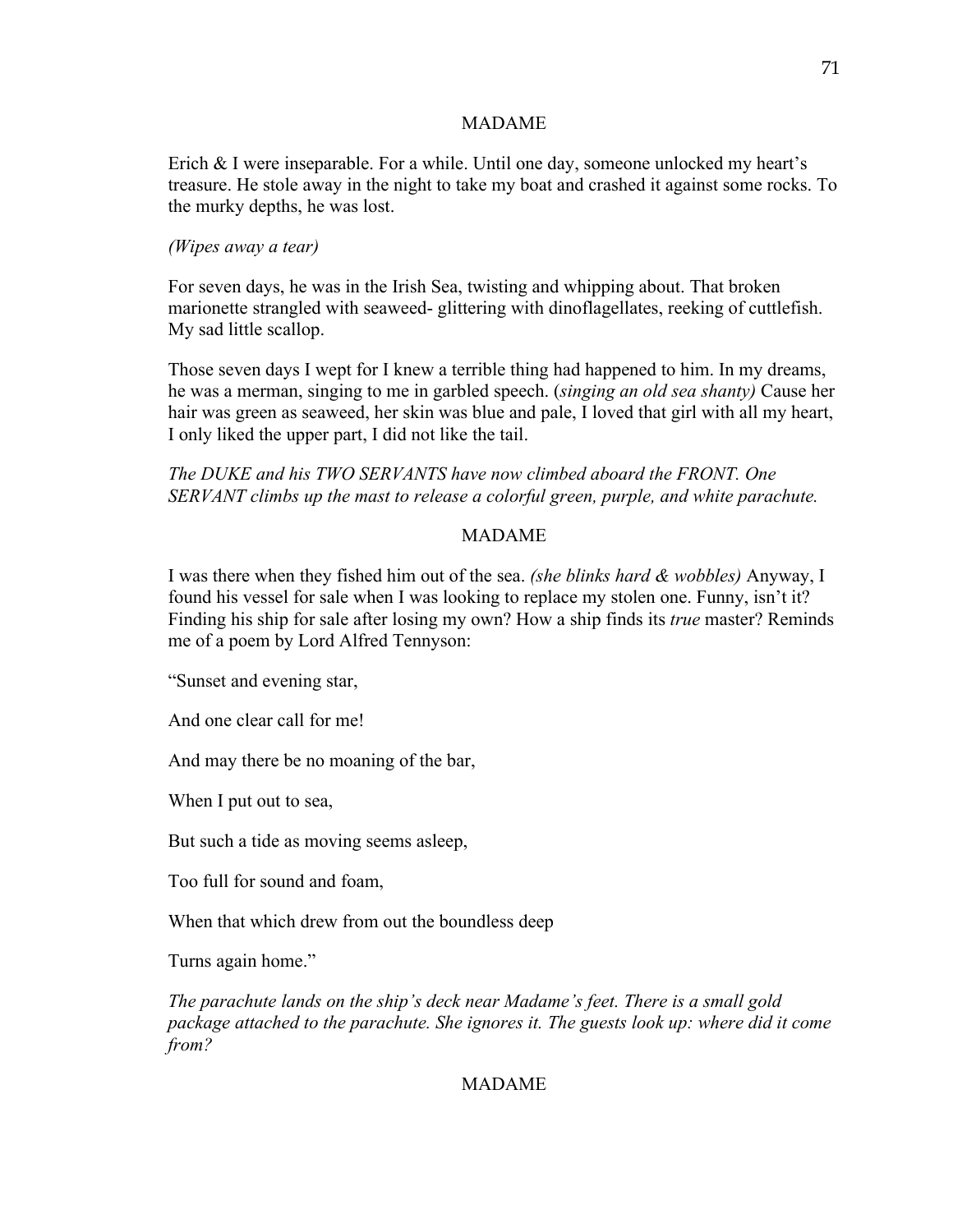(*continues with the poem, quite annoyed that no one is listening)*

"Twilight and evening bell,

And after that the dark!

And may there be no sadness of farewell,"

*Libby enters with a fresh, pink Cosmopolitan.* 

### LIBBY

Madame, a gift for you! How lovely!

# MADAME

"When I embark" –

Oh fine! I'll open it. To whomever put such glorious effort into delivering this to me, I applaud your intentions and will cherish whatever is inside.

*Libby hands her the gold package and Madame opens it to reveal an action figure that resembles the Duke. Libby looks over –*

## LIBBY

It has a button!

*She presses it and the little figure announces:*

"THE DUKE HAS ARRIVED!"

*The guests gasp, look around. The Baroness claps.*

### BARONESS

Oh goody! The Duke!

*The DUKE, in his wet suit and flippers, enters. He is escorted by his two gorgeous SERVANTS in gold boxer-style shorts.* 

#### DUKE

It is I!

*He bows. More clapping from the Baroness. Madame throws the action figure overboard and beckons to Libby.* 

## MADAME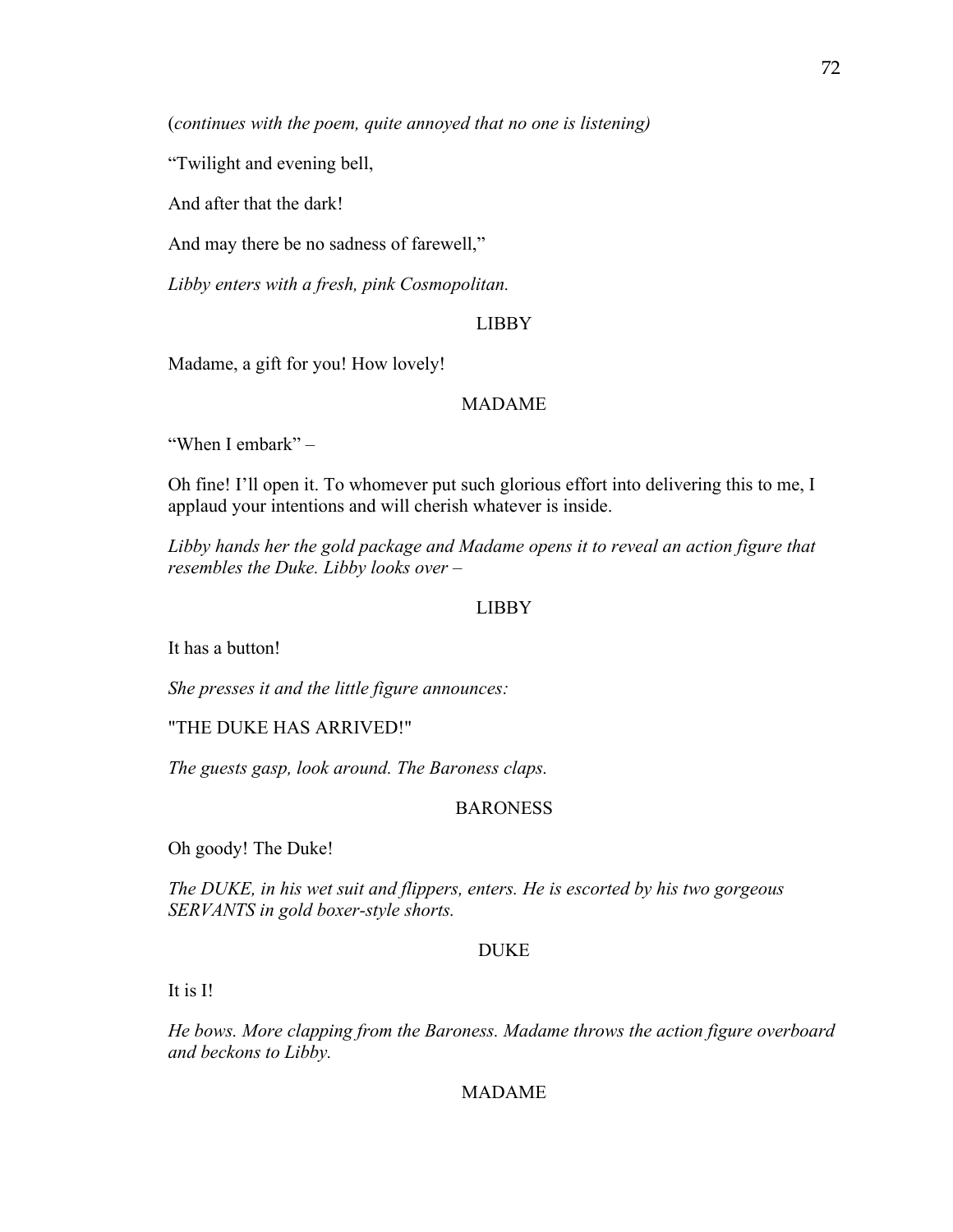Help me to change.

*The Duke stops her.* 

# DUKE

Madame, like starlight you are! May I kiss your delicate hand?

*Madame holds out her hand and the Duke gets down on one knee to kiss it.* 

## DUKE

My dear, you wouldn't happen to have a suit on board? This adventurous undertaking has so racked my mind with sharks, grappling hooks, accordion, and other party favors - plus the sheer (strategic!) timing of the parachute to my arrival that I have forgotten to bring a change of clothes. Alas, I am only in a wetsuit & flippers, hardly the proper attire for your vaginal voyage.

# MADAME

Virginal.

## DUKE

Yes.

*A shark smile with red lipstick:*

## MADAME

Dearest Duke. This is a boat not a boutique. Libby…help me, I can barely move in this cursed dress.

*Madame exits to the BACK of the boat with Libby. Changing clothes:*

# MADAME

The nerve! Usurping my party in such fashion. Why, I could just-

*She punches something.* 

## LIBBY

Deep breath

#### MADAME

But he will ruin everything Libby!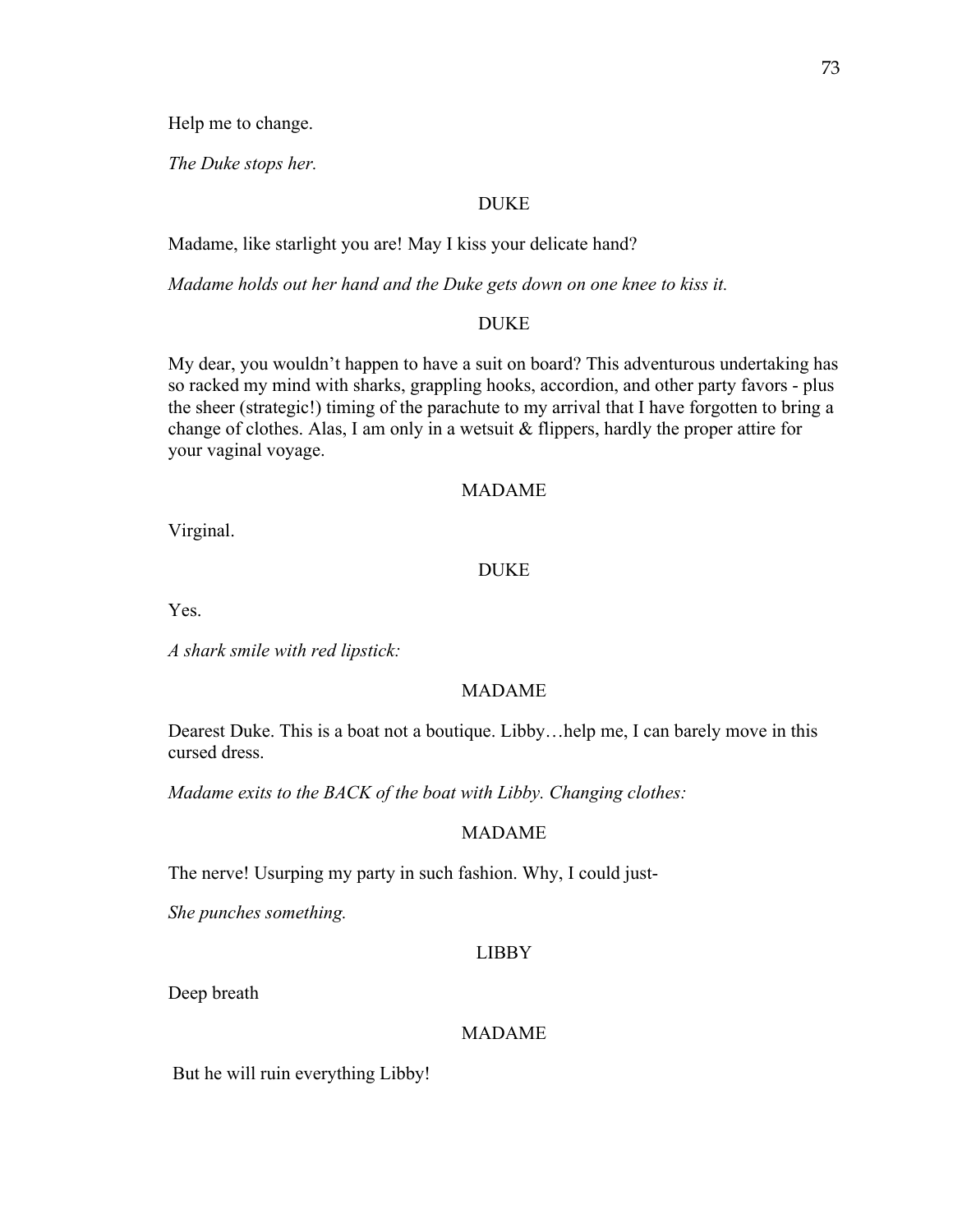#### LIBBY

Nah. He is the Duke. And what does the Duke always do at parties?

# MADAME

Yes, yes

# LIBBY

He passes out somewhere most embarrassing

# MADAME

Do you remember the time he passed out in the Judge's lap?!

#### LIBBY

Well…. okay. I'm not so sure-

# MADAME

-And the time we stuffed him in the coffin we bought for Amador! What a lark!

#### LIBBY

Actually, he didn't really mind that

# MADAME

Oh Libby, I could just strangle him- with my, my, hmm…what do I have that I could use?

## LIBBY

We are on course and nothing will stop us

# MADAME

Come, zip me darling.

*Libby joins Madame behind the dressing screen. Back to the MIDDLE:*

MRS. V *(approaching the Dukes Servants)*

Hello.

### SERVANT #1

Ahoy.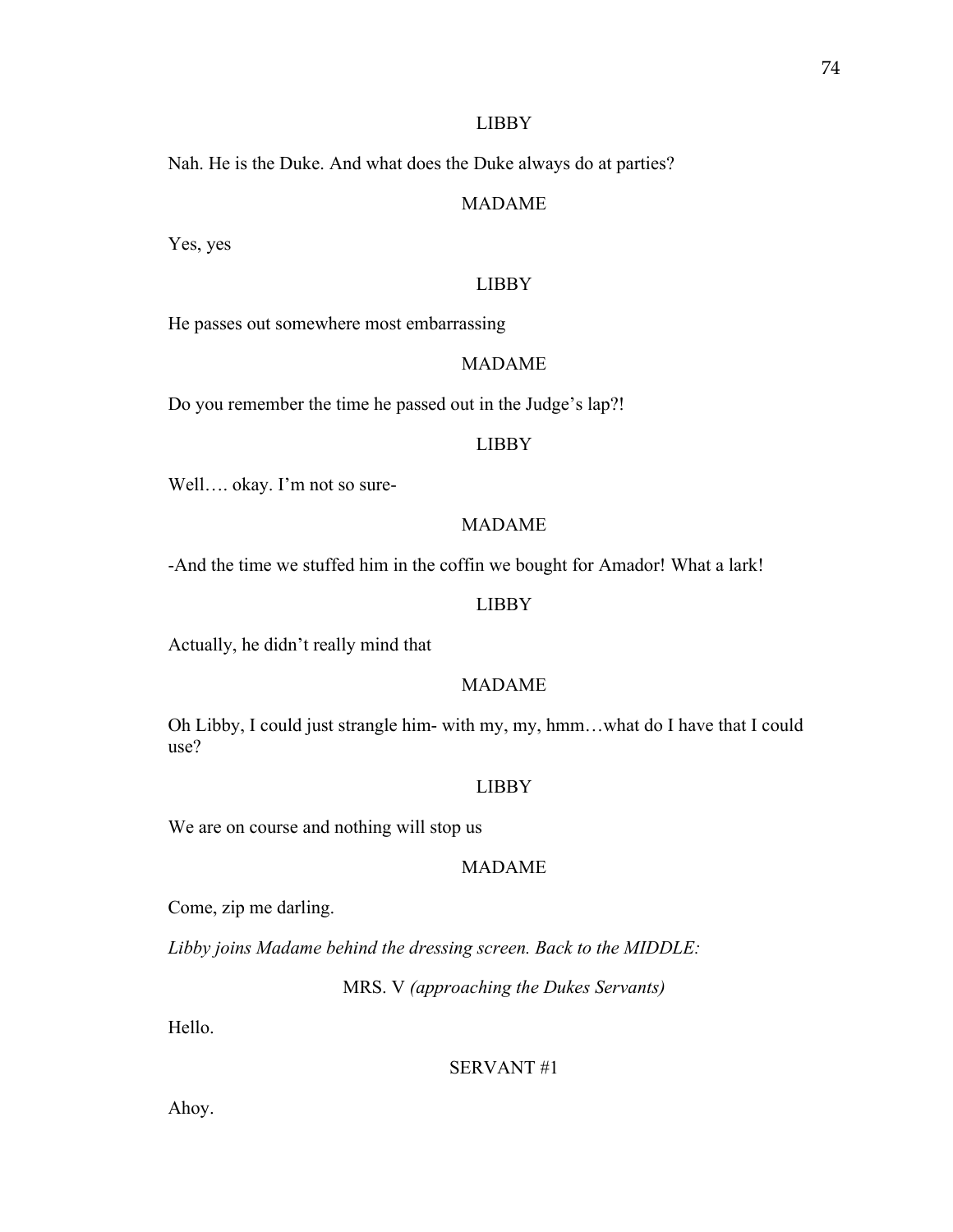### MR. V

Gold shorts, really? Is the Duke going through another mid- life crisis?

*Servant #2 nods.* 

# MRS V

Didn't he have you two wearing lion heads and fur pelts at Madame's last party?

### SERVANT #1

Started to smell

*Servant 2 nods.* 

#### MR V

Yes. It was most rank.

*Curious looks. The Duke walks over.* 

# DUKE

Neither cool nor warm but balmy, eh?

*He pulls at his wetsuit near the crotch to un-stick it. Mrs. V giggles.* 

### MRS. V

You wear that suit well, Duke.

## DUKE

Mrs. Vandervelt, is it? And Mr. Vandervelt. Charmed to meet you at long last.

*The Duke kisses MR. Vandervelt's hand.* 

# MR. VANDERVELT

We would be fools to miss a party hosted by the fabulous Madame Carte Blanc.

#### MRS. VANDERVELT

Fab-u-lous.

## DUKE

This? This is but a shindig. I believe many of my invitations to you have been lost in the post for I, the Duke, throw the most lavish parties this side of the continent.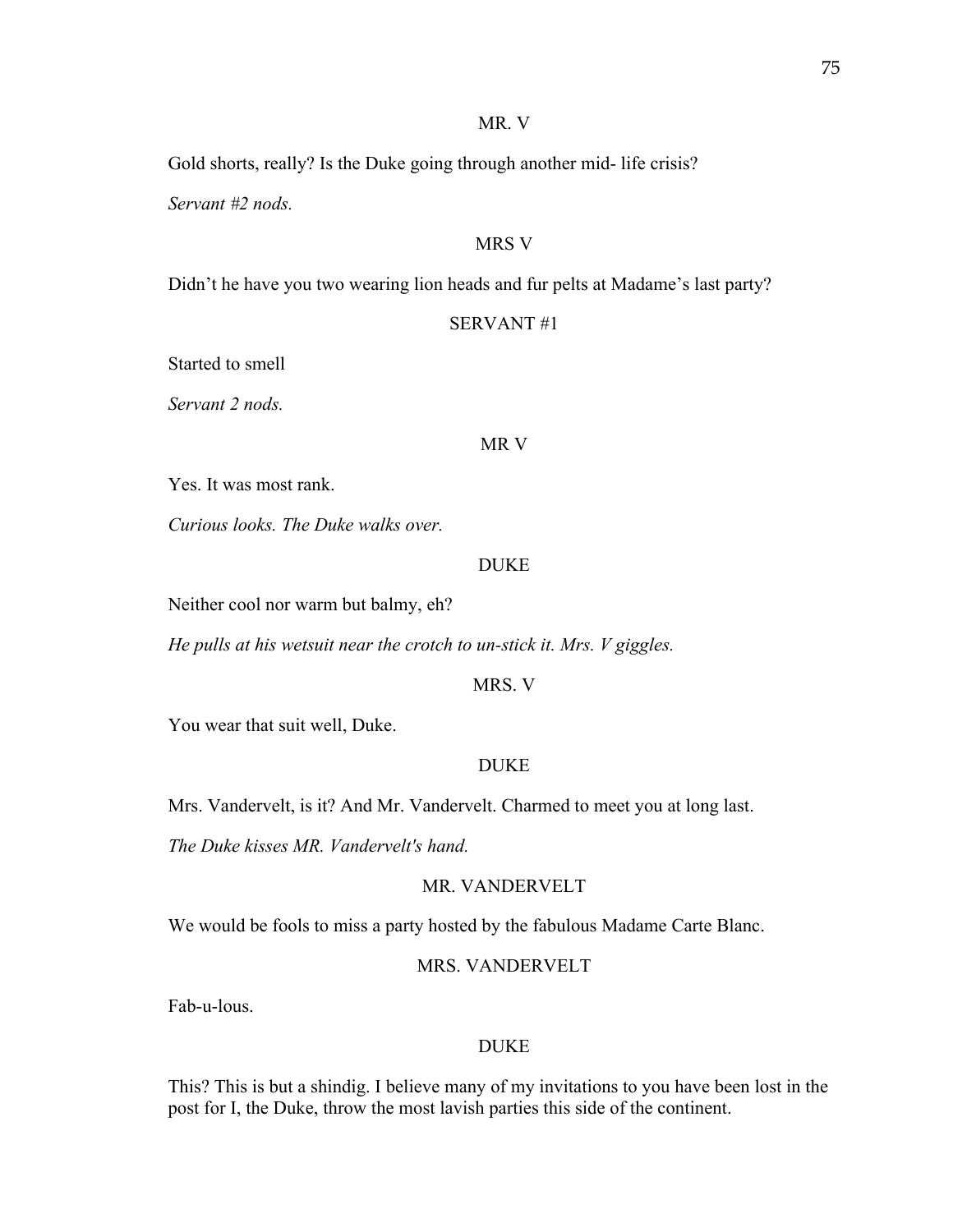#### MR. VANDERVELT

We are very busy people.

### MRS V

Yes, I am a wealthy socialite

MR V

And I am a wealthy philanthropist. Ho hum.

# DUKE

Yes. Yes. I am happy to meet you finally. (*snaps at servant #1)* Give them the envelope.

*Servant #1 produces an envelope from the golden shorts.* 

## MR. V

Ah...

# DUKE

This here is an invite to my 10th Annual Boat War.

MRS. V

Thank you.

## DUKE

It's good blood sport. You would enjoy it. Oh. I almost forgot. During our swim over, an old Harbor seal followed in my wake. I think he thought I was his cousin.

*Polite laughter. All join the Duke as he does a seal bark impression.* 

# DUKE

Finally, I just slapped the creature –

*He slaps Servant #1.* 

# DUKE

And said: alright you freeloader, I've let you ride my stream now what will you give me in return –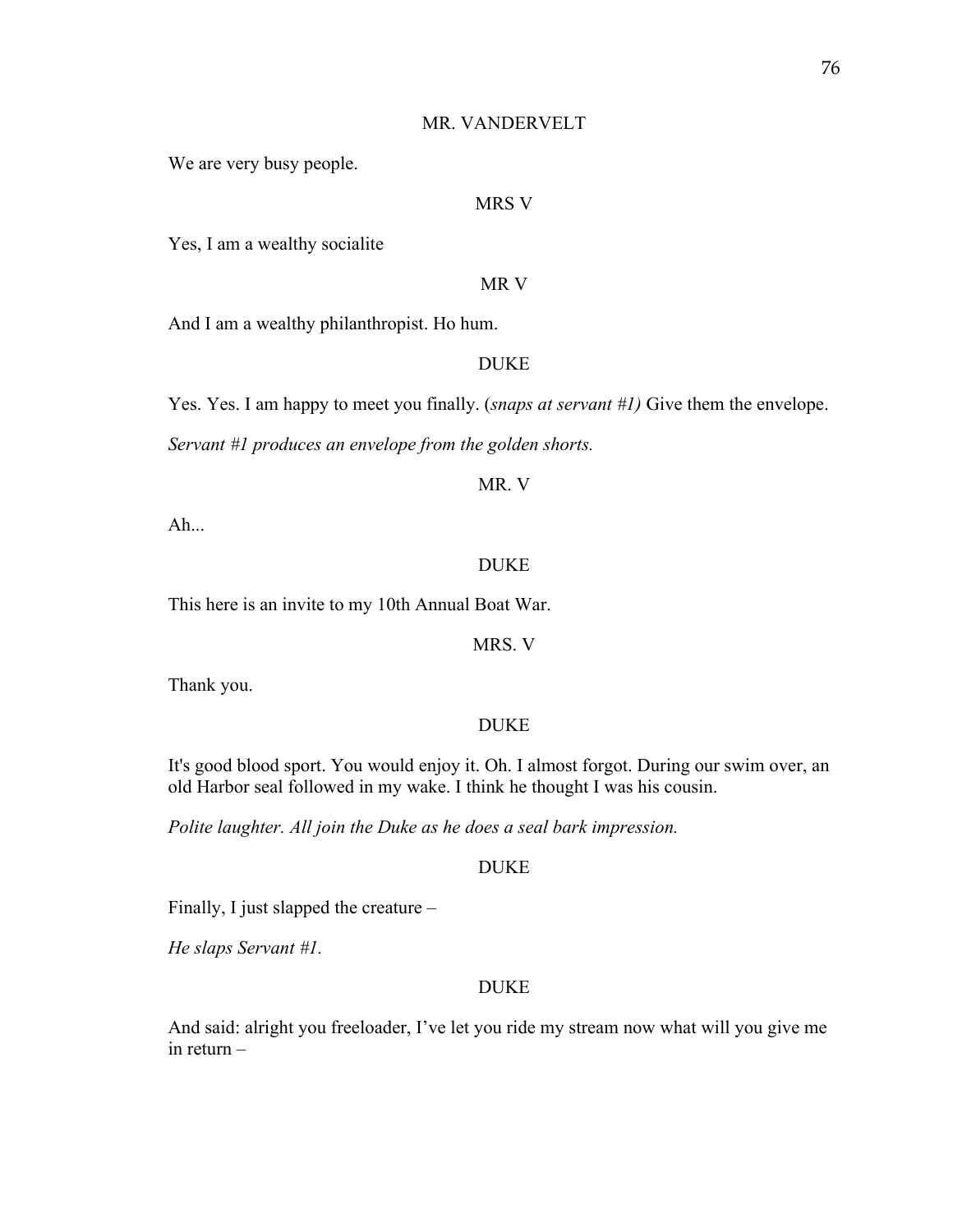*He snaps at Servant #2, who nods and exits to the FRONT. Servant #2 hoists up a dead baby seal with some netting and carries it back to the Duke.* 

# DUKE

No easy feat. Like wrestling an oiled up half-man with no arms or legs, but in the end, I did manage to defeat the creature with my bare hands.

*The seal is dumped on the floor in front of the group. Gasps. Chuckling. Servant #1 rubs the welt on his cheek.* 

# DUKE

In return, it gave me its life.

*Madame steps out from behind the changing screen in an asymmetrical 'mostly black with a triangle of white' cocktail dress. Libby hands her a fresh drink. She starts to walk towards her guests when the CAPTAIN pops her head out the cabin window.* 

# CAPTAIN

Madame, I'm afraid we will have to stay close to shore. There is a fierce storm on the way.

*Madame throws the contents of her glass into the Captain's face.* 

## MADAME

Full steam ahead!

# LIBBY

Not a steam ship.

## MADAME

You know what I mean Libby! Fetch me another cocktail. And wheel out the Scallop and Olive Eyeball canapes. All this dressing has made me hungry.

# CAPTAIN

My eyes are burning!!! Ahhhhhh

# MADAME

Libby.

*Libby produces a napkin from her apron pocket and dabs at the Captain's eyes. Madame walks away to join in on the laughter (the Duke has gone 'full seal')*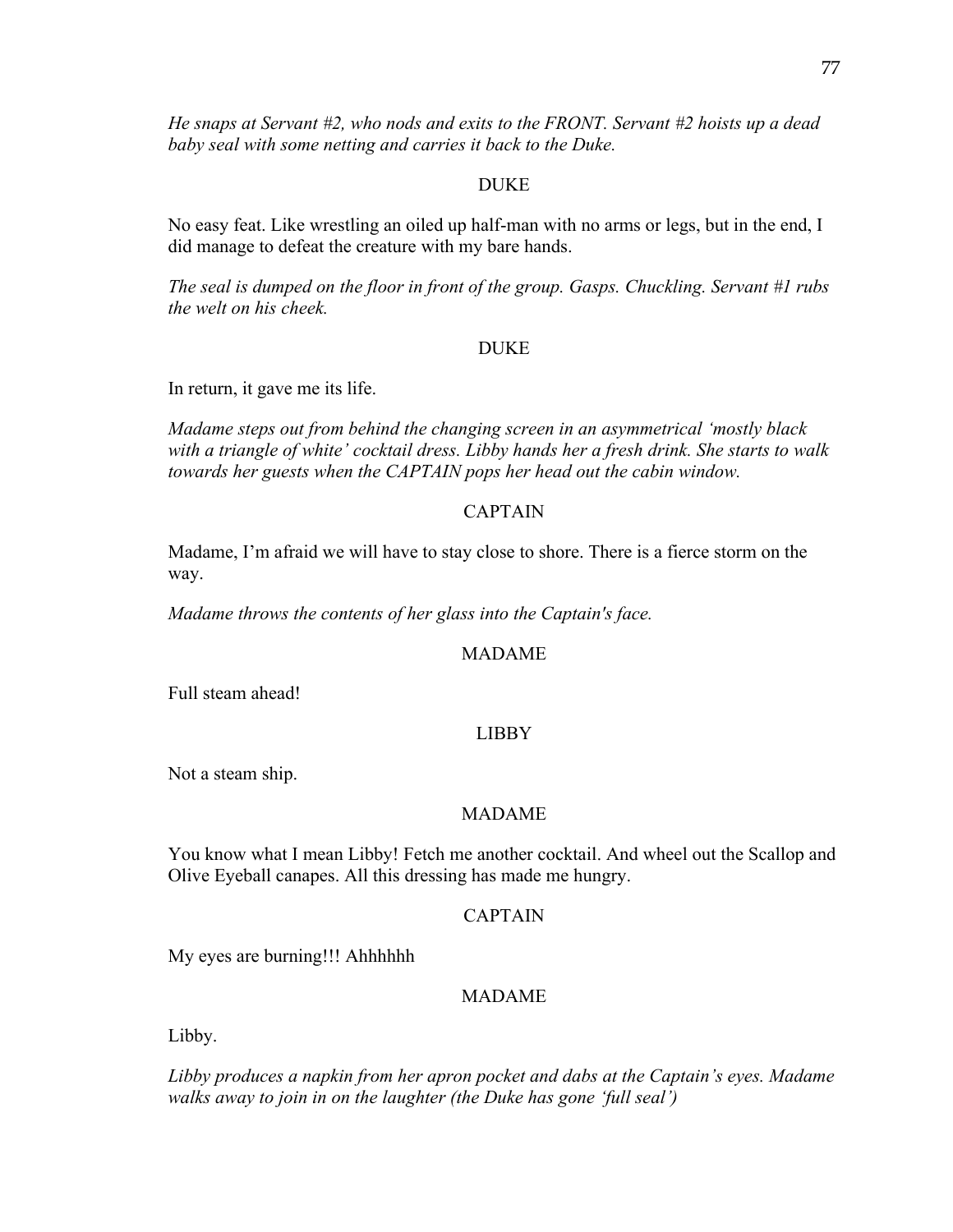# **CAPTAIN**

Thanks Libby.

# LIBBY

Don't worry about the storm.

# CAPTAIN

I can't help it. This is my first voyage & I don't want to crash.

# LIBBY

Just stick to the plan.

#### CAPTAIN

Oh Libby, I can't wait to be free.

*The Captain hugs Libby & tries awkwardly to kiss Libby who gently removes herself from the situation.* 

# CAPTAIN

We are all counting on you.

# LIBBY

Alright, get back to the controls.

*Fade.*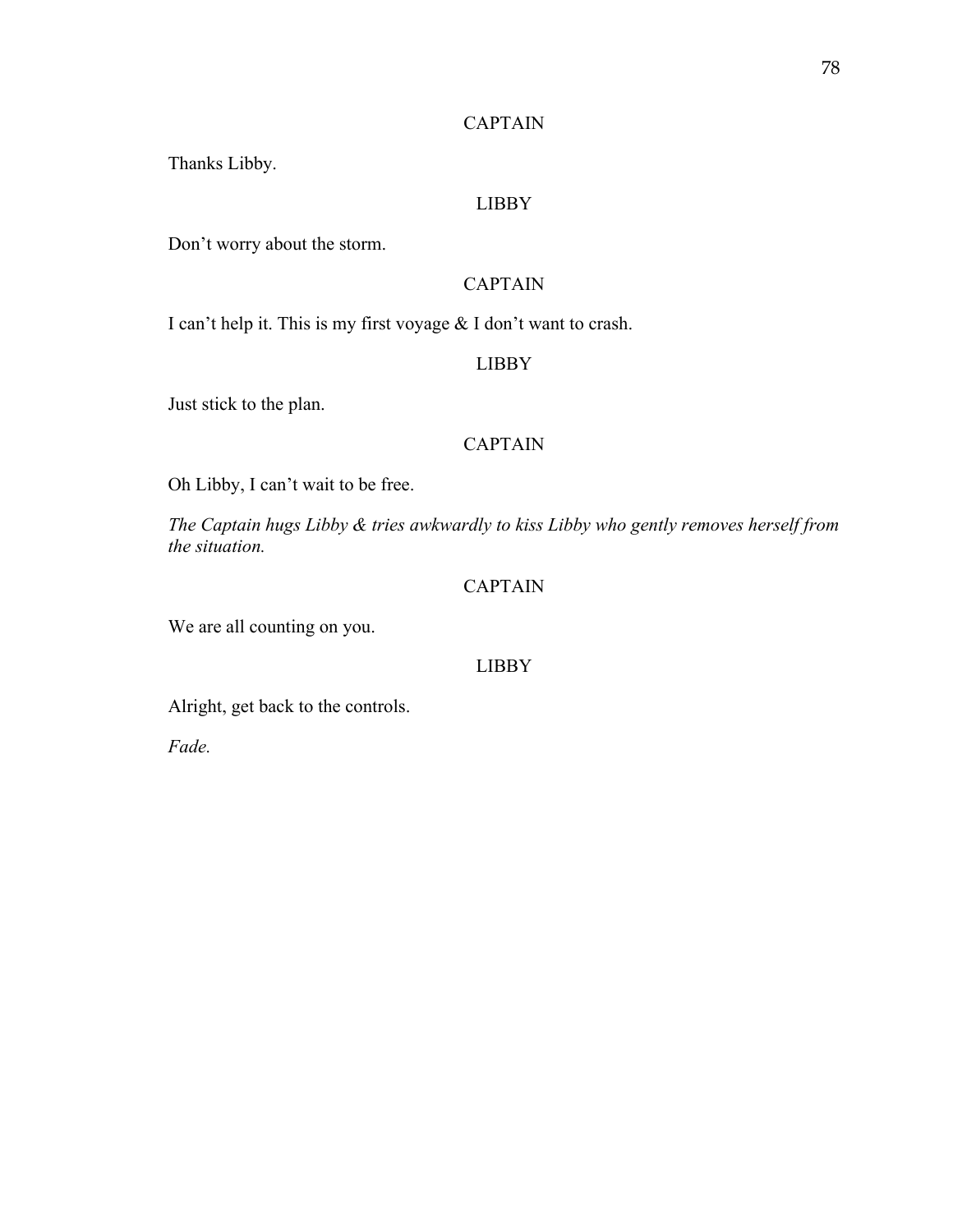## Scene Two: Entertainment

*Lights up on the MIDDLE of the boat. Libby is wheeling away an empty food cart.* 

*Madame blows on her nautical whistle.* 

# MADAME

While those gorgeous little canapes are broken down by bile and transformed into chyme, before making its way into the three parts of the small intestine, my favorite part is of course the duodenum, I would like to offer a selection of my life in dramatic theatrical fashion. It is a scene wrought with desire & longing:

Erich, as played by the Captain and Madame, played by the servant Libby, have been in love for some time. Not knowing that this is the last time she will see her il inamorato, she squabbles with him. I invite you to watch this deeply affecting & terribly tragic event. Please note: Captain and Libby are not classically trained actors. I have worked with them for days and we are lucky that they can project and annunciate. Let us remember that it is the words that give rise to speech  $\&$  emotion and those words were penned by my most manicured hand. The right hand. And now, without further ado, I present to you:

"The Squabble that Pushed my Lover out to Sea (to die)."

*Polite clapping. The Duke fakes a yawn. This is not missed by Madame, and she stands next to him.*

*Awkward silence.* 

*Madame blows her whistle. The Captain stumbles in with an Erich Mask on (let's say it looks like a handsome man's death mask)*

# CAPTAIN

Libby needs help with her costume.

## MADAME

So why don't you help her?

# CAPTAIN

I can't see.

# MADAME

TRY.

*The Captain stumbles off to the BACK.*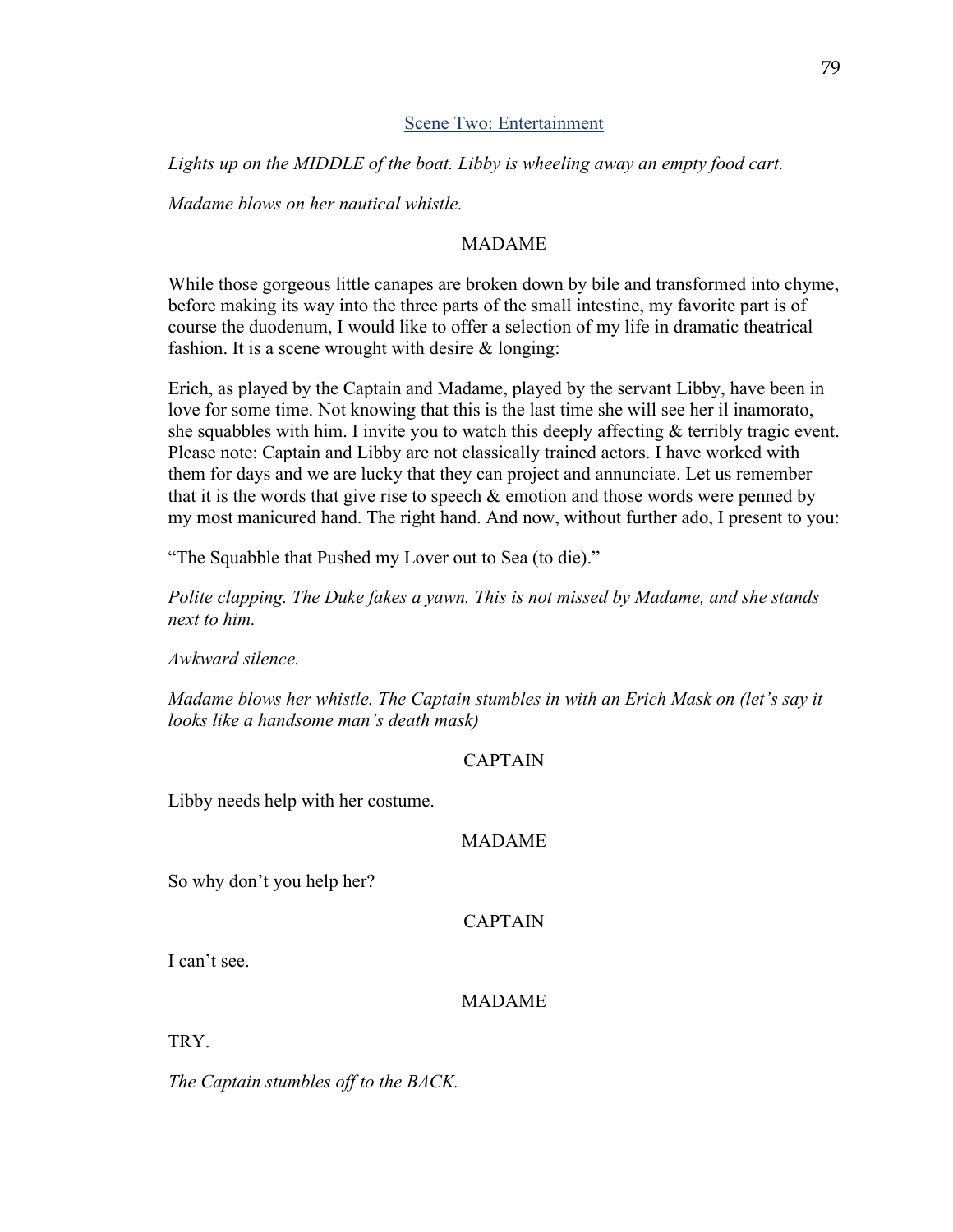#### DUKE

Madame, how very exciting & Avant Garde! Very different than your usual cliched theatrical endeavors.

## BARONESS

Why were the eyes closed on that mask?

#### BARON

It appeared to be a death mask.

### MADAME

Indeed, it is a replica of Erich's face. Who are you?

#### BARONESS

Oh, my goodness!

#### BARON

Rick, or Ricky. Her plus one.

# DUKE

A death mask. Most ingenious! Had I done that with all my dead lovers! *(chuckle)*

*The Servants exchange a look.*

# MADAME

I had a surgeon in the art studio to advise the mask maker – on account of Erich's bloated face. What you will see here is as he looked before his death. BEFORE someone stole him from me!

*The Baroness gulps.* 

#### DUKE

And did you have a mask made for yourself?

## MADAME

Well, of course. Except, my eyes are always OPEN.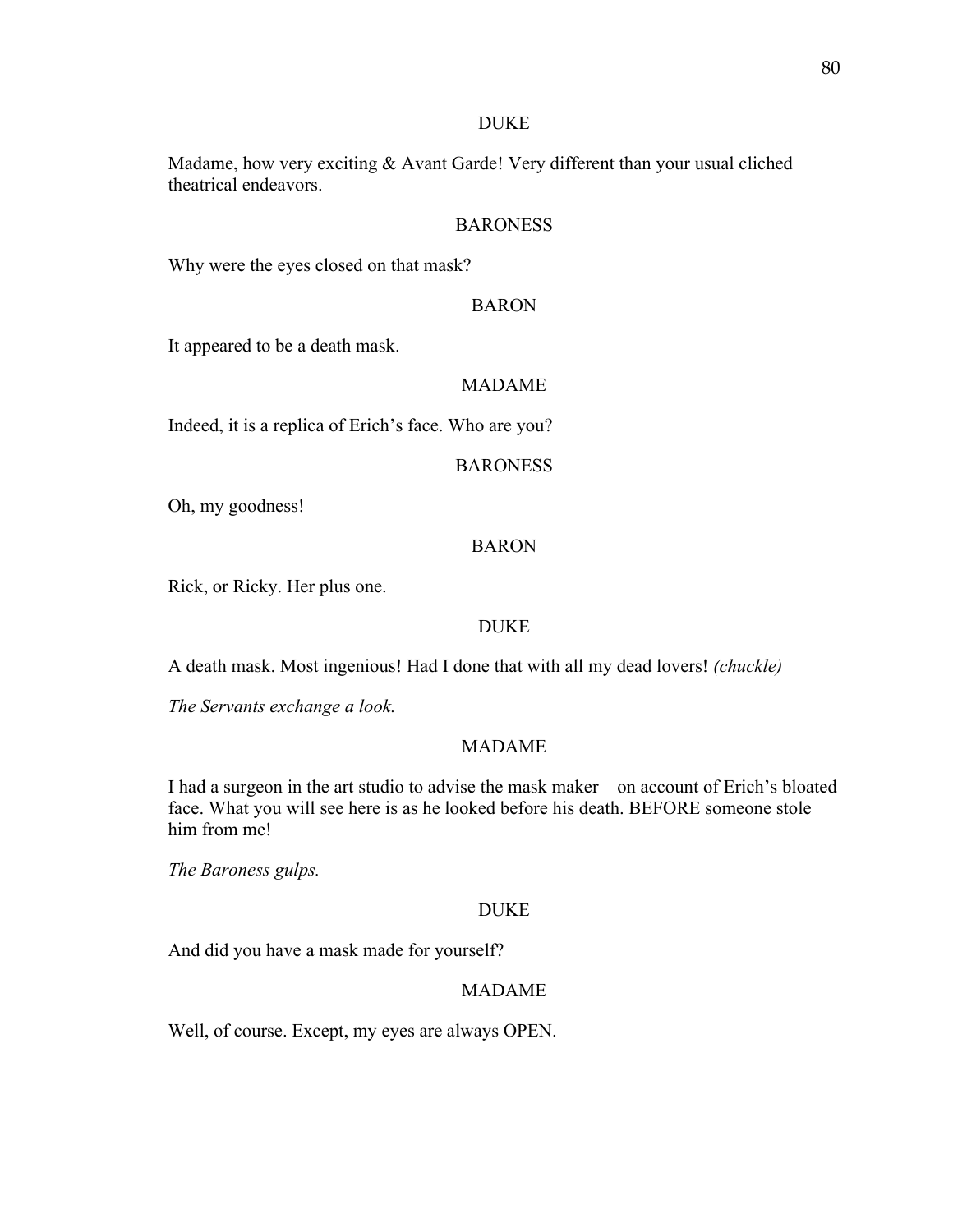*Libby & the Captain enter, in their respective masks. Libby is wearing a long white gown studded with conches and other various seashells. The Captain is in a ruffled, white satin poet blouse.* 

#### MADAME

Quiet now. It begins.

#### LIBBY (*as MADAME*)

Erich, darling, where were you last night? I went up to the tower and found only a cold cot where your warm body should have been.

#### CAPTAIN *(as ERICH)*

I went out, my dearest, to the beach. The moon spoke to me in soft whispers "come out, come out, wherever you are"

#### LIBBY (*as MADAME*)

But I needed you, under that full moon! It was the most harrowing of days and your comfort was required. How did you even get out? The door was locked.

### CAPTAIN *(as ERICH)*

Ah, my love. One of your servants took pity on my condition and allowed me passage to the sea –

LIBBY *(as MADAME)*

Which servant?

CAPTAIN *(as herself)*

*(hesitates*) Um…

#### LIBBY *(as MADAME)*

Never mind, I'll get rid of them all.

CAPTAIN *(as ERICH)*

No, please. I won't ever go out on my own again.

LIBBY *(as MADAME)*

My sweet, you can always visit the sea with me –

CAPTAIN *(as ERICH)*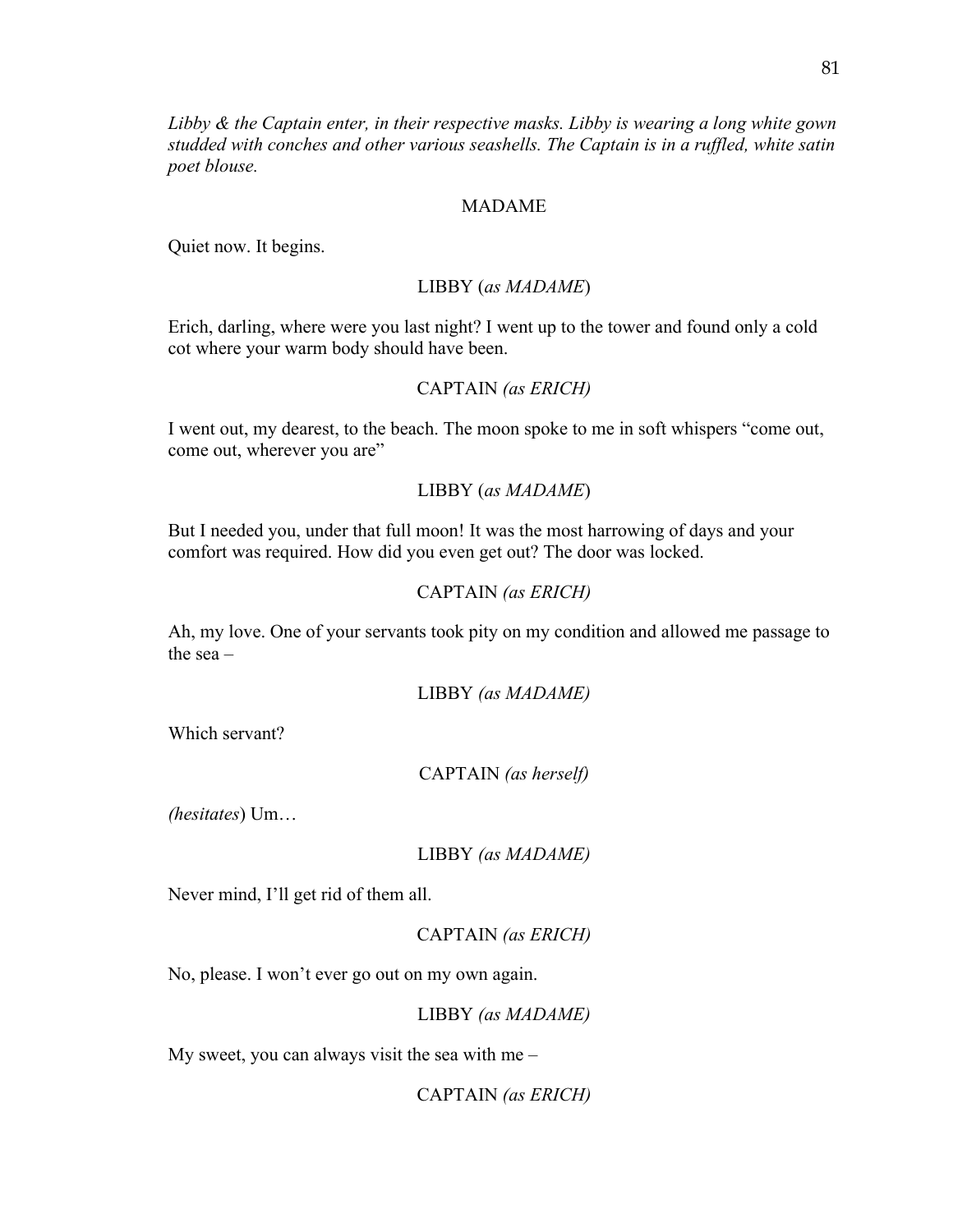You must understand, fair maiden, --

*The Captain snorts.* 

LIBBY (*as herself)*

Stop it. You're going to make me laugh.

```
CAPTAIN (as herself)
```
It's just –

# LIBBY *(as MADAME)*

Hush now. I know what you are going to say. You are going to say that a man must venture out alone from time to time. But! you are not going out alone. There is someone else, isn't there?

CAPTAIN *(as ERICH)*

There is no one.

### LIBBY *(as MADAME)*

She is here now. I can smell it.

*The Baroness chokes on her drink.* 

CAPTAIN *(as ERICH)*

I smell nothing but your mammalian musk, my lover.

### LIBBY *(as MADAME)*

As do I! Now, let us adjourn into your tower for some plum pudding. But alas, where is the key?

# CAPTAIN *(as ERICH)*

The only key you need is right here (*points to his heart)* -

# DUKE

Well done. Well done. Who would like to watch my servants, Tango?

# MADAME

The scene is not yet over.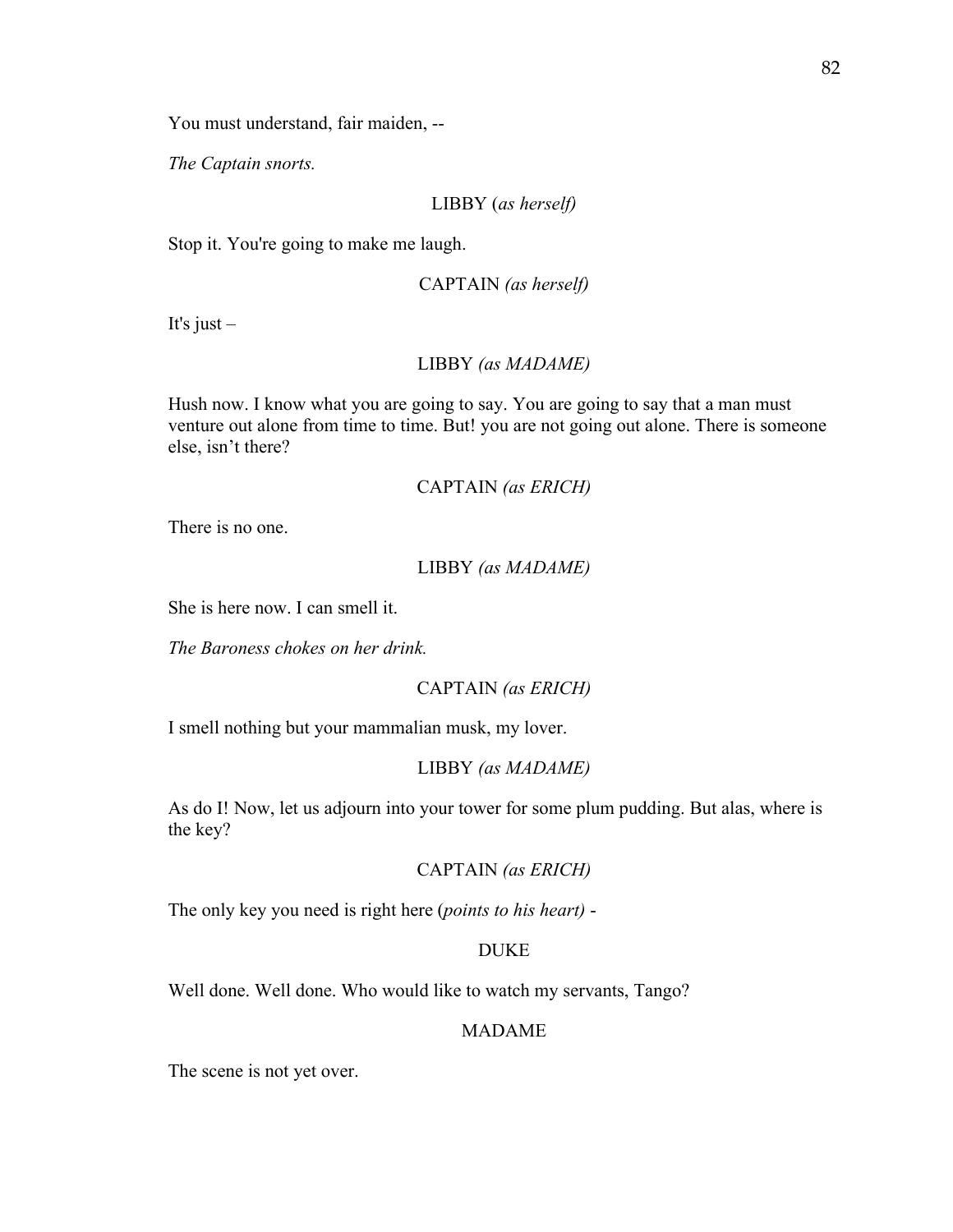#### DUKE

Tell us how it ends, love. You are so good at summary.

## MRS. VANDERVELT

What type of Tango?

#### DUKE

Hm. Uruguayan, I believe. Is that right?

*The Duke's Servants nod.* 

### DUKE

Oil each other up while I fetch my accordion.

*The DUKE exits to the FRONT of the boat. MADAME follows. The CAPTAIN and LIBBY dash off to the BACK of the boat.* 

*The guests chatter and watch the Duke's Servants oil up. They do this by jumping up and down and working up a sweat and then smearing the sweat all over their bodies.* 

## MADAME

You know very well that my play was not yet over!

#### DUKE

Oh, my dear. It is too much when you bare your soul in such fashion. It makes me question the legitimacy of your status. And Libby was very unconvincing, even with your face on.

#### MADAME

I've got a good mind to push you overboard.

#### DUKE

Please try. It would amuse me.

*She tries. He laughs. She slaps him. He laughs.* 

*She walks back to the party. The Baroness and Baron approach her.*

## BARONESS

Many apologies, but I think Rick and I had better get going.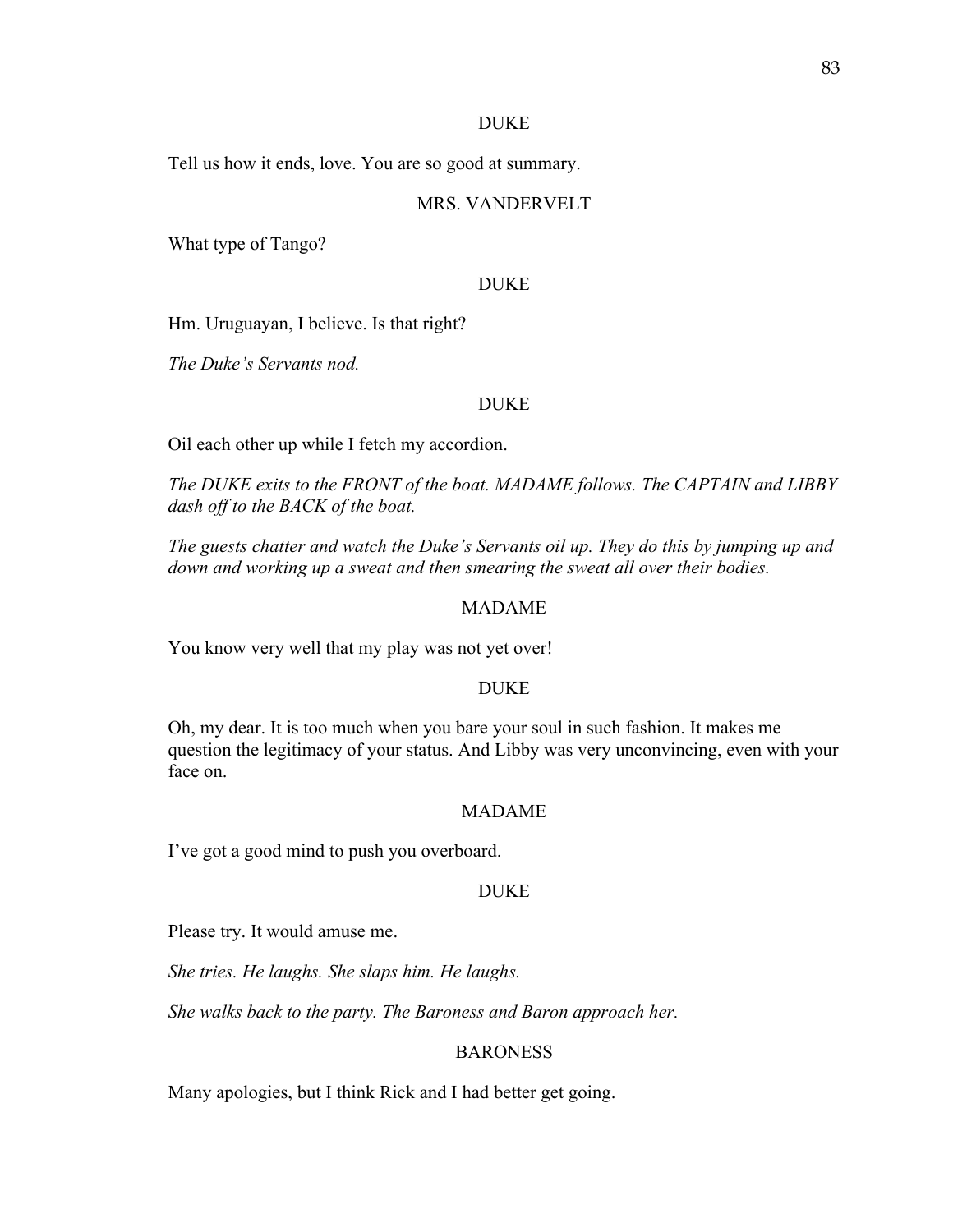## MADAME

Rick?

## BARON

I'm Rick. Her plus one.

# MADAME

There was no plus one on the invite.

# **BARONESS**

I wonder if you might ask your Captain to pilot us back to shore.

#### MADAME

Nonsense dear. There is still the main course. You must stay for that. The Chef has put his heart & soul into the cuttlefish stew.

#### BARON

Soul?

## MADAME

Yes. Soul *(she really drags out the word 'soul')*

*The Baroness sips her drink. Awkward silence.* 

*Finally, Madame takes the Baron to Be by the arm.* 

# MADAME

Would you like a private tour of 'The Blood Vessel'?

# BARON

Why, yes,  $I -$ 

*The Duke enters with his accordion. A musical prelude.* 

# DUKE

Let's Tango!

*He plays a song on the accordion and his servants Tango.* 

### MR. VANDERVELT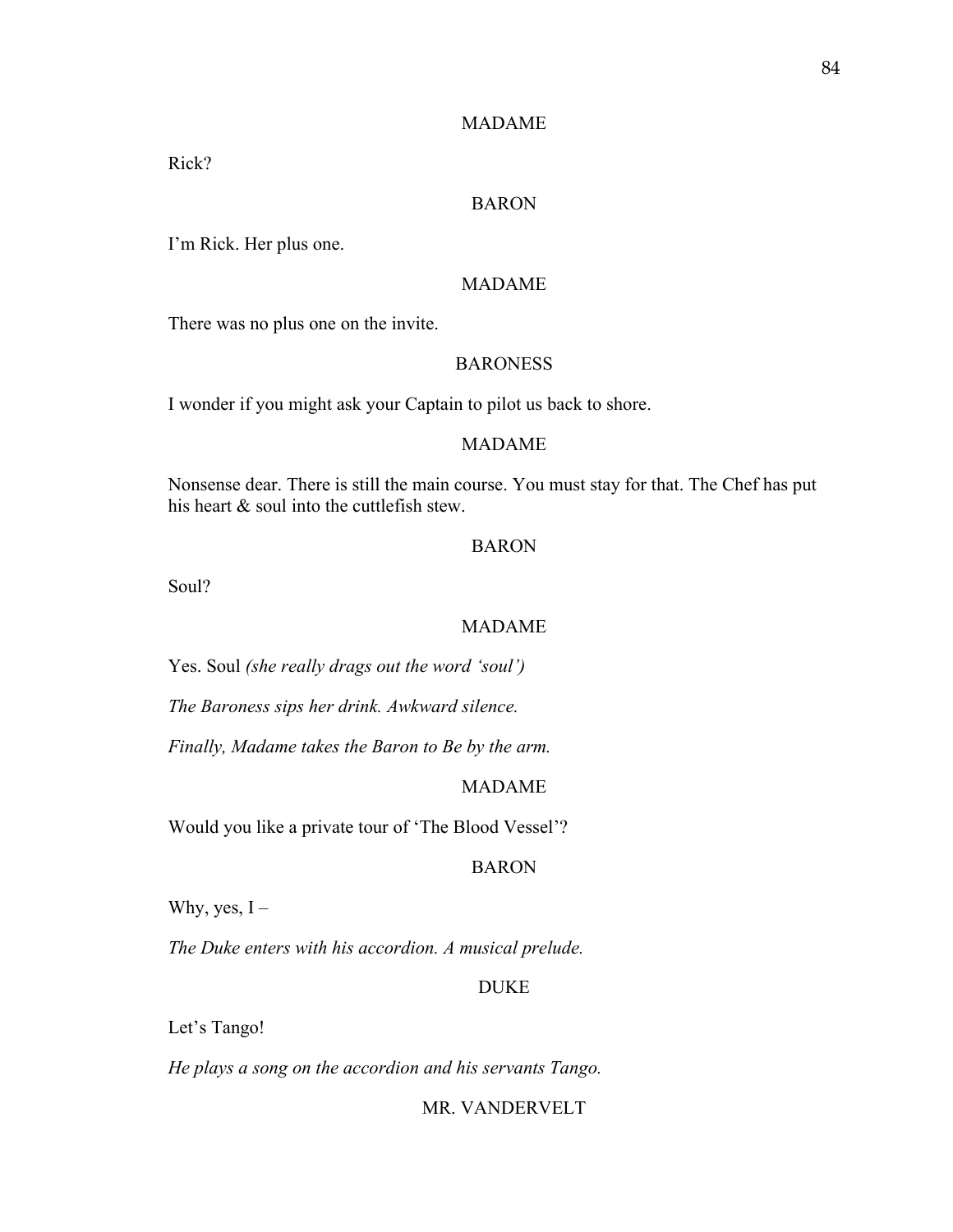Would you care to dance, Mrs. Vandervelt?

#### MRS. VANDERVELT (*as herself)*

I only know the Argentine tango.

#### MR. VANDERVELT (*as herself)*

Who would notice the difference?

*The Baroness walks by. The Vandervelts compose themselves & get back in character.*

### MRS. VANDERVELT

The Duke would, *Fritz.* He is very cultured.

## MR. VANDERVELT

Really *Margery*. You would know all about his cultures, wouldn't you?

# MRS. VANDERVELT

Why don't you ask the Baroness to dance? She is looking a bit pale and could use a healthy flush to the cheeks.

### MR. VANDERVELT (*as herself)*

I'm not sure –

#### MRS. VANDERVELT

Come, we will walk over together.

### MR V (*as herself)*

No. I don't think we should go near her.

MRS V *(as herself)*

Why?

MR V *(as herself)*

This whole plan, it's too risky now with the Duke here.

MRS V *(as herself)*

He is ob-li-vi-ous. Look at him. He suspects nothing.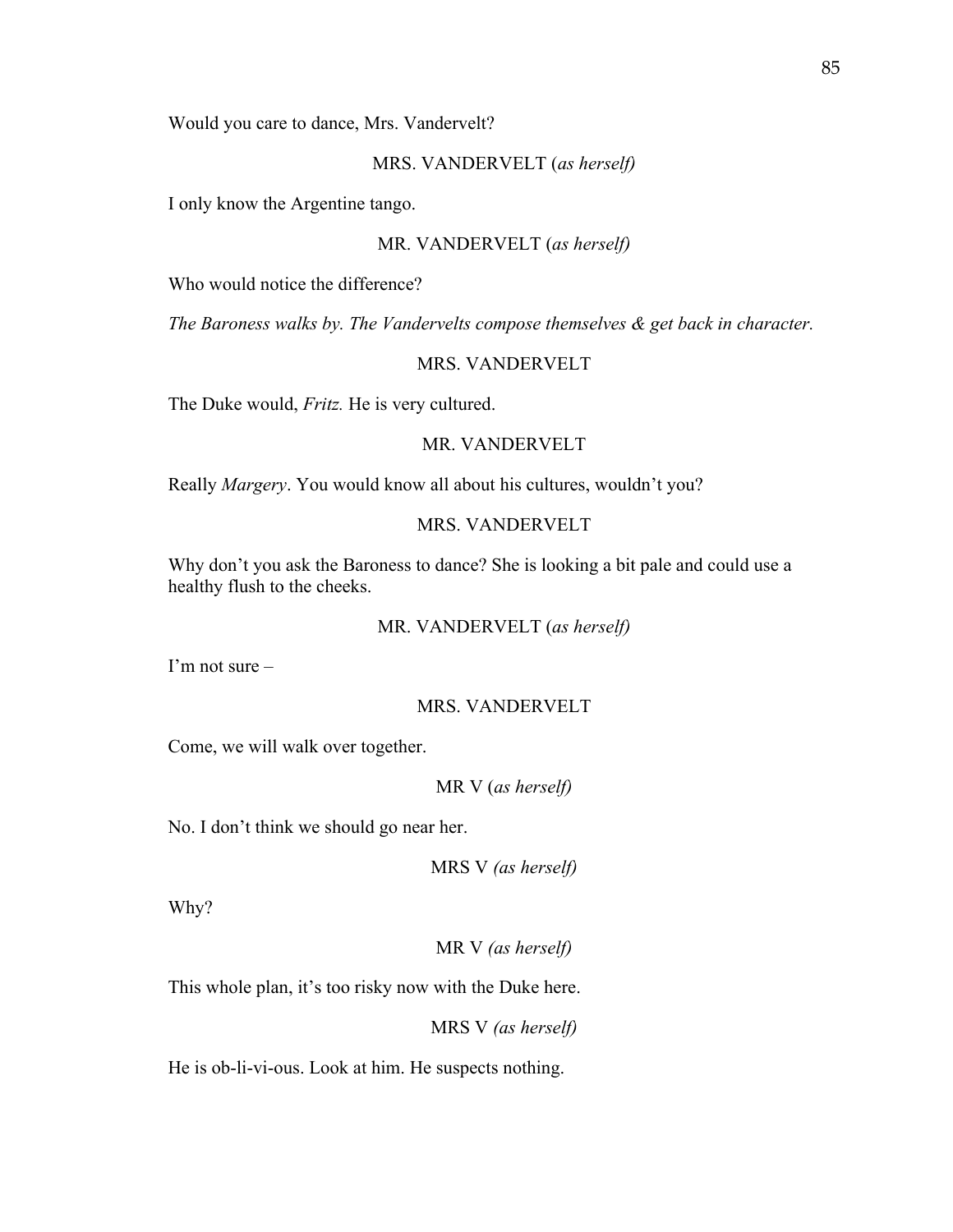*They look at the Duke playing the accordion. He looks back at them and starts to swoop over. But Mr. & Mrs. Vandervelt cross over to join the Baroness & Madame.* 

#### MR. V

May I have this dance fair maiden?

*Mrs. V snorts.*

#### BARONESS

I cannot tango.

MR. V

Come, come. I will show you.

*Mr. Vandervelt and the Baroness enter the dance floor.* 

MRS. V

Ricky Baron Dick Junior, would you like to dance?

#### MADAME

I am giving him a tour of my vessel.

# BARON

I'm sure a short spin on the dance floor can be arranged, Madame? Especially with someone as prestigious as Margery Vandervelt.

*Madame scowls and does not let the Baron's arm go easily. Mrs. V tugs until the Baron is released.*

*The Duke meanders around the dancing couples with the occasional flourish on the accordion – the song shows no sign of ending.* 

*Mrs. V whispers in the Baron's ear. The Baron casually tweaks Mrs. Vandervelt's nipple. She giggles. The Duke is the only one who sees this.* 

*Libby shares chocolates with Madame from her apron pocket.* 

### MADAME

I am so hungry.

### LIBBY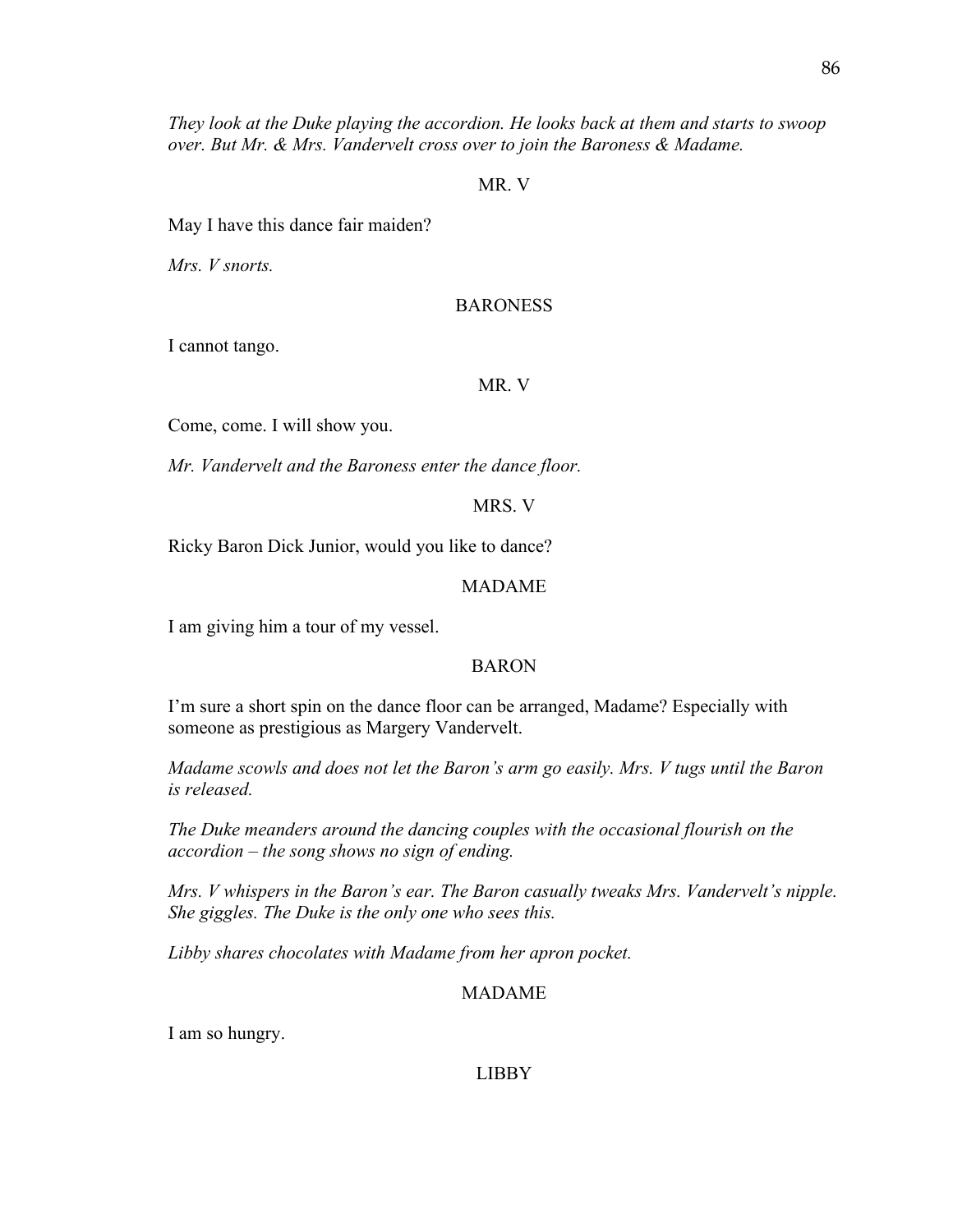Yes.

# MADAME

Will this song ever end?

## LIBBY

I can end it for you.

# MADAME

No, dear. We must preserve your energy for the grand finale.

# LIBBY

You should have thought of that when you designed your grand entrance.

#### MADAME

It was a pulley system, Libby, and you barely broke a sweat.

# LIBBY

Yeah, just.

# MADAME

Oh pish.

*The Servants dance past Madame & Libby. Libby unfolds a chocolate wrapper.* 

# LIBBY

The servants will be a problem.

# MADAME

Nonsense. Just be rid of them.

*Libby is about to pop the chocolate in her mouth when Madame stops her.* 

### MADAME

Is that the last Choco-bon?

# LIBBY

Yes.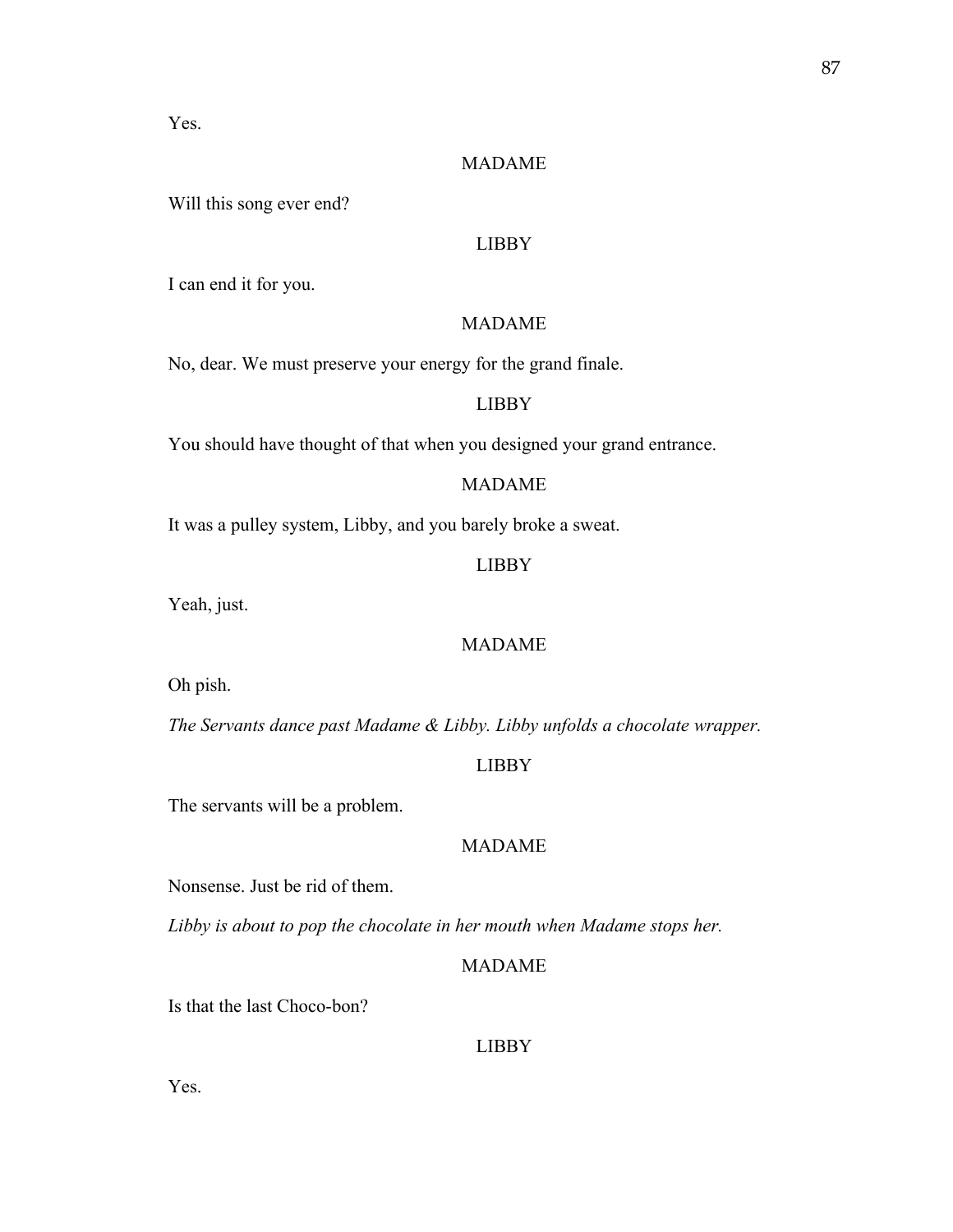*Madame opens her mouth. Libby reluctantly puts the chocolate in it.*

## MADAME

MMMM

Libby

# LIBBY

Yes?

# MADAME

Fetch me another drink.

*Madame walks over to the Duke.*

## MADAME

End the song, you maniac.

# DUKE

My dear, you are sweating. Have you been eating chocolate?

# MADAME

That is none of your concern.

### DUKE

It looks like you were snogging with a Man-Sized Truffle!

### MADAME

End the song now or I swear to the gods on high that I will –

DUKE

-What?

### MADAME

It will be so humiliating

# DUKE

Yes? Go on.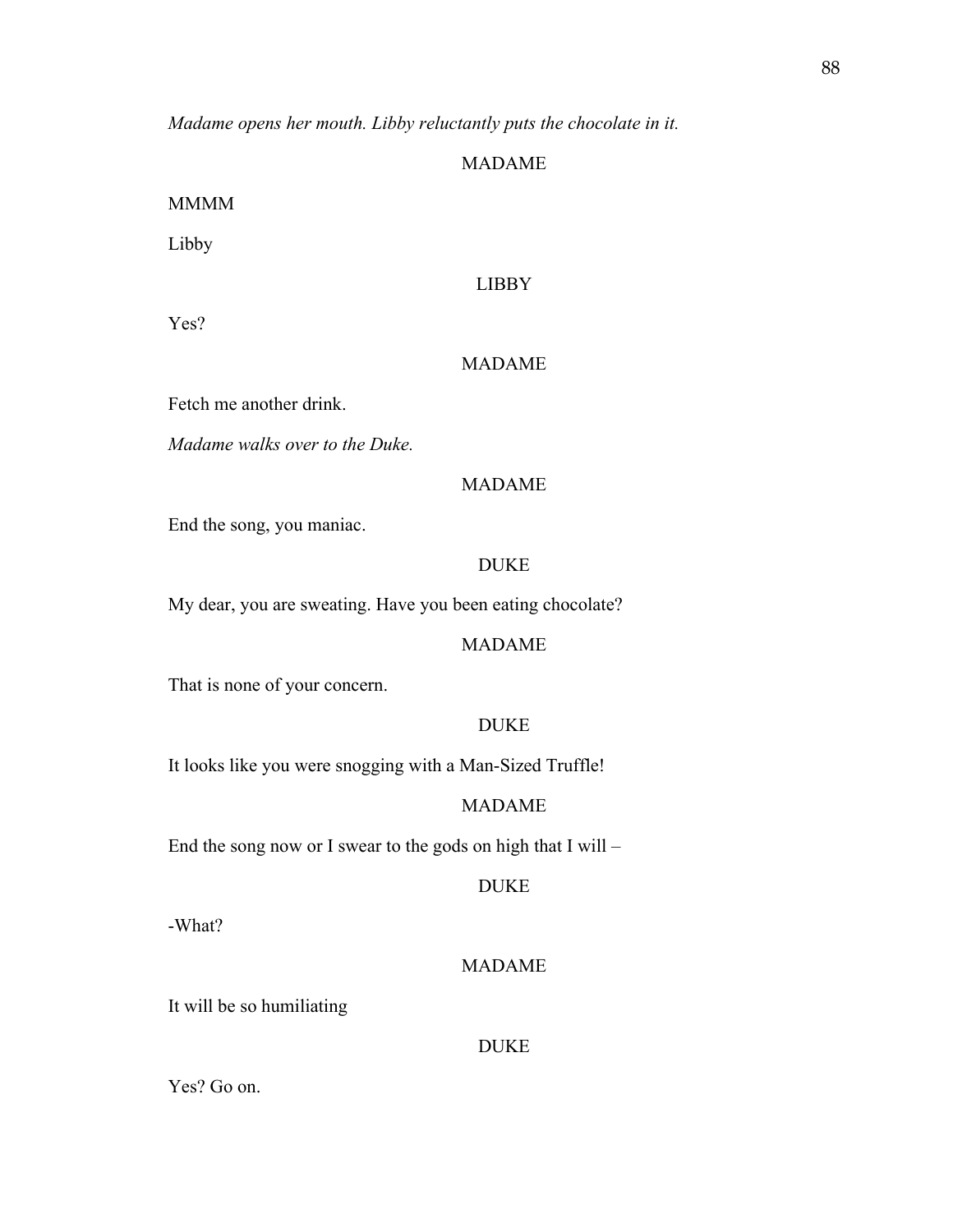# MADAME

I know about what you did to your scullery maid.

# DUKE

You forget. I am in league with the Judge.

*The Duke finishes the song. A stare down. Libby brings Madame her drink.*

*A knock from below!*

# MADAME

Libby, dear, Chef is ready with the main course.

*She blows on her nautical whistle. Libby exits to the BACK.*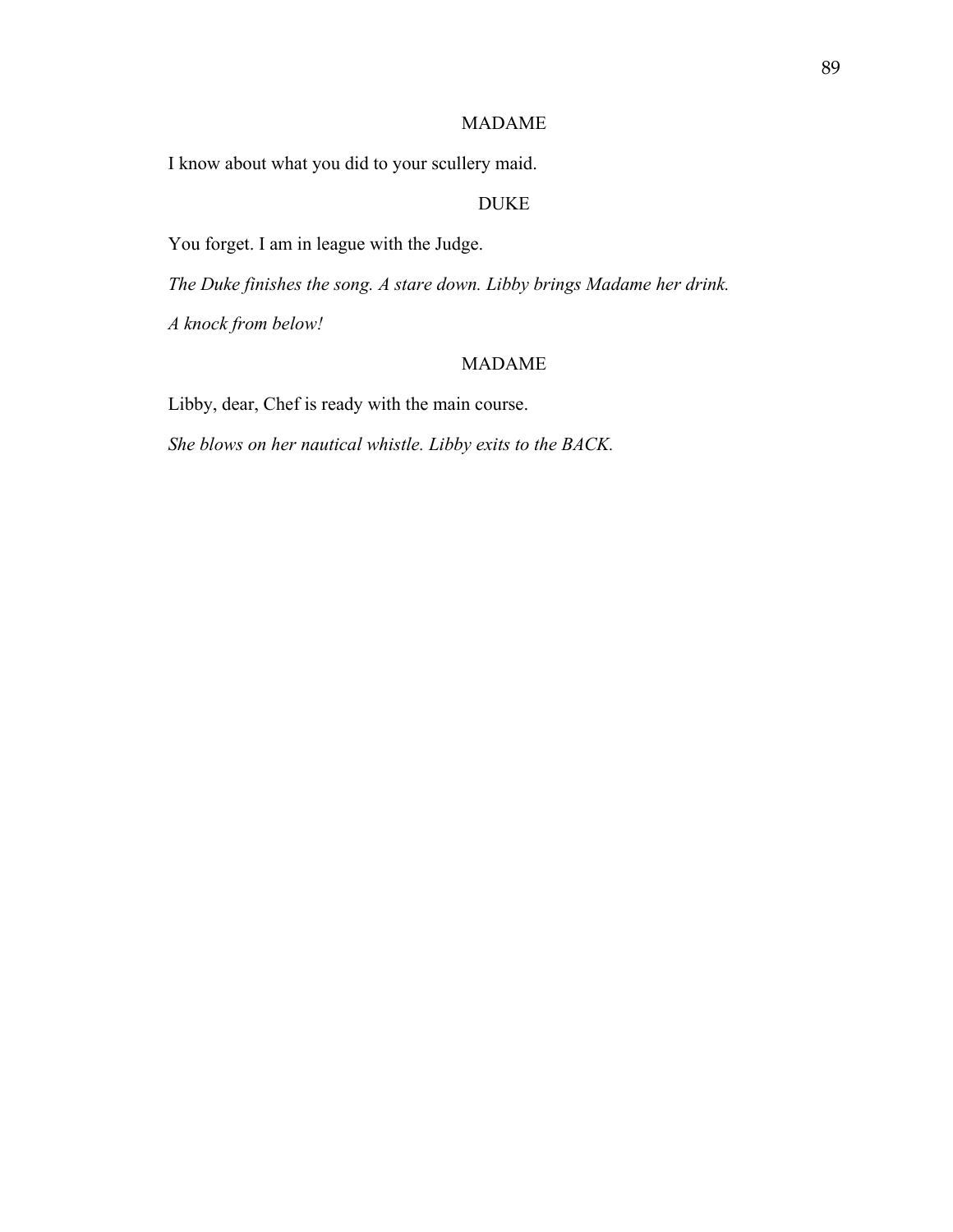## Scene Three: Spices

### BARON

All that dancing made me quite hungry.

## MR. V

I agree.

## BARONESS

What is the main course, Madame?

# MADAME

Why, Chef continues to amaze us with a delightful array of sea-style cuisine. Tonight, we will have Italian Style Cuttlefish Stew with Green Peas, Whole Baby Cuttlefish Soup Taiwanese Style, Wakame Seaweed Salad, Caprese Salad with Sad Scallops, Grilled Eel with Prawn Fritters, and a Greco di Tufo wine pairing, Fish head ice cream and my personal favorite, plum pudding *(Libby enters with a food cart).* Please, eat and be merry.

*The Duke and his Servants are the first to approach Libby.* 

#### DUKE

You, go fetch my spice box. And you, taste the stew first.

*Servant 1 leaves to the FRONT, Servant 2 puts a spoonful of cuttlefish stew in its mouth.* 

#### DUKE

Here. Spit in this.

*Servant 2 spits the spoonful into an empty glass.* 

## DUKE

What does it need?

SERVANT 2

Red.

#### DUKE

Do this one next.

*The Servant takes a bite of something else and spits.*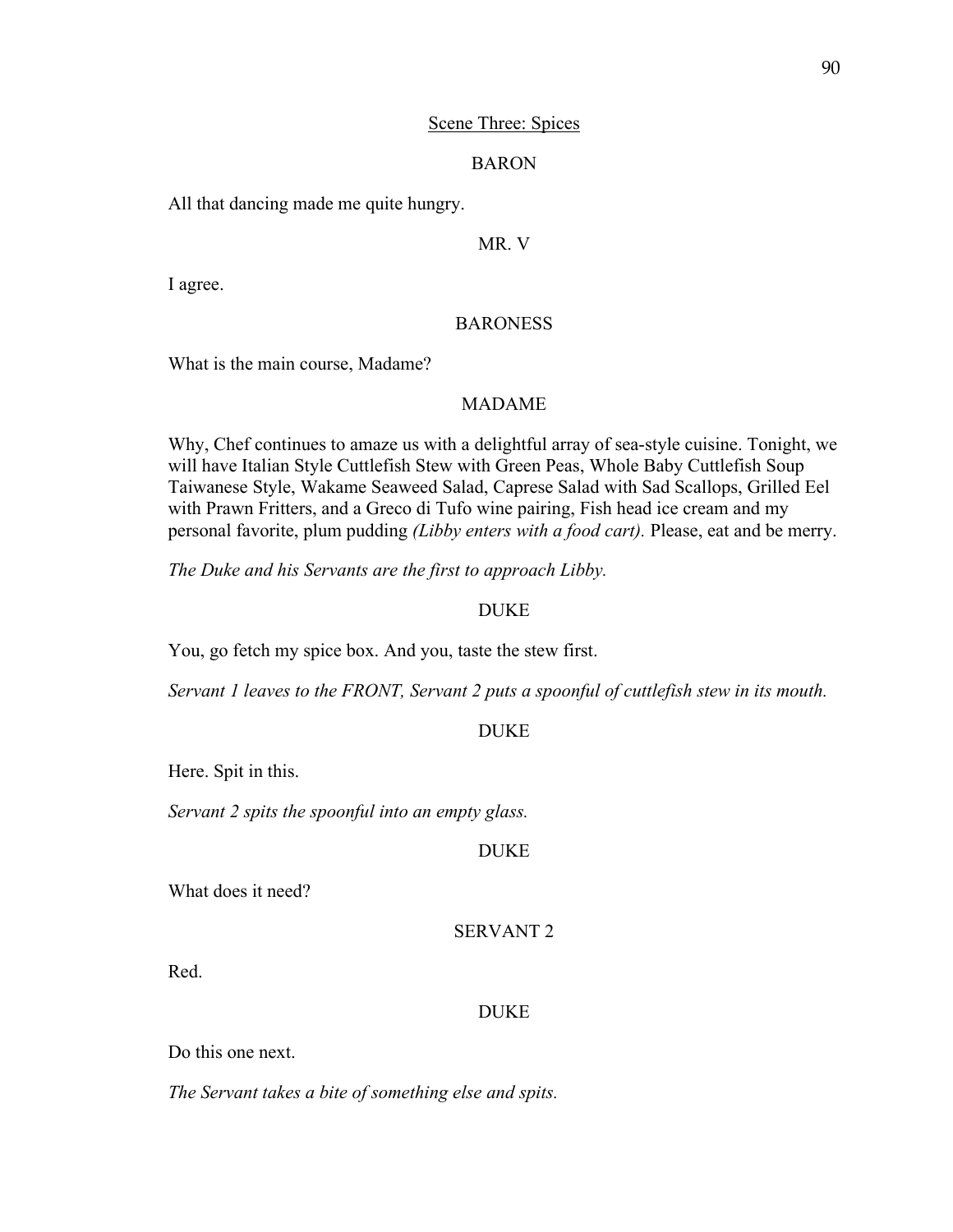### SERVANT 2

Yellow.

*Another bite.* 

### SERVANT 2

Purple.

*Servant 1 enters the MIDDLE with a beautiful, wooden spice box.* 

# DUKE

Madame, while your Chef truly deserves an A for effort, may I interest everyone with my exotic array of spices? Come, come, you must sample these fine powders as any of them will ultimately enhance the dishes. May I recommend this finely powdered paprika for the cuttle fish stew? (*to the servant holding the spice box*) Go around to the tables and let them see the rainbow of the world, the crushed bounty of all the continents and the sea. Fritz, you must have a sniff of the eggshell white on the right.

*The Spicebox Servant finds their way to MR. VANDERVELT who is at a table nearest the Duke. He snorts the powder from a small wooden spoon. Zing!*

### MR. VANDERVELT

Margery, you must try some of this.

### MRS. VANDERVELT

I rather like the looks of the pink one.

*She takes a snort of the pink powder.* 

#### MRS. VANDERVELT

Oh! You must bring this to the Baroness. (*to the Baroness)* Try a bit of the pink. It is divine.

## MADAME

Ah, signora. We must try the cerulean blue! I insist.

*She takes a hefty scoop of blue powder and holds it up to the Baroness' nose.* 

## **BARONESS**

If you insist, Madame.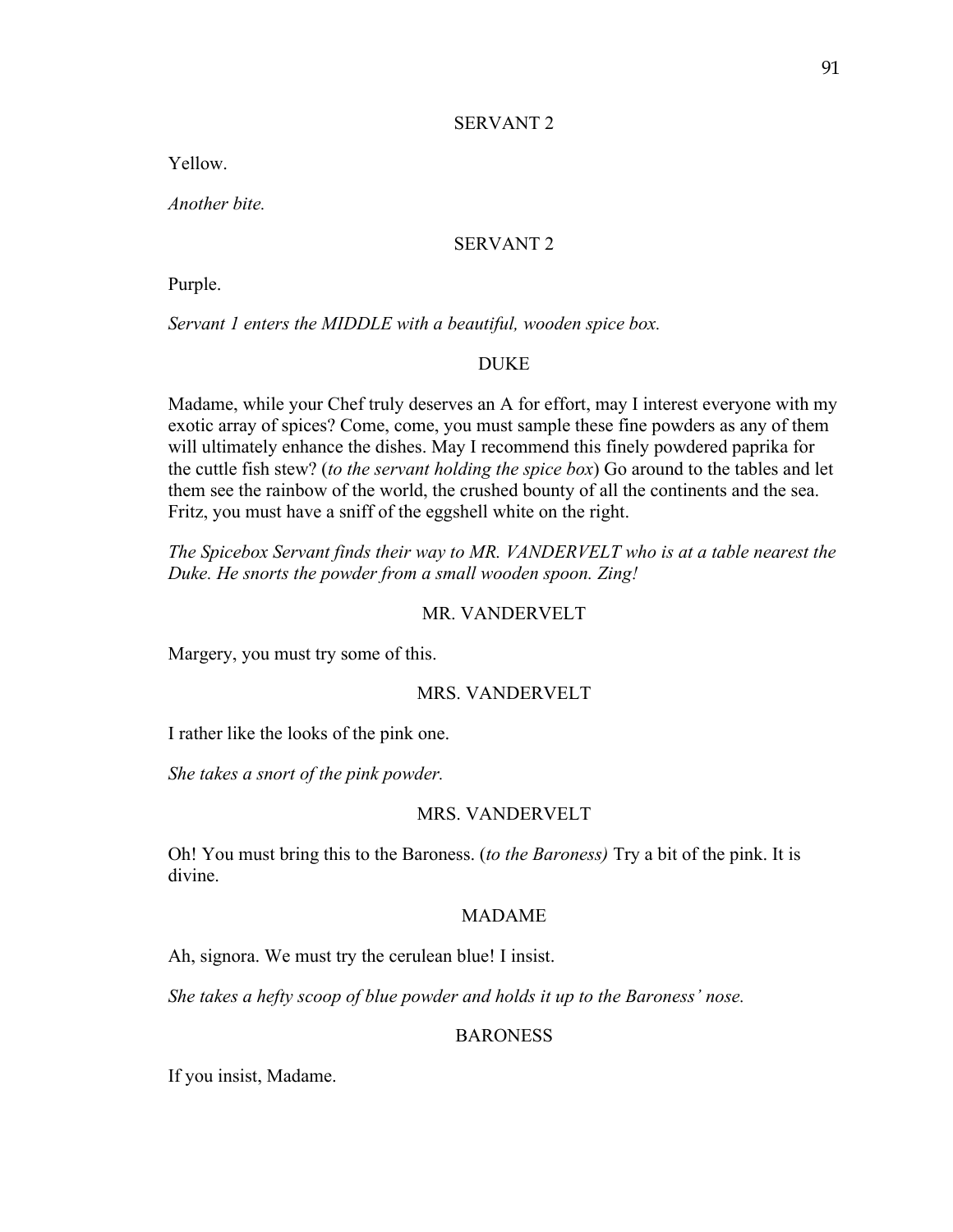*The Baroness snorts. A bit of gagging, blue leakage from the nostrils. Madame takes a big spoonful for herself and waves the servant away.* 

*Madame (fake) sneezes the powder into the Baroness' face.* 

*Libby stifles a laugh.*

# BARONESS

Oh!

# MADAME

Oh Libby! She is blue in the face! Be a dear and take care of the Baroness.

## BARON

Should I help too?

## MADAME

No. No. The Vandervelt's will entertain you.

*Madame hand gestures to Mrs. Vandervelt.*

# MADAME

Mrs. Vandervelt, will you keep the Baron to Be company? Libby and the Baroness are heading off to change. *(wink)*

## MRS. VANDERVELT

Bring me some more pink!

*Madame storms off with Libby & the Baroness following in her powdered wake.* 

*The Spicebox Servant goes to Mrs. V. She licks her finger and dips it into the pink powder to rub along her gums.* 

# MRS. VANDERVELT

I wanna dance!

# MR. VANDERVELT

I'd like to eat now, Margie.

# MRS. VANDERVELT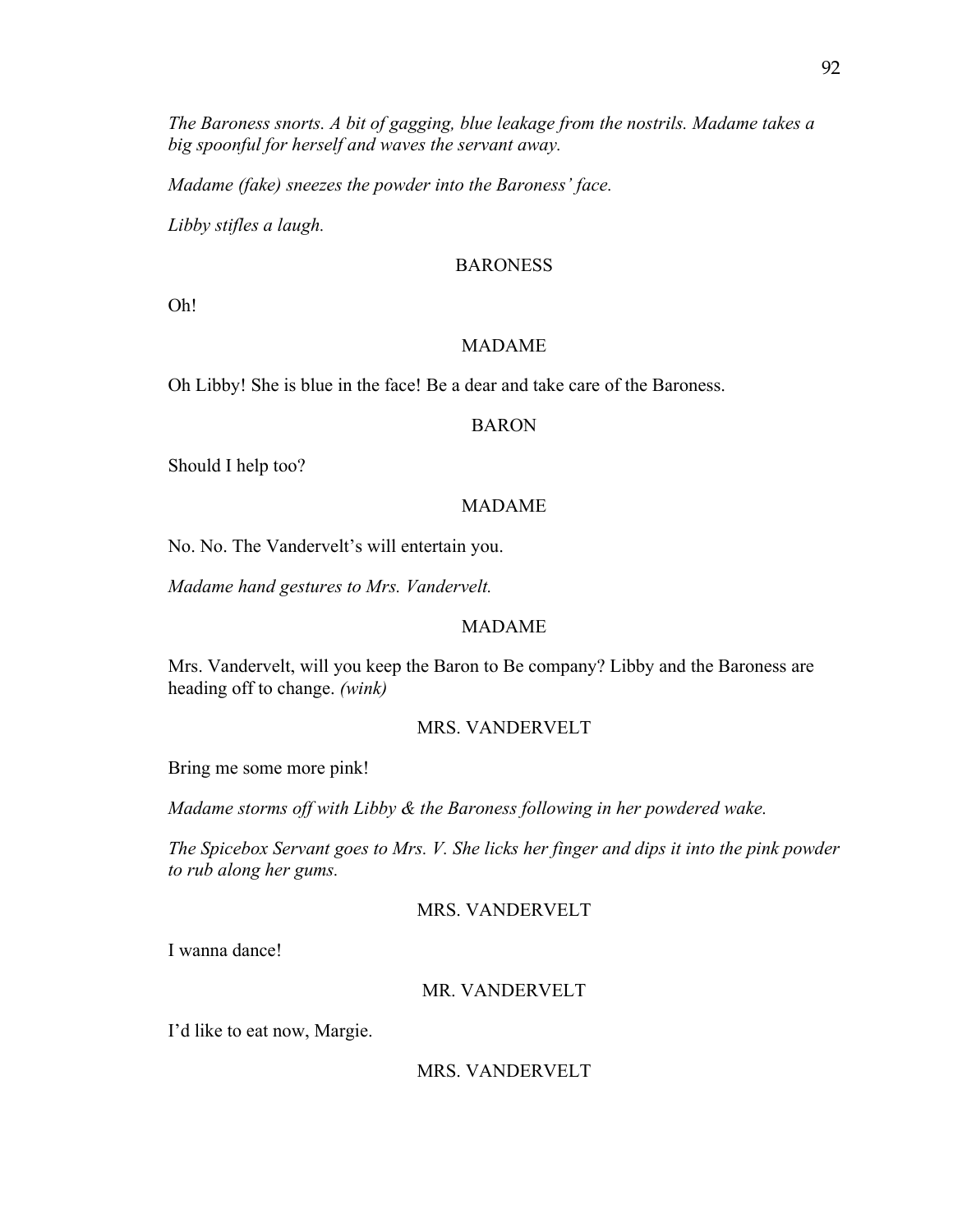It feels like a squid wiggly inside me…mmm… I just want to move.

*She dances by herself. It looks like squirming.* 

*The Duke snaps his fingers, and the box appears before him. He snorts some eggshell white with green.* 

### DUKE

Good. Good. Ignites a real fire in my loins, that green.

*In the sky, multi-colored fireworks. Illusion or real?* 

*A green mist moves through the boat.* 

*Mrs. Vandervelt wiggles her way to the Baron at the food cart & starts groping him.* 

*At some point, the Duke snaps his fingers and his servants start boxing. Mr. Vandervelt watches for a while. "Let's make this interesting" the Duke says. He tosses some gold coins on the ground. Mr. Vandervelt adds to the pile.* 

*Mrs. Vandervelt performs fellatio on the Baron.* 

*The Captain joins the boxing ring. Servant 1 knocks Servant 2 to the floor.* 

*Servant 2 goes to the FRONT of the boat, wounded.* 

*The Duke he has Servant #1 on their knees spoon-feeding fish head ice cream into his mouth. This is an orgasmic experience for the Duke.* 

*Libby, with Madame's Mask in hand, leads the Baroness through a passage below deck and they come up to the FRONT of the ship. Libby points to show the Baroness something out on the water. The Baroness joins Libby. Libby slips on the mask.* 

#### LIBBY *(as MADAME)*

See there? That is my tower. You're not far from the shore at all.

#### BARONESS

Yummy water. I just want to drink it all up!

#### LIBBY *(as MADAME)*

Oh. Yummy indeed.

### **BARONESS**

Oh! You've changed faces? Where did Libby go?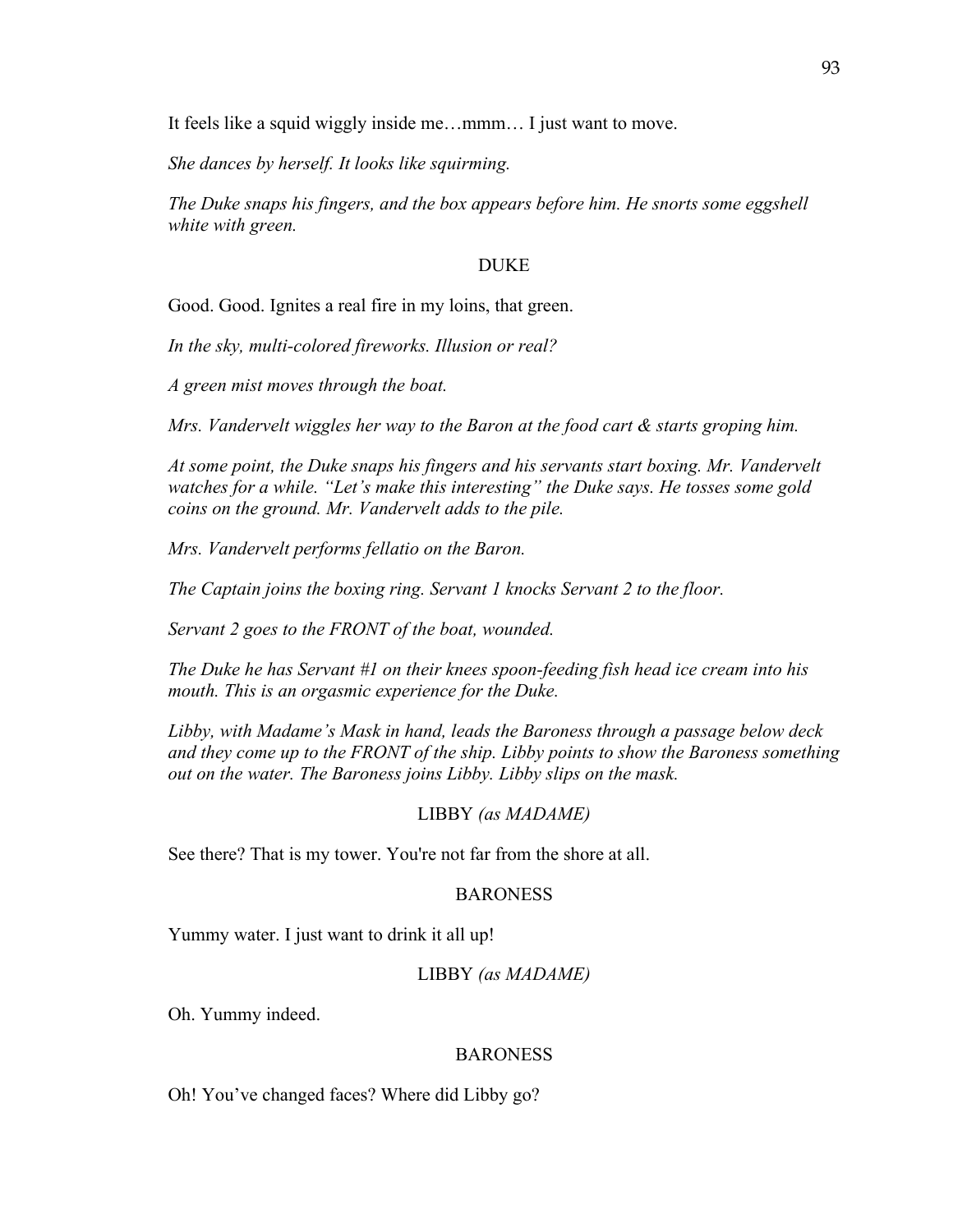## LIBBY (as MADAME)

Libby has gone off to do what Libbys do, I suppose. Fetching drinks, zipping gowns, (*quietly*) other things.

*Awkward beat. The Baroness stumbles on some netting and slumps to the floor.* 

# BARONESS

I knew a man named Erich once.

# LIBBY

Oh?

# BARONESS

Yes, we met in Monte Carlo.

# LIBBY

As most people do. Come, stand up. You'll get your gown dirty.

*Libby helps the Baroness to stand. She wobbles and occupies herself with smoothing her gown:*

## BARONESS

He told me his story of woe and I immediately fell in love with him. The soft-spoken pirate on a stolen vagina--- oh hee --- did I say vagina? I meant boat…(*wobbles*) he had been locked away you see, until some kind servant released him and let him go free

# LIBBY

Ah.

# **BARONESS**

And then I watched your play and remembered what he said about the woman with the shark smile. Sharrrkkkss. Oh my (*swoons*) there aren't sharks down there in the water, are there?

*She peers precariously over the railing.* 

LIBBY (as MADAME)

No.

# BARONESS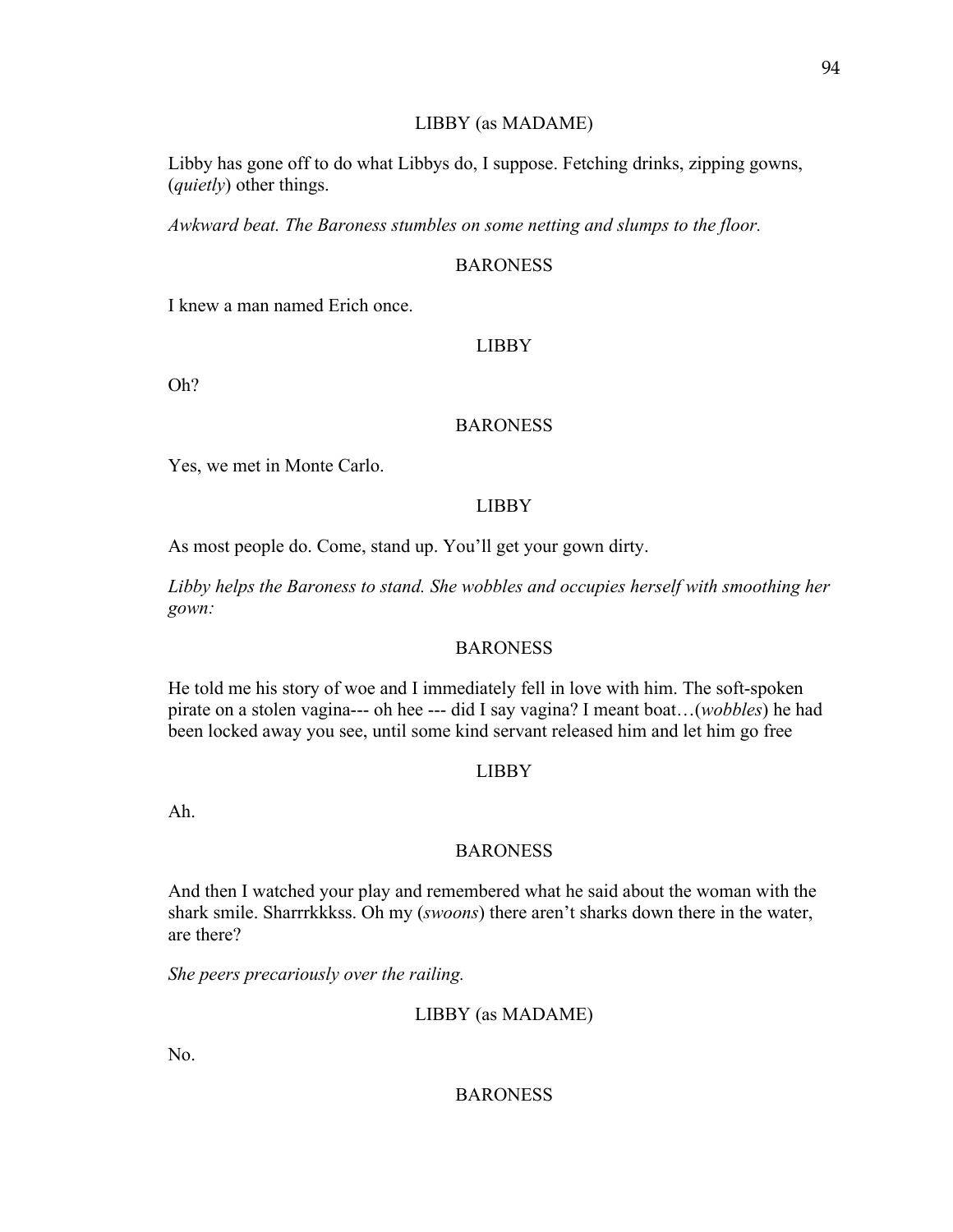Oh, okay. Good. Ever since he told me of that shark smile, I have been haunted by that image.

*A cold wind. The Baroness shivers.* 

# BARONESS

It's s-s-s-s-so cold. Do you think it is cold down there on the bottom? Poor, poor Erich. It's so tragic what happened to him. *(beat)* The Baron. He lacks the melancholy that I so crave. Do you know melancholy Madame? Well of course you do. (*licks her lips, dry from the drugs*) And you are s-s-s-so forgiving, aren't you? You must be to keep Libby around after she (*trails off)*

# LIBBY (*as herself*)

She what?

*The Baroness is alert again, slightly.* 

# BARONESS

…Erich…. he always said that he would never forget Libby. His key to freedom.

### LIBBY *(as MADAME)*

Aw. That's lovely.

*Libby pushes her overboard and watches her drown. Servant #2 is also watching. Libby then retreats below deck and along the passage to arrive at the BACK of the boat. Madame is waiting behind the screen.* 

#### MADAME

Zip me.

*Libby zips up her blue satin evening gown. Madame turns around & smiles.*

## MADAME

You wear it well.

*Libby starts to take off the mask. Madame goes to her and caresses the mask.*

## MADAME

A clever game, Libby. Of course, we must change our clothes so the others can't tell us apart.

#### LIBBY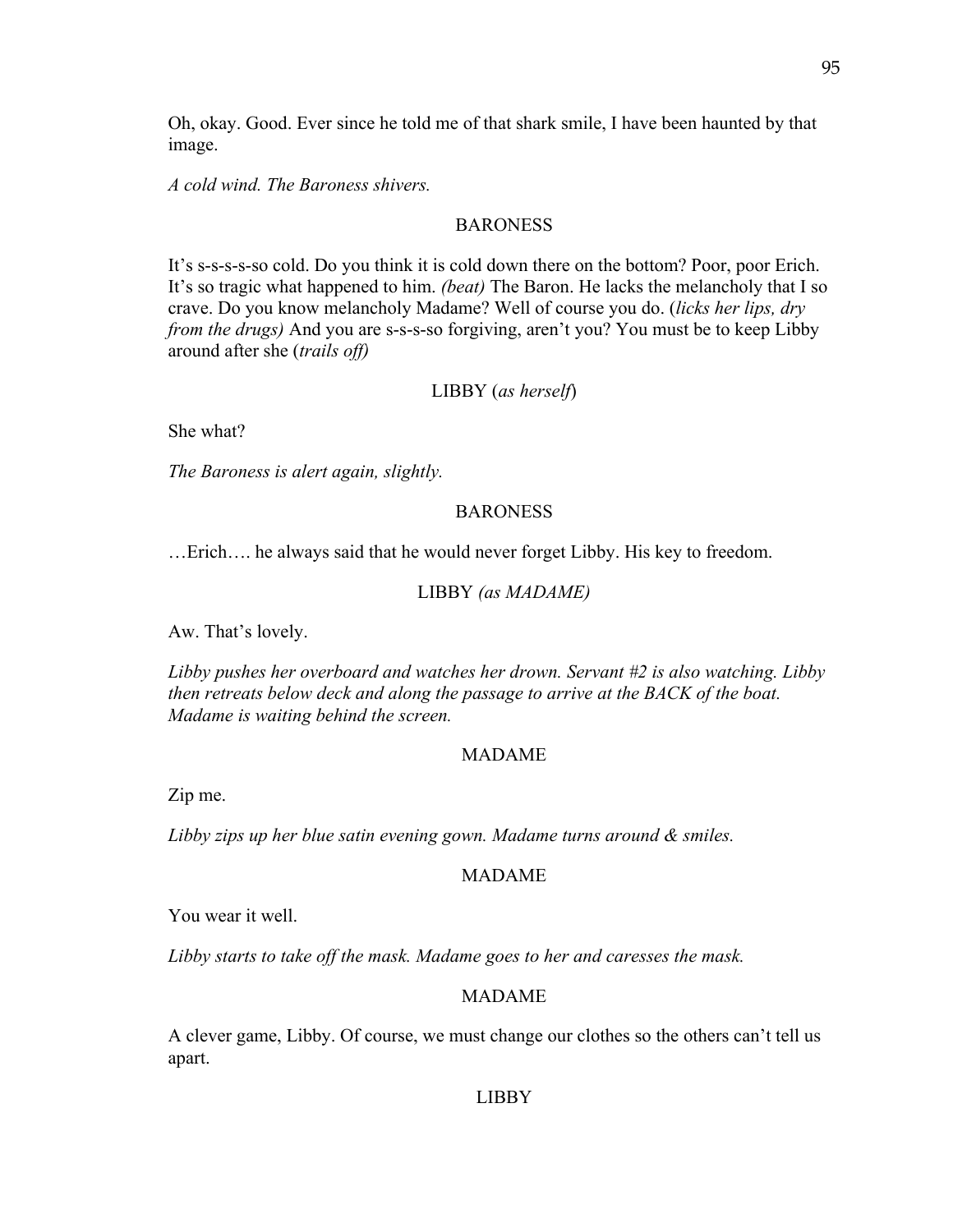Our faces are not the same.

## MADAME

Silly dear. No one ever looks at a servant.

*The two women change 'roles. Madame wipes her own mole off her face & draws a mole on Libby.*

#### MADAME

Ingenious. Now get back to your party!

*Servant 2 is whispering something into the Duke's ear.* 

#### DUKE

Delicious!

*LIBBY (as MADAME) goes to the MIDDLE of the ship:*

### LIBBY

Duke, what is the meaning of this?! Powder everywhere -- all the fish head ice cream, gone!

MRS. VANDERVELT (*returning to the group with the Baron)*

Fritz?

## MR. V

Why Margery. How fares thee?

*They chuckle. The Baron zips up his trousers.* 

# BARON

Madame. You throw one heck of a party!

## LIBBY

Thank you, Carlos.

## BARON

The name is Rick.

*MADAME (as Libby) enters from the BACK.*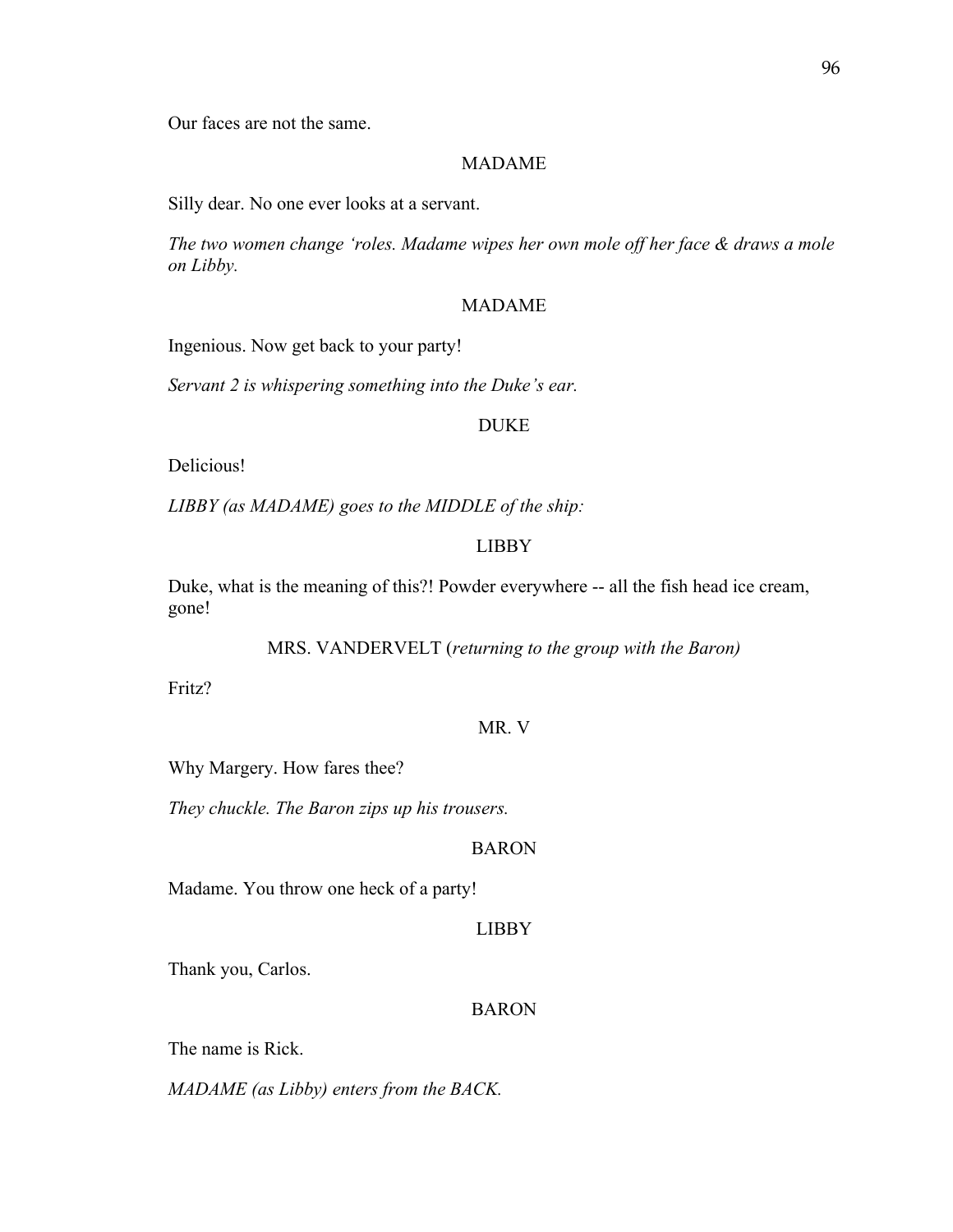### BARON (*to Madame)*

Is my lady friend all cleaned up?

# MADAME

Pardon?

# BARON

The Baroness. She left with you.

# MADAME

Oh. Ah. (*as Libby*) I cleaned her face and she left to find you.

#### MR. V

The Baron was playing Hide the Salami with Margery.

MRS. V

How dare you!

#### LIBBY

What happens on the boat stays on the boat. We are all adulterers here.

*The Captain ENTERS.*

### CAPTAIN

Libby, can I talk to you?

*Libby scowls at her.* 

#### LIBBY

Whatever it is, it can *wait*.

# DUKE

It seems that Madame did have a plan for tonight's entertainment.

## LIBBY

Pardon?

## DUKE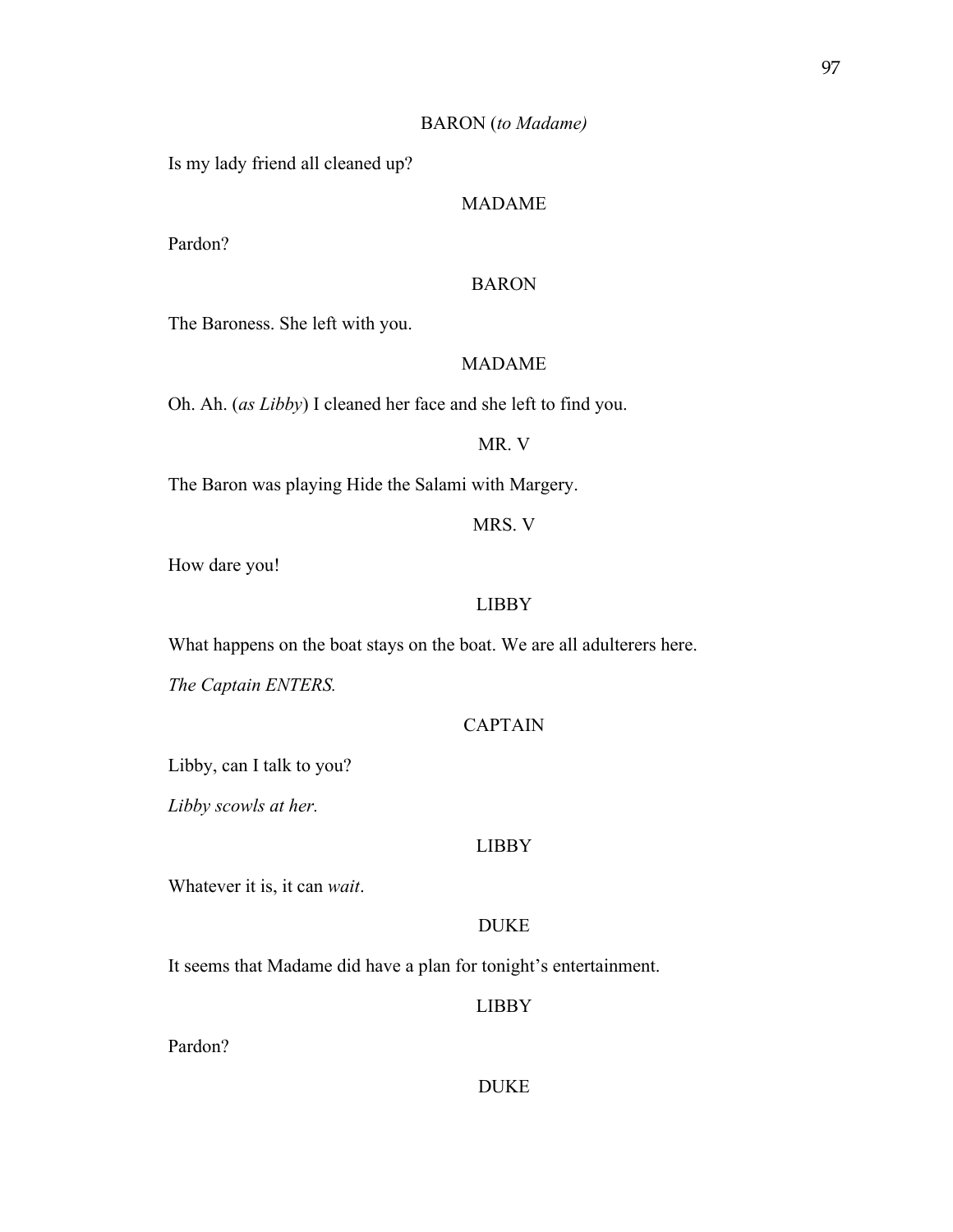I have experienced this before. Ladies and Gentleman, welcome to the 'Murder at Sea' mystery voyage. Why dear, I did not think you would organize populous entertainment. You surprise me.

# LIBBY

Uh. Of course. A Murder Mystery sure to entertain! I, of course, will be playing lead detective.

DUKE

Why no, that cannot be.

# LIBBY

And why not?

*The Duke rises.*

# DUKE

Because you are, I'm afraid, the prime suspect.

*Servant #2 nods. Libby glares at the Duke as the lights go down.*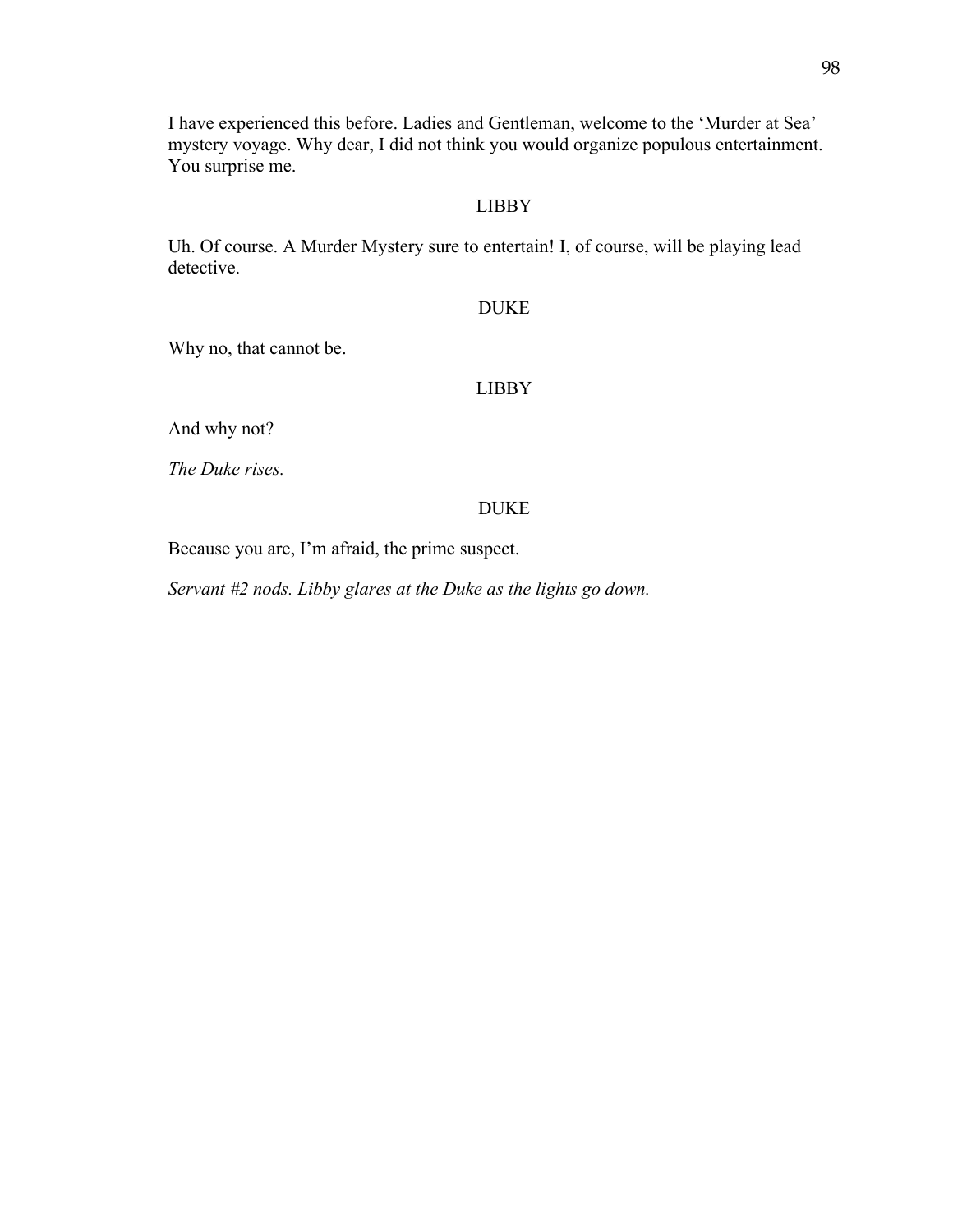### Scene Four: Suspects

*The Duke paces back and forth across the MIDDLE of the ship. His Servants pace with him. The guests watch.* 

# DUKE

Hmm. Is there any reason why the Baroness would be missing?

#### BARON

She may be slumped in a corner somewhere. She gets vertigo sometimes.

## DUKE

Ah. So, she has a medical history.

# MRS. V

I would say that we all have a medical history, Duke.

#### DUKE

That so? What is your medical history, Mrs. V?

MR. V

I beg your pardon, that's private.

#### DUKE

I have always been curious about your HMO – skin as rashy as yours. Eczema, I'm afraid. But with all your wealth, surely you could not find a cure?

*The V's exchange a look.*

# MR. V

Erm. My wife's HMO is none of your business.

## DUKE

Hmm. H-M-O.

*Libby helps Madame with the finishing touches of her 'detective' costume at the BACK of the ship.*

# MADAME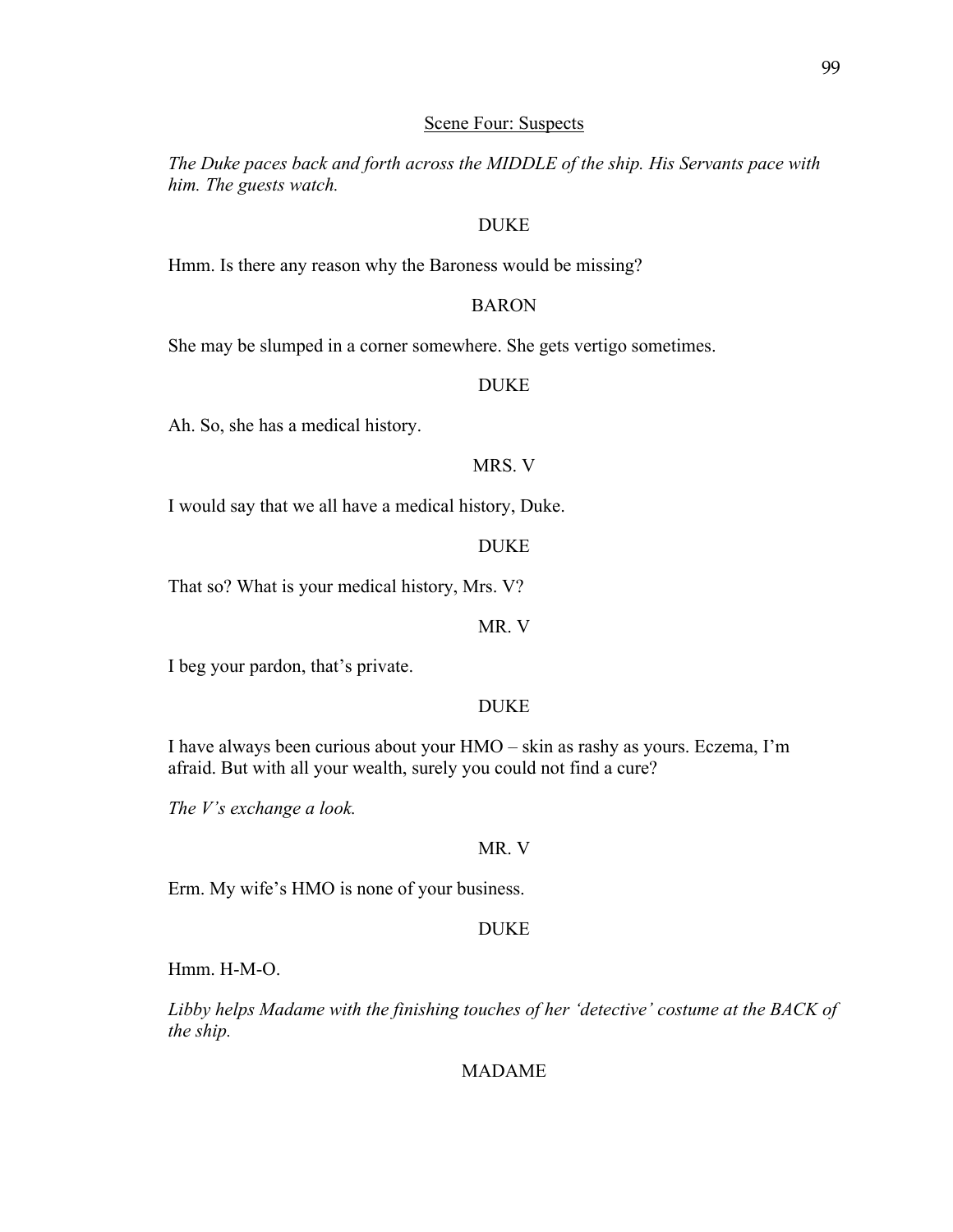I cannot allow the Duke to upstage me on my own vessel.

# LIBBY

Yes

## MADAME

I would say you did well, but our so-called Captain called you Libby. Miraculous that the Duke was not paying her any attention.

#### LIBBY

It seems he had something else on his mind.

### MADAME

Where's the riding crop?

*Libby helps Madame look.* 

#### LIBBY

Why do you have a riding crop on the boat?

## MADAME

I like to bring the gardener on board sometimes.

#### LIBBY

Oh.

*Madame emerges wearing a deerstalker cap, horse riding pants with jacket and blouse. A riding crop in her hand. She goes to the MIDDLE of the ship. Libby lingers behind, slowly putting on her Victorian Maid's uniform.* 

#### MADAME

Don't tell me you've started without me!

# MRS. V

The Duke was interrogating us about our HMO's!

## MADAME

Well, how very rude. (*blowing on her nautical whistle)* Libby! Bring me a brandy!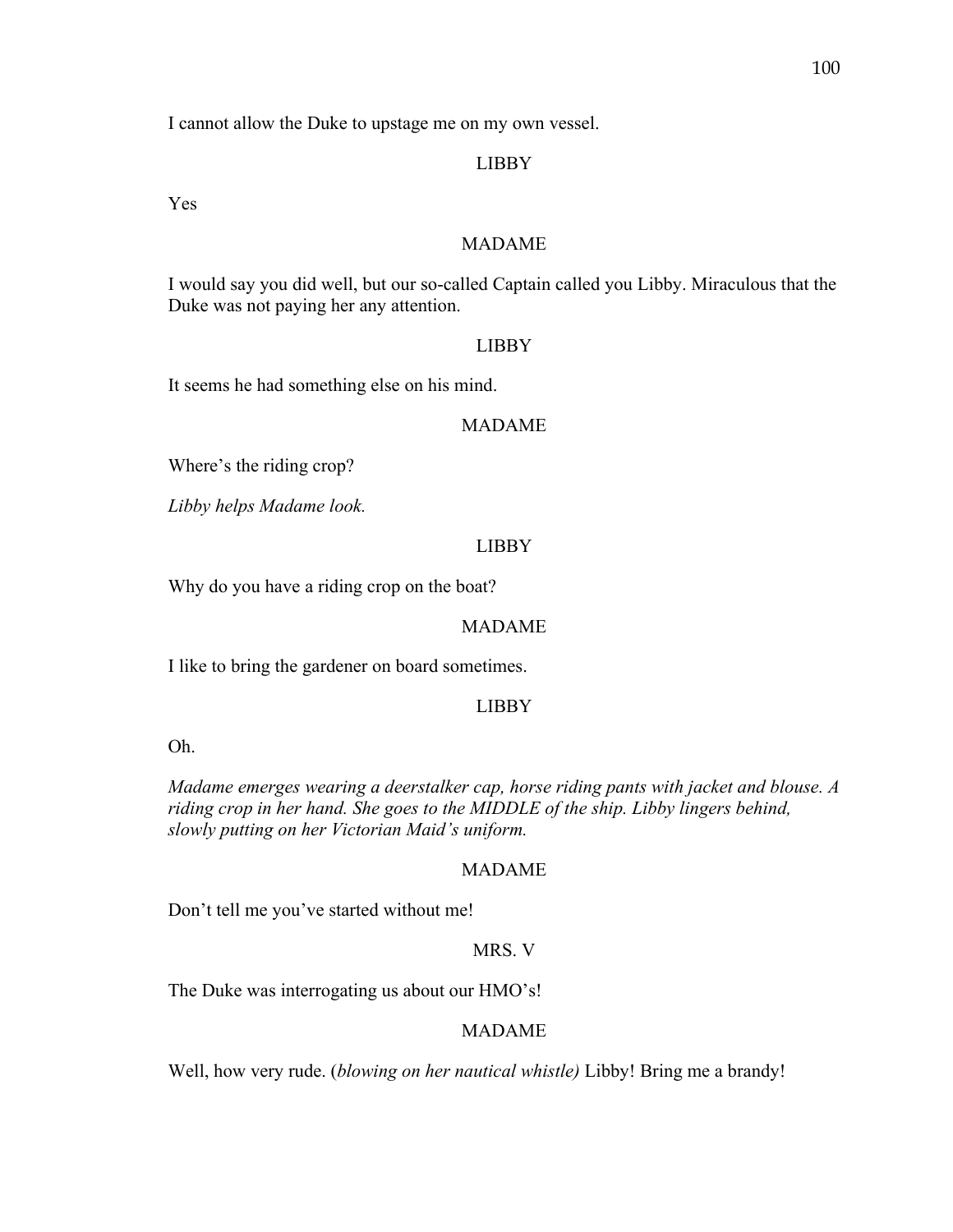### DUKE

My dear, is it time for Brandy already?

# MADAME

Yes.

# DUKE

Have you a glass for me?

# MADAME

No. You are on duty, detective.

## DUKE

Ah good. For a moment there, and as deduced by your deliberate choice of attire, that you thought you would play the role of Lead Detective.

*Libby brings Madame a glass of brandy. Madame sips.* 

# MADAME

I will leave cliched endeavors to you, dearest Duke. Please get on with it.

# DUKE

I suppose it is best to start at the beginning.

# MADAME

Of the day? Why, Libby was giving me my daily sponge bath – weren't you dear?

# LIBBY

Yes. She had her bath.

## DUKE

You were there the whole time?

#### LIBBY

Always.

### DUKE

Hmmm.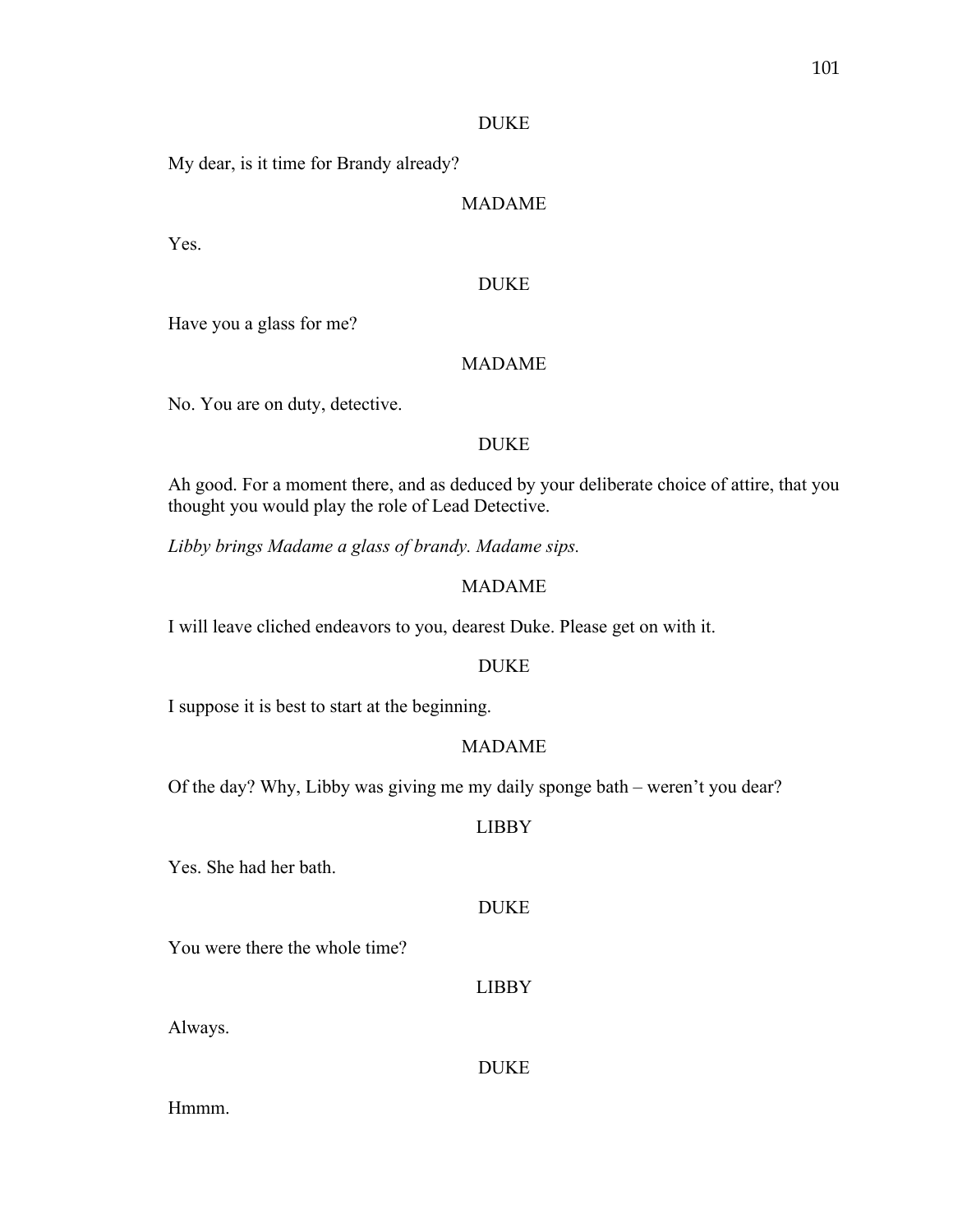## MRS. V

I refuse to say where I was yesterday morning.

MR. V

I do not see how it is relevant.

#### DUKE

Motive! I am trying to establish motive.

MRS. V

My motivation was to prepare for this party, of course.

MR. V

You were in a bit of a mood, darling.

MRS. V

Oh. I, ah, yes – I was in a mood.

#### MADAME

What manner of mood?

# MRS. V

Well, you see, I had worked all day on something that I thought was brilliant only to have someone walk in and dump it on the floor.

# MADAME

Well, I hardly thought it was brilliant.

MRS. V

Pardon?

# MADAME

Why would someone dump something so brilliant on the floor, dear?

MRS. V

Because that someone was in a mood!

# MADAME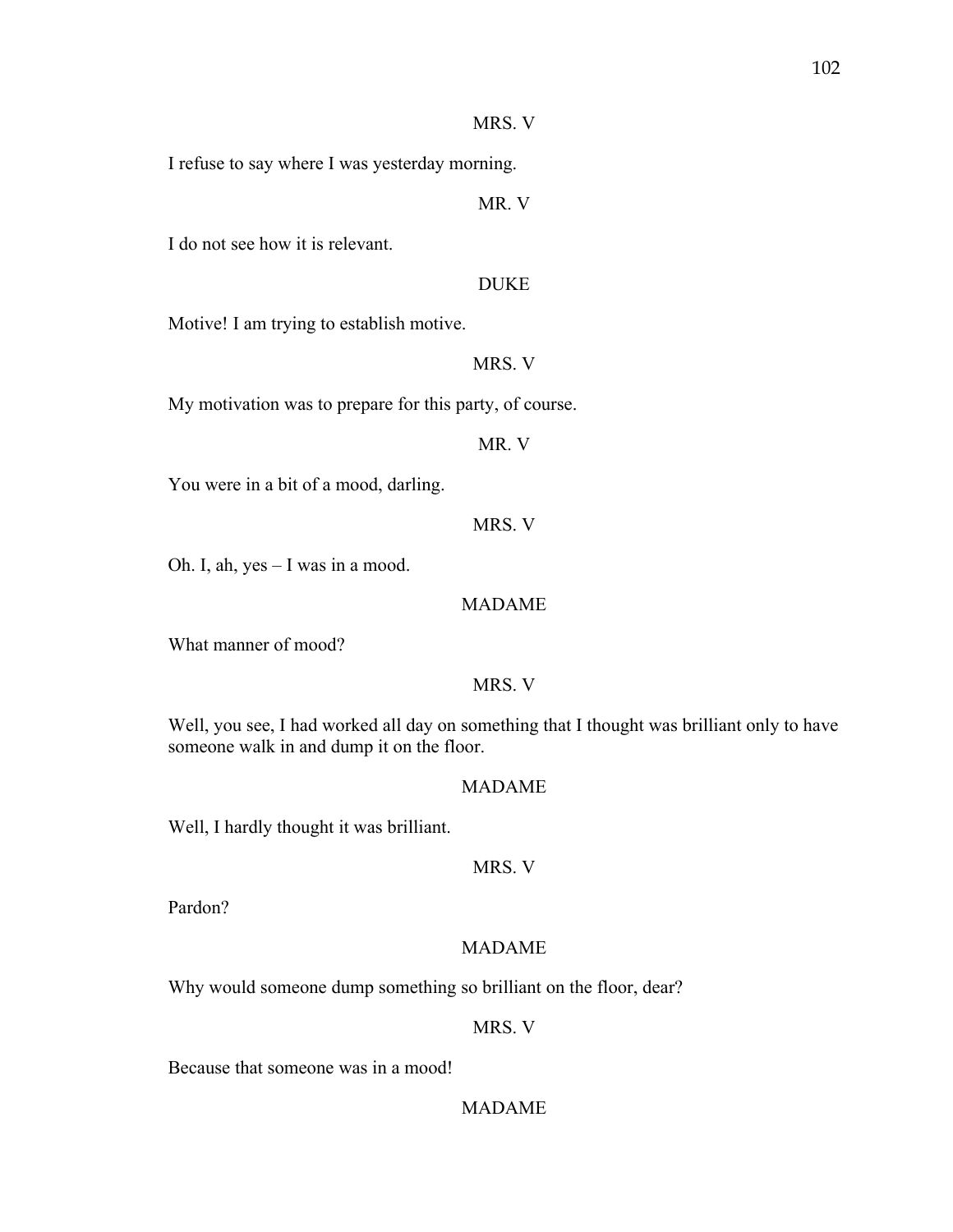It was not to theme dear. And maybe that someone's nerves were on the fritz on account of preparing a virginal voyage!

#### LIBBY

Madame, would you like a refill?

### DUKE

That was quite confusing. What on earth were the two of you gabbing on about? You act as if you spent the day together.

#### MADAME

Yes, please. A refill.

*Libby goes to refill the drink. The Captain joins her.* 

# CAPTAIN

I think we need to turn around.

### LIBBY

Quiet.

#### BARON

Having spent a great deal of my childhood reading 'Detective Comics', I can say with confidence that the *best place to start* is at the scene of the crime.

#### DUKE

Now, that is something. To the prow!

*The Duke saunters to the FRONT of the Ship and the rest follow. He mimes looking for evidence, inspecting the railing, etc. Everyone watches with feigned interest.* 

*The Captain and Libby linger behind.* 

#### LIBBY

We improvise, that's all.

# CAPTAIN

No. I can't. The Duke is onto us.

#### LIBBY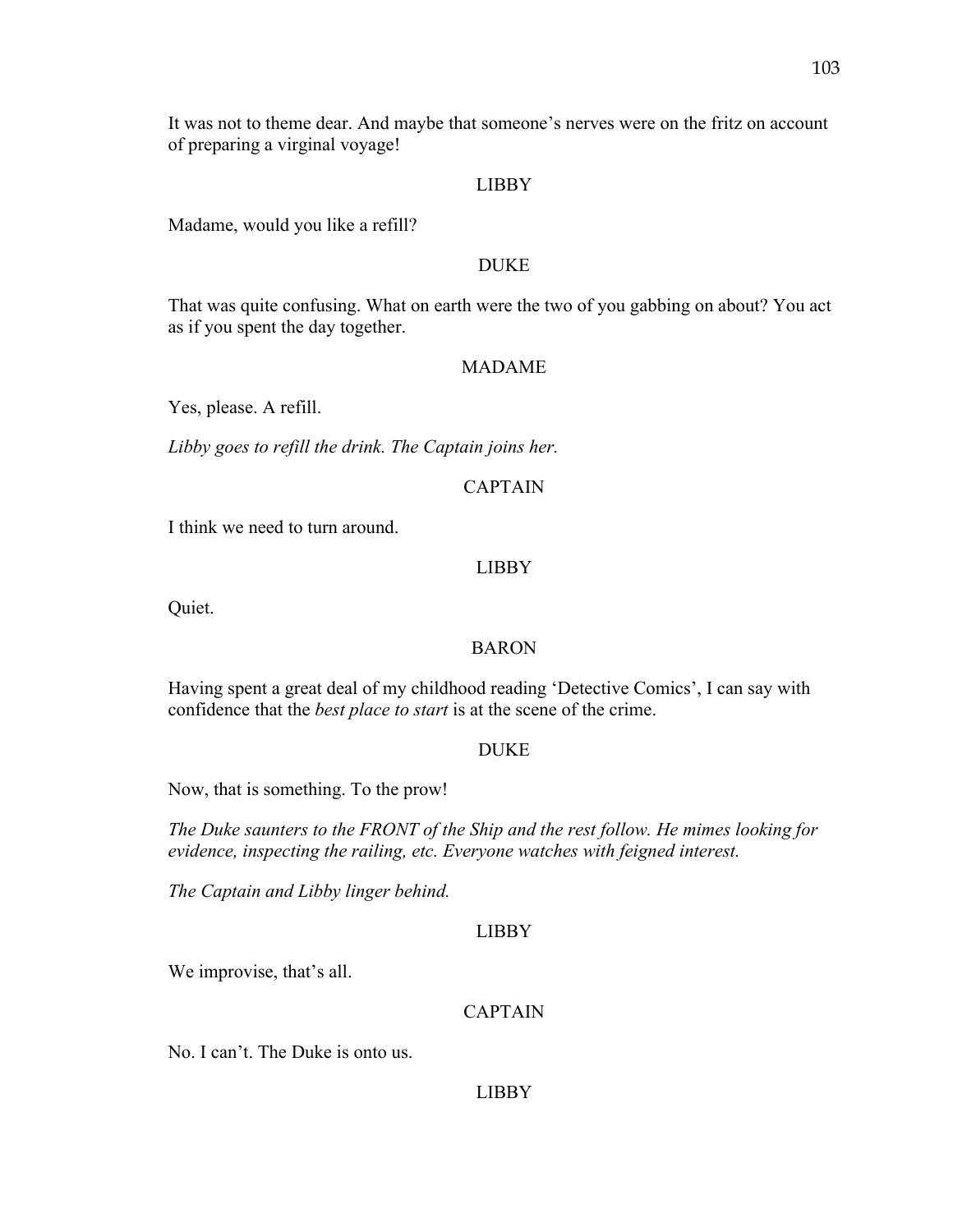Hardly. He thinks this is all a game.

## CAPTAIN

No. He knows.

## LIBBY

Pish.

## CAPTAIN

Please, let's turn around.

*Libby slaps the Captain. The Captain stares at her.* 

#### LIBBY

Yeah, well, since you like it so much.

### MADAME (*yelling)*

Libby!!!!! Where is my refill?

*Libby goes to the FRONT of the boat to bring Madame her drink.*

DUKE (*looking at the boat's figurehead)*

What is the meaning of this?

#### MR. V

What's wrong with it?

#### DUKE

Well, nothing is wrong with the technique. The man who crafted this was quite capable.

*Mr. V smiles.* 

#### DUKE

You smile?

#### MR. V

Oh. I vetted this *man* myself and passed along his card to Madame. I feel like it has been carved by my very own hands.

MADAME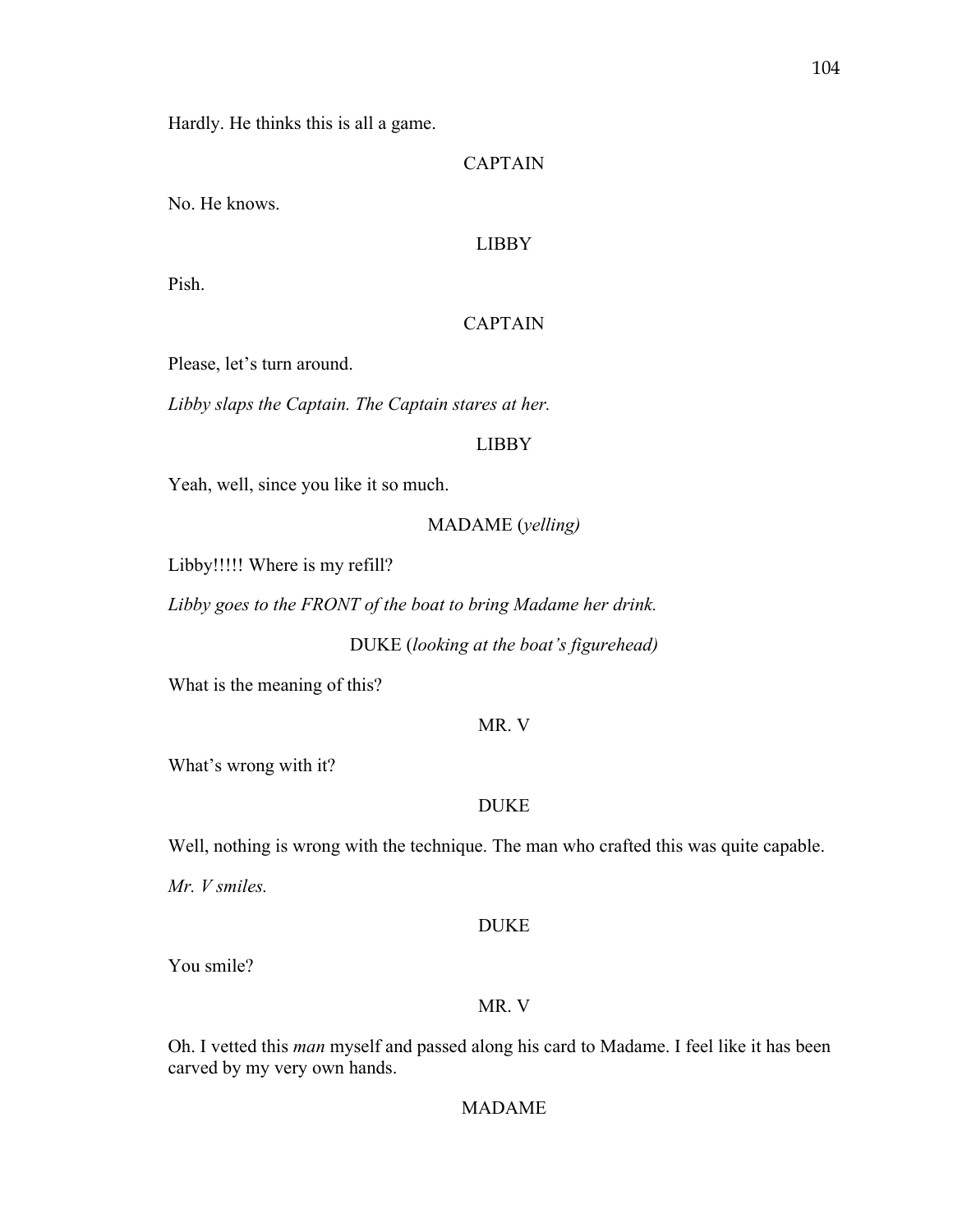Indeed.

### BARON

I thought these things-

## MR V

Figurehead

## BARON

Pardon me, figurehead, were supposed to be women –

# MADAME

How very archaic. No, this is Erich's head on my vessel – parting the waters with his beautiful mouth and swallowing the -

## DUKE

-Your obsession with this dead lover must cease. At once!

## MADAME

(sips)

# LIBBY

There is a lot of netting and – what's all this? Grappling hooks?

### DUKE

How else was I to get on board?

# MADAME

You weren't!

# LIBBY

From the looks of this carelessly strewn pile of hooks n' ropes, I'd say the Baroness probably tripped on the Duke's accessories and fell overboard.

## MADAME

Ah, yes. I see it now.

## BARON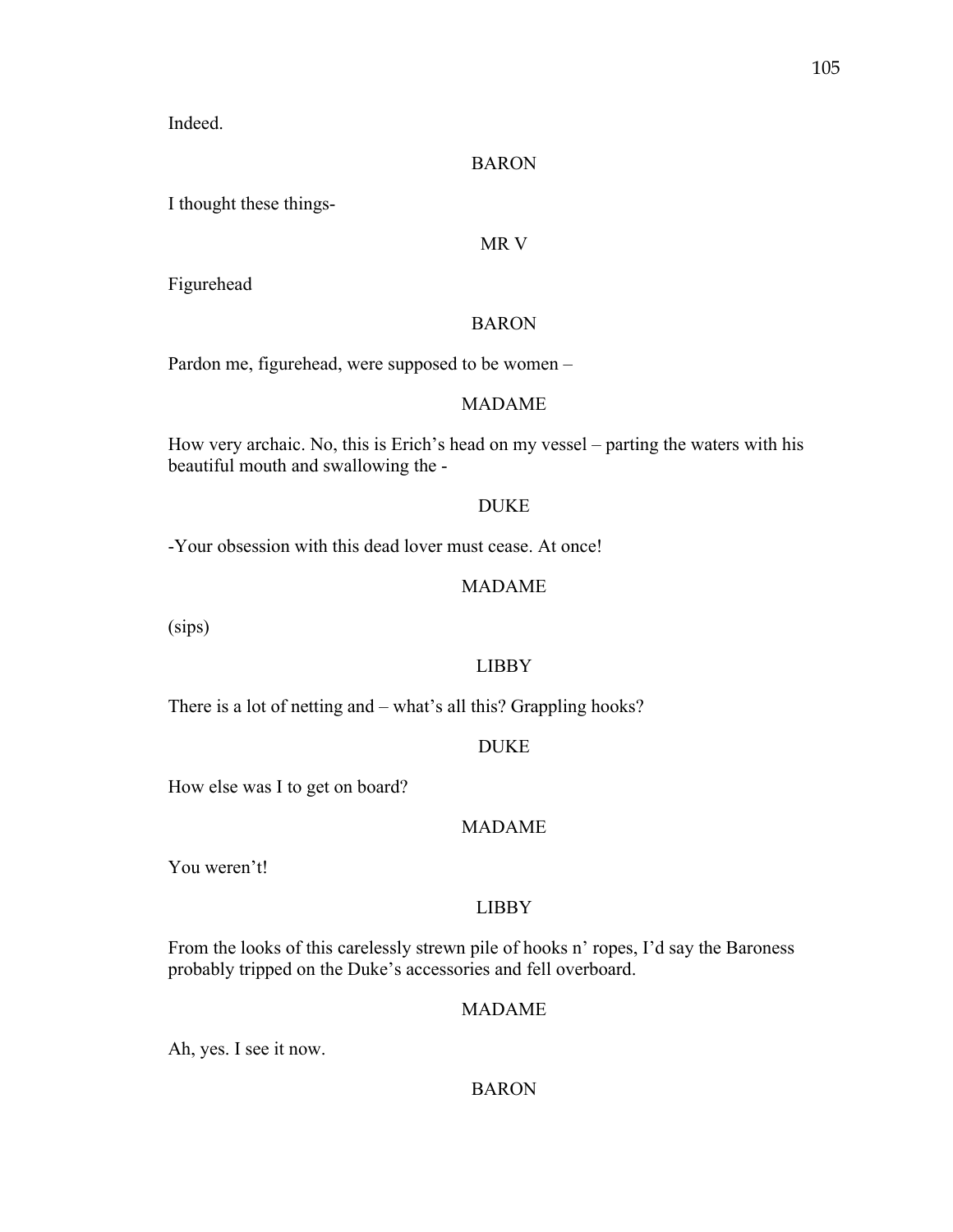You're saying she drowned?

### LIBBY

Hook, line, and sinker.

# MADAME

Oh Libby. Pish. (*sips)*

# MRS. V

Case closed. That was fun.

MR. V

MRS V

May I suggest we move onto a pre-dawn nosh?

Oh yes!

## MADAME

No more nosh for you two.

# DUKE

I do not agree.

### MADAME

No?

## BARON

Are you suggesting we nosh?

## DUKE

Hmm.

## BARON

I'll pass. My stomach has been churning for some time.

## DUKE

I am suggesting foul play.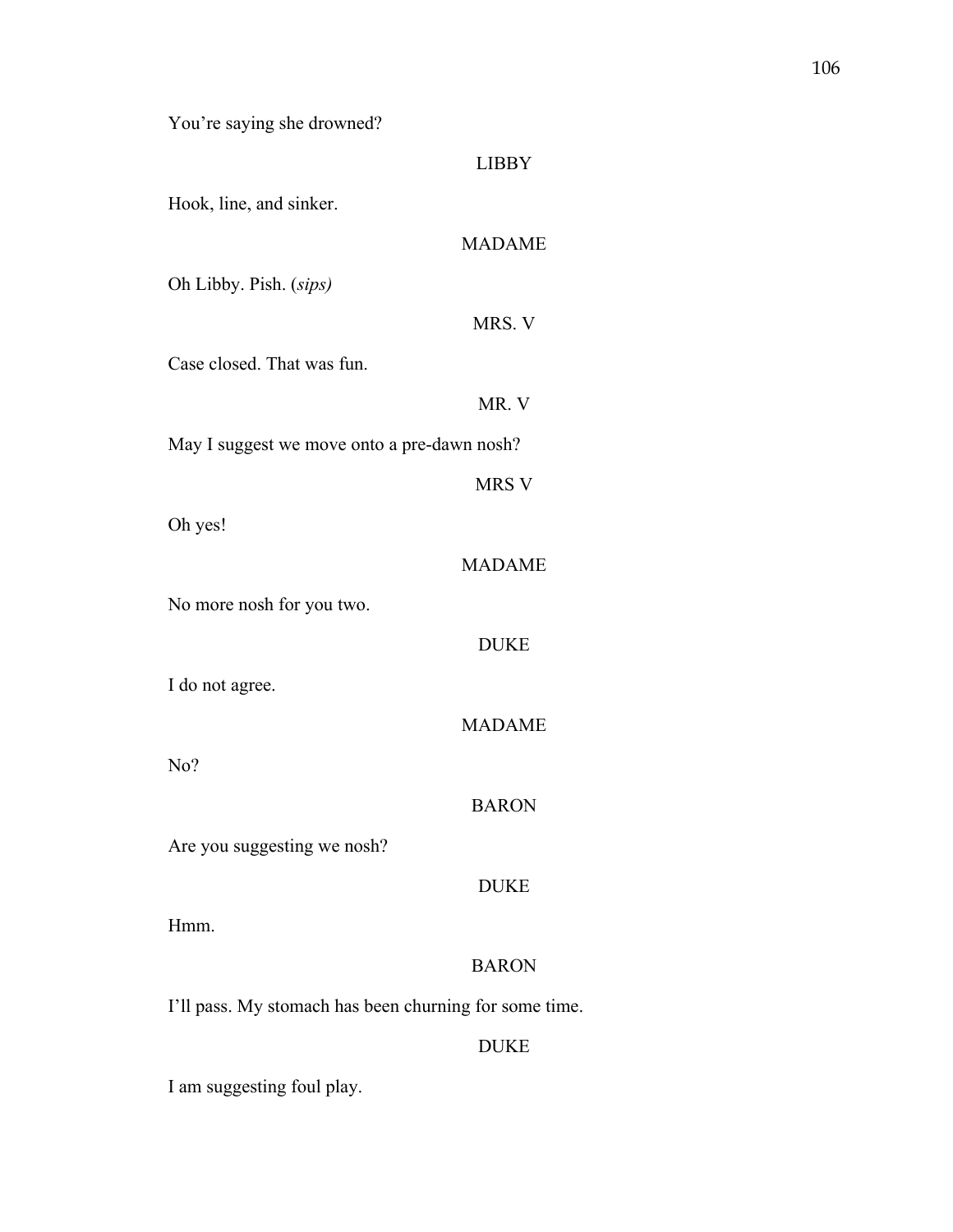| <b>MADAME</b>                                  |
|------------------------------------------------|
| Accidental.                                    |
| MRS. V                                         |
| Let's put it to a vote?                        |
| MR. V                                          |
| Here                                           |
| MRS. V                                         |
| All in favor of accidental drowning say 'aye'? |
| MR. V                                          |
| Aye                                            |
| <b>BARON</b>                                   |
| $I-$                                           |
| <b>MADAME</b>                                  |
| Aye                                            |
| <b>BARON</b>                                   |
| I don't know-                                  |
| <b>LIBBY</b>                                   |
| Aye!                                           |
| MRS. V                                         |
| Aye! Captain?                                  |
| The Captain looks at Libby.                    |
| <b>CAPTAIN</b>                                 |
| I guess                                        |
| <b>LIBBY</b>                                   |

Shouldn't you be manning the ship?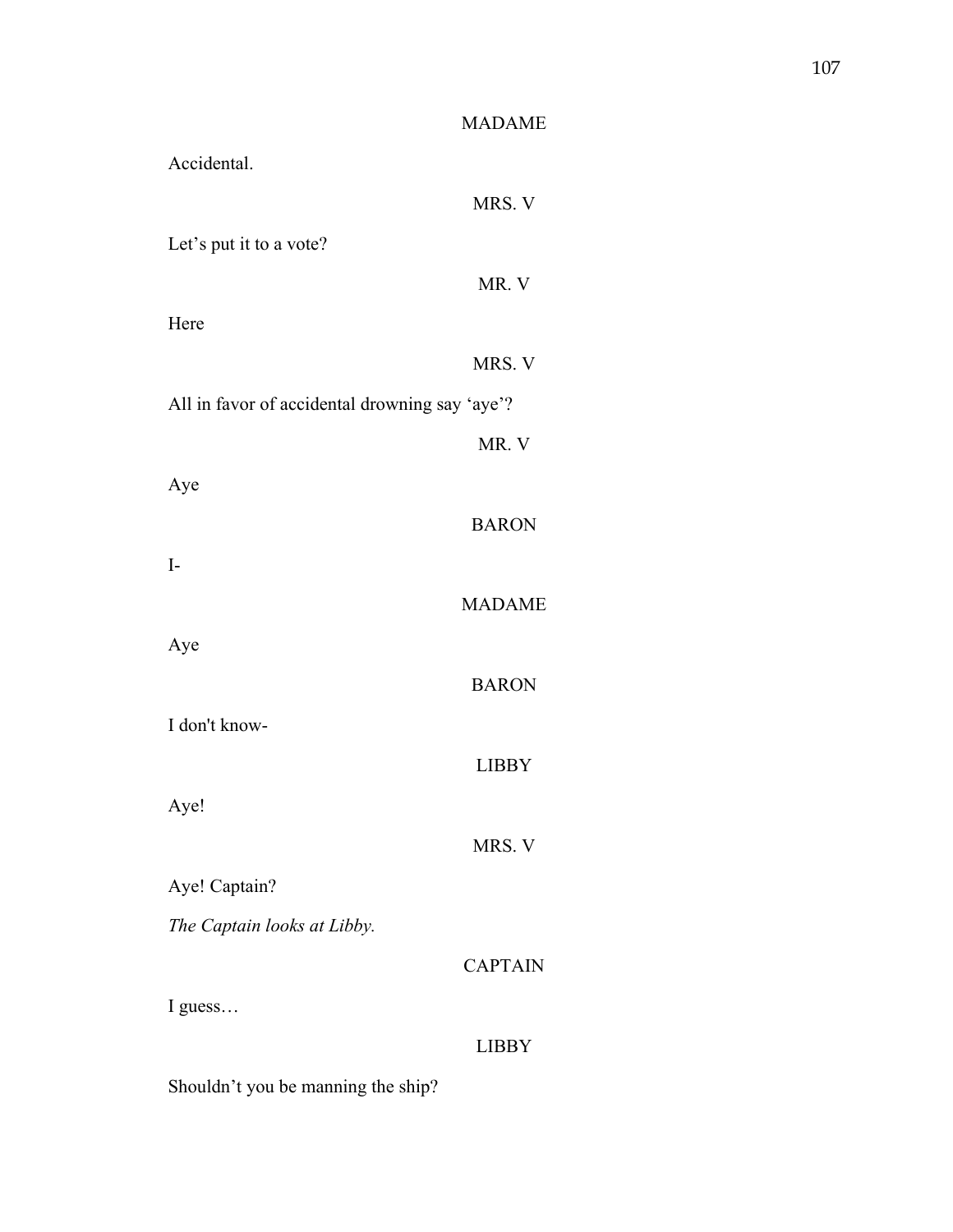## MADAME

Yes, please. Off you go to keep us afloat.

# CAPTAIN

But I want to-

# MADAME

#### LEAVE.

*The Captain goes to the cabin.*

# DUKE

Nay. There is always a murderer. That's the point of the game.

## MADAME

Well, if we must have a murderer. I vote the fiancé.

# BARON

The hell!

# MR. V

I second the motion. Perhaps the missus saw him in the act of receiving fellatio from Mrs.  $V -$ 

# MADAME

-and fearing libel repercussions

## LIBBY

Pushed her over.

MRS. V

Well, I was giving him head –

*(clears throat)* Fellatio

### DUKE

MR. V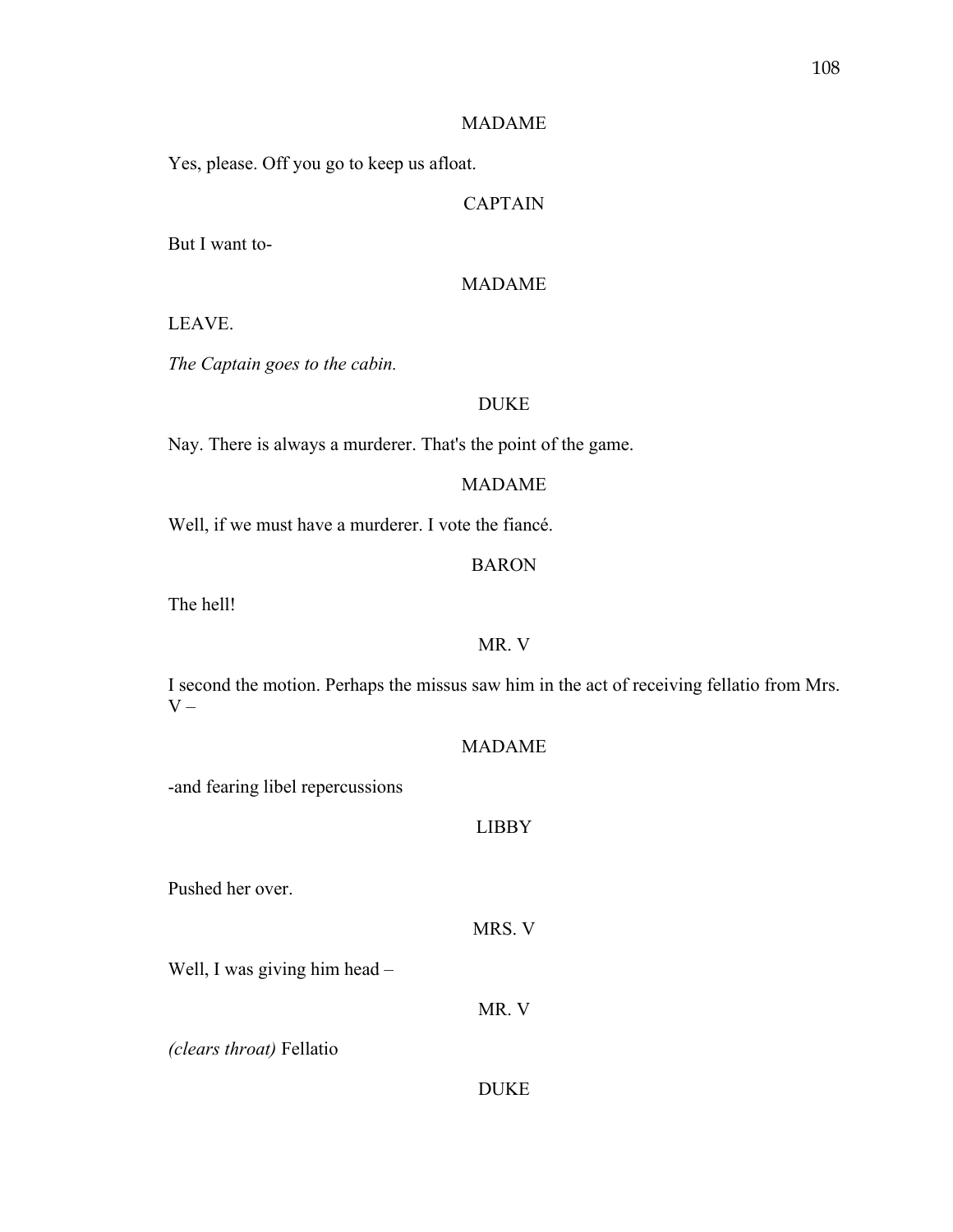Did you say 'head'?

### MR V

No. No. Fellatio.

## BARON

I didn't push my Daniella off the boat.

#### MADAME

Of course you did.

## DUKE

I hardly think it was the man. And really, 'head'?

#### MADAME

Let's move past that, shall we?

## DUKE

It seems so petty to push a petite oil baroness overboard – and really, if he wanted to get rid of his business partner, I can think of a dozen ways to eliminate such tiny weight.

*His Servants exchange a look.* 

#### MADAME

I am sure you can.

## DUKE

This is the act of a desperate *woman*. And since Mrs. V was occupied with the Baron to Be's engorged member, there is only one woman left who could do it.

*He looks at Madame.* 

### MADAME

Libby.

#### DUKE

Libby is not a woman, she is a servant.

## MADAME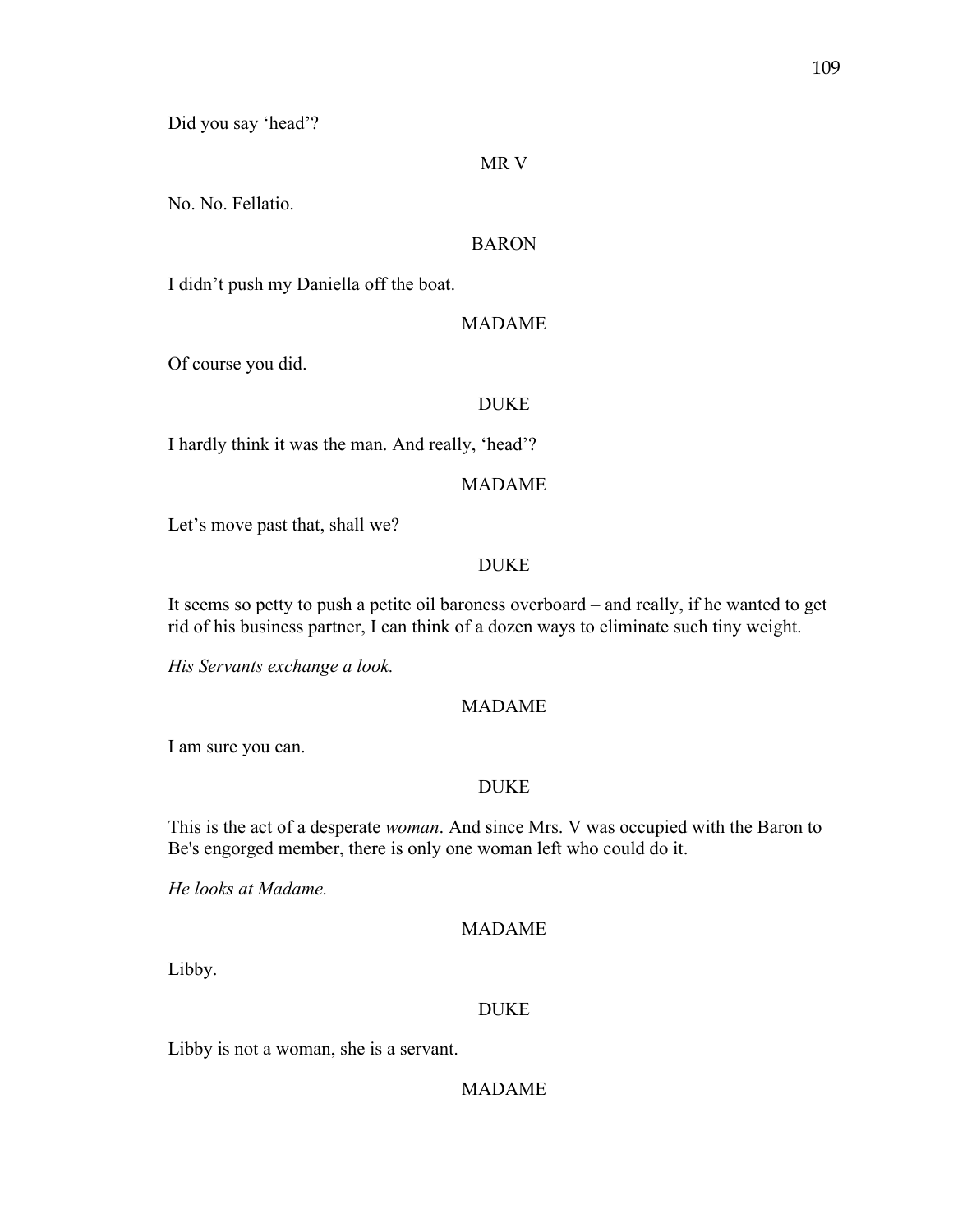My most LOYAL servant.

*Pause. Libby looks at Madame. The Duke smiles.*

## DUKE

No. It was the captain. She is not who he seems.

## BARON

I knew there was something funny about that fella. (*groans, clutching stomach*)

## DUKE

Your captain is one of your chambermaids, I gather?

#### MADAME

Well done.

## DUKE

My eyes never deceive me.

#### MADAME

I suppose not.

*The V's smirk.* 

#### MADAME

Well, let's have her walk the plank, then, shall we? Libby, bring the Captain.

#### LIBBY

Really?

*Madame slaps Libby.* 

#### MADAME

I won't ask again.

*Libby EXITS.* 

#### DUKE

A ha! Now, this calls for libations!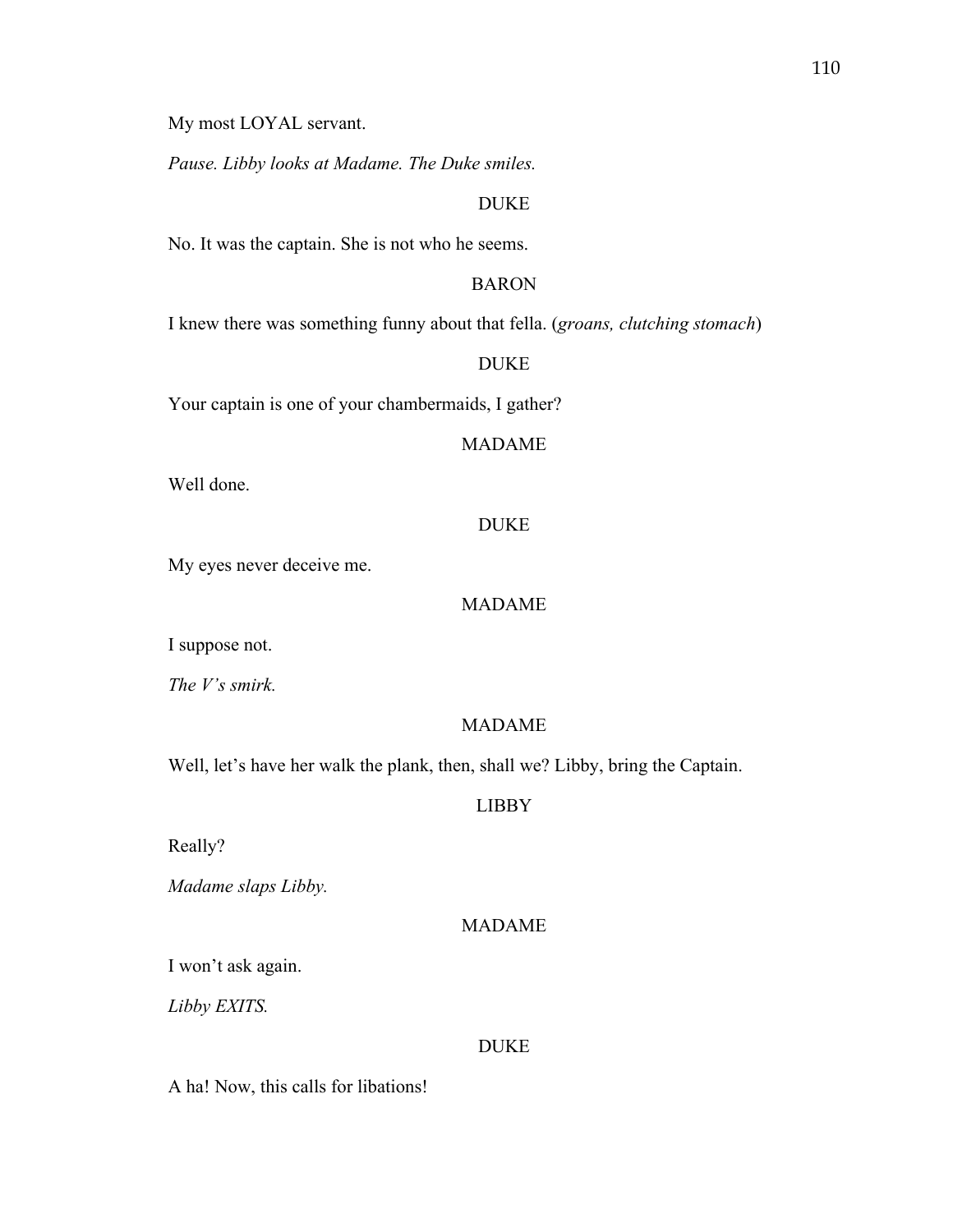#### BARON

You can bring my lady friend out now.

DUKE

Yes.

# MADAME

Momentarily.

*Libby enters with the Captain.* 

# MADAME

Strip her down.

*Libby takes off the Captain's hat, coat, and pants. Only a chambermaid beneath.* 

# CAPTAIN

Libby says I am walking the plank?

#### MADAME

For fun, darling.

# CAPTAIN

But I cannot swim.

# MADAME

Of course you can. You have your Level One Swimmer's License, don't you?

# CAPTAIN

You told me not to get it. Remember? You said that a Captain always goes down with his ship.

### BARON

That is true.

## DUKE

Captain, we hereby charge you with the murder of the Baroness. Have you anything to say?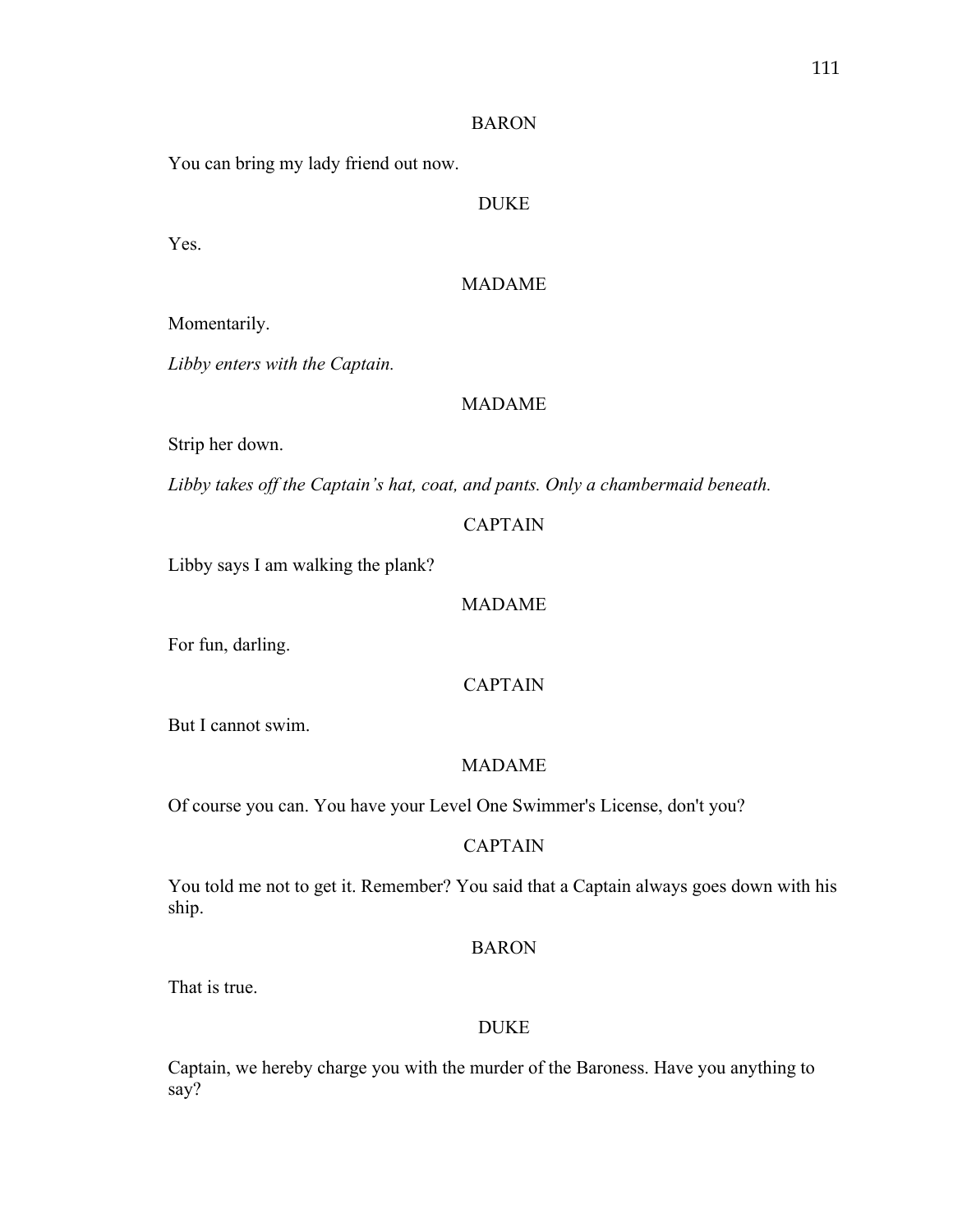## CAPTAIN

I didn't do it. But I know who-

# DUKE

-Anything else?

# CAPTAIN

Libby, she

LIBBY (*covering the Captain's mouth*)

Off you go!

## DUKE (*to his servants)*

Help her hoist the chambermaid.

*Servant #2 refuses. Servant #1 and Libby grab the Captain and hoist her up onto the boat's prow.* 

CAPTAIN (*biting Libby's hand)*

Libby!!! She! Key!

*The Captain is tossed over. Screams, drowning.* 

MRS. V

Whoa.

# MR. V

Uh. She was the only one certified to pilot this ship.

### MADAME

(*clapping*) Well done, Detective. Let us freshen up & meet again under the stars.

DUKE *(to Servant 2)*

You disobeyed my order.

*Servant 2 looks down.* 

### DUKE

You know what that means.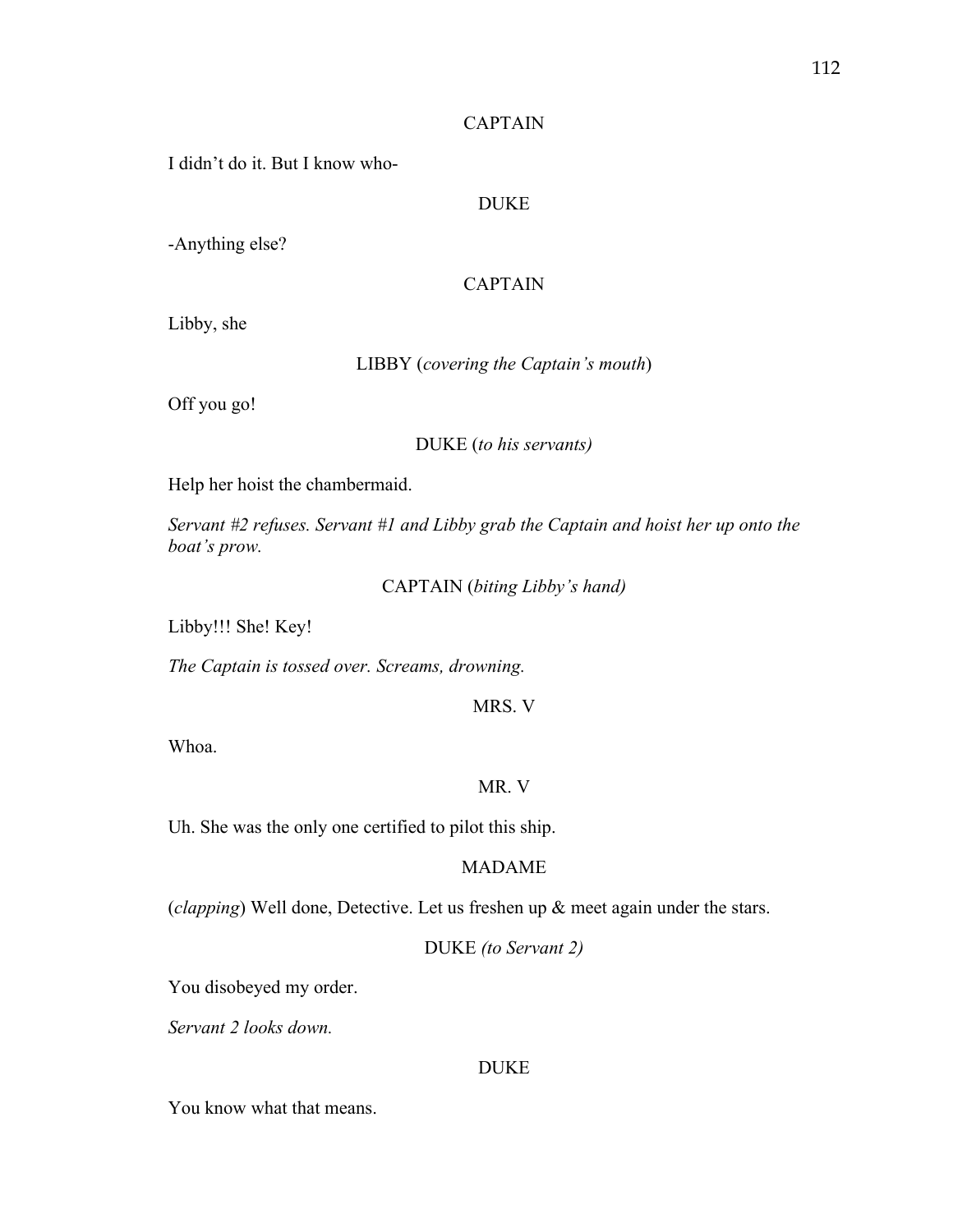*Lights down.*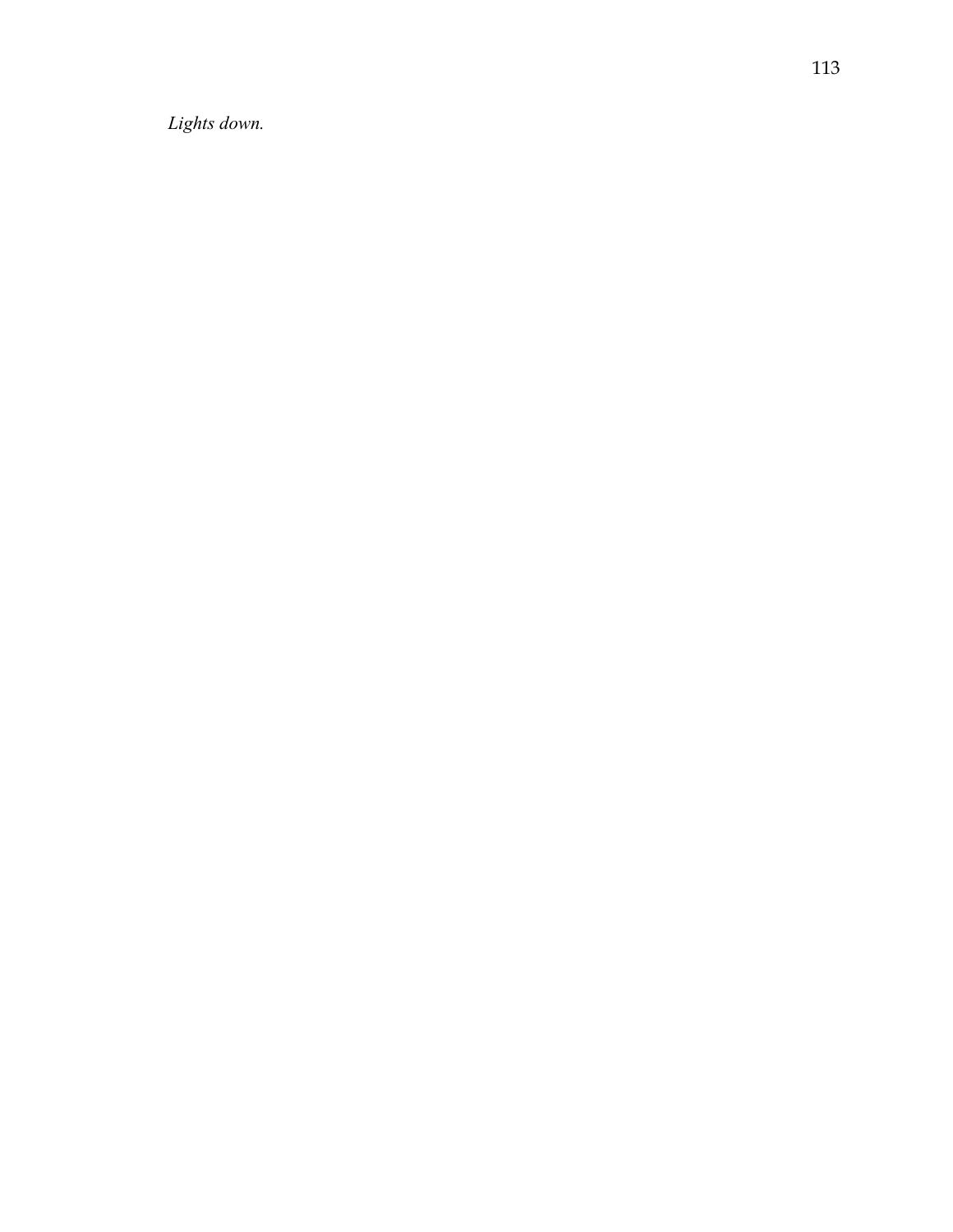### Scene Five: Storm

*Lights up. Libby, dressed in Madame's gown & wearing her mask, reclines on a deck chair with the Duke. The servants curled up asleep near his feet. The Baron stares off into the darkness.*

### BARON

I can't believe it.

### DUKE

In a day or two, you will.

### BARON

Why would a servant I have never met simply push my Daniella overboard?

# LIBBY (*as MADAME)*

Haven't you got something he can snort? These utterances grate on my nerves.

### DUKE

Mustn't un-nerve Madame, hmm?

# LIBBY *(as MADAME)*

You there *(kicks Servant 1)* bring the spice box!

### DUKE

Goodness. You are on edge, my dear.

*Servant 1 looks for a command from their Master.* 

# DUKE

Yes, yes, get the box.

### BARON

What am I going to do now?

## LIBBY

Go home.

BARON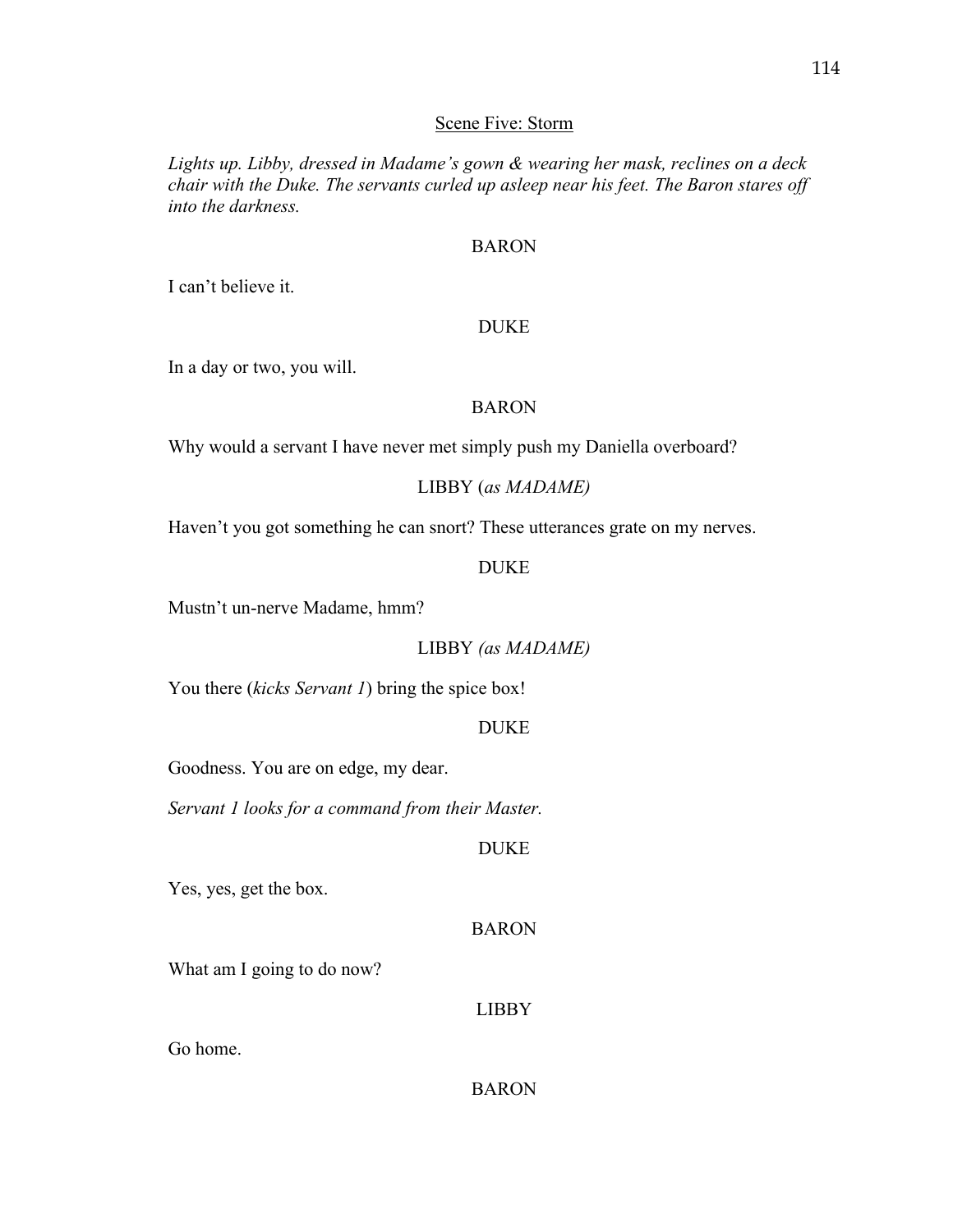What home?

### LIBBY

Your home.

# BARON

That there is tricky.

## DUKE

Explain.

## BARON

Well, we weren't married or nothing, you know, and she -

## DUKE

She had all the money. I did not mean to interrupt, but my deduction skills have been sharpened as of late.

## LIBBY

Hmph.

# DUKE

Madame, aren't you currently seeking your next male conquest?

## LIBBY

Not this one.

#### DUKE

Oh, come, he has a large member. That's nice, isn't it?

# LIBBY

*(sighs)* What social clubs do you belong to?

## BARON

Um, well, there's the country club -

## LIBBY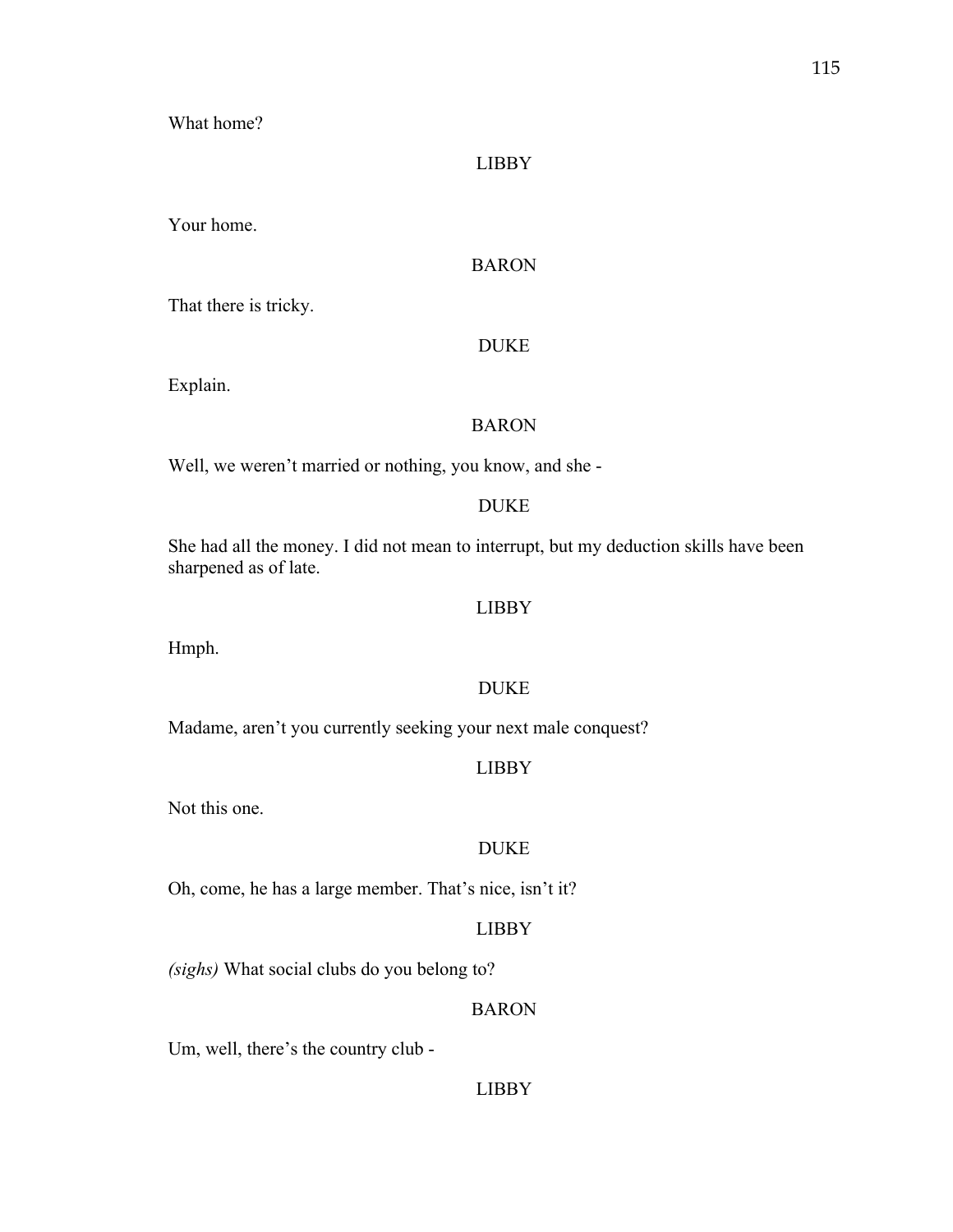116

Mhm. Her membership, no doubt.

# BARON

I could -

*A strong gust of wind. More wind. Servant 1 returns with the Spicebox -*

# DUKE

No. There is too much wind for spice. Go fetch me the vials.

*The Servant nods and exits to the Front.* 

# BARON

Well, I suppose I'll retire to my cabin. I feel feverish.

# LIBBY

Rest well.

# DUKE

Rest assured, good sir, that your lady friend's murderer has been justly dispatched into the murky underbelly of this cold, dark world and look forward to a penniless future that is yours and yours alone.

# BARON

'Night.

*The Baron exits. The Servant returns with a velvet pouch.* 

# LIBBY

Hmph. You've brought everything but your nightdress.

# DUKE

Ah. You forget I sleep in the nude. (*to Servant*) the Obsidian.

# LIBBY

Always the Obsidian.

# DUKE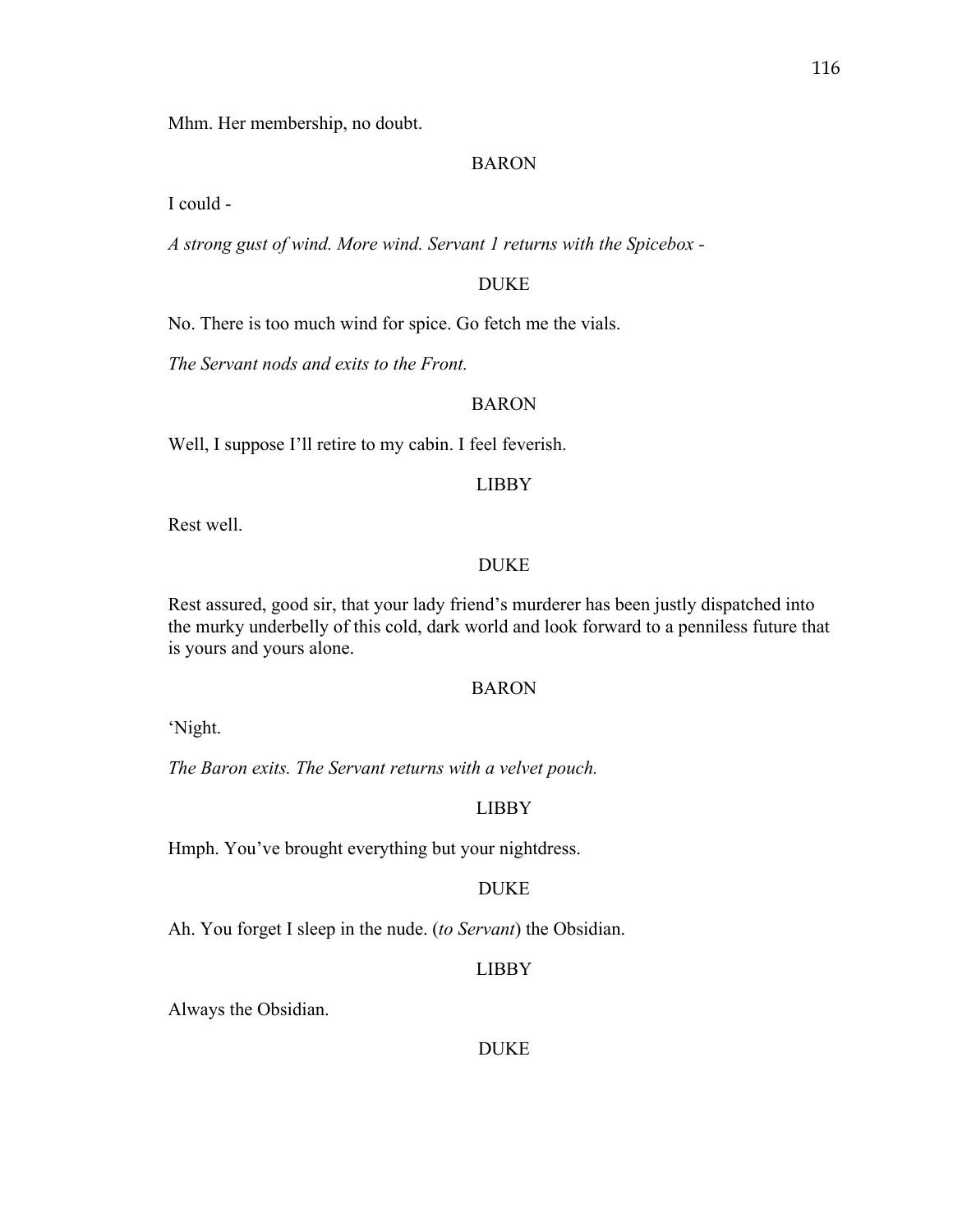A dirty habit, I know, to suckle from the ink sacs of the cephalopod – but it incapacitates me in a way that no earthen man can.

*The Servant retrieves a small, corked bottle of black liquid and presents it to the Duke.* 

## DUKE

Ladies first.

*Libby takes a sip from the bottle. Feigns momentary blindness.* 

### LIBBY

Damn.

## DUKE

*(sips)* Damnation.

# LIBBY

What? Where?

# DUKE

Give it a moment.

*Libby slides off the chair like a slug and rubs her face on the wood.* 

# LIBBY

Cubie bella boo boo

*The Duke rolls off onto the floor. The two roll back and forth on the floor.* 

*More wind. Rain.* 

Mmm.

| <b>LIBBY</b> |  |
|--------------|--|
| <b>DUKE</b>  |  |
| <b>LIBBY</b> |  |

Bibby semper

Gibba monta fisk

*The Servant sits in the empty chair.*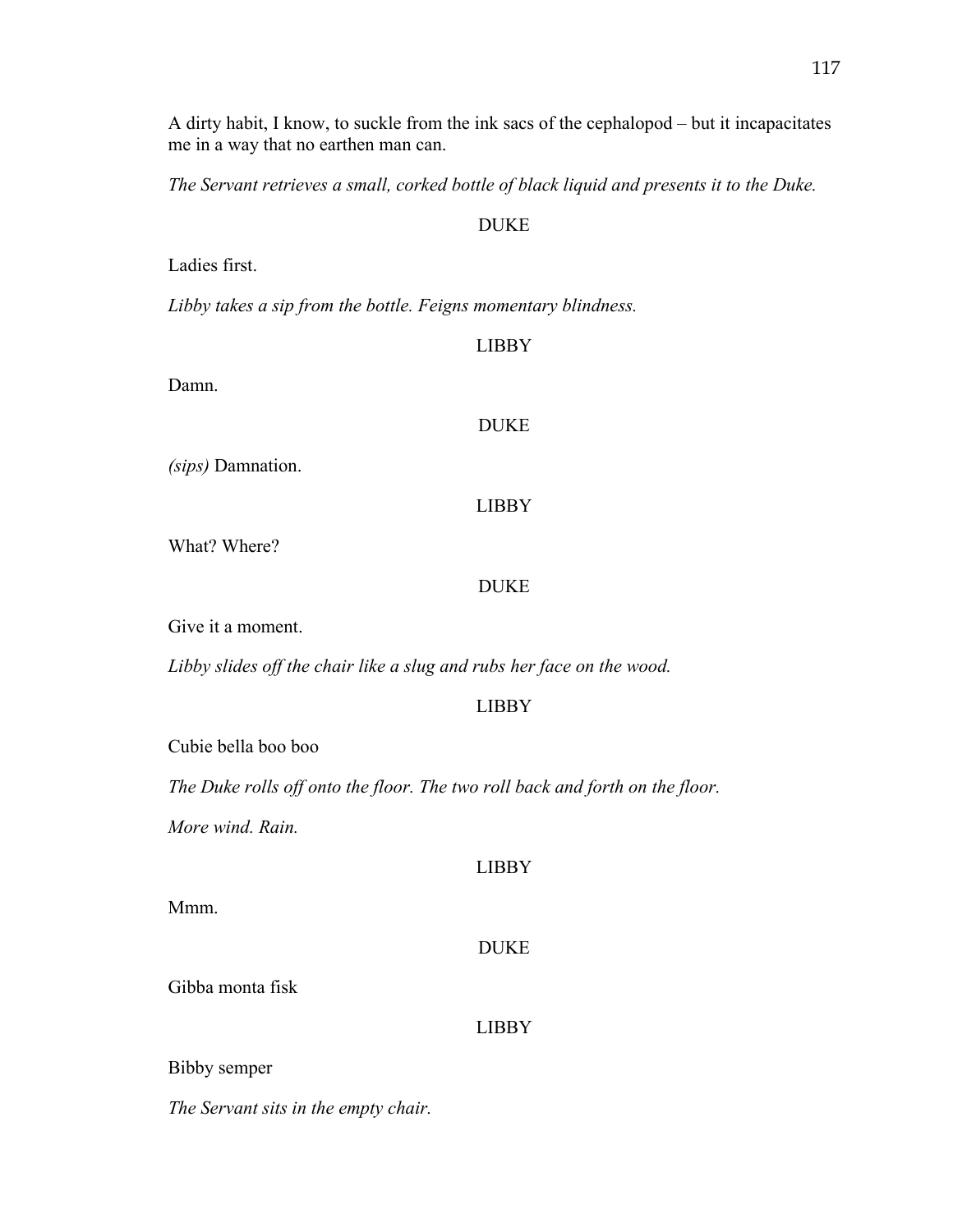### DUKE

| Vum vum             |              |
|---------------------|--------------|
|                     | <b>LIBBY</b> |
| Yes, vum vum        |              |
|                     | <b>DUKE</b>  |
| Mincey meaties      |              |
|                     | <b>LIBBY</b> |
| Yes, you like those |              |
|                     | <b>DUKE</b>  |
| Mmmm. Meatie meatie |              |
|                     | <b>LIBBY</b> |

Labo dimmy dum dum

*(NOTE: this gibberish and rolling on the floor can go on for as long as actors desire)*

*The boat tips and the Duke rolls towards the Front of the Ship. The Servants bolt awake. Madame enters in Libby's Victorian Maid's uniform.* 

### MADAME

Libby, get off the floor you minx! You'll ruin my gown!

*Libby stands and brushes off her gown. The Duke rolls along the deck.*

### LIBBY

If we're lucky, he may just roll right into the sea.

*The boat tips toward the Back and the Duke rolls out to the Middle again. Servant 1 puts a foot on the Duke to keep him steady.* 

*Thunder clap!* 

### MADAME

Libby, do you have the key?

*Beat.*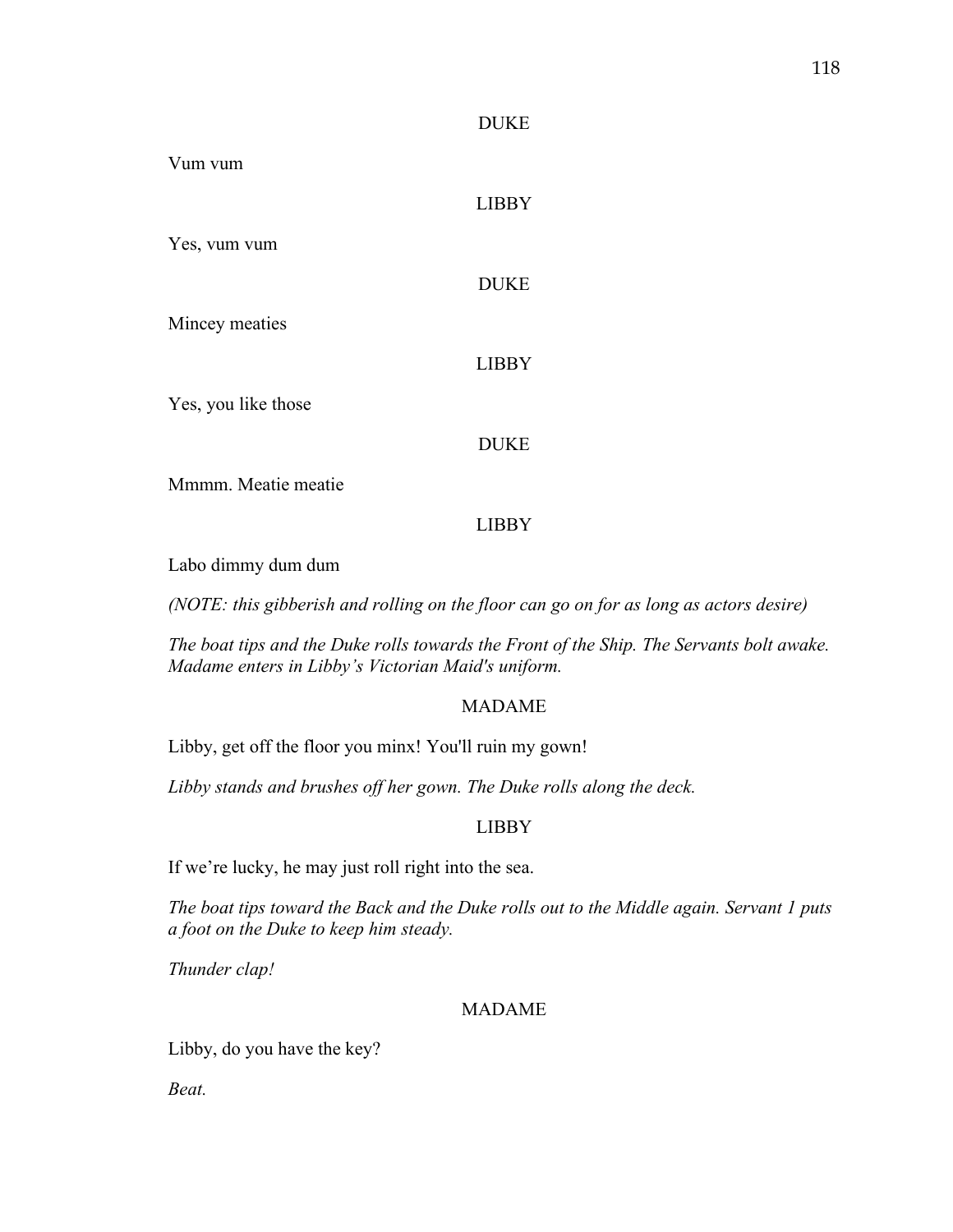#### LIBBY

What key?

## MADAME

To the ship. The chamber maid said you had the key.

# LIBBY

Oh. Yes.

# MADAME

What are you waiting for? The vessel needs you!

*Libby is about to exit but Madame grabs her by the waist.* 

#### MADAME

You look absolutely ravishing, my dear.

*Madame gently kisses the mask. Libby exits.*

#### MADAME

Do what you will to him, I do not care.

*The Servants exchange a look & then attempt to hoist the Duke overboard -*

*The Baron enters, appearing very sickly.* 

### BARON

(*burps)* Where are the life vests?

*The Servants put the Duke in the deck chair; wipe the ink from his drooling mouth.* 

#### MADAME

The what?

*The Vandervelts enter in their nightclothes.* 

### MRS. V

Libby, what do we do?

## MADAME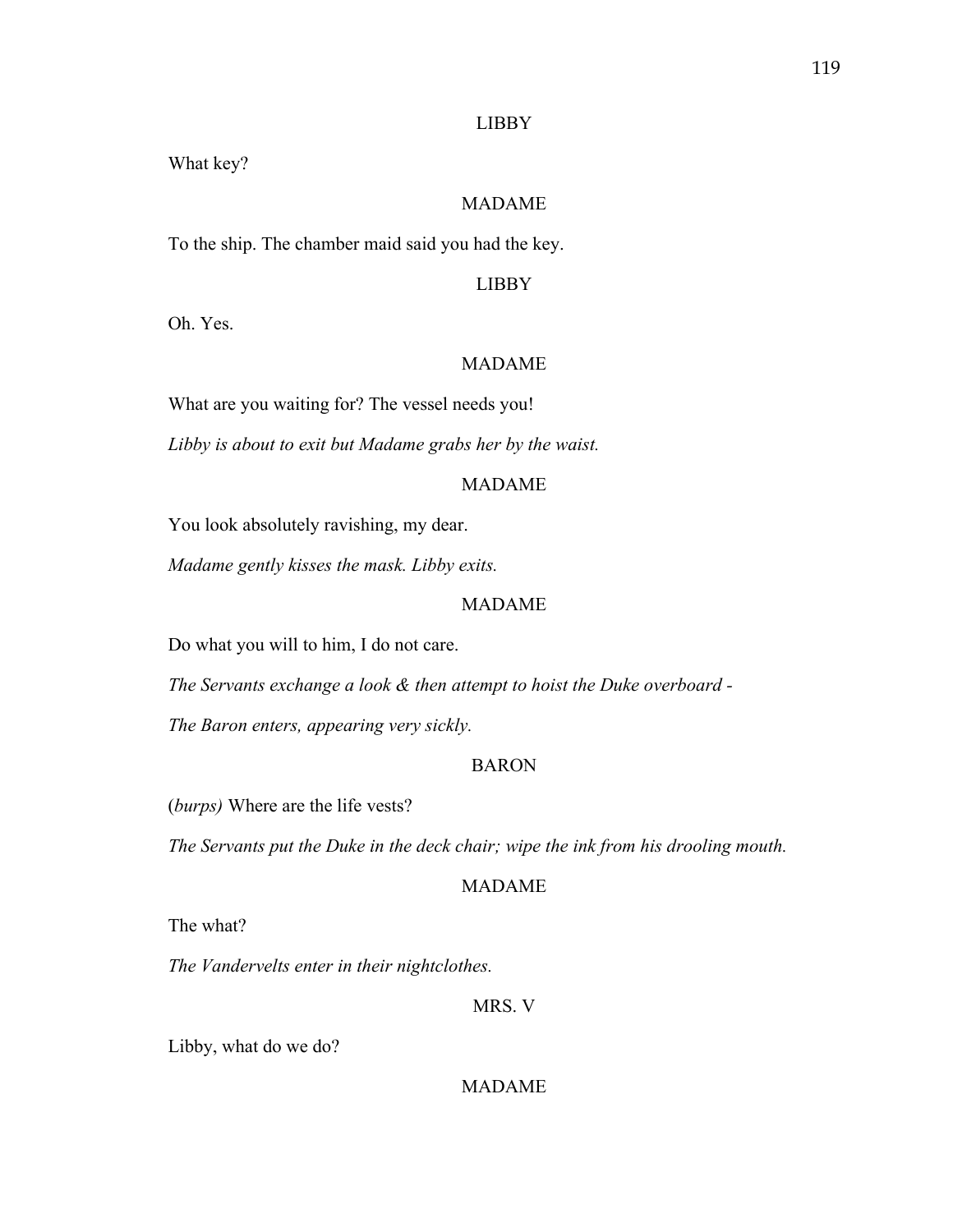Do you know what life vests are?

*The Baron searches the railing for rescue rings (life savers). Anything!*

# MR. V

You mean we don't have any?!

## MRS. V

Of course we don't! Leave it Madame to sail us to our deaths, ooh, that, that hard-nosed cunt!

*Thunder clap!*

## MADAME

I beg your pardon!

## MR. V

Take off the mask Libby – it's grotesque!

## MADAME

I am your Madame!

*The boat lurches. Lightning. Thunder.* 

MRS. V

Enough games!

*The Baron joins them.*

# BARON

Nothing! No vests, no life boats!

*He throws up a little in his mouth.*

# MR. V

Surely you remembered to bring life vests Libby?!

# BARON

I can't swim y'all!

MRS. V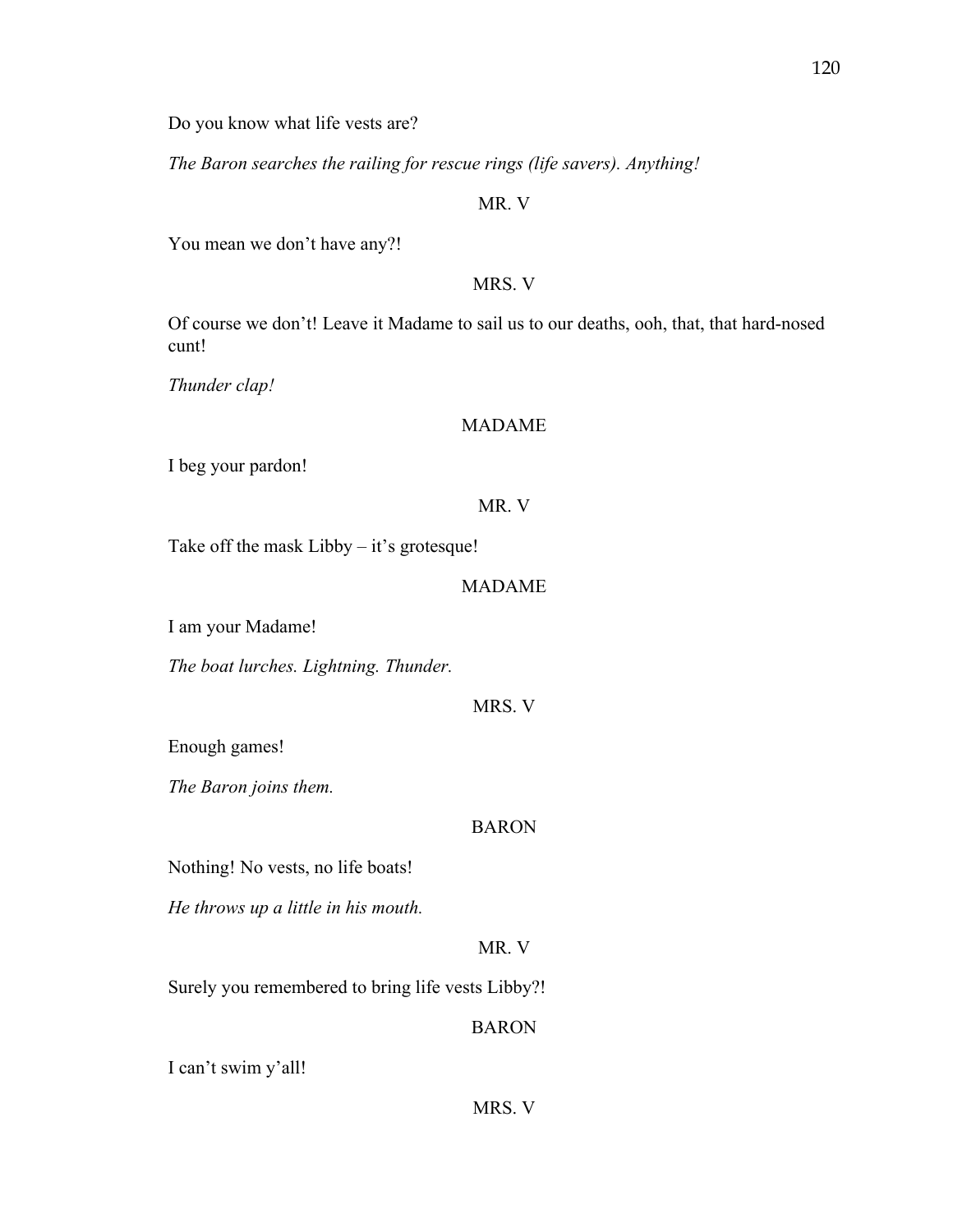Neither can I!

### MR V

I am a LAND. MAMMAL!

## MADAME

Libby will steer us right to shore. She is very capable.

*The Vandervelts look at each other. The boat smashes hard against something! All grabs hold of the mast. The Duke falls onto the floor.*

#### MRS. V

Madame?

## MADAME

Do not speak to me. I must go check on Libby.

#### BARON

What the hell is going on?

*Madame exits.* 

MR. V

You're in for it now Daisy.

## BARON

Daisy?

#### MRS. V

Come on, I only called her a cunt. What's the worst that can happen?

*The boat lurches. Harder rain. The Baron vomits overboard.* 

MR. V

Plenty. We could end up in the hills.

## MRS V

Aren't you more worried about ending up at the bottom of the sea?!

*The Duke wakes up and slowly stands.*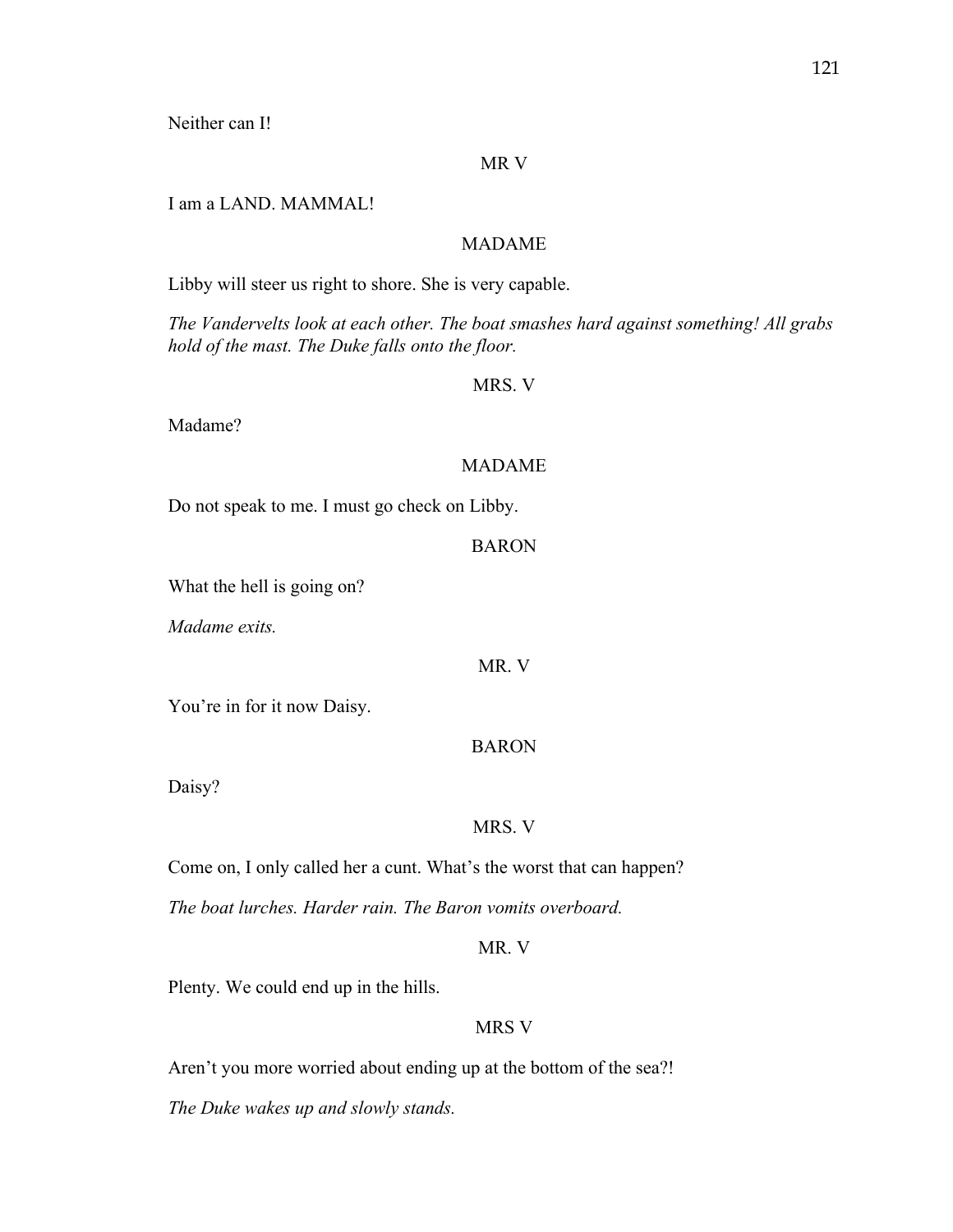## DUKE

My, my, quite a tempest! It's a good thing I'm in my wetsuit! Har. Har. (*looks around*) Why are you in your bedclothes?

|                                         | MRS. V      |
|-----------------------------------------|-------------|
| Some of us needed to sleep.             |             |
|                                         | MR. V       |
| Shh.                                    |             |
|                                         | <b>DUKE</b> |
| Your nightdress looks awfully familiar. |             |
|                                         | MR. V       |
| Beg your pardon?                        |             |
| The Duke moves closer to Mr. V.         |             |
|                                         | <b>DUKE</b> |
| Bernadette?                             |             |
|                                         | MRS. V      |
| His name is Fritz.                      |             |

*The Duke turns to Mrs. V and gets really close to her face. He then scans her bosom. The Baron sinks to the ground, moaning and clutching his gut.* 

## BARON

Shellfish…the rocking…and rain…I can't…

## DUKE

Why, I remember this bosom? Madame's 'Mardi Gras Madness' -

*Mrs. V crosses her arms over her chest.* 

# DUKE

And these tender, tasty arms! You are Madame's Cauldron Stirrer. A lowly kitchen maid.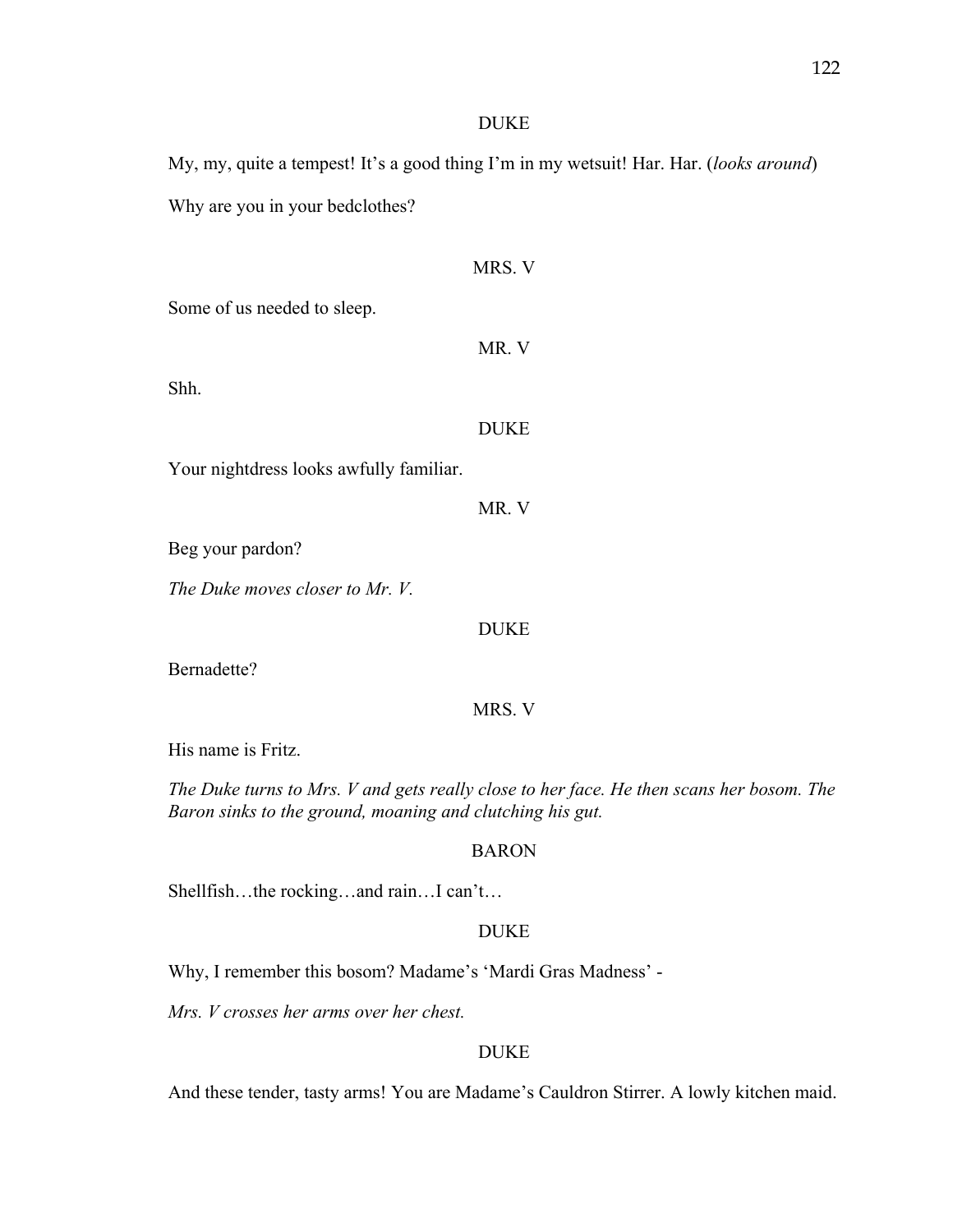#### MR. V

Not anymore, I'm afraid.

# MRS. V

(*to MR V*) Shut it.

#### DUKE

My dear, have you been discarded by the Illustrious One?

MR. V

Called her a cunt, she did!

*The Duke laughs. Madame enters, in her diamond gown.* 

### MADAME

And here I thought we were rid of him.

*Mrs. V goes up to Madame and slaps her.* 

#### MRS. V

That's for your damn tricks Libby!

*Madame slaps her back.*

#### MADAME

No one likes your pie, Daisy.

#### MR. V

Uh. Madame, you changed back into your gown?

## MADAME

Of course, you prat. If I must go down, it will be in diamonds.

### BARON

So, we are going down?!!

## DUKE

It appears so.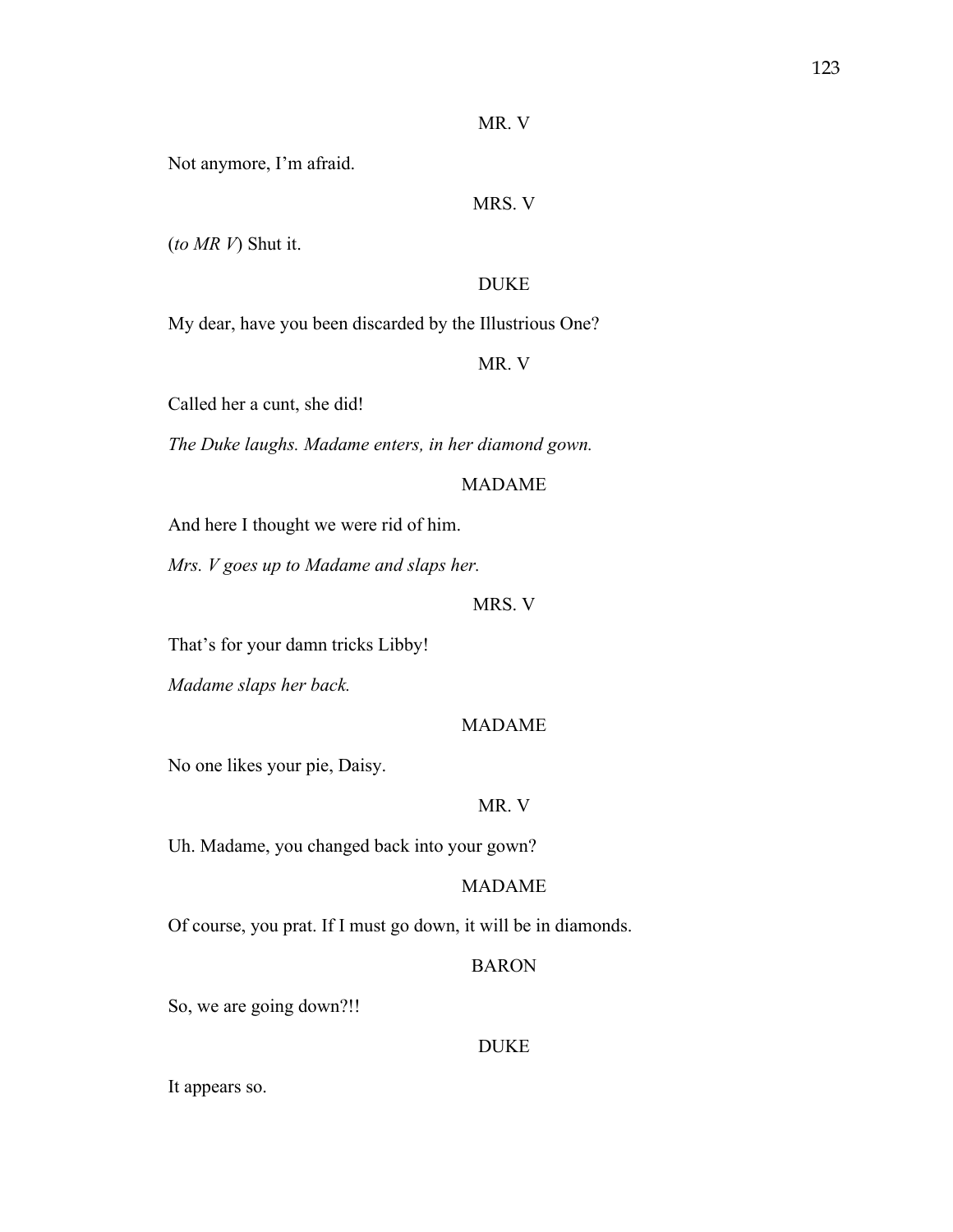### MADAME

Libby says we smashed into some rocks. The cabins are flooding. I imagine Chef has drowned. Haven't heard a knock from him in some time.

## DUKE

Table for none, I suppose.

### MADAME

In mere moments, I will join my merman in the fluid embrace of the swarthy sea.

## MRS. V

Oh, stuff it! Nothing but talk of Erich since we set sail.

## MR. V

We all just watched when they threw Francesca overboard!

#### MRS. V

We were pretending!

### DUKE

She was a Murderess.

MR V (*quietly)*

No, she wasn't.

*The boat tips back and begins to sink. The Duke's diving gear slides along the floor. The Duke grabs his gear before it is lost in the churning waters.* 

## MADAME

Hold me, Libby.

MRS. V

She's not here.

### MADAME

Someone, hold me.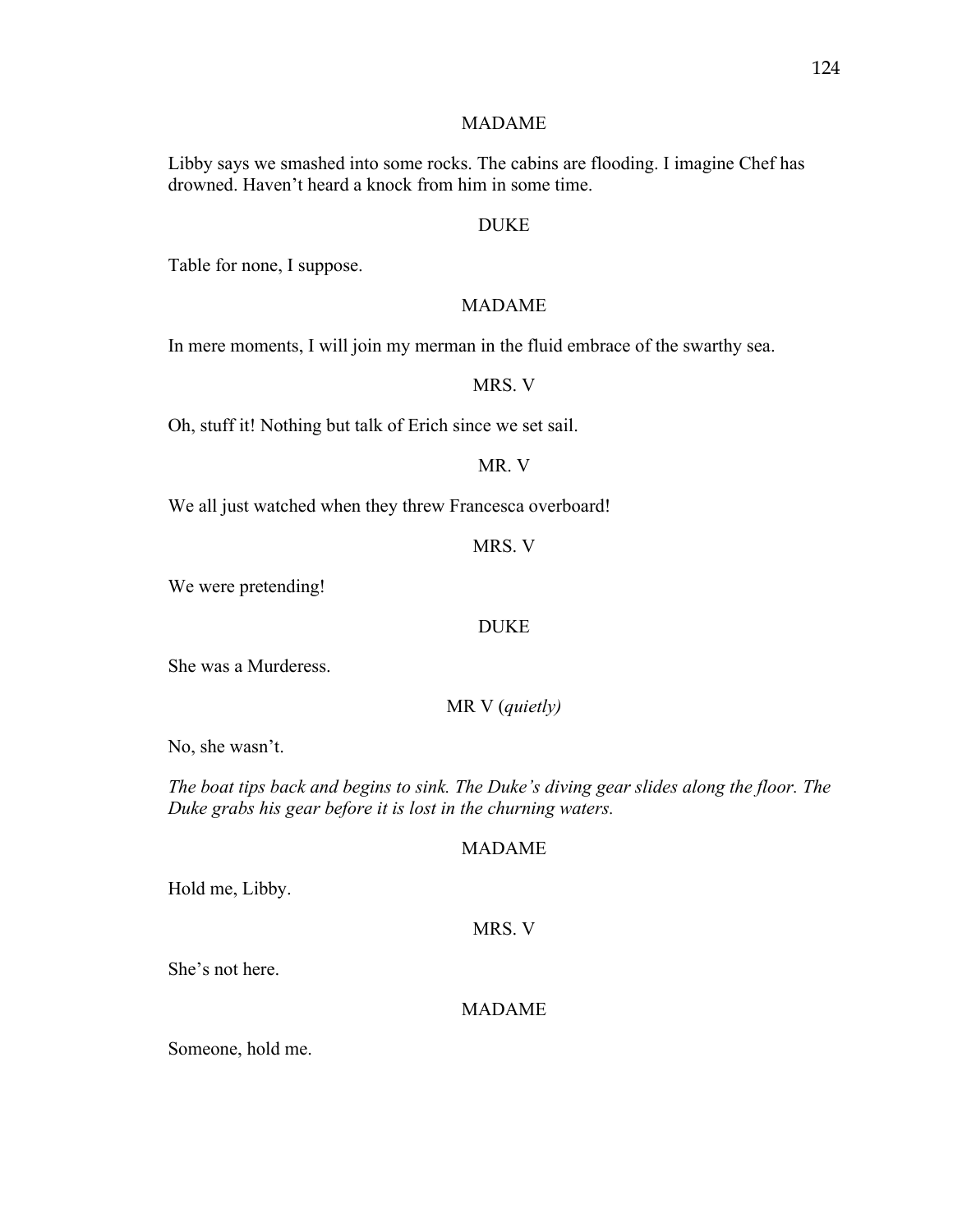*Mrs. V backs away from Madame. The Duke, in all his gear, gives Madame a gentle pat on the shoulder.* 

# DUKE

There, there, my fetishistic fiend, a fitting end. The Madame goes down with her ship  $\&$ all her servants. And a plus one. A funny little game and nearly well played. Until we meet again at those pearly gates of hell.

# MADAME

Don't you mean heaven?

# DUKE

Why bother with heaven when you can have a heavenly hell?

*Madame balls her fist and goes to strike, but the Duke jumps into the sea and swims away. His Servants exchange a look and jump in after him.* 

*The Vandervelts clutch each other tight.* 

*The Baron screams.* 

*Madame stands firm, her gloved hands balled into fists – staring up at the sky, daring it to sink her.*

*The boat sinks, lights fade.* 

{INTERMISSION}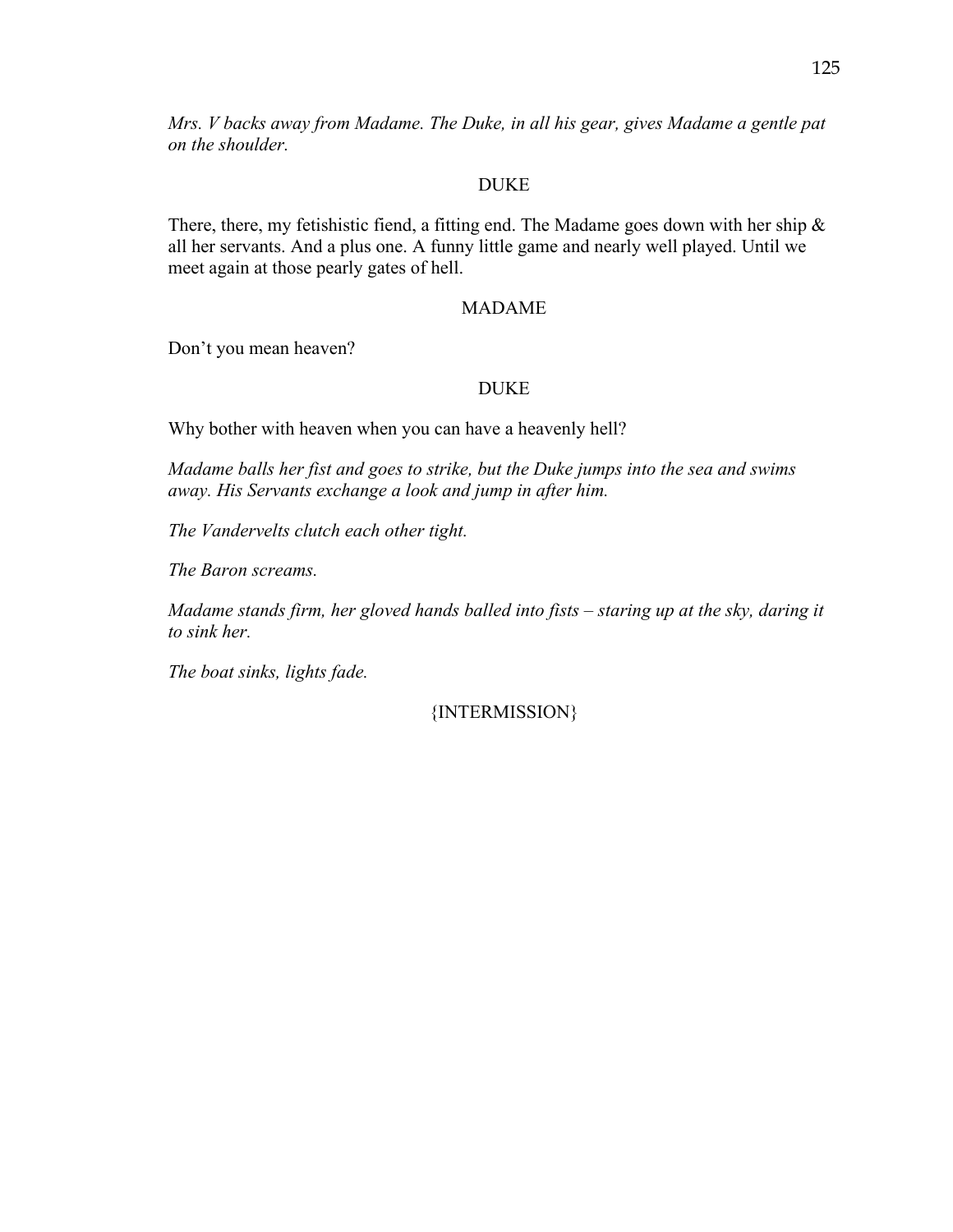### Scene Six: Black Sand

*Lights up slow. Madame grapples nude on the black sand beach of an uninhabited island. She pulls herself along, muttering. She is alone.* 

#### MADAME

The dirges have pulled their finger out of the dyke, the water flowed on with reckless abandon to consume her, but she persevered, and the dirges suck their finger, hot now from the sun, sticky salt rimmed glass with no vodka to kill it, I on black sand, amoeba – cruelly discarded by my gown – the Libby, lost, carousing with the dead below and my Blood Vessel, broken, a stroke in the water, but nothing, no more

*She stops to lie face down.* 

#### MADAME

The face dropped to the floor, the face dropped and the maid, she swept, the face under the rug – it lay there, the lump under the rug, trampled underfoot, and cursed to silence, the face – how long had it remained on her shoulders before it fell? How long?

*She licks her finger and sticks it in the sand. She contemplates the sandy finger.* 

### MADAME

Erosion, volcanic glass, over time. Minerals and lava heavily petted by the tide's ebb and  $flow -$ 

*She licks her sandy finger.* 

#### MADAME

Iron. Basalt, fresh by a millennia. A realm without wanting but treaded on like the face. How I am deserving of a fresh martini right now? Libby?

*Urgent.* 

#### MADAME

Libby!!!! Oh, my fair Libby. My sweet surly maid, more than made my bed & gave me maiden comfort. The soothing feel of her breast. (*moans*) Libby. (*touches herself*) Ye goddess, I am in the buff. (*strokes her inner thigh*) Mmmm.

*More playing. Slight frustration.* 

#### MADAME

It doesn't work well when I do it. I must find the Libby.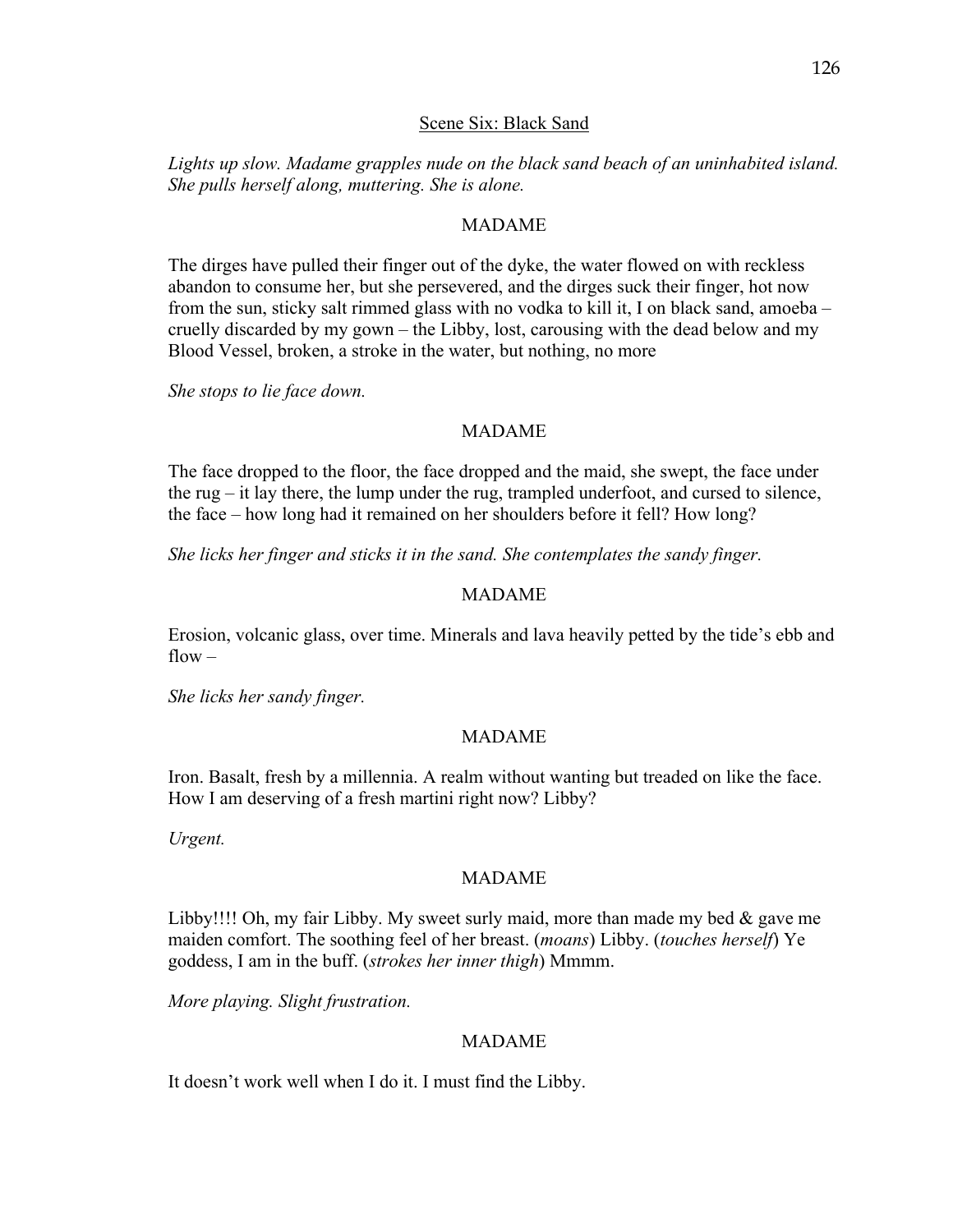#### MADAME

Heavenly hell, indeed. What is hell without a dry martini? (*laughs to herself*) Good one, Madame. Hell would be but a dry county with no olives. No, no. There would be olives but only the black ones that come in a *(with disdain*) can – and there must be martinis in hell. Or there is no such thing. Yes. This is no hell but something else. This is a land who has taken me in, like the oceanic, moon-spelled orphan that I am.

*A cloud shifts. Sunlight; hard. Something in the distance.* 

#### MADAME

Something glitters in the distance. Aha. A fresh pool of water! How I am need of a good soak!

*She walks off. Lights down.*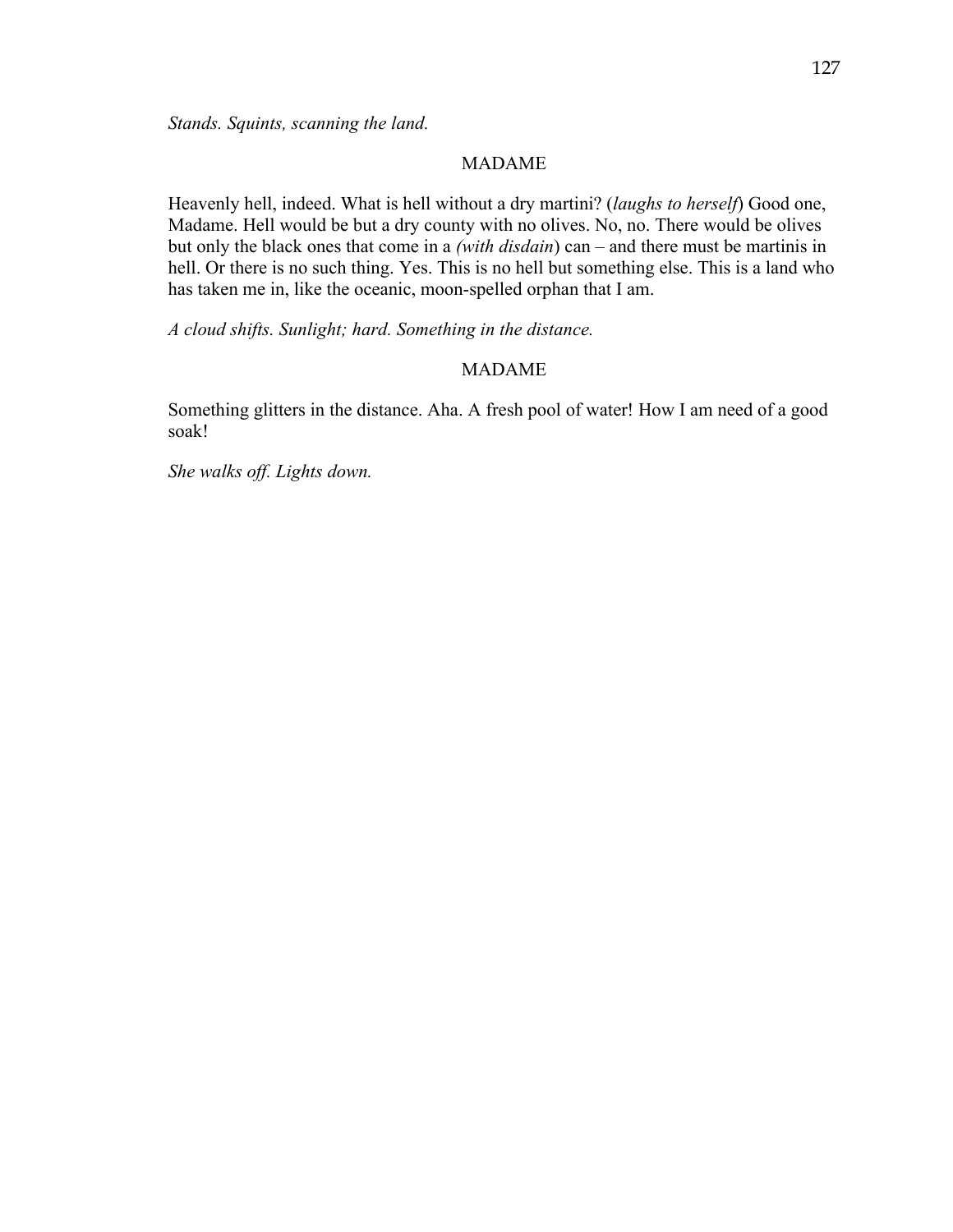### Scene Seven: Clever Duke

*Lights up on the Duke, casually reclining in the sand on his elbows. The top half of the wetsuit unzipped to reveal his chest. He wears a mop of oar weed on his head. His servants fan him with some palm fronds.*

#### DUKE

What a swim! What a swim! Why, I say we have finally beat the Poet's record and tsk tsk to the Poet – for me and my attendants can certainly do the breaststroke and the back stroke in good measure. Well done. Well done.

*His servants smile.*

#### DUKE

There will come a time today when one must go fetch supper. Decide amongst yourselves. The other will have to set up the domicile for who knows when we will be homeward bound! We may have to endure forever on this blackened rock, sipping on froth and eating halibut raw. An easier feat, I say, than the entertainment you will be forced to provide me because, as you both know, I *cannot* suffer boredom. I have given it thought and deem that blood sport shall be the last resort. Does that make you feel better? For now, charades!

*The Servants exchange a look.* 

### DUKE

Certainly, you know charades? (*they shake their heads)* Well, the technical rules for charades are usually informal and vary widely, but most agree on the basic rules of play. First, we divide into teams. Since you are new at this, I will allow you to play as one. I, the opponent. Then, we will need paper – hmm. I don't suppose there is paper here. Have you any paper?

*They shake their heads.*

#### DUKE

Of course not. You are illiterate. Let us see what my resourcefulness shall produce, shall we? Perhaps a half dozen conch shells would suffice. Scatter! Seek out shells, a palmlength in size, and return post haste!

*He gestures them off with a little hand wave. The Servants walk off together.* 

#### DUKE

Not together! Scatter, you fools!

*They communicate silently before splitting apart.*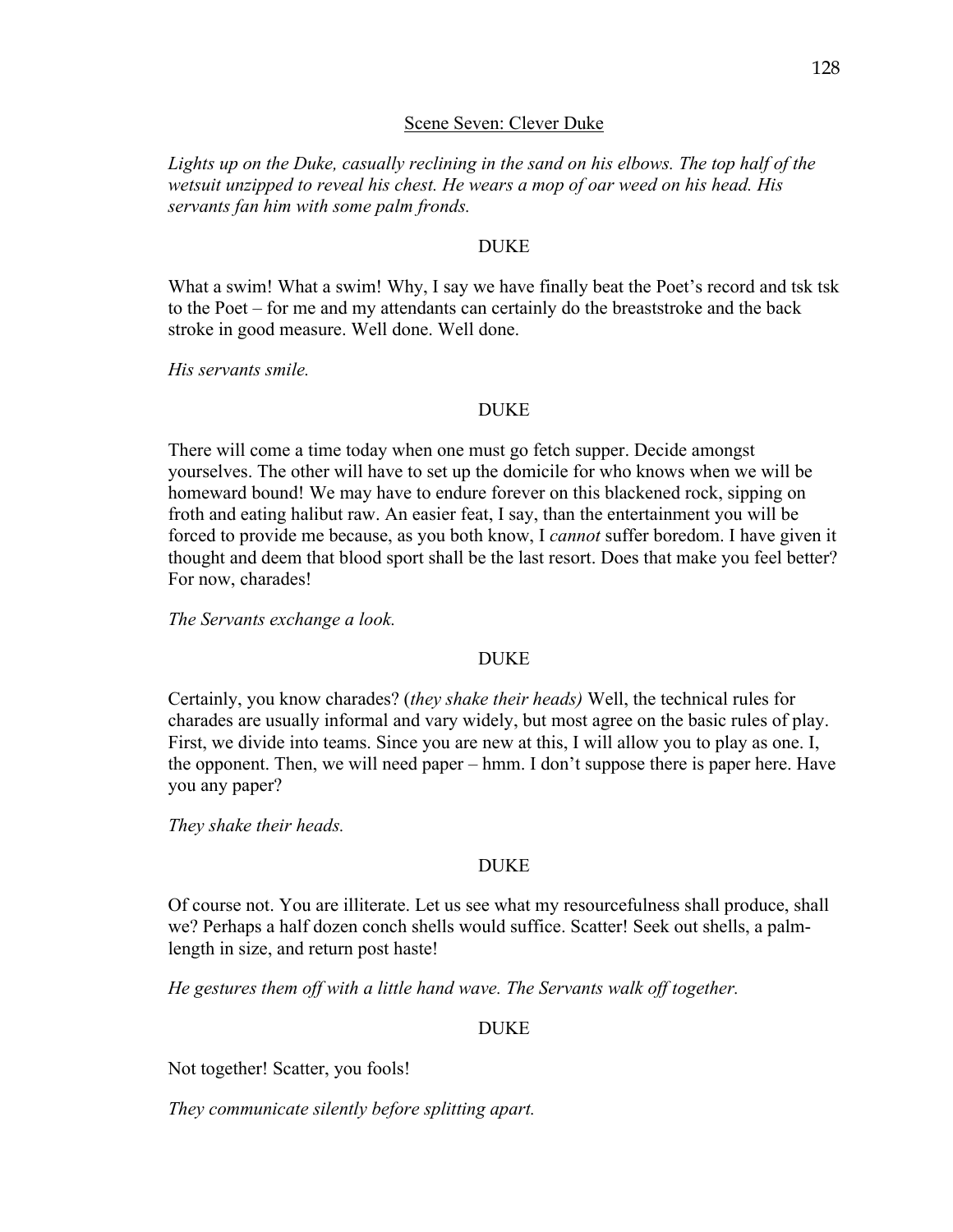# DUKE

| This is fun.                                   |              |
|------------------------------------------------|--------------|
| Libby enters.                                  |              |
|                                                | <b>LIBBY</b> |
| Is it?                                         |              |
|                                                | <b>DUKE</b>  |
| Ah, Libby. How fares the Madame?               |              |
|                                                | <b>LIBBY</b> |
| No clue.                                       |              |
|                                                | <b>DUKE</b>  |
| My, my.                                        |              |
|                                                | <b>LIBBY</b> |
| Are you here alone?                            |              |
|                                                | <b>DUKE</b>  |
| My servants are on a scavenger hunt.           |              |
|                                                | <b>LIBBY</b> |
| For food?                                      |              |
|                                                | <b>DUKE</b>  |
| No.                                            |              |
|                                                | <b>LIBBY</b> |
| Water?                                         |              |
|                                                | <b>DUKE</b>  |
| No. What is the meaning of this interrogation? |              |

# LIBBY

I've been walking for a while – there is nothing here. Palm fronds as you have already discovered and –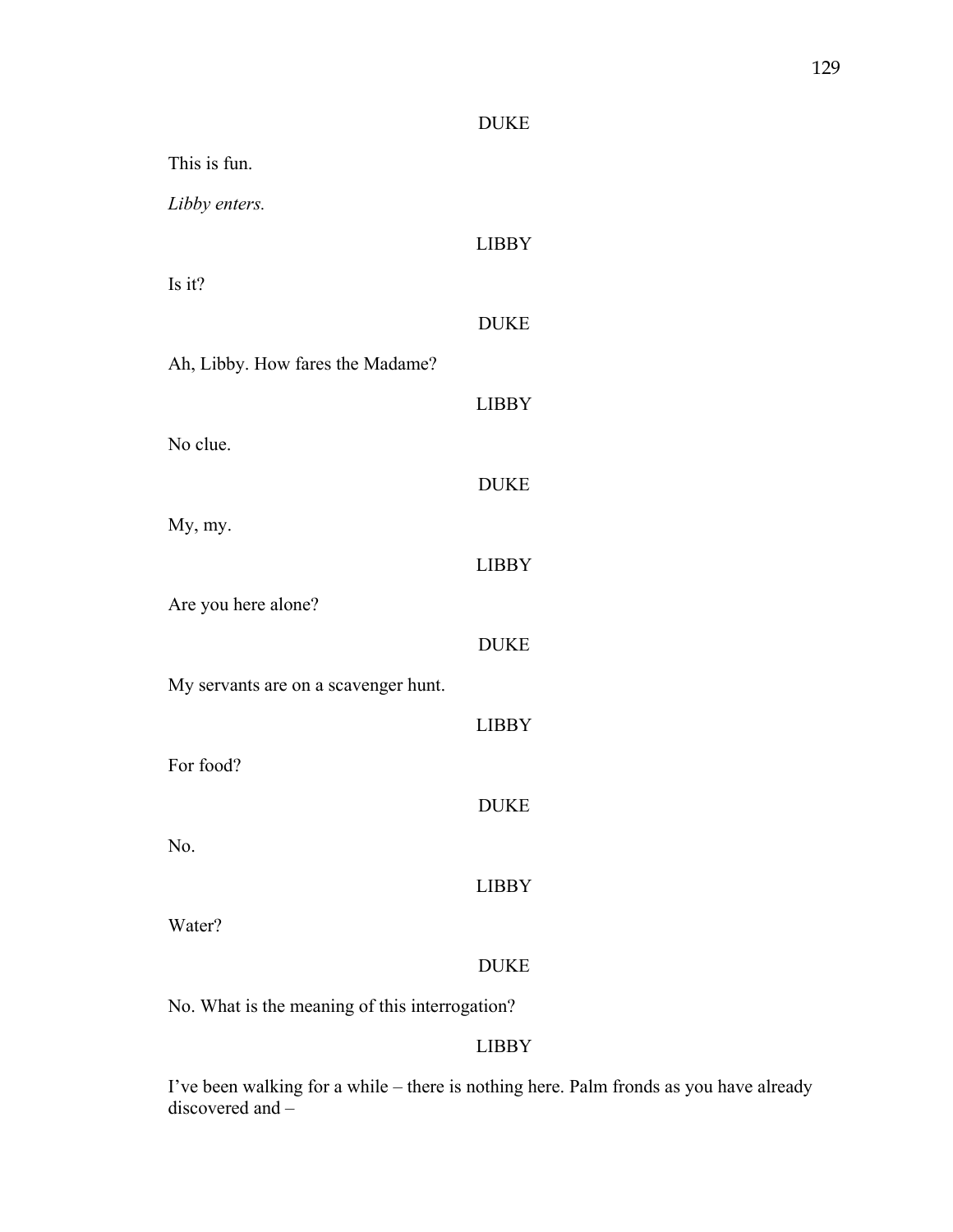### DUKE

- lovely vegetation indeed. Do you like my crown?

# LIBBY

I, uh…

# DUKE

Oh Libby, you really should try harder to please me. It seems I am your only hope for future employ. If you like, you may go off and sear a few halibut bodies. You may use my grappling hook.

# LIBBY

What?

# DUKE

Providence, isn't it? That my grappling hook should wash ashore. It is why I rest here. To see what other treasures the sea will offer up to me. This crown, my hook, and the two servants. Oh. I am blessed by her tides. (*he strokes his stomach*) Go on, girl, fetch us some supper. It has been hours since our last nosh.

# LIBBY

Mhm. Has anything else from *The Blood Vessel* surfaced?

# DUKE

The Baron has most certainly drowned.

# LIBBY

And the Vandervelts?

# DUKE

Oh, Libby. You can stop with the games. I know about the Vandervelt charade. (*chuckles)* I knew the entire evening that the Vandervelts were nothing more than Madame's Lowly Kitchen Maid and the Carpenter.

# LIBBY

Clever Duke.

# DUKE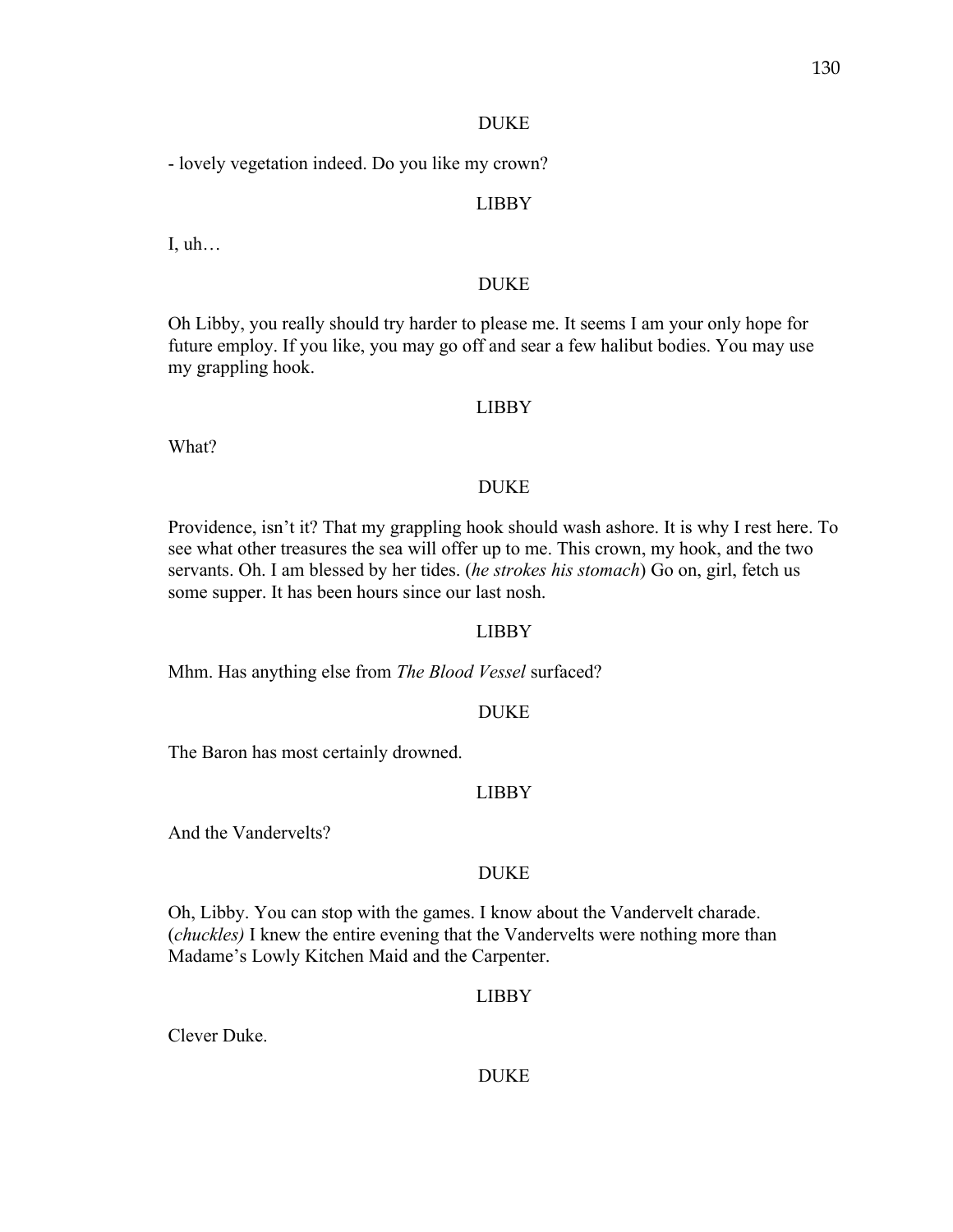It is why I came aboard. To watch the fun!

### LIBBY

You are *so* clever.

## DUKE

Mind you, I have never met the actual Vandervelts so I was a bit curious to meet them. I sent invites but it seems that the real Vandervelts are so very busy with their philandering-

### LIBBY

Philanthropy

#### DUKE

Yes. But I knew at once that those two were imposters. If the real Vandervelt's haven't the time for my extravagant feasts and feats of strength, they most certainly do not have the time for Madame's madness.

#### LIBBY

A ha.

### DUKE

I know a servant when I see one. What is that in your hand?

*Libby grips her 'Madame' mask tightly.* 

## LIBBY

Oh. It's not important.

### DUKE

You clutch it as if your life depended on it. Come, come, show us.

### LIBBY

I'm going to fish now before it gets dark…or something.

### DUKE

The hook is there. Happy hunting!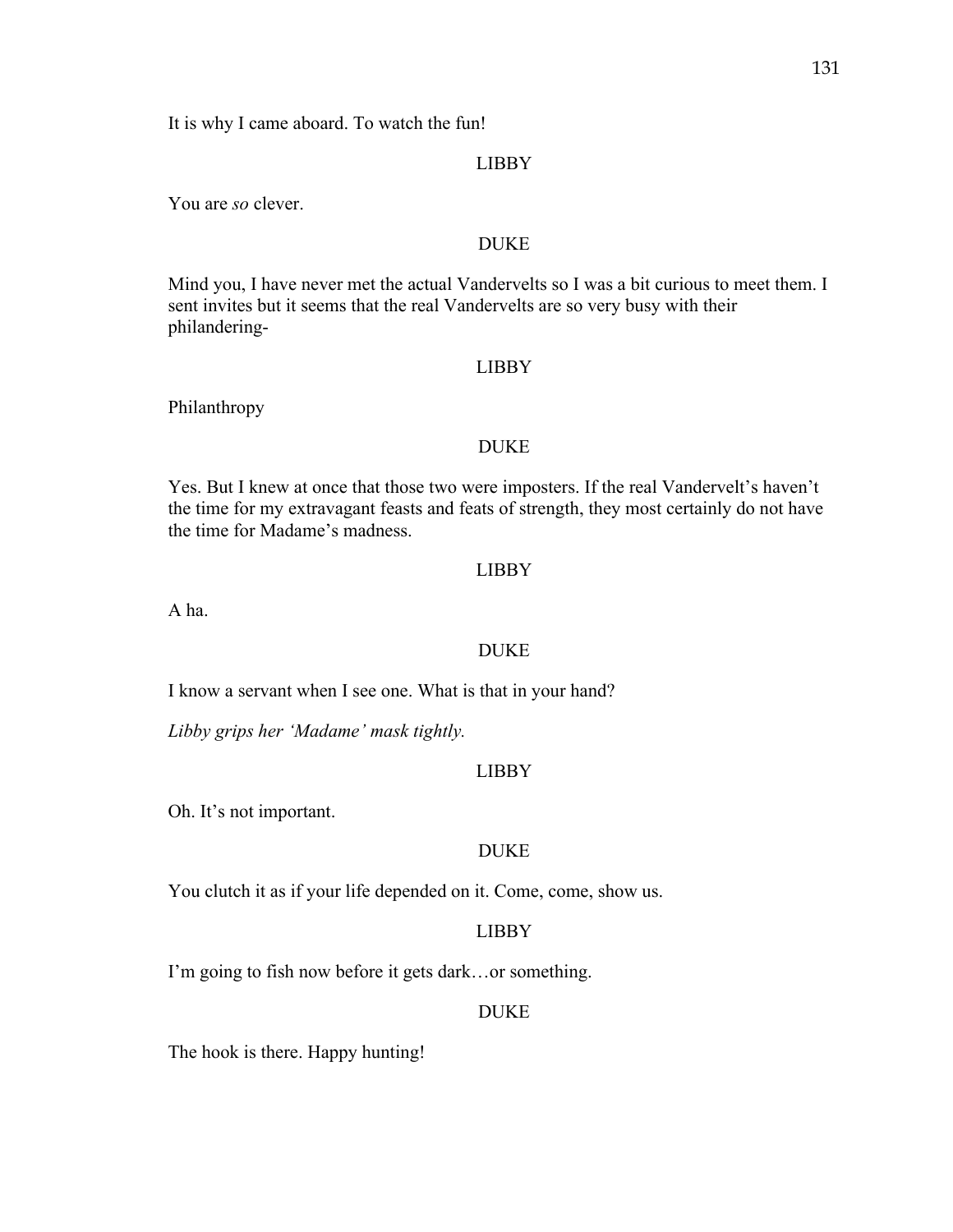*He points to a small pile of snorkeling gear and the grappling hook. Libby takes up the hook line and walks away, dragging it in the sand. Lights down.*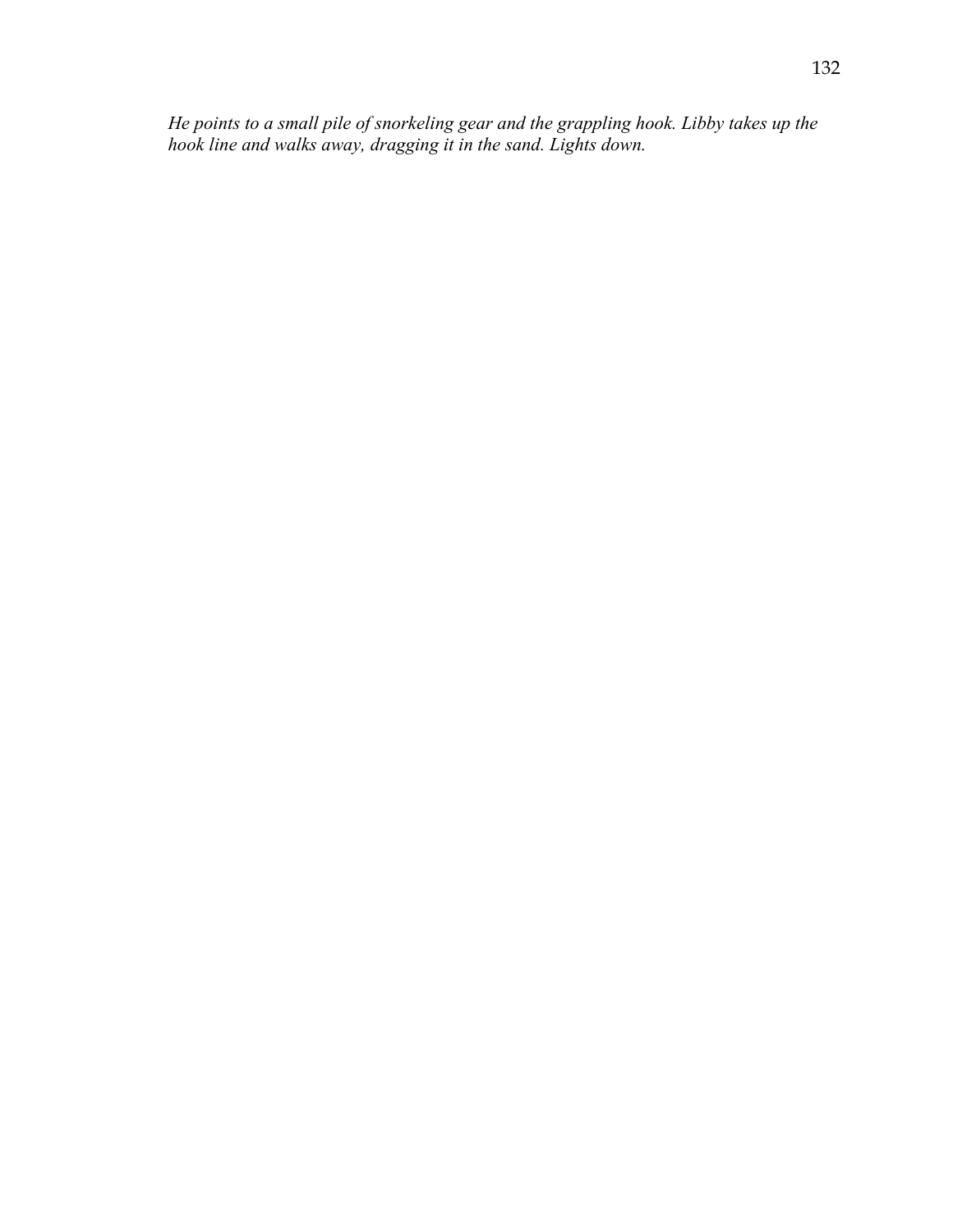# Scene Eight: Hard Water

*Madame stumbles along in the black sand. Muttering:*

# MADAME

 $N_{\Omega}$ 

No…

No!

I had nothing to do with her death, your Honor.

Well, no. They all drowned.

The Duke? Well, I presume that he is dead as well. Or perhaps hijacking another party he was not invited to!

That, you Honor, is the crime in question here. The Duke, a possible relation to the infamous Blackbeard, stole aboard my ship like the thieving party pirate he is.

Most heinous, indeed. And he murdered a baby seal! A precedent, you see? Why, it was only after he produced his walnut spice box and the Baroness took a snort that she did fall overboard. I mean, I wouldn't really know for sure as I was changing gowns.

You see, I opened the evening in a stunning diamond gown. No! One hundred percent real diamonds, you Honor. It was a heavy gown.

I would have drowned had I not wiggled my way out of it…

# *She looks around*

Where am I? Oh yes, there. My soaking pool waits for me. My, how it glitters. No doubt teeming with minerals to rejuvenate my parched epidermis. Look at these hands, ye gods!

# *She pulls at the skin on her hands*

Crepe paper hands. Libby, look at this. A cracked nail. I cannot bear it. Please, darling, even it out for. (*in Libby's voice*) Of course, Madame. We mustn't keep that cracked nail waiting. What would you like me to do? Buff it out? (*Madame's voice*) No, that will not do. Nibble at it, my dear. (*She nibbles at her nail)* We will even it out with our teeth. There's a girl. Your lips are so warm. Come, look into my eyes while you do it. Yes, that's it. (*chewing*)

Yes

Yes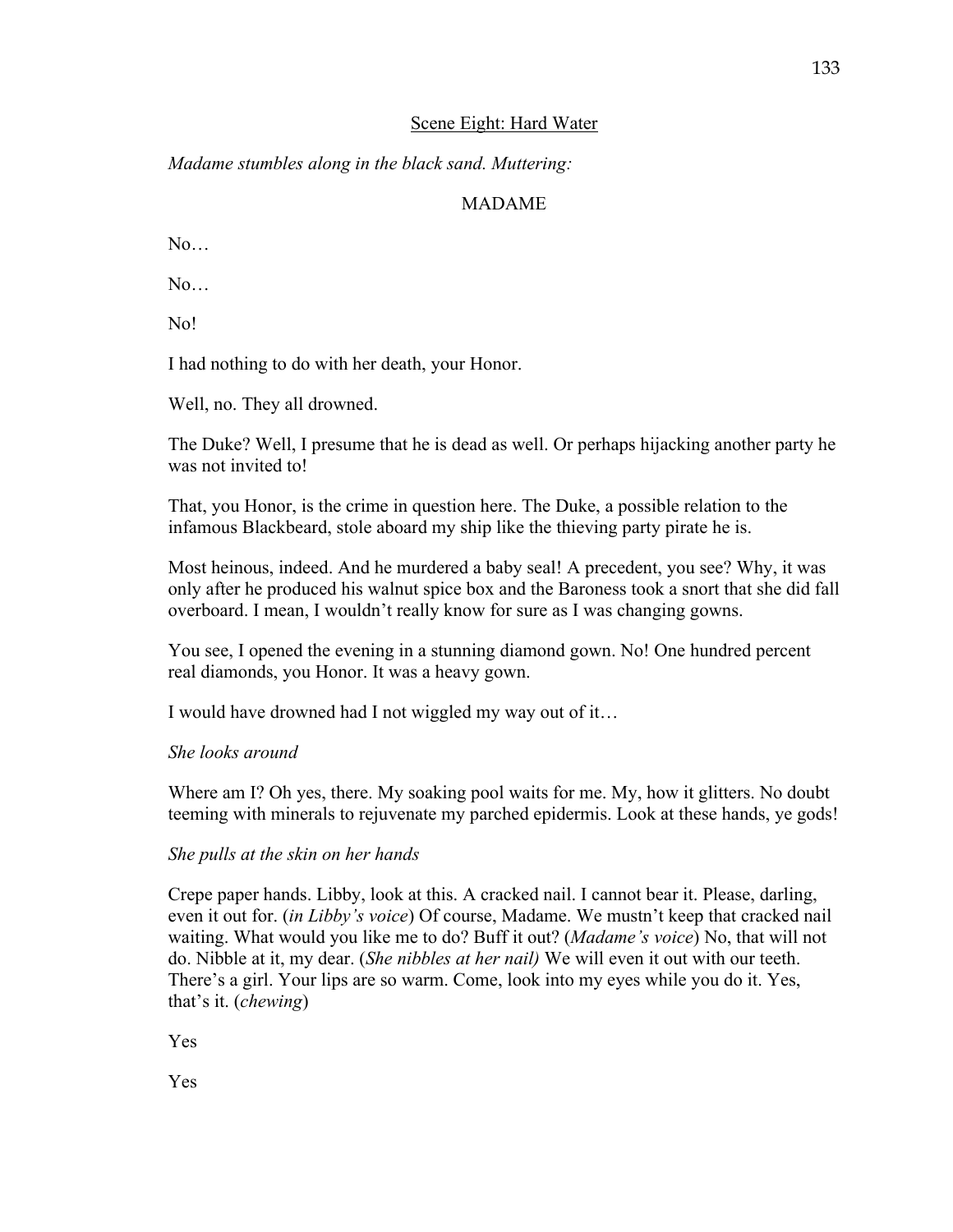Yes!!

*Servant #1 enters, crawling –*

# MADAME

Who's there? You there! Where are you going? (*to herself*) They mean to take the soaking pool! (*to the servant*) No. That is my pool.

# SERVANT 1

Help

# MADAME

How absurd

*She stumbles along to the "soaking pool" and falls to her knees. She takes her hands and places them in "the water." Shrieks*.

# MADAME

Hard water!

*The Servant reaches the "soaking pool" and puts their face in. Screams. Lifts head; cuts on their face.* 

# MADAME

The pool is cursed!

*The Servant stands and drags the "water" up with him. It is Madame's diamond gown.* 

# MADAME

Thief! Stop Thief! That is my gown!

*She grabs at it. Tug of war with the gown. The Servants pulls and Madame falls to the sand. They try to drag her but she throws sand in their eyes.* 

*Stunned for but a moment. Madame rises and coils her end of the gown around his neck, pulling tight. The Servant twists and turns, trying to throw Madame off them.* 

*Diamonds cut and rip at their neck.* 

*She pulls them down to the ground.*

# MADAME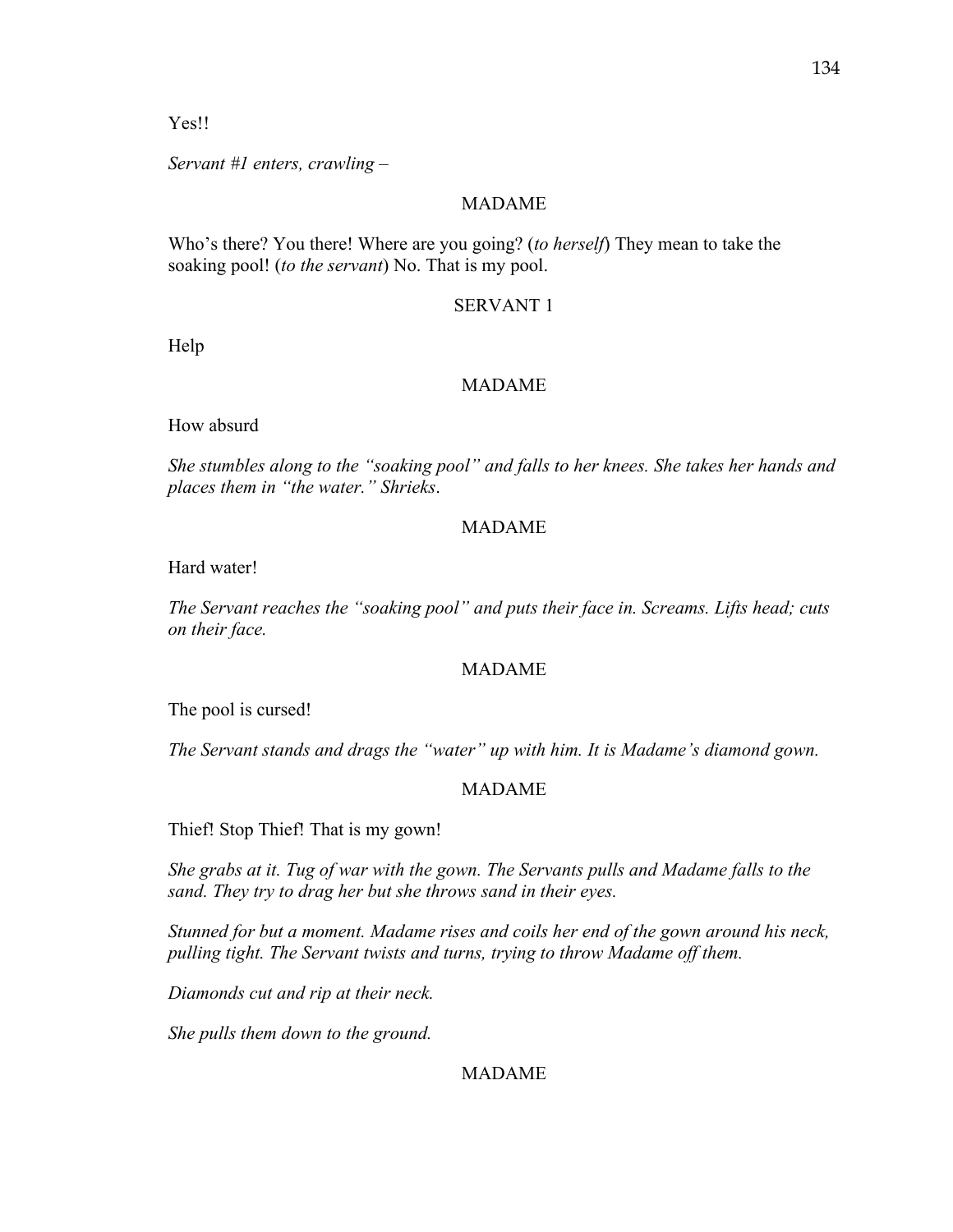You look surprised. You're thinking, "Why Madame would never knowingly commit murder? She is a refined, well-spoken woman with all manner of luxury at her feet."

*The Servant gasps for air. Madame covers their mouth and nose.* 

### MADAME

I bet you're wondering

Why can't I breathe?

Why has man not evolved to suck the air around him with something more than a

Gaping maw

&

Nostril

Nostril

Nos…tril

Aren't you needing of something more?

Some other mode of respiration?

In this quiet act of desperation

Tis true that we have but two paths

And you, sad little scallop,

Have crossed mine

Your master was not invited

And for that you must die

*The Servant is dead. A moment. She unravels the gown from the servant's neck.*

#### MADAME

Pity, all this blood on my diamonds. I had better rinse it off in the sea.

#### LIBBY

Allow me.

*Libby appears. How long had she been watching?*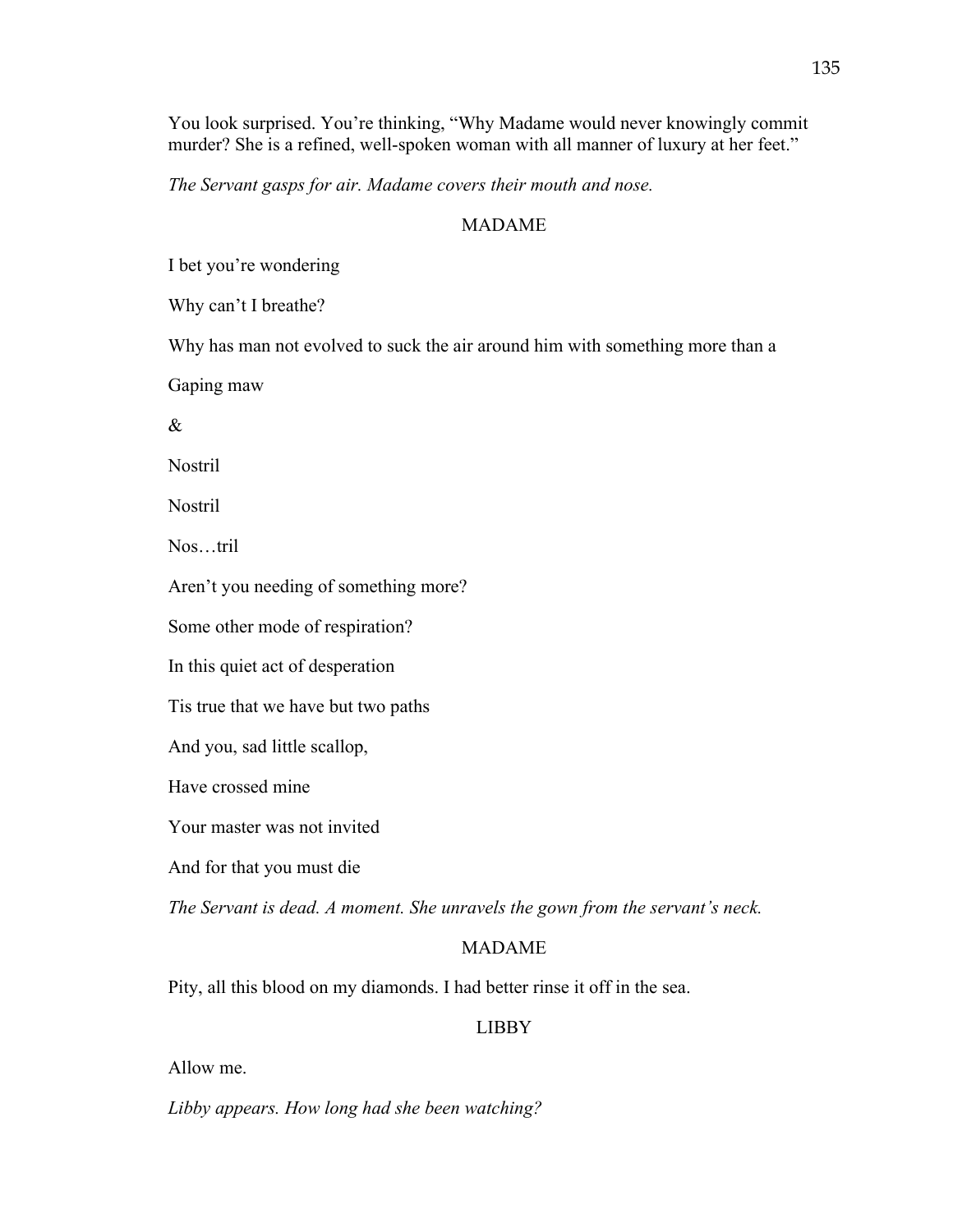#### MADAME

Oh, Libby!! Are you another illusion or has my only dream come true and you are here to service me once again?

## LIBBY

Yes, I am here. Let's get you freshened up for dinner with the Duke.

#### MADAME

Oh, he has survived?

#### LIBBY

Yes.

# MADAME

He will not like that one of his attendants has mysteriously perished in all this black sand.

#### LIBBY

Suckle on this plant leaf for a moment.

*Libby hands her something that look like a banana leaf.* 

# MADAME

A palm?

### LIBBY

From the 'Traveler's Tree' – has moisture in it.

#### MADAME

Oh, Libby, you really must stay away from our gardener. He is no good for you. *Beat.*

#### LIBBY

Don't talk. Just suckle.

## MADAME

Can you believe there was a little island nearby all this time?

### LIBBY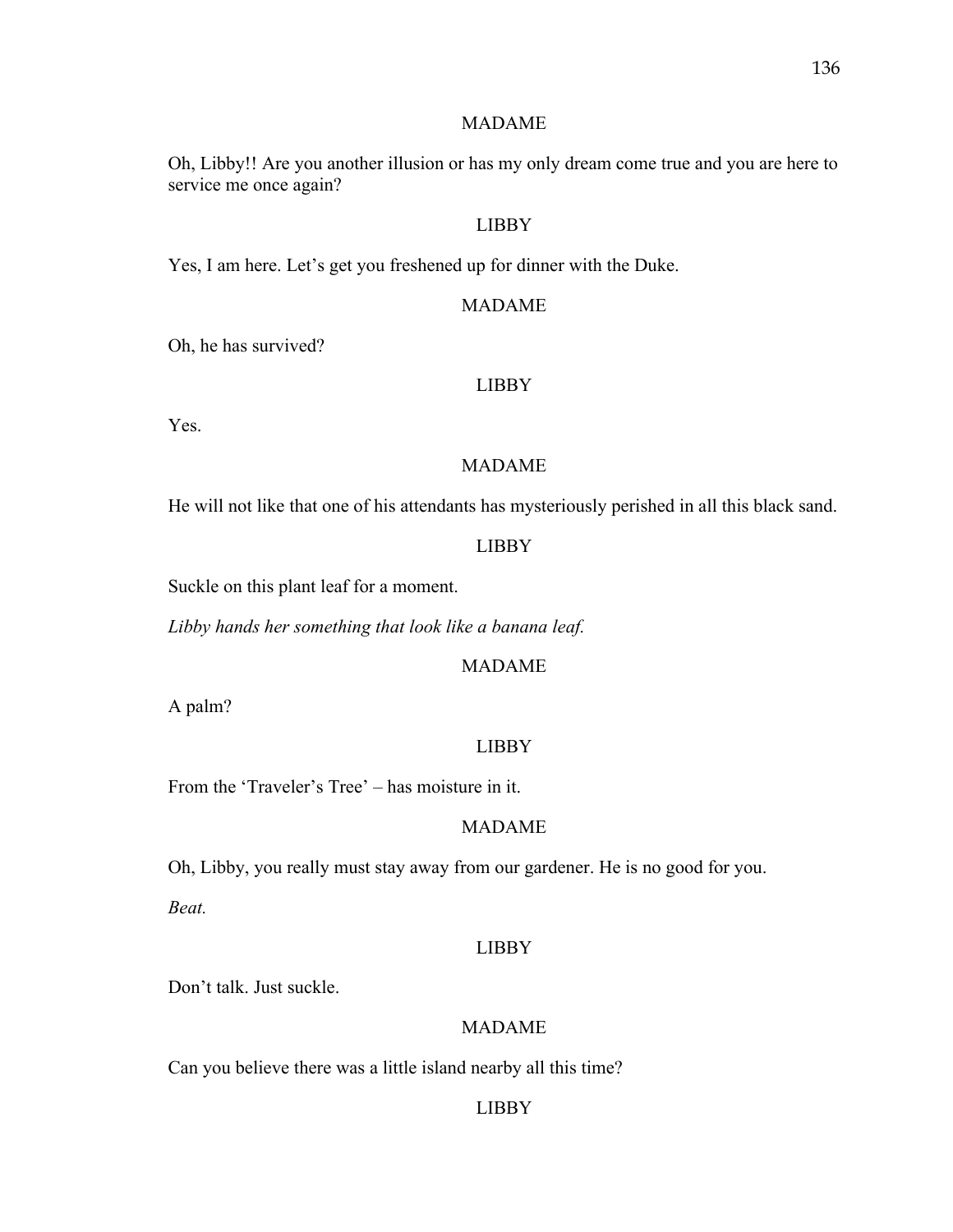Unbelievable.

## MADAME

Why, this would be a great place for you and I to picnic.

## LIBBY

Sure.

## MADAME

We could ask the Carpenter to fashion us a little boat and come here whenever we desire.

### LIBBY

She drowned.

# MADAME (*ignoring her)*

I am thrilled that you have survived, my dearest.

*Libby goes to the sea to rinse the dress. Madame suckles and stares at the dead body.* 

*She turns her back on it. Libby returns with the gown.* 

### LIBBY

It's much heavier now that I've rinsed it.

### MADAME

I cannot bear to wear it in this heat. Libby, allow me your garments?

## LIBBY

Then what shall I wear?

## MADAME

Why, you can wear the gown!

### LIBBY

I'd rather not.

## MADAME

Oh pish. You loved playing the part on the boat.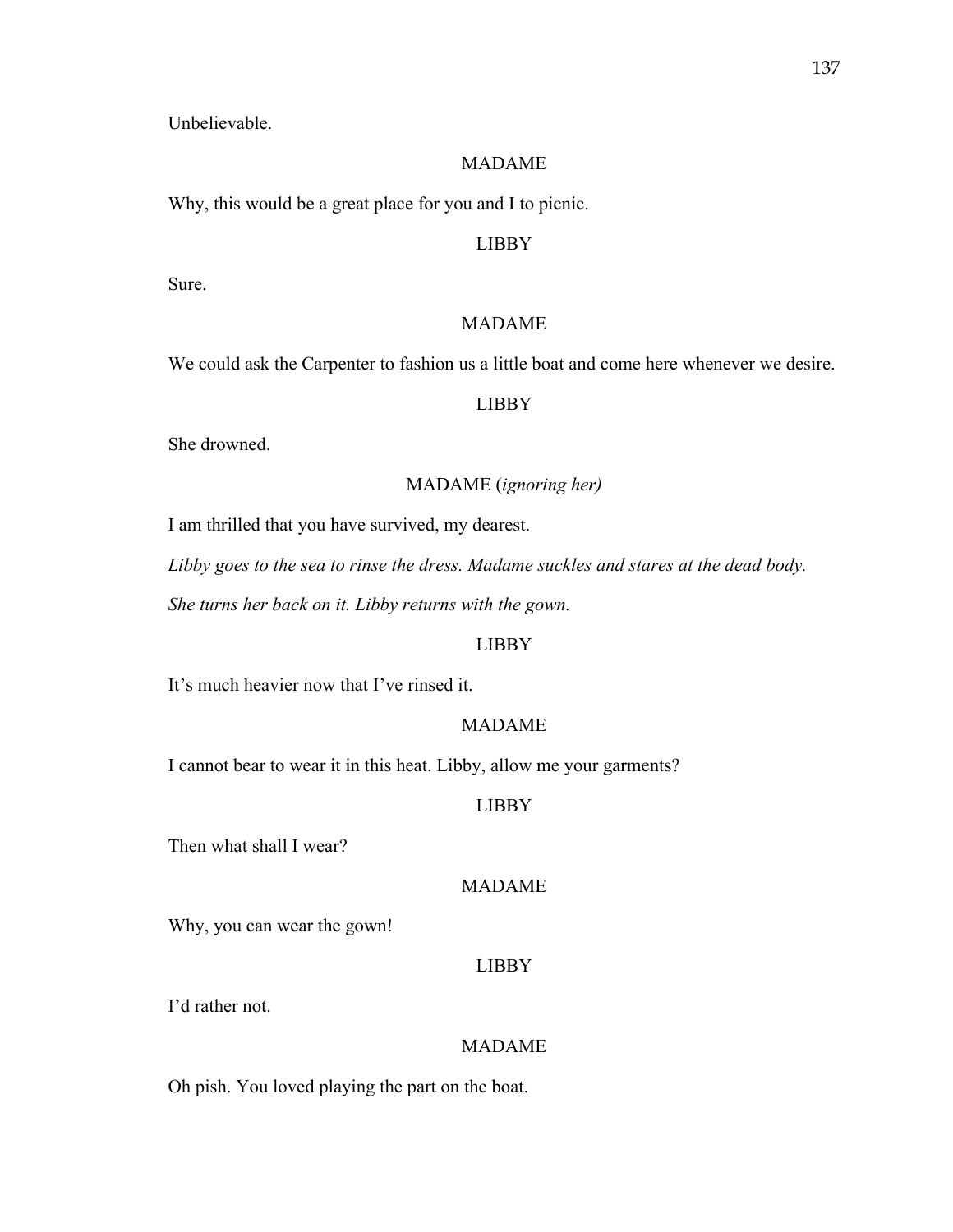# LIBBY

I-

# MADAME

Go on, dear, make Madame happy.

*Libby strips out of her servant's uniform and into the gown. Madame enjoys this. Libby helps Madame into her uniform.* 

# MADAME

Well done. Let us have a bit of fun with the Duke.

*Lights down.*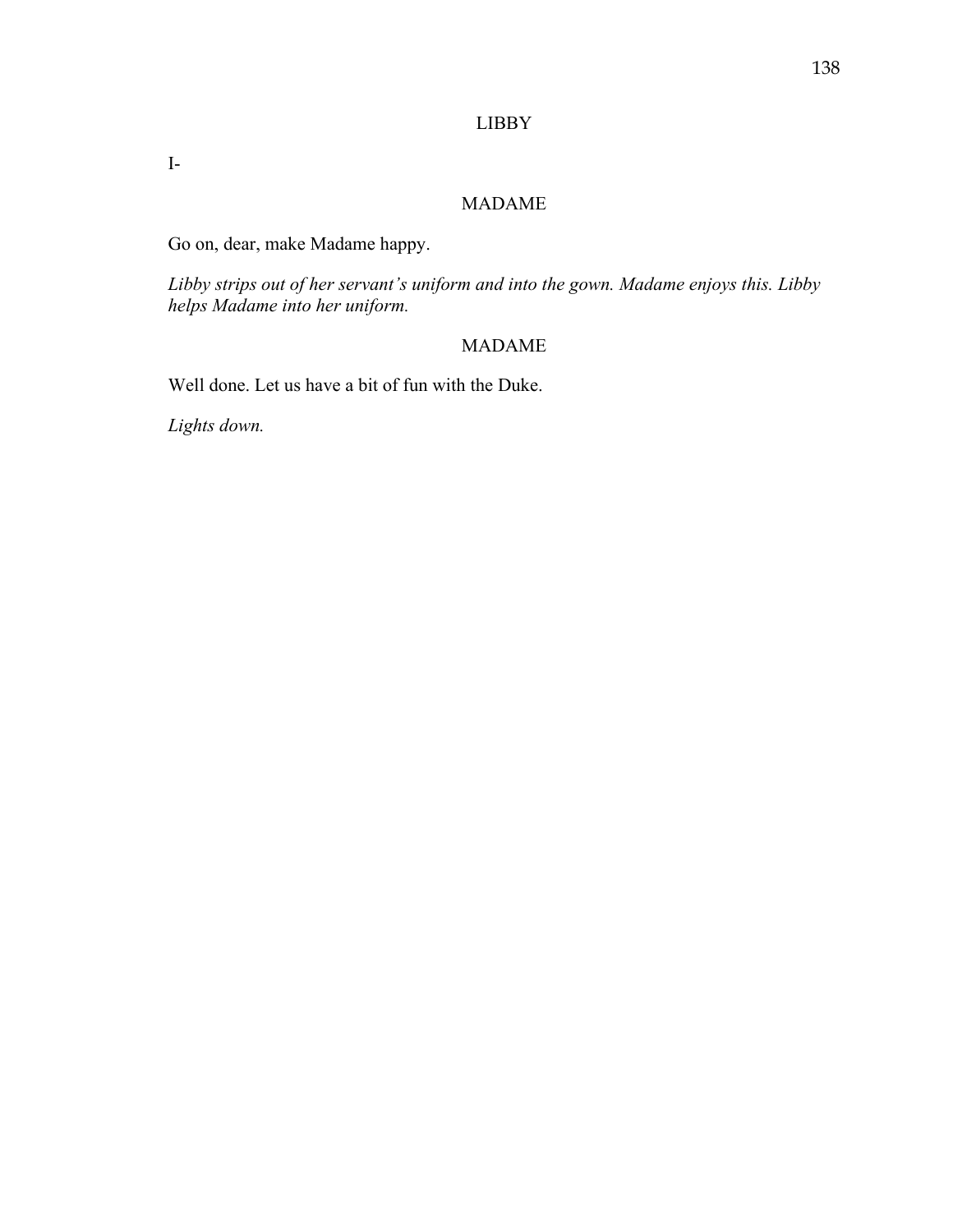## Scene Nine: All Hail the Duke

*Dusk. Libby lounges in the sand near the Duke, still in Madame's dress & pretending to be her.*

*Madame, in maid's costume, picks at her burnt halibut on a stick. The Duke's last servant sits stoically behind the fire, staring hard into the flames.* 

*After a moment, the Duke clears his throat.* 

## DUKE

Well, I was hoping that my other attendant would arrive to join us, but it appears he either lost or…

*The Servant looks at the Duke.*

### DUKE

Sleeping somewhere. (*to servant*) Come, come, don't look so glum. Madame, you and your Libby must play a round of charades with us.

## LIBBY

I'd rather not.

# DUKE

But my lad has spent all day collecting these wonderful shells. Surely, you would not deny this melancholy manservant an opportunity to play a game? He has never played before and does need some distraction from his worries. I mean, look at him.

*Libby and the servant exchange a curious look.*

# LIBBY

No, thank you.

*The Duke sighs heavily and stands. He takes a stick and draws a large circle in the sand.* 

### DUKE

Well, then, how about your servant and my servant fight in this circle. Whomever steps outside or is forced out will die.

*Madame squeaks. Libby smiles.* 

# LIBBY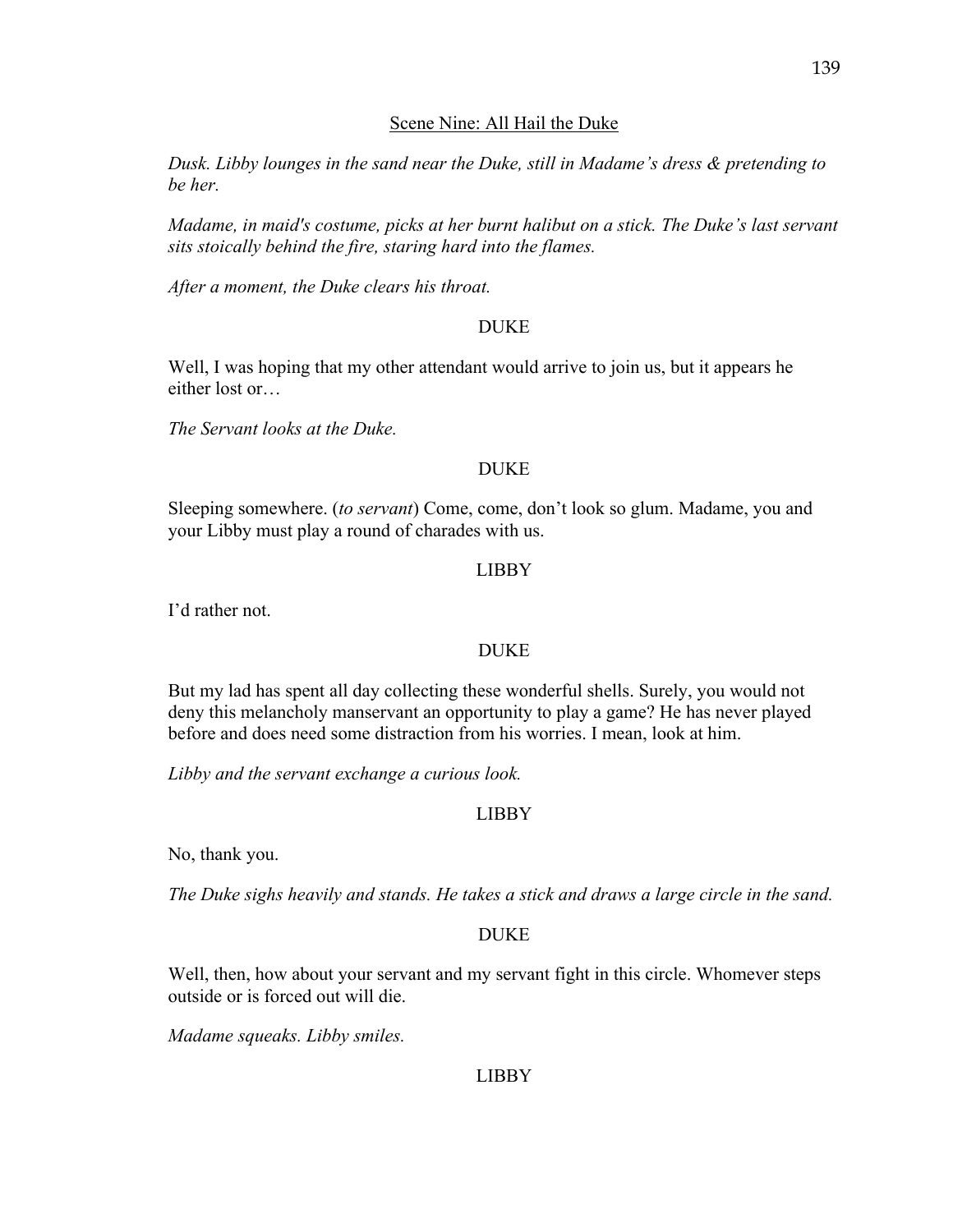You do know my Libby is a fierce warrior.

### MADAME

Charades sounds like a lot of fun, Madame.

*The servant nods.* 

#### LIBBY

Does it now?

### MADAME

Oh yes. I would do anything to play.

#### LIBBY

Swear on your life.

### MADAME

Sweet, beautiful Li-Madame, I swear on my life to do anything but play death circle.

#### LIBBY

Duke, we shall play your little round of charades.

### DUKE

Ah! Good sports all. I will begin.

*He grabs a shell from the pile and studies it. He pretends to sing.* 

### SERVANT

Song.

*Duke nods. He holds up two fingers.*

### SERVANT

Two.

*The Duke puffs out his cheeks and pretends to play a trumpet.* 

## SERVANT

Satchmo!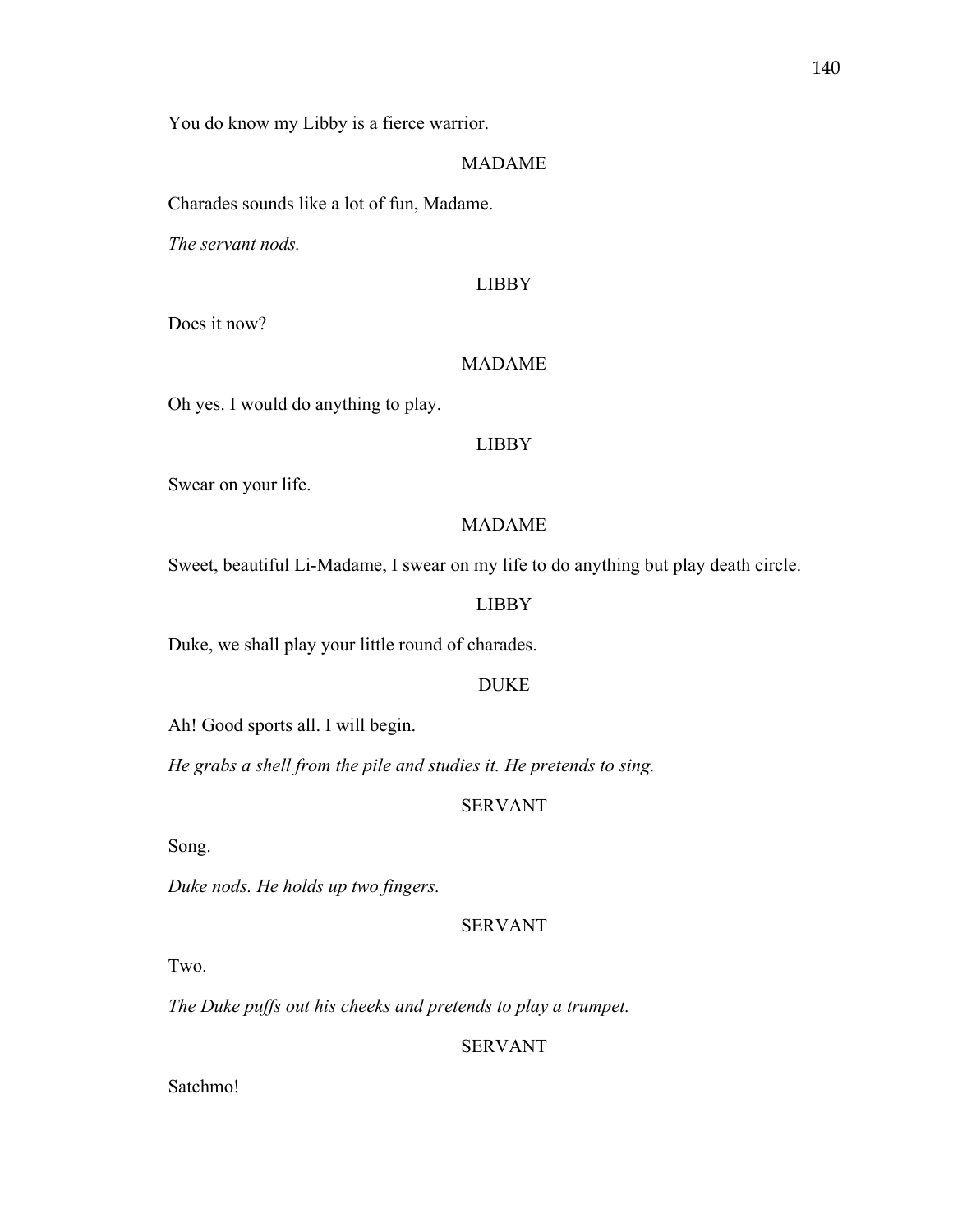*Duke nods. He puts his palms together and looks down at someone. He mimes taking a cloth and covering a "body"*

#### SERVANT

St. James

### DUKE

Well done!

#### LIBBY

That was not the name of the song.

### MADAME

Everyone knows that is your favorite song, hardly a challenge.

### DUKE

I beg your pardon. (*to Libby*) Madame, please remind your servant of their place.

### LIBBY

She is right. And the song is St. James Infirmary. Three words.

### MADAME

Your turn, Madame.

*Libby picks up a shell. Frown.* 

#### LIBBY

Did you write this with blood?

#### DUKE

His blood.

*The Servant waves.*

#### LIBBY

I would like to get a different shell.

### DUKE

And why would that be, hm?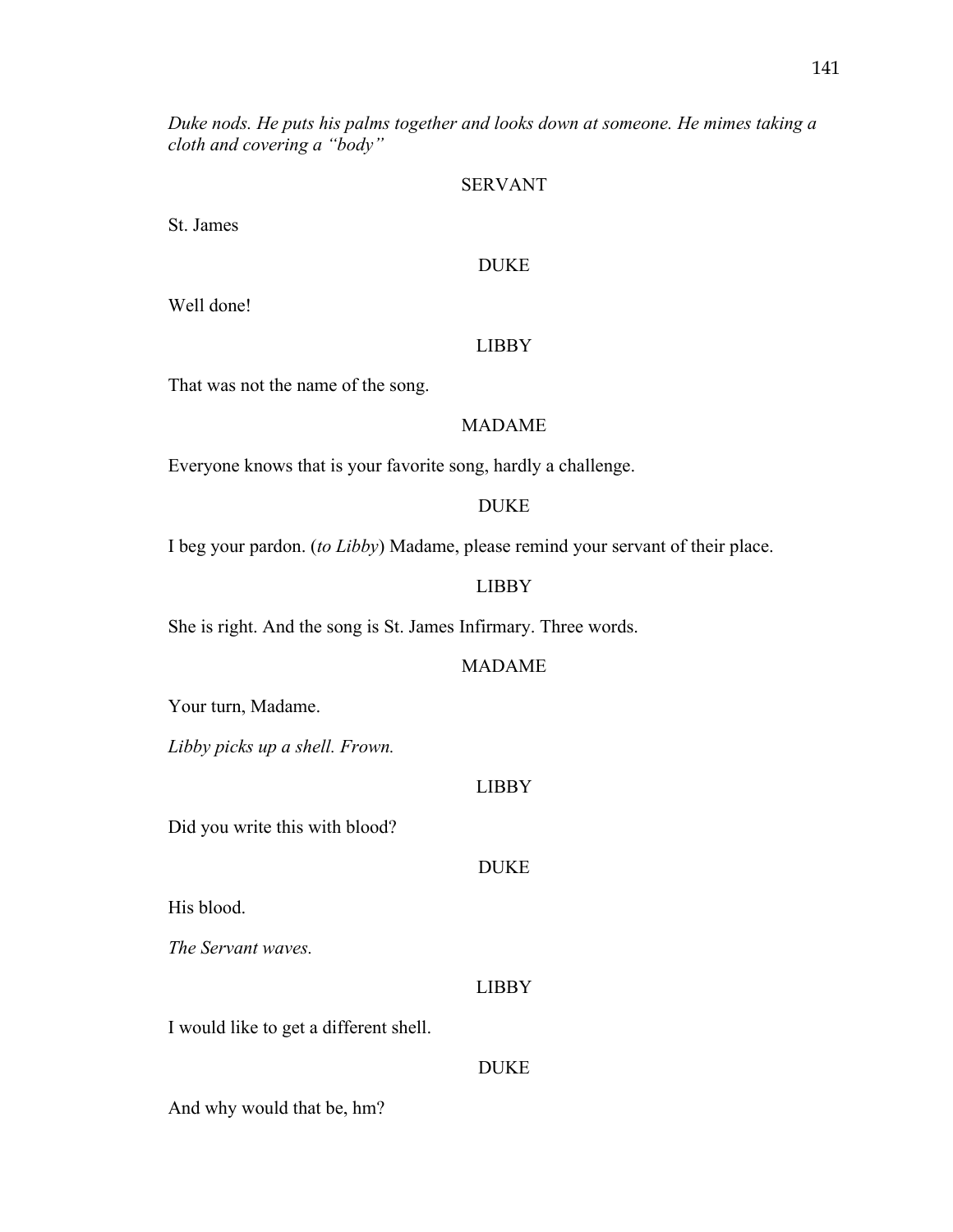### LIBBY

For one, I have never read this book so I would have no way to create clues.

### DUKE

My dear, you have most certainly taken pages from this book.

### LIBBY

I refuse.

### MADAME

Oh, let's try it. If it is a book Madame has read, I am sure to guess right.

#### LIBBY

You won't like this.

### MADAME

Please let me try.

*Libby tosses the shell. She mimes opening a book.* 

### MADAME

I know it's a book, dear.

*Libby holds up six fingers.* 

### MADAME

Six words.

*Two fingers.* 

### MADAME

Two words?

#### DUKE

She means the second word.

## MADAME

What is wrong with the first word?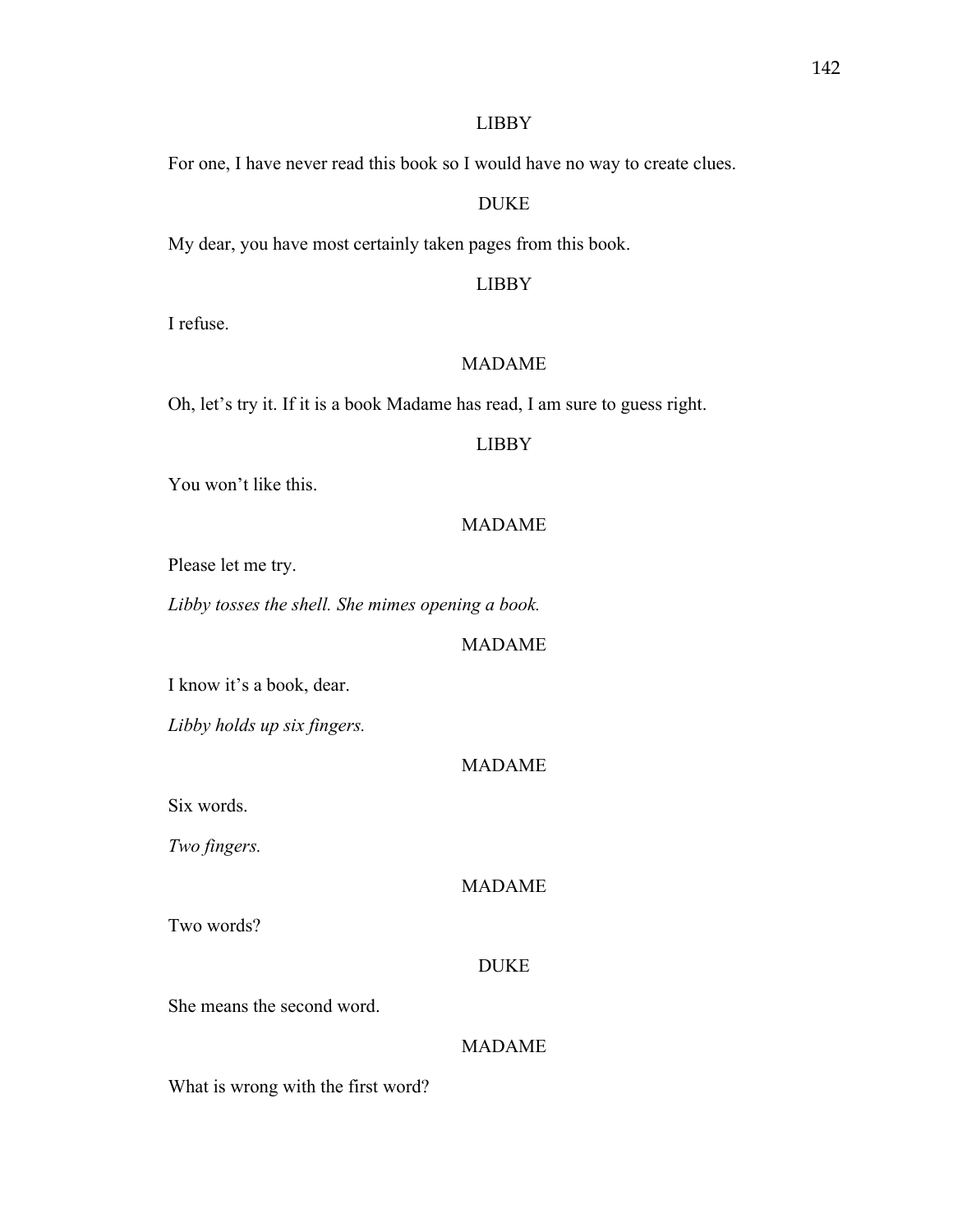### DUKE

Madame, please proceed.

*Libby mimes a large bellied man with a detective magnifying glass.* 

## MADAME

## Detective.

*Libby indicates more.* 

### MADAME

Murder. Mystery.

*Libby nods yes.* 

## MADAME

Mystery.

*Libby holds up four fingers.*

### MADAME

Fourth word?

*Libby nods and points to her eye.* 

Eye. Eyeball.

*Libby shakes her head.* 

## MADAME

MADAME

Iris, cornea…

## DUKE

Time is up.

## MADAME

There is no timer.

|--|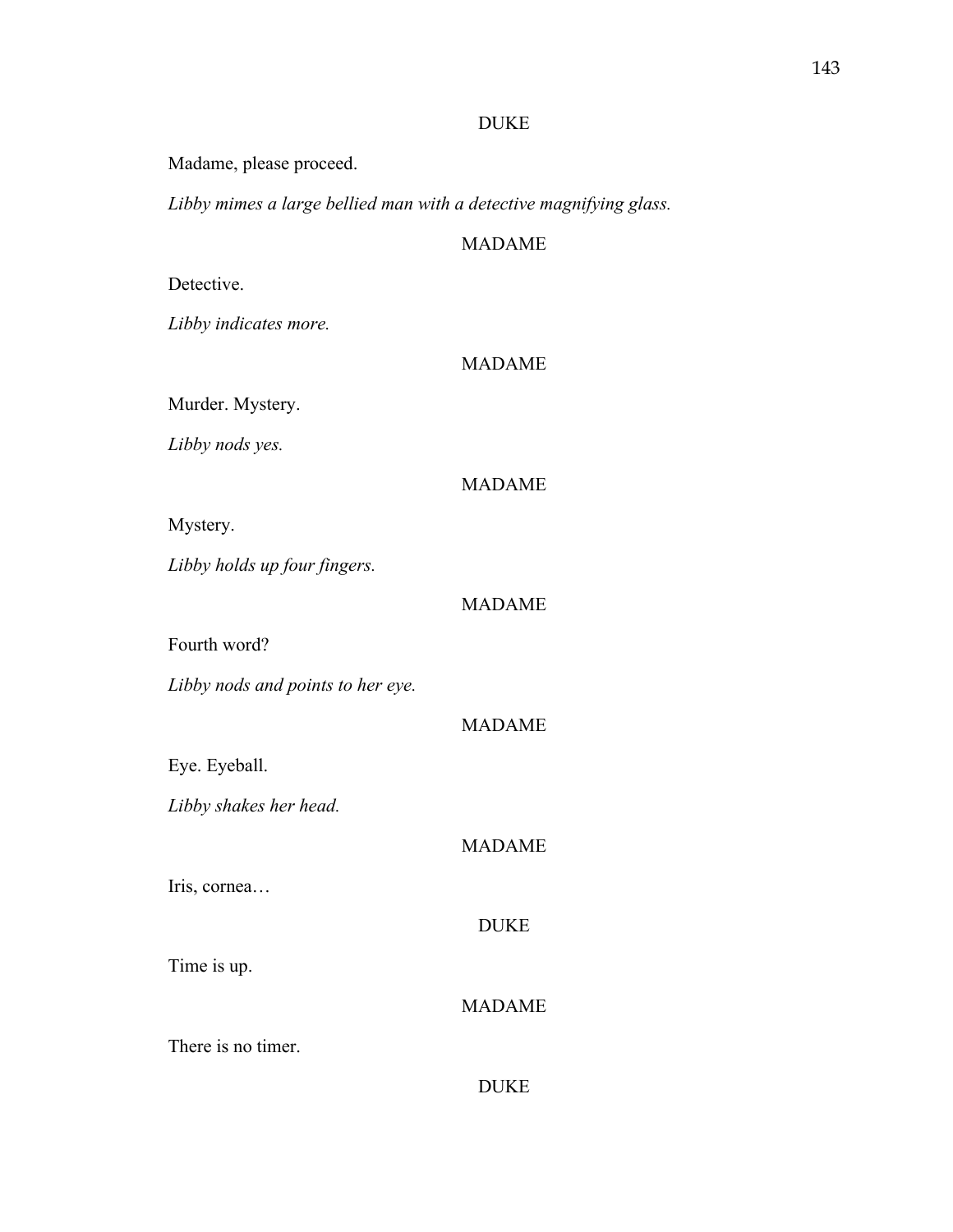I have been counting seconds in my head. Plus, I hardly expect you to know this one.

### LIBBY

The Mystery of the Blue Train.

### DUKE

All Hail the Duke!

### MADAME

What exactly are you insinuating with that book title?

### DUKE

Hm?

#### MADAME

Are you implying that the Madame murdered someone?

### DUKE

There is no need to imply anything. I know for a fact that Madame murdered the Baroness.

### LIBBY

How dare you!

### DUKE

I remember now where I have seen the Baroness before. She came to Monte Carlo with Erich. We three had the most pleasant time together.

### MADAME

Stop.

### DUKE

He was in such high spirits – having escaped captivity.

### LIBBY

How dare you speak of Erich!

### DUKE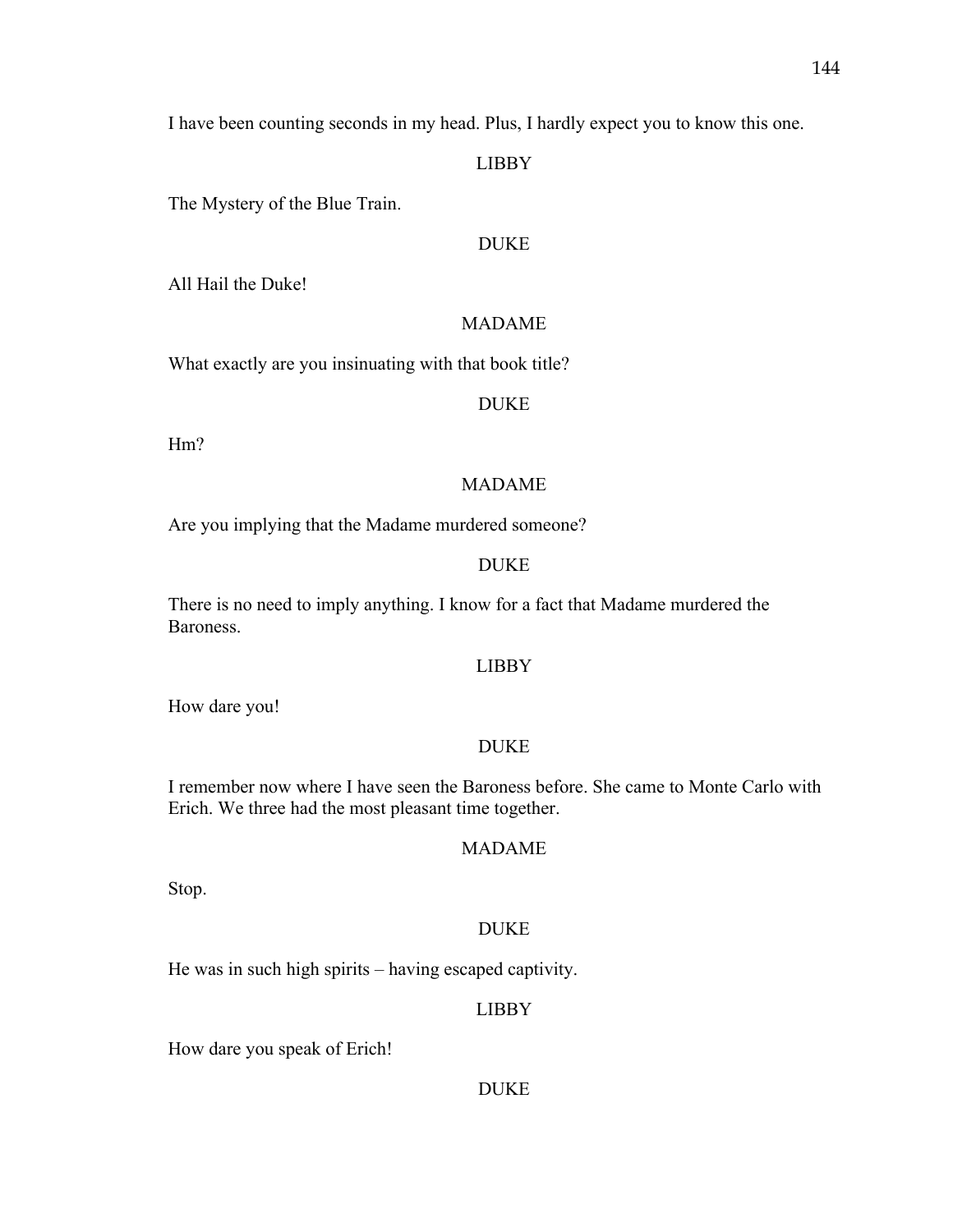I can speak of my nephew whenever and wherever and to whomever I chose, Madame.

### MADAME

Madame, I wish to leave.

### DUKE

Trapped in that Nautilus Room, never allowed to roam as an imperialist should. You made him soft!

### MADAME

All the men in your line are SOFT

*The Duke rises.* 

### DUKE

Say that again!

### MADAME

All are soft, in my jaw

### DUKE (*to Libby)*

I will not have your servant speak to me in this way

### LIBBY

That woman fell overboard. Period.

### SERVANT 2

No.

*He points to Madame.* 

### DUKE

Ah. So rather than dirty your hands, you had Libby push her over.

### LIBBY

I did not!

### MADAME

I did not!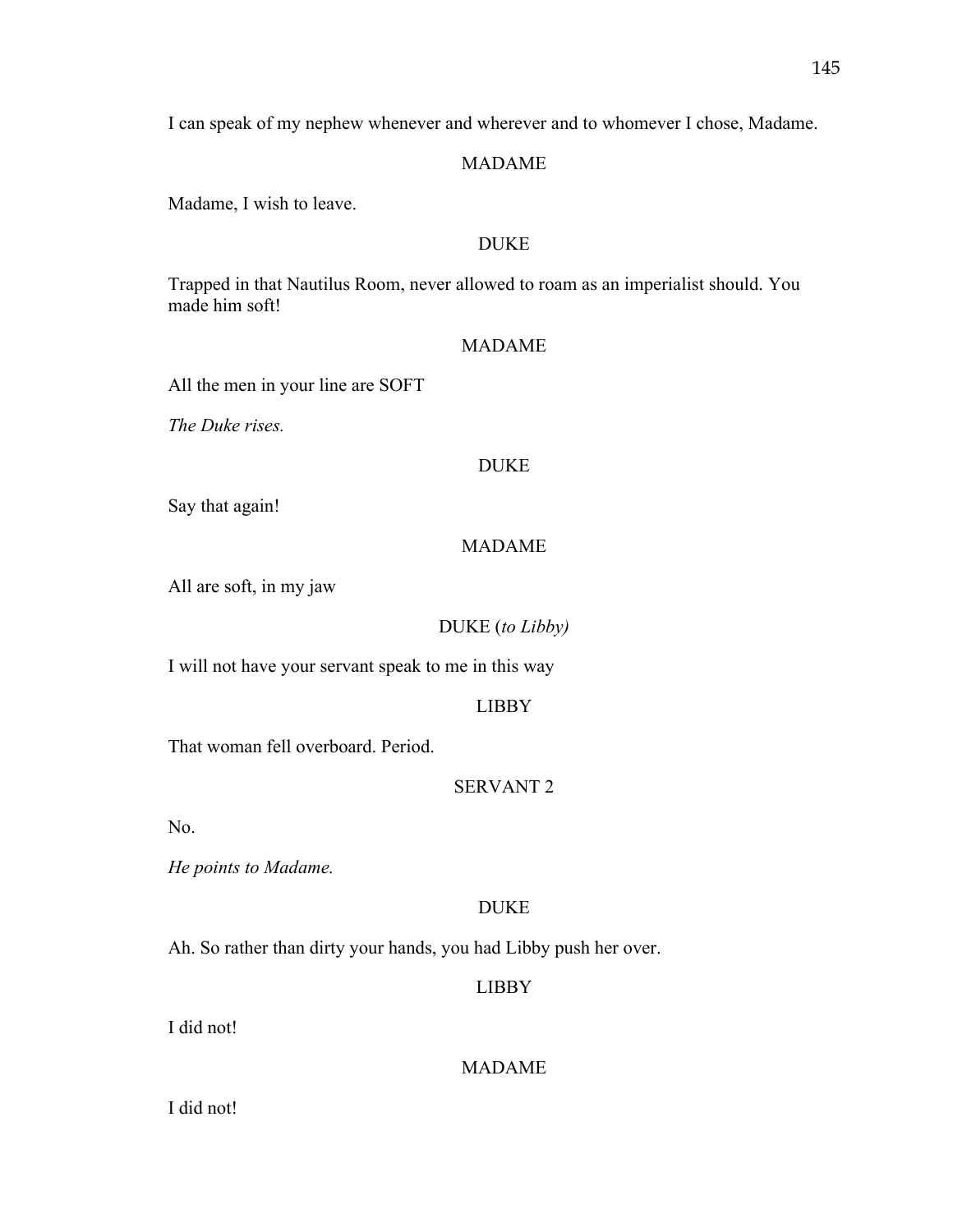#### DUKE

You should really get your story straight.

### MADAME

As should you, you pompous cad! I've seen you murder for much less.

#### DUKE

Pardon?

### MADAME

At your Bicentennial Birthday party. You strangled your scullery maid.

### DUKE

Not this again. You have no proof of that.

### LIBBY

I saw it.

### DUKE

Impossible. You cannot bear to enter my kitchens. It smells of bay leaf and pig fat, you always say.

*A moment; a standoff. Madame stares hard at the Duke, the Duke at Libby, and the Servant at Madame. In the distance, the cawing of birds – a monkey screeches.* 

### DUKE

There is only one way to settle this. My servant shall be my champion and Libby, yours. They are to fight to the death.

### MADAME

No.

### LIBBY

I must decline.

### DUKE

You jest! You love death circle.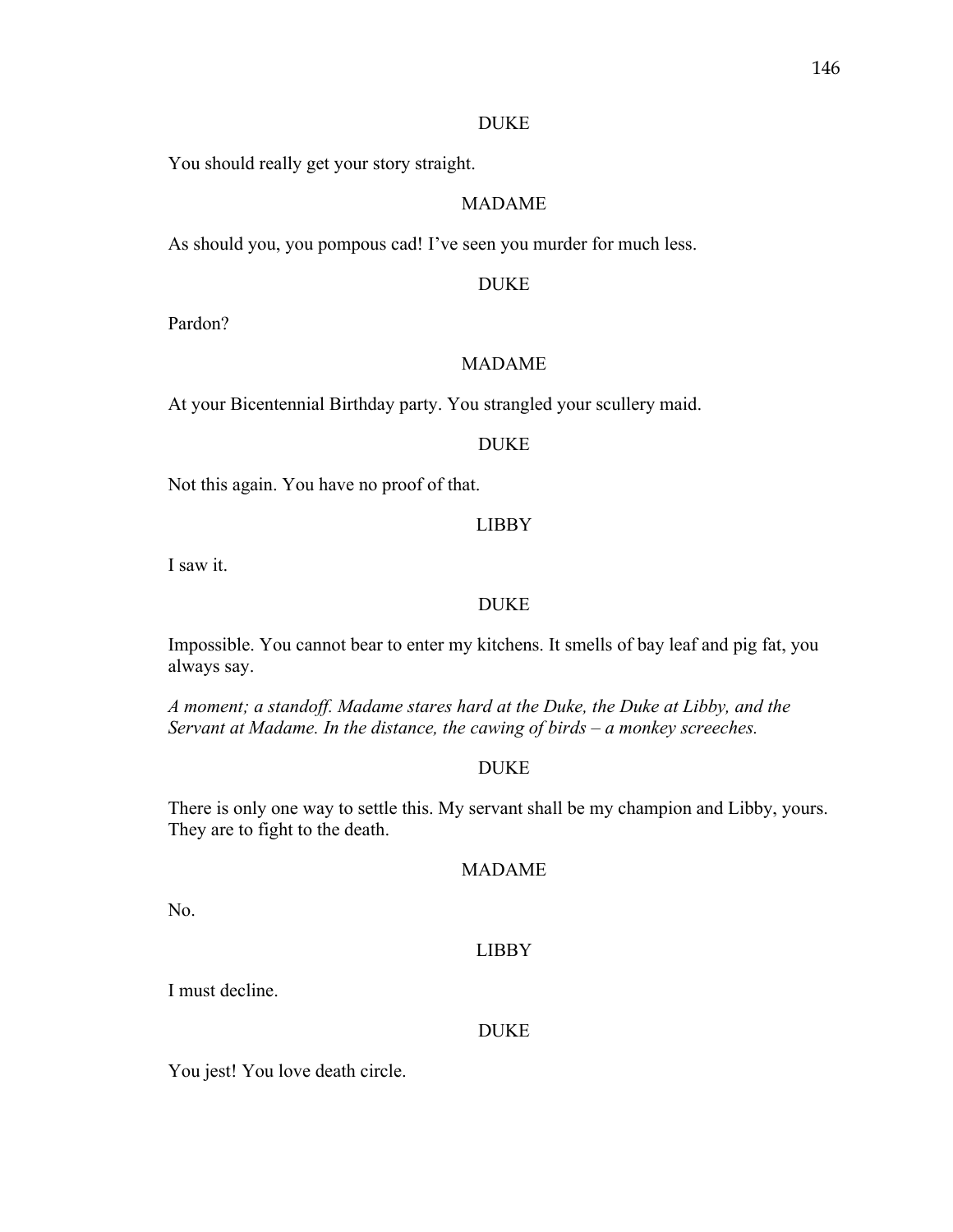### MADAME

We do. Ha. It is I, the Madame, dressed as Libby and she is wearing my diamond gown. A bit of fun, really. But now that my honor is at stake, Libby – you must fight for it.

#### LIBBY

You forget yourself Libby

#### DUKE

This is not right. Which of you is the real Madame?

#### LIBBY

I am.

### MADAME

Good Duke, you must recognize my mole.

#### LIBBY

I have a mole, too.

#### MADAME

Take off the mask Libby. Show the Duke your true self.

### LIBBY

No.

#### MADAME

Take it off Libby! This little charade is over.

*Libby slowly removes her Madame mask. The Servant gasps.* 

### DUKE

My brain is wracked with questions. Why on this good black sand would you pretend to be the servant?

*The Servant points at Libby emphatically.* 

### DUKE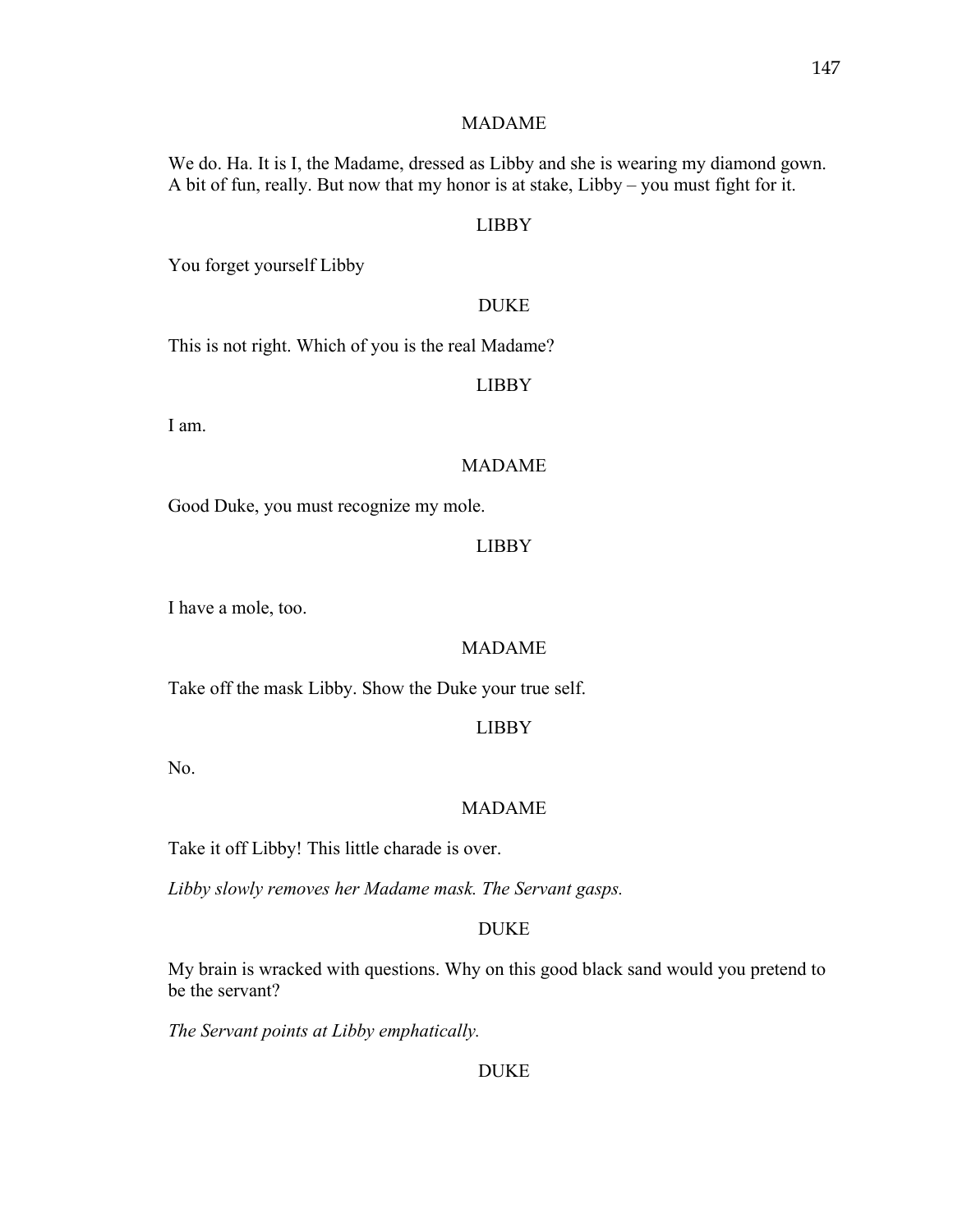### What is it?

*The Servant holds up three fingers.* 

### DUKE

### Three words?

*The Servant nods. Holds up one finger.* 

#### DUKE

First word?

### MADAME

I have had enough of this game.

*The Servant gets on their knees and kisses the Duke's flipper.* 

### DUKE

Servant

*Servant nods. Holds up two fingers.*

#### DUKE

Second word

*The Servants pretends to stab.* 

## MADAME

Stab

*Servant shakes his head no.* 

#### DUKE

It is not your turn Madame. Let's see… not stab, filet, carve, wound, gored, harpooned, impaled, jabbed, punctured, skewered, speared, spiked, spitted…

*The Servant is confused with all the words, shaking and nodding and making the repeated stabbing motions.* 

### LIBBY

Why don't they just speak?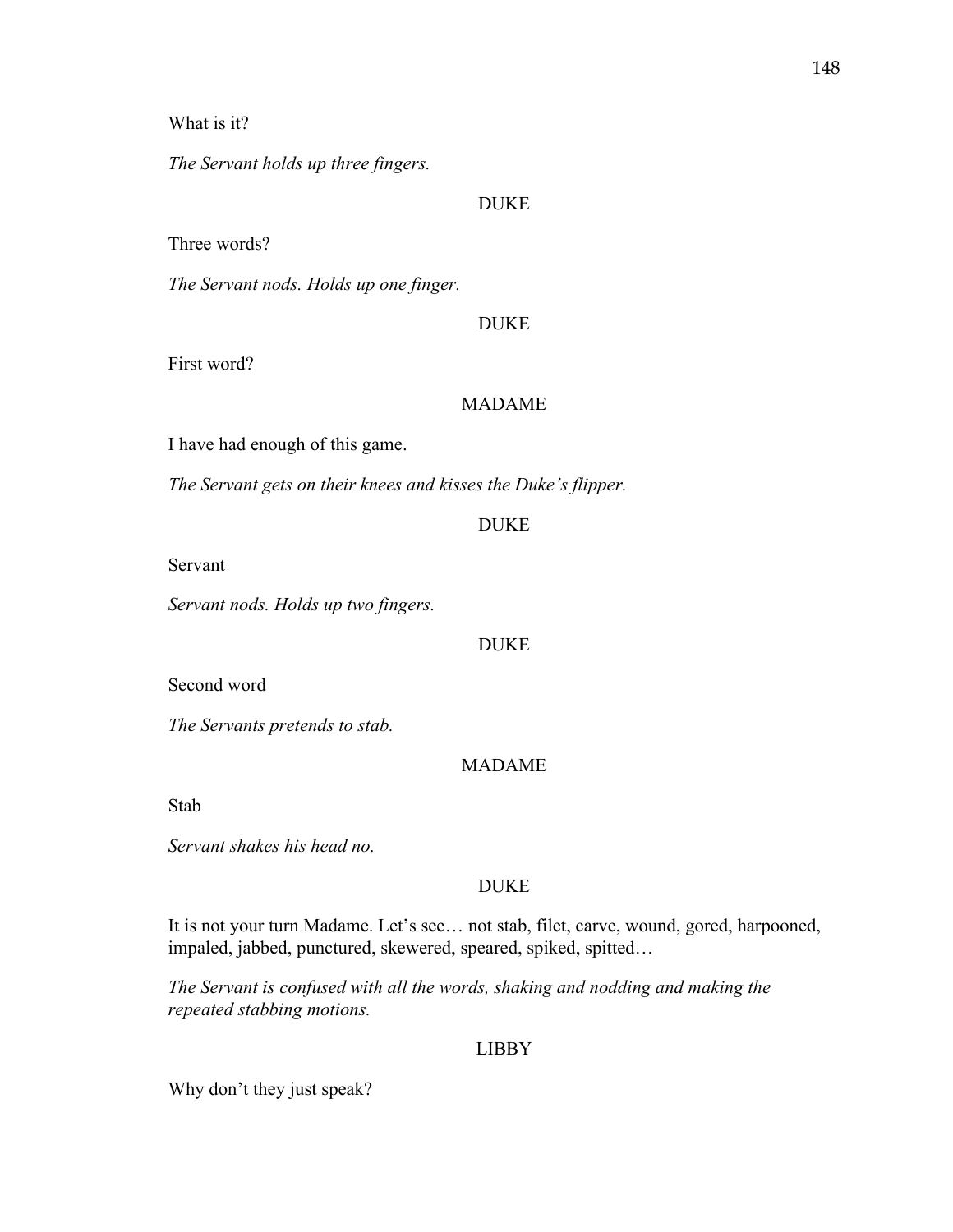#### DUKE

He only knows the word Satchmo and St. James. And some colors? Or was that the other one? Anyway, that's as far as we got. Tedious, teaching the lower classes to speak.

### MADAME

Killed

*The Servant stops and nods. Holds up three fingers.*

### DUKE

Third word

*The Servant walks about on their knees, glass in hand, making fish kisses.*

#### MADAME

The Baroness.

#### DUKE

Servant killed the Baroness. (*to Libby)* So you did it. And rather than confess, you thought you'd let your mistress take the fall?

#### MADAME

Tsk tsk Libby

#### LIBBY

I was asked by my mistress to kill the baroness

#### MADAME

She also murdered your other servant

### LIBBY

Liar

#### DUKE

Come, come, this can all be solved in a game I like to call Death Circle

*The Servant stands and stares at Libby.*

#### LIBBY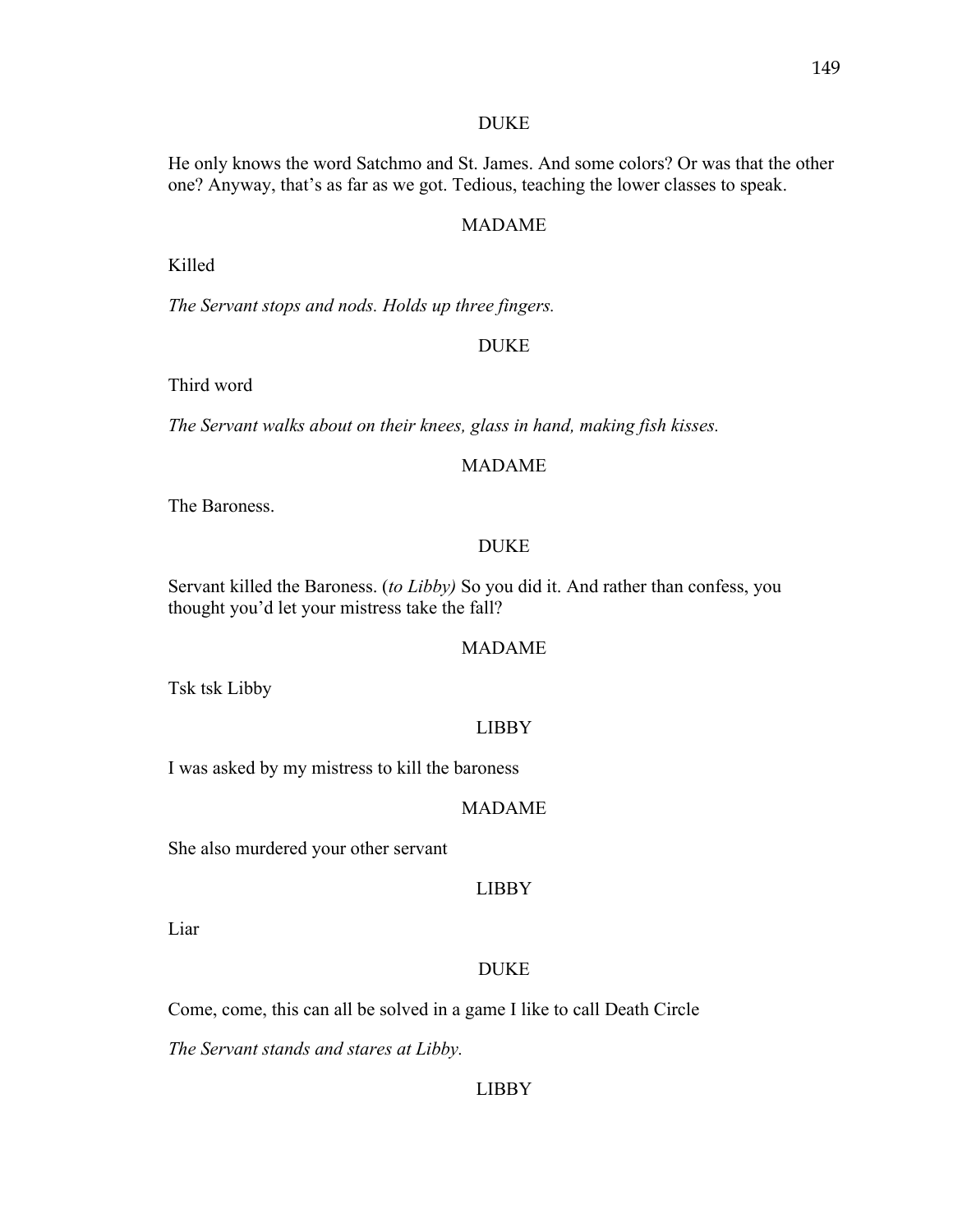What? I didn't kill your other.

*The Servant glares at her and spits.* 

### DUKE

Do you swear on your life?

LIBBY

Yes

### DUKE

Then, Death Circle.

*In the distance, drumming. Like a heartbeat. The Duke gestures to the sand drawn circle from earlier. Servant 2 jumps inside! Libby looks to Madame:*

### MADAME

For my honor, dearest. When you win, the Duke will have to admit to my innocence. And that finger-pointing slave of his will be no more.

#### LIBBY

You have such confidence in me.

*Madame kisses her softly on the cheek.*

#### MADAME

We win. We go home & we have some plum pudding. Twill be as if it never happened.

*LIBBY steps into the ring. Bang a gong.* 

### DUKE

Begin.

*The Death Circle begins. (can be played in any way as long as Libby wins)*

*LIBBY breathes hard, the dead servant at her feet.* 

*A moment.* 

*The DUKE shuffles over to touch the dead servant.* 

#### DUKE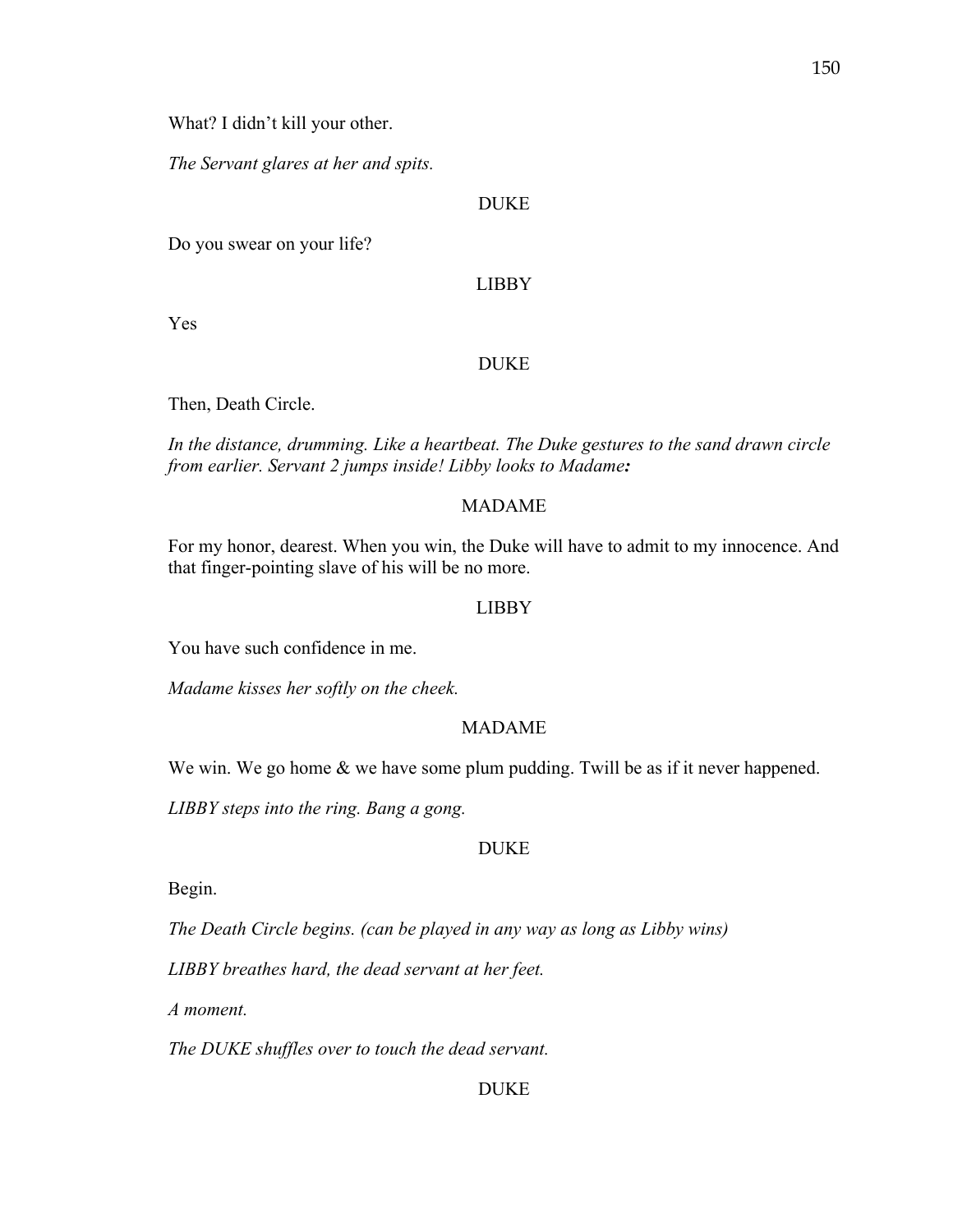Ah, supper. Who shall dine with me? Madame? You love the soft parts.

*LIBBY walks away.*

### MADAME

Momentarily. Let us freshen up.

*Madame trails after her. The Duke drags the servant to the fire; unearths his ACTION FIGURE. Pushes the button:*

"*The Duke has Arrived"*

*Ha laughs & stands the figure up on the sand.* 

#### DUKE

You'll eat with me, won't you little Duke?

*He pushes the button again:*

"*The Duke has Arrived!"*

*Black out.*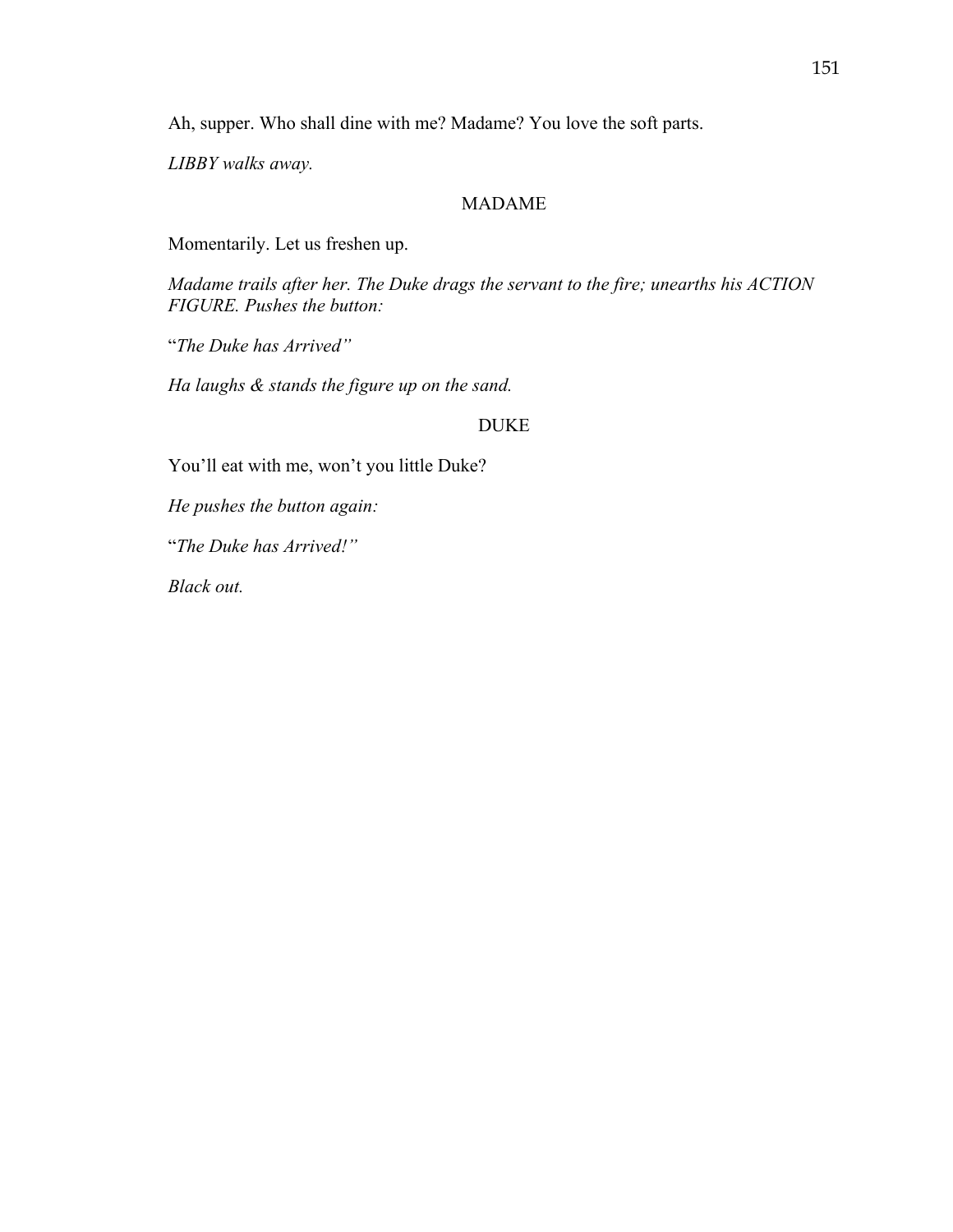### 152

#### Scene Ten: Sandtrap

*Madame and Libby sit under a Traveler's Tree. Its large fronds swaying in the gentle sea breeze. Madame's Face Mask is nestled in a branch. Madame is in one half of the maid's costume, Libby in the other half. The diamond dress discarded on the sand, twinkling in moonlight.* 

*Madame kisses Libby. Libby returns the act. Madame pushes Libby down on the ground and kisses her all over. Libby closes her eyes.*

#### MADAME

Libby?

#### LIBBY

Mm?

#### MADAME

Why were you pointing to your eyeball in the game?

*Libby sighs & opens her eyes.* 

#### LIBBY

Look at them.

### MADAME

Yes, eyes. You have them.

### LIBBY

They are blue.

### MADAME

Ah, so they are.

#### LIBBY

You never noticed? After all these years?

#### MADAME

Well...no. I have blue eyes, so I suppose it didn't seem like something new to me.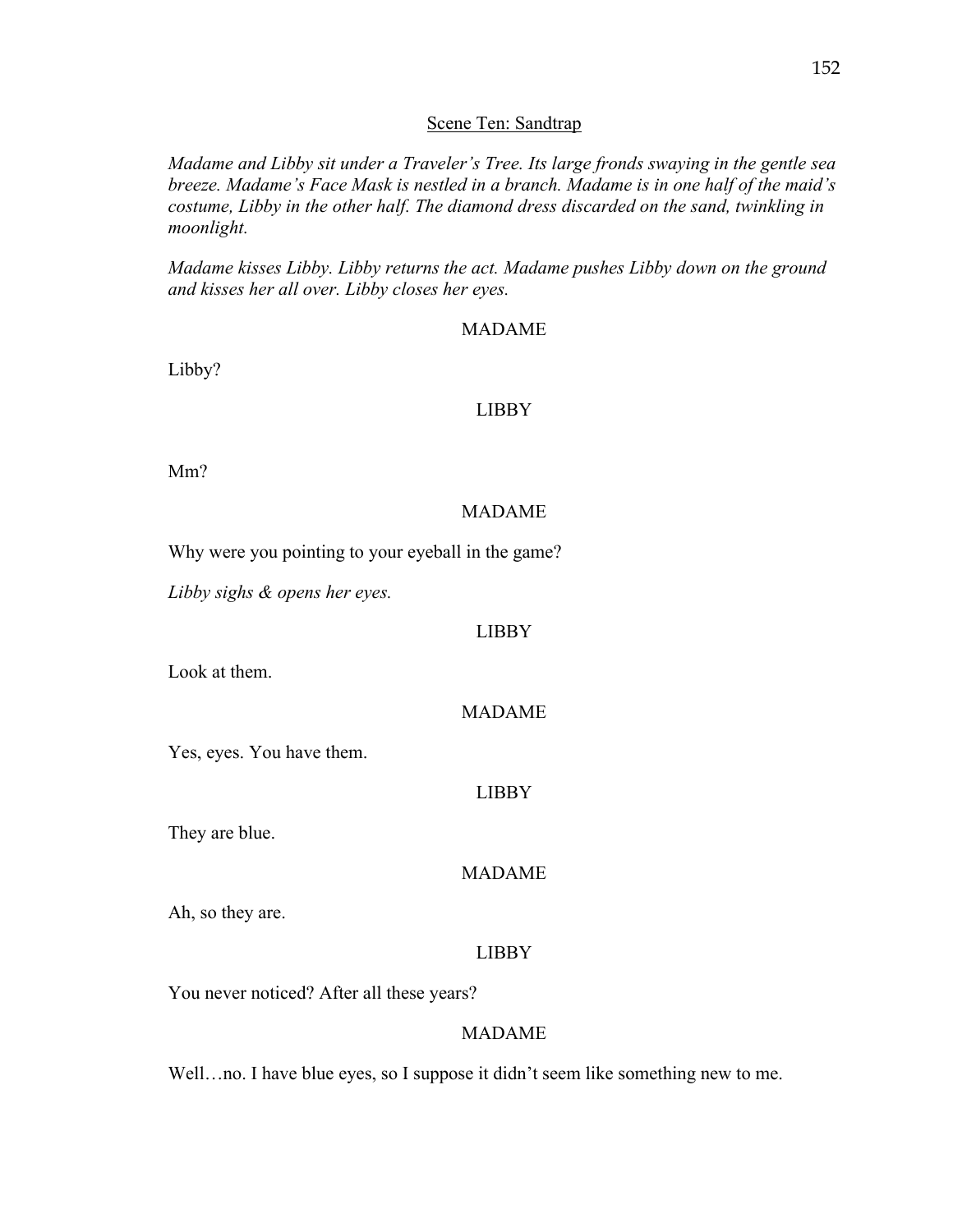### LIBBY

Ah.

## MADAME

Does that bother you?

## LIBBY

No, it's fine.

## MADAME

Erich had blue eyes too. Darker than yours; like troubled waters.

### LIBBY

Yes.

## MADAME

The gardener has brown eyes; soft as a velvet pincushion…

*Silence.* 

### MADAME

Kiss me, Libby. I've been yearning for you since I washed ashore, lost and lonely for my lovely Libby.

*Another long kiss.* 

### MADAME

Libby?

### LIBBY

Hm?

### MADAME

I

*Beat.*

### LIBBY

Yes, what is it?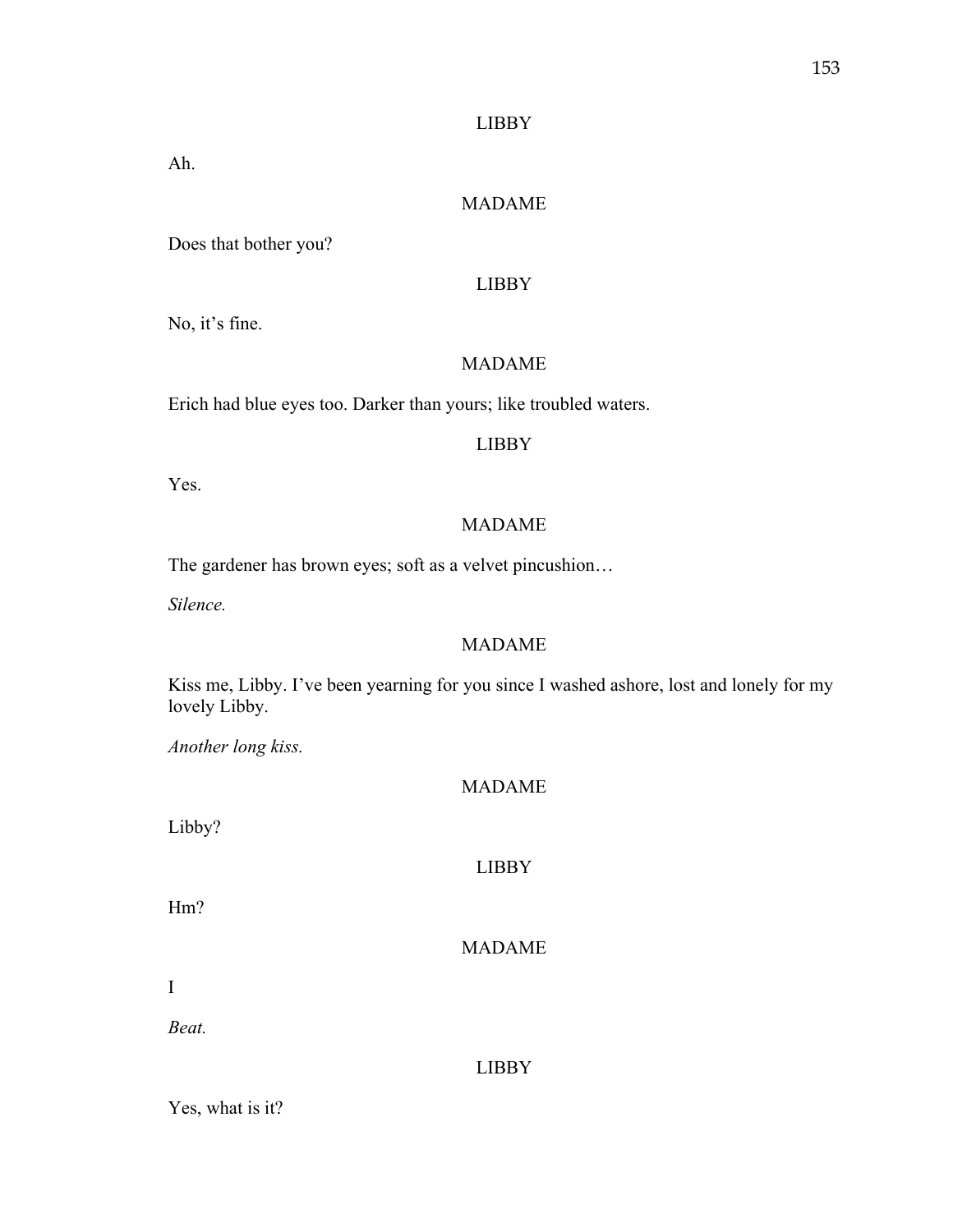### MADAME

Something our little Francesca said before she was tossed overboard…something about you having the key

#### LIBBY

Gibberish.

#### MADAME

I see. But-

*Libby rolls Madame on to her back and kisses her forehead.* 

#### LIBBY

What do you see now?

### MADAME (*looking up at the mask)*

I see myself.

*Beat.*

### LIBBY

What?

#### MADAME

I see myself, behind you

*Madame wraps her legs around Libby and grips her body hard.* 

#### LIBBY

I don't understand

*Madame pulls Libby in for more.* 

### MADAME

Yes…oh my yes…gimme gimme

*Madame moans. Libby grabs her throat.* 

### MADAME

Libby….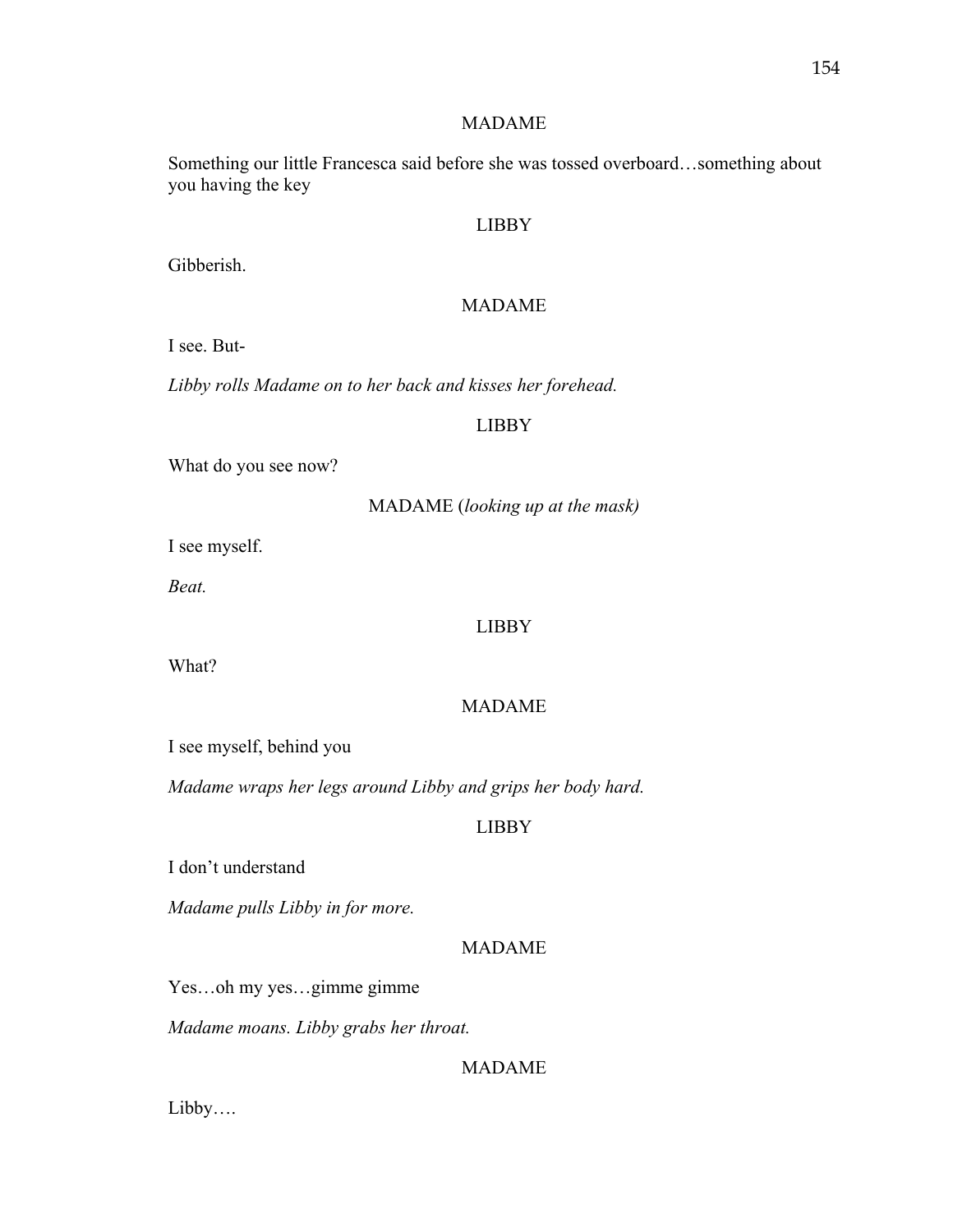#### LIBBY

I don't want that.

*Madame struggles.* 

*Her eyes pop wide open and they stare at each other until her last breath.* 

*The mask falls out of the tree and lands next to them.* 

*A very long moment. Libby looks around. No one.* 

*She takes the diamond dress and covers Madame with it.* 

*She sees the mask on the sand.* 

*Holding the mask to face her:*

#### LIBBY

You're Dead!

Blue but empty

Blue but empty

*(she pokes her fingers into the empty eye holes)*

Blue empty blurs and blemishes

A bruise no one can see,

Deep inside

*(she is about to put the face on – hesitation, an invisible magnetic pull, her spirit resisting perhaps?)*

#### LIBBY

The dryad in the traveler's tree

It watches

It waits

For the world to sigh its last breath  $\&$ 

all the world drains back into the volcanic

hole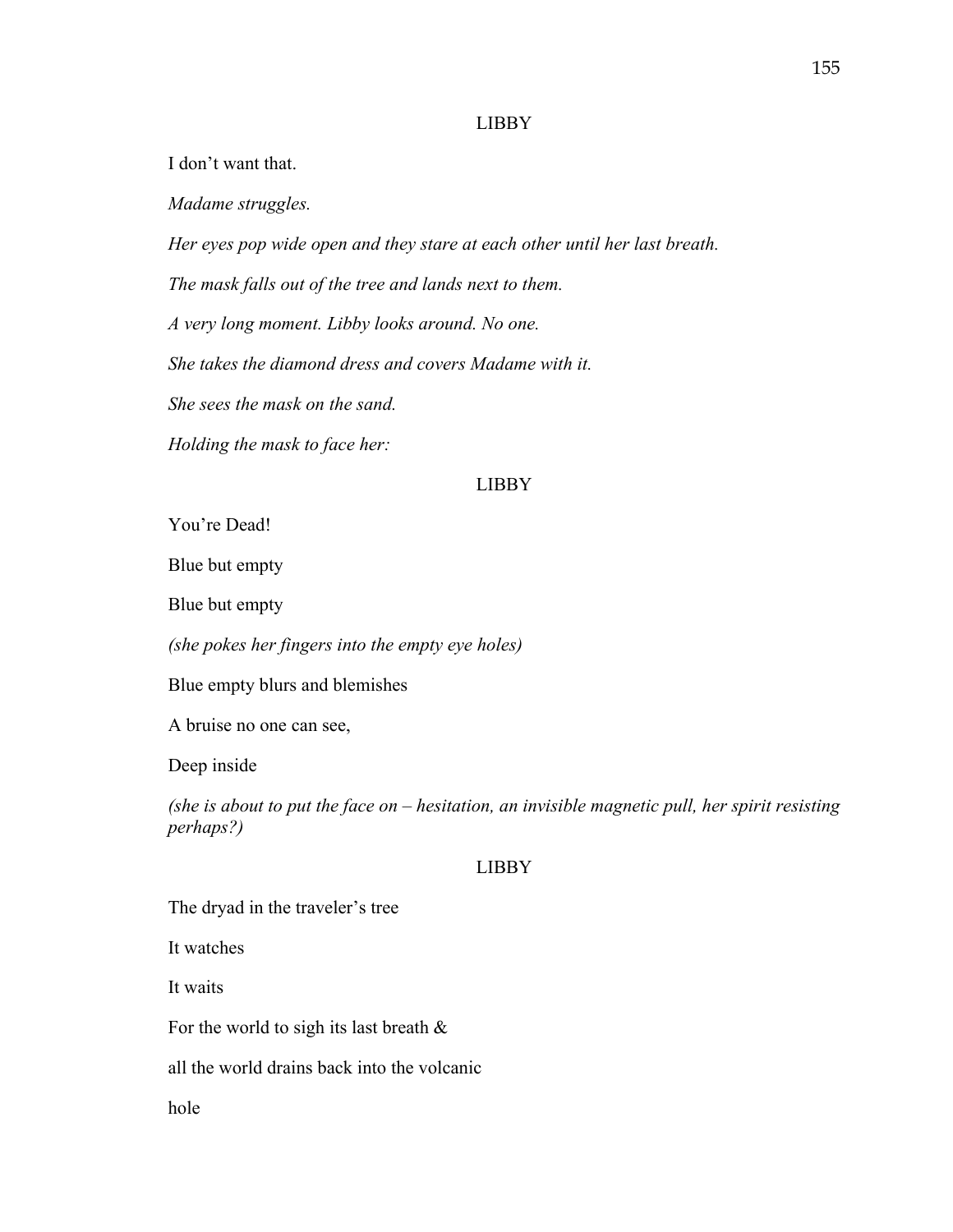backwash lava and algae bile

the primordial soup

on a low simmer

*The Duke enters. He is picking his teeth with his pinky nail.* 

### DUKE

You missed supper Madame. A bit gamey but quite tender.

*Libby, her back to him, jumps a little at the sudden arrival. She drops the mask.*

### DUKE

Some seamen must have seen my fire,

And have come ashore to take us home dear.

### LIBBY

Ah. Ok.

Let me just gather my things.

*She goes to pick up the mask.* 

#### DUKE

Leave that grotesque thing behind. Come, come. I want to discuss the upcoming boat war. I think your gardener would make a great champion.

*Libby stands on the sand, stiffly*

*After a moment, her body shifts – an arm on the waist*

*The other holding an invisible glass* 

*A shark smile crawls across her face.* 

*She throws her head back, laughs & (maybe a wink to the audience):*

### LIBBY

Ah, Raoul.

The man with the bag of lady bugs

The smell of fresh soil on his breath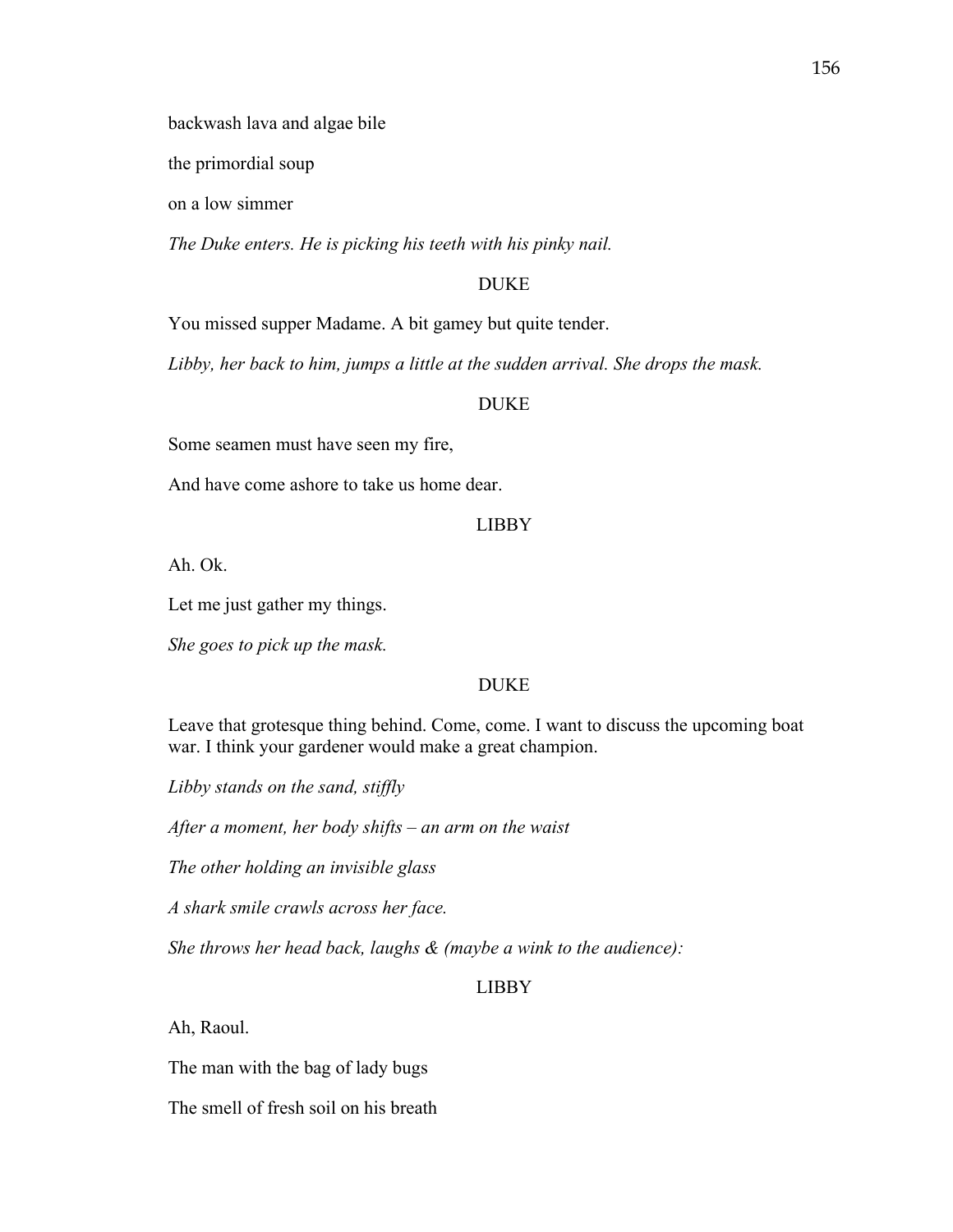I squeeze him between my legs

And make him sing

Of course you do.

Yes.

*The Duke steps in line next to her.* 

|                                         | <b>DUKE</b>  |
|-----------------------------------------|--------------|
| Yes.                                    |              |
|                                         | <b>LIBBY</b> |
| Why must you always get the final word? |              |
|                                         | <b>DUKE</b>  |
| I am the Duke.                          |              |
| He holds out his arm & she takes it.    |              |
|                                         | <b>LIBBY</b> |
| I am the Madame.                        |              |
| The Duke starts to open his mouth $-$   |              |
|                                         | LIBBY        |
| Don't. You. Dare.                       |              |

DUKE

LIBBY

*Lights out.*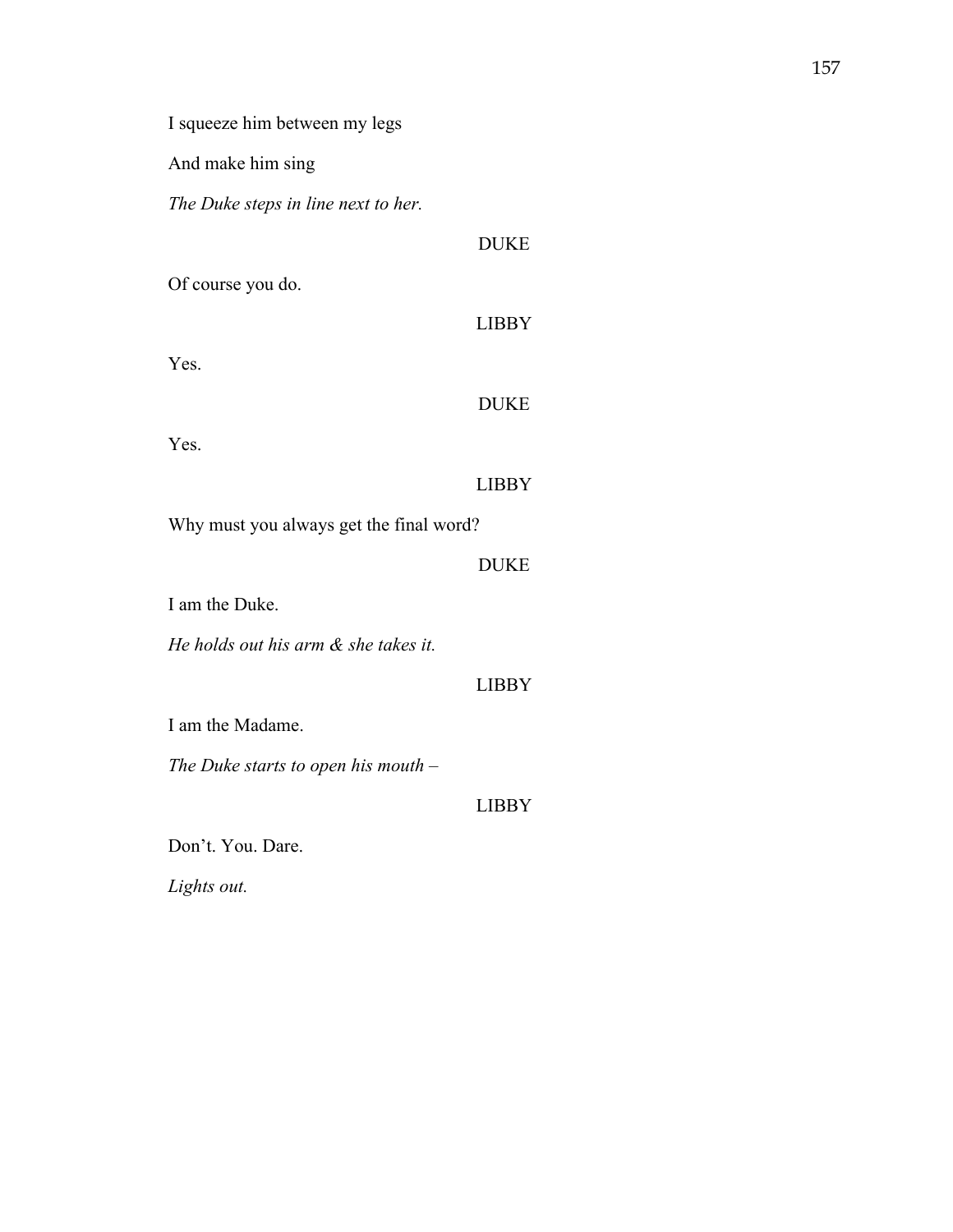#### **REFERENCES**

- anthonyburgess.org. n.d. "A Clockwork Orange and Nasdat." https://www.anthonyburgess.org/a-clockwork-orange/a-clockwork-orange-andnadsat.
- Bryant, Chad. 2006. "The Language of Resistance: Czech Jokes and Joke-Telling Under Nazi Occupation, 1943-45." *Journal of Contemporary History* 41 (1): 133-151.
- Chisholm, Dianne. 2011. "The Art of Ecological Thinking: Literary Ecology." *Interdisciplinary Studies in Literature and Enviornment* 18 (3): 569-593.
- Donahue, Thomas John. 1980. *The Theater of Fernando Arrabal: A Garden of Earthly Delights.* New York: New York University Press.
- Fischer-Lichte, Erika and Riley, Jo. 1997. *The Show and the Gaze of Theatre: A European Perspective.* University of Iowa Press.
- Fuchs, Elinor. 2004. "EF's Visit to a Small Planet: Some Questions to Ask a Play." *Theater* 34 (2): 5-9.
- Fuchs, Elinor. 1994. "Play as Landscape: Another Version of Pastoral." *Theater* (25): 44- 51.
- Genet, Jean. 1954. *The Maids and Deathwatch: Two Plays by Jean Genet.* Translated by Bernard Frechtman. New York, NY: Grove Press Inc.
- Goldblatt, David, Bown, Lee B., and Patridge, Stephanie (editors). 2017. *Aesthetics: A Reader in Philosophy for the Arts.* 4th. New York, NY: Routledge.
- Knoblauch, A. Abby. n.d. "Bodies of Knowledge: Definitions, Deliniations, and Implications of Embodied Writing in the Academy." *Composition Studies* 40 (2): 50-65.
- Openculture.com. n.d. "George Orwell Explains How Newspeak Works." *Openculture.com.* Accessed 2022.
- Serene Dreams. 2013. "Joe Rogans Isolation Tank Review." *Serenedreams.com.* Accessed 2022. https://serenedreams.com/joe-rogans-isolation-tank-review.
- Smiley, Sam. 2005. *Playwriting: The Structure of Action, Revised and Expanded Edition.* Yale University Press.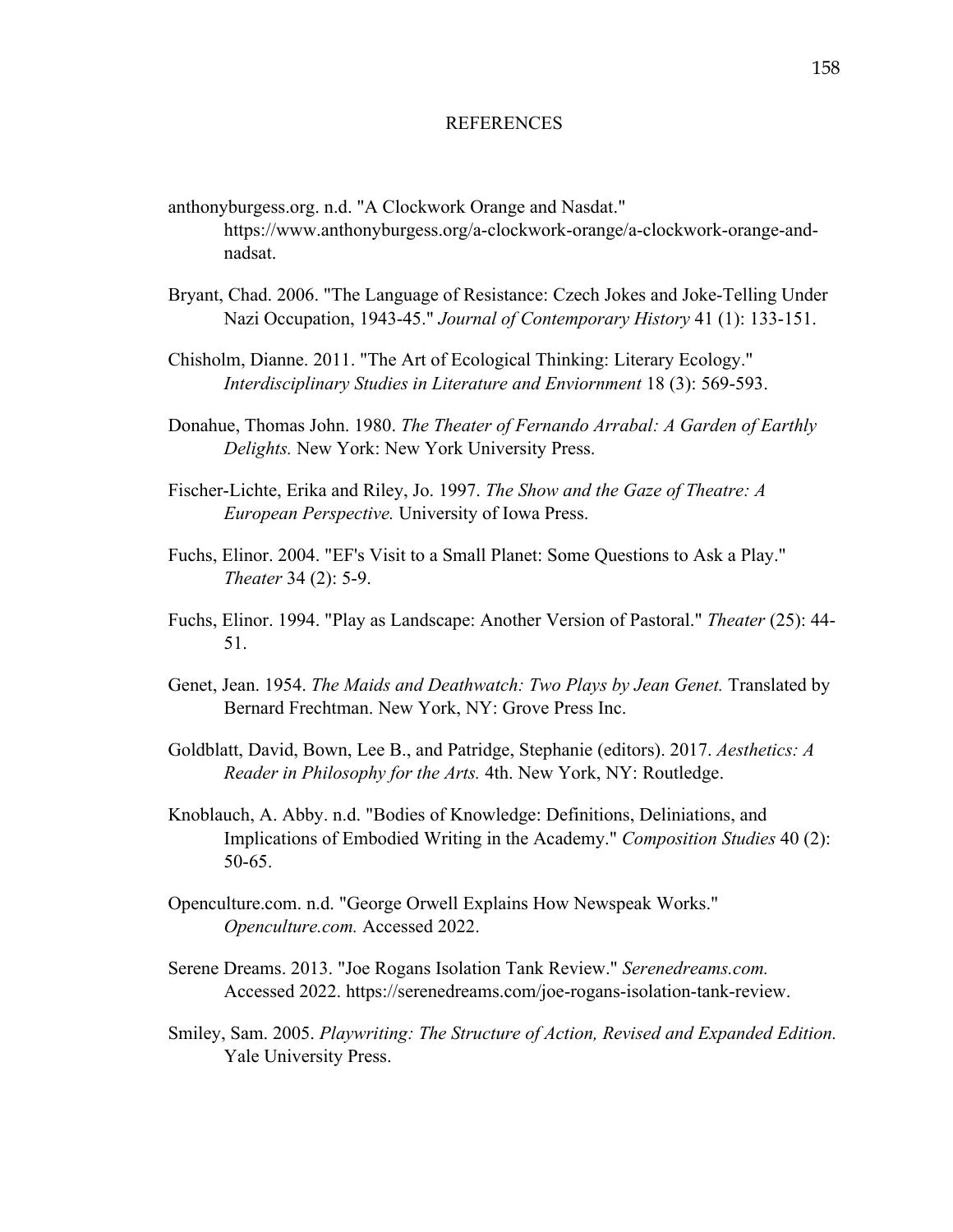- States, Bert O. 1985. *Great Reckonings in Little Rooms: On the Phenomenology of Theater.* Berkeley: University of California.
- Wellman, Mac and Robinson, Marc. Jan 1992. "Figure of Speech: An Interview with Mac Wellman." *Performing Arts Journal* 43-51.